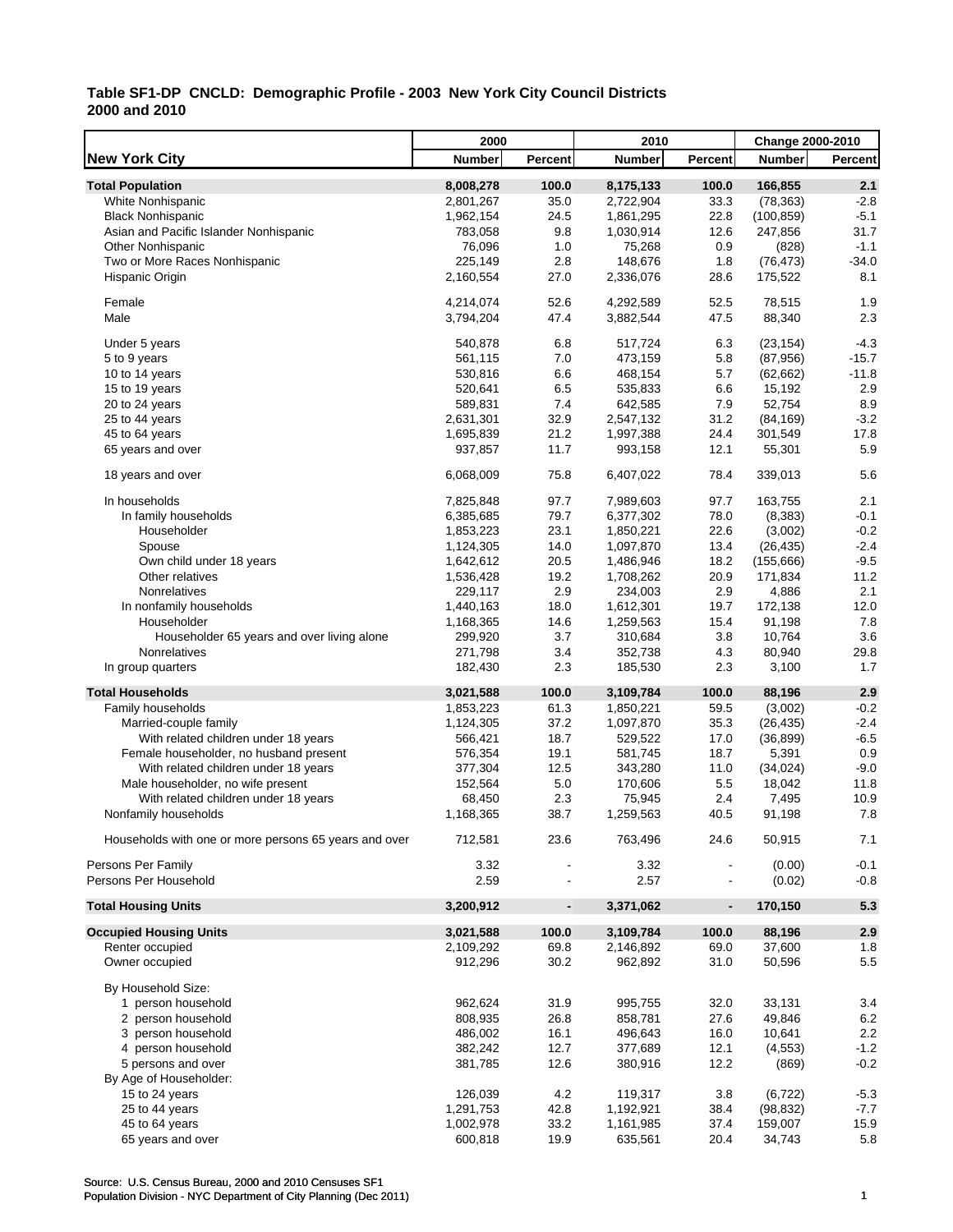|                                                       | 2000          |                              | 2010          |                | Change 2000-2010 |         |
|-------------------------------------------------------|---------------|------------------------------|---------------|----------------|------------------|---------|
| <b>Council District 1</b>                             | <b>Number</b> | Percent                      | <b>Number</b> | Percent        | <b>Number</b>    | Percent |
| <b>Total Population</b>                               | 149,431       | 100.0                        | 168,966       | 100.0          | 19,535           | 13.1    |
| <b>White Nonhispanic</b>                              | 55,293        | 37.0                         | 76,242        | 45.1           | 20,949           | 37.9    |
| <b>Black Nonhispanic</b>                              | 6,596         | 4.4                          | 6,775         | 4.0            | 179              | 2.7     |
| Asian and Pacific Islander Nonhispanic                | 62,768        | 42.0                         | 60,776        | 36.0           | (1,992)          | $-3.2$  |
| <b>Other Nonhispanic</b>                              | 879           | 0.6                          | 641           | 0.4            | (238)            | $-27.1$ |
| Two or More Races Nonhispanic                         | 3,109         | 2.1                          | 3,651         | 2.2            | 542              | 17.4    |
| Hispanic Origin                                       | 20,786        | 13.9                         | 20,881        | 12.4           | 95               | 0.5     |
| Female                                                | 73,784        | 49.4                         | 86,152        | 51.0           | 12,368           | 16.8    |
| Male                                                  | 75,647        | 50.6                         | 82,814        | 49.0           | 7,167            | 9.5     |
| Under 5 years                                         | 6,501         | 4.4                          | 8,338         | 4.9            | 1,837            | 28.3    |
| 5 to 9 years                                          | 6,197         | 4.1                          | 6,120         | 3.6            | (77)             | $-1.2$  |
| 10 to 14 years                                        | 6,468         | 4.3                          | 5,203         | 3.1            | (1, 265)         | $-19.6$ |
| 15 to 19 years                                        | 8,081         | 5.4                          | 7,199         | 4.3            | (882)            | $-10.9$ |
| 20 to 24 years                                        | 13,887        | 9.3                          | 16,368        | 9.7            | 2,481            | 17.9    |
| 25 to 44 years                                        | 55,345        | 37.0                         | 66,683        | 39.5           | 11,338           | 20.5    |
| 45 to 64 years                                        | 33,119        | 22.2                         | 37,925        | 22.4           | 4,806            | 14.5    |
| 65 years and over                                     | 19,833        | 13.3                         | 21,130        | 12.5           | 1,297            | 6.5     |
| 18 years and over                                     | 126,352       | 84.6                         | 146,145       | 86.5           | 19,793           | 15.7    |
| In households                                         | 141,335       | 94.6                         | 160,902       | 95.2           | 19,567           | 13.8    |
| In family households                                  | 99,393        | 66.5                         | 103,030       | 61.0           | 3,637            | 3.7     |
| Householder                                           | 30,401        | 20.3                         | 33,475        | 19.8           | 3,074            | 10.1    |
| Spouse                                                | 21,830        | 14.6                         | 24,151        | 14.3           | 2,321            | 10.6    |
| Own child under 18 years                              | 19,361        | 13.0                         | 19,130        | 11.3           | (231)            | $-1.2$  |
| Other relatives                                       | 23,671        | 15.8                         | 23,243        | 13.8           | (428)            | $-1.8$  |
| Nonrelatives                                          | 4,130         | 2.8                          | 3,031         | 1.8            | (1,099)          | $-26.6$ |
| In nonfamily households                               | 41,942        | 28.1                         | 57,872        | 34.3           | 15,930           | 38.0    |
| Householder                                           | 31,943        | 21.4                         | 42,995        | 25.4           | 11,052           | 34.6    |
| Householder 65 years and over living alone            | 6,877         | 4.6                          | 7,239         | 4.3            | 362              | 5.3     |
| Nonrelatives                                          | 9,999         | 6.7                          | 14,877        | 8.8            | 4,878            | 48.8    |
| In group quarters                                     | 8,096         | 5.4                          | 8,064         | 4.8            | (32)             | $-0.4$  |
| <b>Total Households</b>                               | 62,344        | 100.0                        | 76,470        | 100.0          | 14,126           | 22.7    |
| Family households                                     | 30,401        | 48.8                         | 33,475        | 43.8           | 3,074            | 10.1    |
| Married-couple family                                 | 21,830        | 35.0                         | 24,151        | 31.6           | 2,321            | 10.6    |
| With related children under 18 years                  | 9,181         | 14.7                         | 9,864         | 12.9           | 683              | 7.4     |
| Female householder, no husband present                | 6,136         | 9.8                          | 6,698         | 8.8            | 562              | 9.2     |
| With related children under 18 years                  | 3,228         | 5.2                          | 3,060         | 4.0            | (168)            | $-5.2$  |
| Male householder, no wife present                     | 2,435         | 3.9                          | 2,626         | 3.4            | 191              | 7.8     |
| With related children under 18 years                  | 798           | 1.3                          | 896           | 1.2            | 98               | 12.3    |
| Nonfamily households                                  | 31,943        | 51.2                         | 42,995        | 56.2           | 11,052           | 34.6    |
| Households with one or more persons 65 years and over | 15,475        | 24.8                         | 16,420        | 21.5           | 945              | 6.1     |
| Persons Per Family                                    | 3.13          |                              | 2.99          |                | (0.15)           | $-4.7$  |
| Persons Per Household                                 | 2.27          |                              | 2.10          |                | (0.16)           | $-7.2$  |
| <b>Total Housing Units</b>                            | 66,882        | $\qquad \qquad \blacksquare$ | 84,659        | $\blacksquare$ | 17,777           | 26.6    |
| <b>Occupied Housing Units</b>                         | 62,344        | 100.0                        | 76,470        | 100.0          | 14,126           | 22.7    |
| Renter occupied                                       | 50,652        | 81.2                         | 60,269        | 78.8           | 9,617            | 19.0    |
| Owner occupied                                        | 11,692        | 18.8                         | 16,201        | 21.2           | 4,509            | 38.6    |
| By Household Size:                                    |               |                              |               |                |                  |         |
| 1 person household                                    | 24,763        | 39.7                         | 31,268        | 40.9           | 6,505            | 26.3    |
| 2 person household                                    | 18,653        | 29.9                         | 25,033        | 32.7           | 6,380            | 34.2    |
| 3 person household                                    | 7,686         | 12.3                         | 9,571         | 12.5           | 1,885            | 24.5    |
| 4 person household                                    | 5,734         | 9.2                          | 6,237         | 8.2            | 503              | 8.8     |
| 5 persons and over                                    | 5,508         | 8.8                          | 4,361         | 5.7            | (1, 147)         | $-20.8$ |
| By Age of Householder:                                |               |                              |               |                |                  |         |
| 15 to 24 years                                        | 3,180         | 5.1                          | 4,983         | 6.5            | 1,803            | 56.7    |
| 25 to 44 years                                        | 26,482        | 42.5                         | 35,187        | 46.0           | 8,705            | 32.9    |
| 45 to 64 years                                        | 19,169        | 30.7                         | 21,743        | 28.4           | 2,574            | 13.4    |
| 65 years and over                                     | 13,513        | 21.7                         | 14,557        | 19.0           | 1,044            | 7.7     |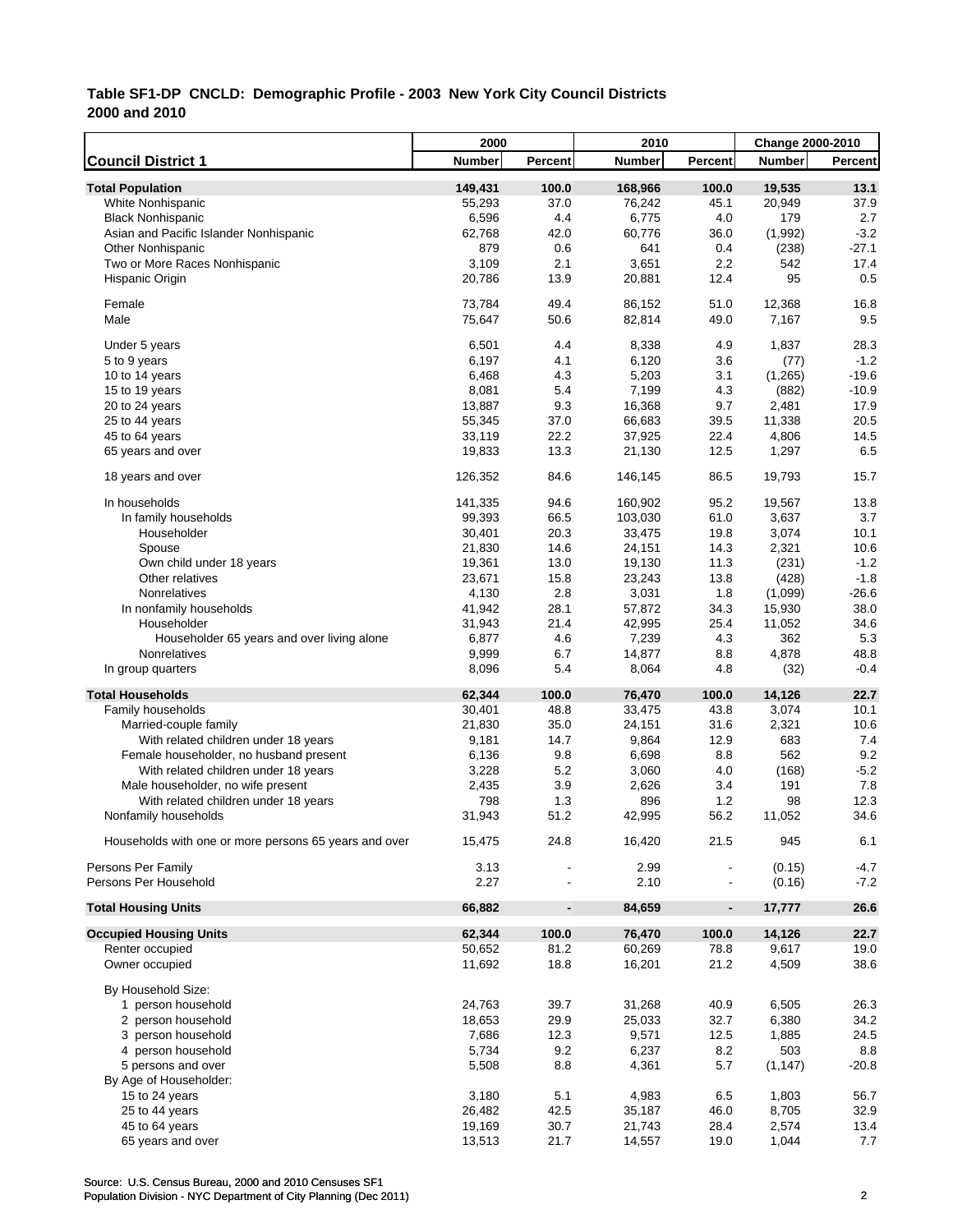|                                                       | 2000          |                              | 2010             |                | <b>Change 2000-2010</b> |               |
|-------------------------------------------------------|---------------|------------------------------|------------------|----------------|-------------------------|---------------|
| <b>Council District 2</b>                             | <b>Number</b> | Percent                      | <b>Number</b>    | Percent        | <b>Number</b>           | Percent       |
| <b>Total Population</b>                               | 154,244       | 100.0                        | 161,554          | 100.0          | 7,310                   | 4.7           |
| White Nonhispanic                                     | 87,387        | 56.7                         | 90,755           | 56.2           | 3,368                   | 3.9           |
| <b>Black Nonhispanic</b>                              | 11,225        | 7.3                          | 10,366           | 6.4            | (859)                   | $-7.7$        |
| Asian and Pacific Islander Nonhispanic                | 17,592        | 11.4                         | 23,754           | 14.7           | 6,162                   | 35.0          |
| <b>Other Nonhispanic</b>                              | 863           | 0.6                          | 771              | 0.5            | (92)                    | $-10.7$       |
| Two or More Races Nonhispanic                         | 3,303         | 2.1                          | 3,446            | 2.1            | 143                     | 4.3           |
| Hispanic Origin                                       | 33,874        | 22.0                         | 32,462           | 20.1           | (1, 412)                | $-4.2$        |
| Female                                                | 81,430        | 52.8                         | 86,958           | 53.8           | 5,528                   | 6.8           |
| Male                                                  | 72,814        | 47.2                         | 74,596           | 46.2           | 1,782                   | 2.4           |
| Under 5 years                                         | 5,061         | 3.3                          | 4,987            | 3.1            | (74)                    | $-1.5$        |
| 5 to 9 years                                          | 4,774         | 3.1                          | 4,072            | 2.5            | (702)                   | $-14.7$       |
| 10 to 14 years                                        | 5,007         | 3.2                          | 4,031            | 2.5            | (976)                   | $-19.5$       |
| 15 to 19 years                                        | 8,318         | 5.4                          | 10,154           | 6.3            | 1,836                   | 22.1          |
| 20 to 24 years                                        | 16,838        | 10.9                         | 21,670           | 13.4           | 4,832                   | 28.7          |
| 25 to 44 years                                        | 65,579        | 42.5                         | 62,977           | 39.0           | (2,602)                 | $-4.0$        |
| 45 to 64 years                                        | 32,416        | 21.0                         | 34,543           | 21.4           | 2,127                   | 6.6           |
| 65 years and over                                     | 16,251        | 10.5                         | 19,120           | 11.8           | 2,869                   | 17.7          |
|                                                       |               |                              |                  |                |                         |               |
| 18 years and over                                     | 136,377       | 88.4                         | 145,773          | 90.2           | 9,396                   | 6.9           |
| In households                                         | 145,324       | 94.2                         | 148,228          | 91.8           | 2,904                   | 2.0           |
| In family households                                  | 73,048        | 47.4                         | 71,472           | 44.2           | (1,576)                 | $-2.2$        |
| Householder                                           | 25,383        | 16.5                         | 25,296           | 15.7           | (87)                    | $-0.3$        |
| Spouse                                                | 15,913        | 10.3                         | 15,881           | 9.8            | (32)                    | $-0.2$        |
| Own child under 18 years                              | 14,370        | 9.3                          | 12,951           | 8.0            | (1, 419)                | $-9.9$        |
| Other relatives                                       | 15,646        | 10.1                         | 15,897           | 9.8            | 251                     | 1.6           |
| Nonrelatives                                          | 1,736         | 1.1                          | 1,447            | 0.9            | (289)                   | $-16.6$       |
| In nonfamily households                               | 72,276        | 46.9                         | 76,756           | 47.5           | 4,480                   | 6.2           |
| Householder                                           | 56,493        | 36.6                         | 57,639           | 35.7           | 1,146                   | 2.0           |
| Householder 65 years and over living alone            | 7,838         | 5.1                          | 8,866            | 5.5            | 1,028                   | 13.1          |
| Nonrelatives                                          | 15,783        | 10.2                         | 19,117           | 11.8           | 3,334                   | 21.1          |
| In group quarters                                     | 8,920         | 5.8                          | 13,326           | 8.2            | 4,406                   | 49.4          |
| <b>Total Households</b>                               | 81,876        | 100.0                        | 82,935           | 100.0          | 1,059                   | 1.3           |
| Family households                                     | 25,383        | 31.0                         | 25,296           | 30.5           | (87)                    | $-0.3$        |
| Married-couple family                                 | 15,913        | 19.4                         | 15,881           | 19.1           | (32)                    | $-0.2$        |
| With related children under 18 years                  | 5,329         | 6.5                          | 5,146            | 6.2            | (183)                   | $-3.4$        |
| Female householder, no husband present                | 7,609         | 9.3                          | 7,456            | 9.0            | (153)                   | $-2.0$        |
| With related children under 18 years                  | 4,294         | 5.2                          | 3,764            | 4.5            | (530)                   | $-12.3$       |
| Male householder, no wife present                     | 1,861         | 2.3                          | 1,959            | 2.4            | 98                      | 5.3           |
| With related children under 18 years                  | 631           | 0.8                          | 652              | 0.8            | 21                      | 3.3           |
| Nonfamily households                                  | 56,493        | 69.0                         | 57,639           | 69.5           | 1,146                   | 2.0           |
| Households with one or more persons 65 years and over | 13,570        | 16.6                         | 15,760           | 19.0           | 2,190                   | 16.1          |
| Persons Per Family                                    | 2.81          |                              | 2.77             |                | (0.04)                  | $-1.5$        |
| Persons Per Household                                 | 1.77          |                              | 1.79             |                | 0.01                    | 0.7           |
| <b>Total Housing Units</b>                            | 86,262        | $\qquad \qquad \blacksquare$ | 88,955           | $\blacksquare$ | 2,693                   | 3.1           |
| <b>Occupied Housing Units</b>                         | 81,876        | 100.0                        | 82,935           | 100.0          | 1,059                   | $1.3$         |
| Renter occupied                                       | 65,389        | 79.9                         | 64,677           | 78.0           | (712)                   | $-1.1$        |
| Owner occupied                                        | 16,487        | 20.1                         | 18,258           | 22.0           | 1,771                   | 10.7          |
| By Household Size:                                    |               |                              |                  |                |                         |               |
| 1 person household                                    | 43,534        | 53.2                         | 42,343           | 51.1           | (1, 191)                | $-2.7$        |
| 2 person household                                    | 24,417        | 29.8                         | 25,919           | 31.3           | 1,502                   | 6.2           |
| 3 person household                                    | 7,414         | 9.1                          | 8,454            | 10.2           | 1,040                   | 14.0          |
| 4 person household                                    | 3,822         | 4.7                          | 3,991            | 4.8            | 169                     | 4.4           |
| 5 persons and over                                    | 2,689         | 3.3                          | 2,228            | 2.7            | (461)                   | $-17.1$       |
|                                                       |               |                              |                  |                |                         |               |
| By Age of Householder:                                | 5,991         |                              | 7,306            |                |                         |               |
| 15 to 24 years                                        | 40,797        | 7.3<br>49.8                  |                  | 8.8<br>45.4    | 1,315                   | 21.9          |
| 25 to 44 years<br>45 to 64 years                      | 22,604        | 27.6                         | 37,618<br>23,481 | 28.3           | (3, 179)<br>877         | $-7.8$<br>3.9 |
| 65 years and over                                     | 12,484        | 15.2                         | 14,530           | 17.5           | 2,046                   | 16.4          |
|                                                       |               |                              |                  |                |                         |               |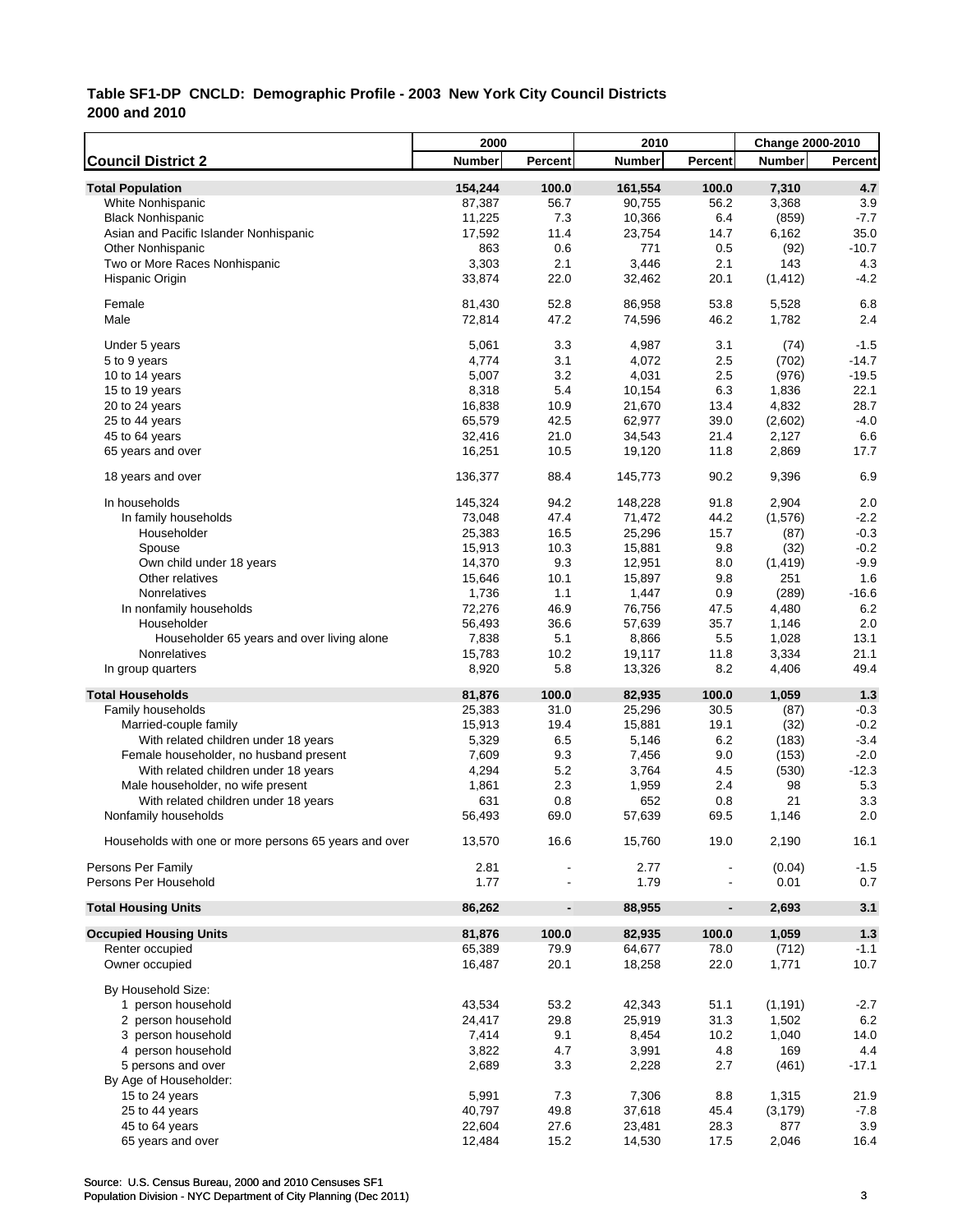|                                                       | 2000          |                          | 2010          |                | Change 2000-2010 |         |
|-------------------------------------------------------|---------------|--------------------------|---------------|----------------|------------------|---------|
| <b>Council District 3</b>                             | <b>Number</b> | Percent                  | <b>Number</b> | Percent        | <b>Number</b>    | Percent |
| <b>Total Population</b>                               | 151,531       | 100.0                    | 173,254       | 100.0          | 21,723           | 14.3    |
| White Nonhispanic                                     | 104,735       | 69.1                     | 116,452       | 67.2           | 11,717           | 11.2    |
| <b>Black Nonhispanic</b>                              | 8,386         | 5.5                      | 8,212         | 4.7            | (174)            | $-2.1$  |
| Asian and Pacific Islander Nonhispanic                | 12,702        | 8.4                      | 21,527        | 12.4           | 8,825            | 69.5    |
| <b>Other Nonhispanic</b>                              | 895           | 0.6                      | 868           | 0.5            | (27)             | $-3.0$  |
| Two or More Races Nonhispanic                         | 3,587         | 2.4                      | 3,989         | 2.3            | 402              | 11.2    |
| Hispanic Origin                                       | 21,226        | 14.0                     | 22,206        | 12.8           | 980              | 4.6     |
|                                                       |               |                          |               |                |                  |         |
| Female                                                | 72,791        | 48.0                     | 84,972        | 49.0           | 12,181           | 16.7    |
| Male                                                  | 78,740        | 52.0                     | 88,282        | 51.0           | 9,542            | 12.1    |
| Under 5 years                                         | 4,106         | 2.7                      | 5,535         | 3.2            | 1,429            | 34.8    |
| 5 to 9 years                                          | 3,168         | 2.1                      | 3,612         | 2.1            | 444              | 14.0    |
| 10 to 14 years                                        | 2,971         | 2.0                      | 2,876         | 1.7            | (95)             | $-3.2$  |
| 15 to 19 years                                        | 4,035         | 2.7                      | 5,157         | 3.0            | 1,122            | 27.8    |
| 20 to 24 years                                        | 11,566        | 7.6                      | 15,557        | 9.0            | 3,991            | 34.5    |
| 25 to 44 years                                        | 72,840        | 48.1                     | 78,573        | 45.4           | 5,733            | 7.9     |
| 45 to 64 years                                        | 36,037        | 23.8                     | 42,401        | 24.5           | 6,364            | 17.7    |
| 65 years and over                                     | 16,808        | 11.1                     | 19,543        | 11.3           | 2,735            | 16.3    |
|                                                       |               |                          |               |                |                  |         |
| 18 years and over                                     | 139,579       | 92.1                     | 159,415       | 92.0           | 19,836           | 14.2    |
| In households                                         | 143,643       | 94.8                     | 166,585       | 96.2           | 22,942           | 16.0    |
| In family households                                  | 57,571        | 38.0                     | 66,873        | 38.6           | 9,302            | 16.2    |
| Householder                                           | 21,537        | 14.2                     | 25,187        | 14.5           | 3,650            | 16.9    |
| Spouse                                                | 15,599        | 10.3                     | 18,454        | 10.7           | 2,855            | 18.3    |
| Own child under 18 years                              | 9,975         | 6.6                      | 12,566        | 7.3            | 2,591            | 26.0    |
| Other relatives                                       | 8,966         | 5.9                      | 9,269         | 5.3            | 303              | 3.4     |
| Nonrelatives                                          | 1,494         | 1.0                      | 1,397         | 0.8            | (97)             | $-6.5$  |
| In nonfamily households                               | 86,072        | 56.8                     | 99,712        | 57.6           | 13,640           | 15.8    |
| Householder                                           | 68,695        | 45.3                     | 77,999        | 45.0           | 9,304            | 13.5    |
| Householder 65 years and over living alone            | 9,132         | 6.0                      | 10,261        | 5.9            | 1,129            | 12.4    |
| Nonrelatives                                          | 17,377        | 11.5                     | 21,713        | 12.5           | 4,336            | 25.0    |
| In group quarters                                     | 7,888         | 5.2                      | 6,669         | 3.8            | (1,219)          | $-15.5$ |
| <b>Total Households</b>                               | 90,232        | 100.0                    | 103,186       | 100.0          | 12,954           | 14.4    |
| Family households                                     | 21,537        | 23.9                     | 25,187        | 24.4           | 3,650            | 16.9    |
| Married-couple family                                 | 15,599        | 17.3                     | 18,454        | 17.9           | 2,855            | 18.3    |
| With related children under 18 years                  | 4,651         | 5.2                      | 6,027         | 5.8            | 1,376            | 29.6    |
| Female householder, no husband present                | 4,159         | 4.6                      | 4,870         | 4.7            | 711              | 17.1    |
| With related children under 18 years                  | 1,935         | 2.1                      | 2,272         | 2.2            | 337              | 17.4    |
| Male householder, no wife present                     | 1,779         | 2.0                      | 1,863         | 1.8            | 84               | 4.7     |
| With related children under 18 years                  | 548           | 0.6                      | 599           | 0.6            | 51               | 9.3     |
| Nonfamily households                                  | 68,695        | 76.1                     | 77,999        | 75.6           | 9,304            | 13.5    |
|                                                       |               |                          |               |                |                  |         |
| Households with one or more persons 65 years and over | 14,061        | 15.6                     | 16,420        | 15.9           | 2,359            | 16.8    |
| Persons Per Family                                    | 2.60          |                          | 2.60          |                | (0.00)           | $-0.2$  |
| Persons Per Household                                 | 1.59          |                          | 1.61          |                | 0.02             | 1.4     |
| <b>Total Housing Units</b>                            | 97,563        | $\overline{\phantom{a}}$ | 117,158       | $\blacksquare$ | 19,595           | 20.1    |
| <b>Occupied Housing Units</b>                         | 90,232        | 100.0                    | 103,186       | 100.0          | 12,954           | 14.4    |
| Renter occupied                                       | 71,225        | 78.9                     | 78,768        | 76.3           | 7,543            | 10.6    |
| Owner occupied                                        | 19,007        | 21.1                     | 24,418        | 23.7           | 5,411            | 28.5    |
|                                                       |               |                          |               |                |                  |         |
| By Household Size:                                    |               |                          |               |                |                  |         |
| 1 person household                                    | 53,766        | 59.6                     | 59,409        | 57.6           | 5,643            | 10.5    |
| 2 person household                                    | 26,363        | 29.2                     | 31,295        | 30.3           | 4,932            | 18.7    |
| 3 person household                                    | 5,924         | 6.6                      | 7,537         | 7.3            | 1,613            | 27.2    |
| 4 person household                                    | 2,698         | 3.0                      | 3,548         | 3.4            | 850              | 31.5    |
| 5 persons and over                                    | 1,481         | 1.6                      | 1,397         | 1.4            | (84)             | $-5.7$  |
| By Age of Householder:                                |               |                          |               |                |                  |         |
| 15 to 24 years                                        | 4,492         | 5.0                      | 7,107         | 6.9            | 2,615            | 58.2    |
| 25 to 44 years                                        | 46,776        | 51.8                     | 50,744        | 49.2           | 3,968            | 8.5     |
| 45 to 64 years                                        | 25,815        | 28.6                     | 30,091        | 29.2           | 4,276            | 16.6    |
| 65 years and over                                     | 13,149        | 14.6                     | 15,244        | 14.8           | 2,095            | 15.9    |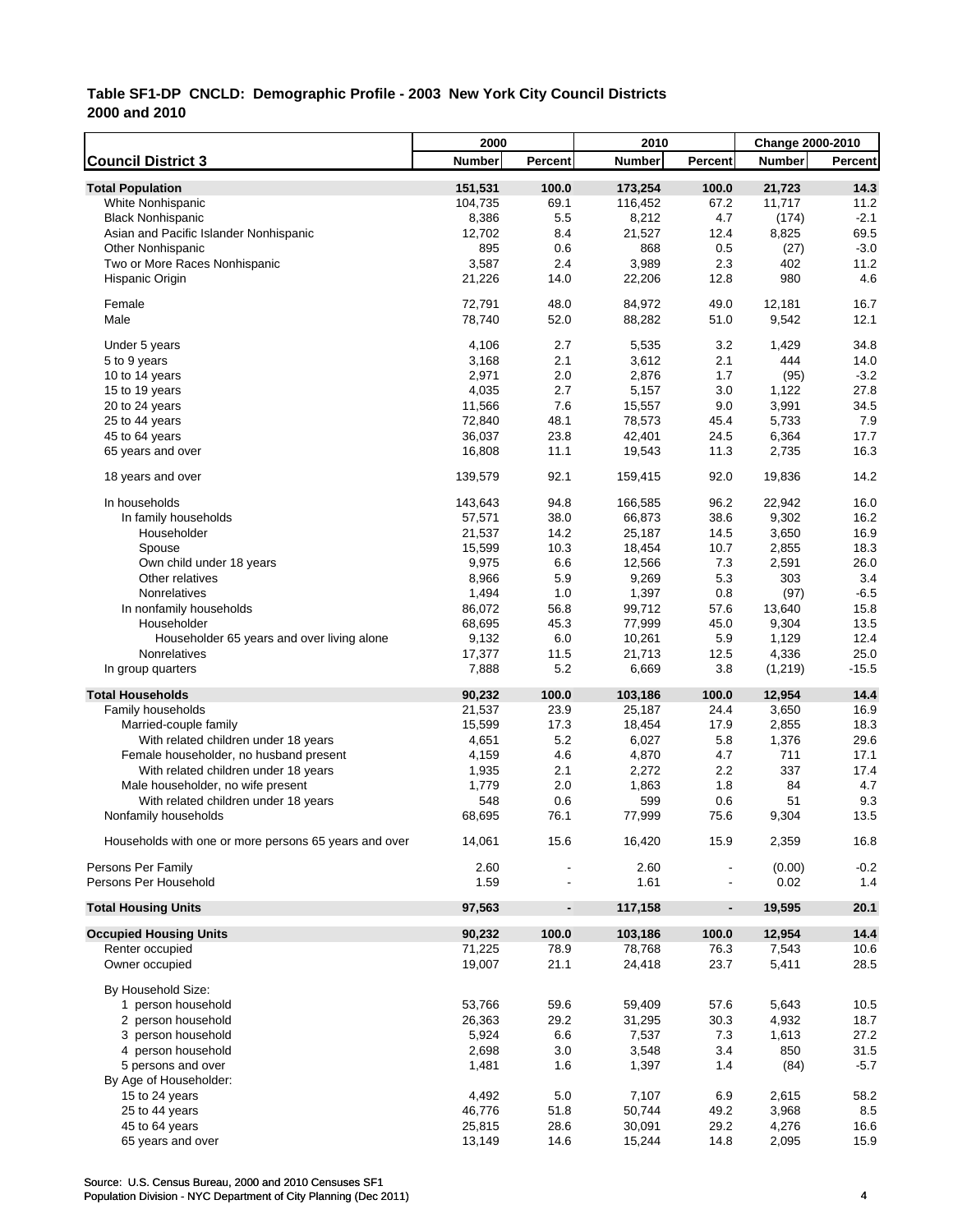|                                                       | 2000          |                              | 2010          |                | <b>Change 2000-2010</b> |         |
|-------------------------------------------------------|---------------|------------------------------|---------------|----------------|-------------------------|---------|
| <b>Council District 4</b>                             | <b>Number</b> | Percent                      | <b>Number</b> | Percent        | <b>Number</b>           | Percent |
| <b>Total Population</b>                               | 155,853       | 100.0                        | 155,199       | 100.0          | (654)                   | $-0.4$  |
| White Nonhispanic                                     | 125,998       | 80.8                         | 120,242       | 77.5           | (5,756)                 | $-4.6$  |
| <b>Black Nonhispanic</b>                              | 4,894         | 3.1                          | 4,628         | 3.0            | (266)                   | $-5.4$  |
| Asian and Pacific Islander Nonhispanic                | 12,515        | 8.0                          | 16,240        | 10.5           | 3,725                   | 29.8    |
| <b>Other Nonhispanic</b>                              | 533           | 0.3                          | 553           | 0.4            | 20                      | 3.8     |
| Two or More Races Nonhispanic                         | 2,427         | 1.6                          | 2,712         | 1.7            | 285                     | 11.7    |
| Hispanic Origin                                       | 9,486         | 6.1                          | 10,824        | 7.0            | 1,338                   | 14.1    |
| Female                                                | 85,733        | 55.0                         | 85,329        | 55.0           | (404)                   | $-0.5$  |
| Male                                                  | 70,120        | 45.0                         | 69,870        | 45.0           | (250)                   | $-0.4$  |
| Under 5 years                                         | 6,584         | 4.2                          | 6,856         | 4.4            | 272                     | 4.1     |
| 5 to 9 years                                          | 4,908         | 3.1                          | 5,434         | 3.5            | 526                     | 10.7    |
| 10 to 14 years                                        | 4,390         | 2.8                          | 4,755         | 3.1            | 365                     | 8.3     |
| 15 to 19 years                                        | 3,669         | 2.4                          | 4,086         | 2.6            | 417                     | 11.4    |
| 20 to 24 years                                        | 8,321         | 5.3                          | 11,142        | 7.2            | 2,821                   | 33.9    |
| 25 to 44 years                                        | 57,596        | 37.0                         | 52,306        | 33.7           | (5, 290)                | $-9.2$  |
| 45 to 64 years                                        | 44,026        | 28.2                         | 40,682        | 26.2           | (3, 344)                | $-7.6$  |
| 65 years and over                                     | 26,359        | 16.9                         | 29,938        | 19.3           | 3,579                   | 13.6    |
|                                                       |               |                              |               |                |                         |         |
| 18 years and over                                     | 137,556       | 88.3                         | 135,526       | 87.3           | (2,030)                 | $-1.5$  |
| In households                                         | 153,244       | 98.3                         | 152,187       | 98.1           | (1,057)                 | $-0.7$  |
| In family households                                  | 88,249        | 56.6                         | 87,781        | 56.6           | (468)                   | $-0.5$  |
| Householder                                           | 33,447        | 21.5                         | 32,625        | 21.0           | (822)                   | $-2.5$  |
| Spouse                                                | 28,030        | 18.0                         | 27,135        | 17.5           | (895)                   | $-3.2$  |
| Own child under 18 years                              | 17,730        | 11.4                         | 19,165        | 12.3           | 1,435                   | 8.1     |
| Other relatives                                       | 7,669         | 4.9                          | 7,754         | 5.0            | 85                      | 1.1     |
| Nonrelatives                                          | 1,373         | 0.9                          | 1,102         | 0.7            | (271)                   | $-19.7$ |
| In nonfamily households                               | 64,995        | 41.7                         | 64,406        | 41.5           | (589)                   | $-0.9$  |
| Householder                                           | 55,396        | 35.5                         | 51,545        | 33.2           | (3,851)                 | $-7.0$  |
| Householder 65 years and over living alone            | 11,988        | 7.7                          | 12,778        | 8.2            | 790                     | 6.6     |
| Nonrelatives                                          | 9,599         | 6.2                          | 12,861        | 8.3            | 3,262                   | 34.0    |
| In group quarters                                     | 2,609         | 1.7                          | 3,012         | 1.9            | 403                     | 15.4    |
| <b>Total Households</b>                               | 88,843        | 100.0                        | 84,170        | 100.0          | (4,673)                 | $-5.3$  |
| Family households                                     | 33,447        | 37.6                         | 32,625        | 38.8           | (822)                   | $-2.5$  |
| Married-couple family                                 | 28,030        | 31.6                         | 27,135        | 32.2           | (895)                   | $-3.2$  |
| With related children under 18 years                  | 9,301         | 10.5                         | 9,618         | 11.4           | 317                     | 3.4     |
| Female householder, no husband present                | 4,110         | 4.6                          | 4,139         | 4.9            | 29                      | 0.7     |
| With related children under 18 years                  | 1,819         | 2.0                          | 1,887         | 2.2            | 68                      | 3.7     |
| Male householder, no wife present                     | 1,307         | 1.5                          | 1,351         | 1.6            | 44                      | 3.4     |
| With related children under 18 years                  | 398           | 0.4                          | 505           | 0.6            | 107                     | 26.9    |
| Nonfamily households                                  | 55,396        | 62.4                         | 51,545        | 61.2           | (3,851)                 | $-7.0$  |
| Households with one or more persons 65 years and over | 21,166        | 23.8                         | 23,460        | 27.9           | 2,294                   | 10.8    |
| Persons Per Family                                    | 2.60          |                              | 2.66          |                | 0.06                    | 2.3     |
| Persons Per Household                                 | 1.72          |                              | 1.81          |                | 0.08                    | 4.8     |
| <b>Total Housing Units</b>                            | 100,745       | $\qquad \qquad \blacksquare$ | 98,900        | $\blacksquare$ | (1, 845)                | $-1.8$  |
| <b>Occupied Housing Units</b>                         | 88,843        | 100.0                        | 84,170        | 100.0          | (4, 673)                | $-5.3$  |
| Renter occupied                                       | 59,698        | 67.2                         | 53,995        | 64.1           | (5,703)                 | $-9.6$  |
| Owner occupied                                        | 29,145        | 32.8                         | 30,175        | 35.9           | 1,030                   | 3.5     |
|                                                       |               |                              |               |                |                         |         |
| By Household Size:                                    |               |                              |               |                |                         |         |
| 1 person household                                    | 47,103        | 53.0                         | 41,146        | 48.9           | (5,957)                 | $-12.6$ |
| 2 person household                                    | 27,808        | 31.3                         | 27,470        | 32.6           | (338)                   | $-1.2$  |
| 3 person household                                    | 7,631         | 8.6                          | 8,543         | 10.1           | 912                     | 12.0    |
| 4 person household                                    | 4,539         | 5.1                          | 5,111         | 6.1            | 572                     | 12.6    |
| 5 persons and over                                    | 1,762         | 2.0                          | 1,900         | 2.3            | 138                     | 7.8     |
| By Age of Householder:                                |               |                              |               |                |                         |         |
| 15 to 24 years                                        | 3,522         | 4.0                          | 4,401         | 5.2            | 879                     | 25.0    |
| 25 to 44 years                                        | 36,383        | 41.0                         | 31,392        | 37.3           | (4,991)                 | $-13.7$ |
| 45 to 64 years                                        | 29,049        | 32.7                         | 26,257        | 31.2           | (2,792)                 | $-9.6$  |
| 65 years and over                                     | 19,889        | 22.4                         | 22,120        | 26.3           | 2,231                   | 11.2    |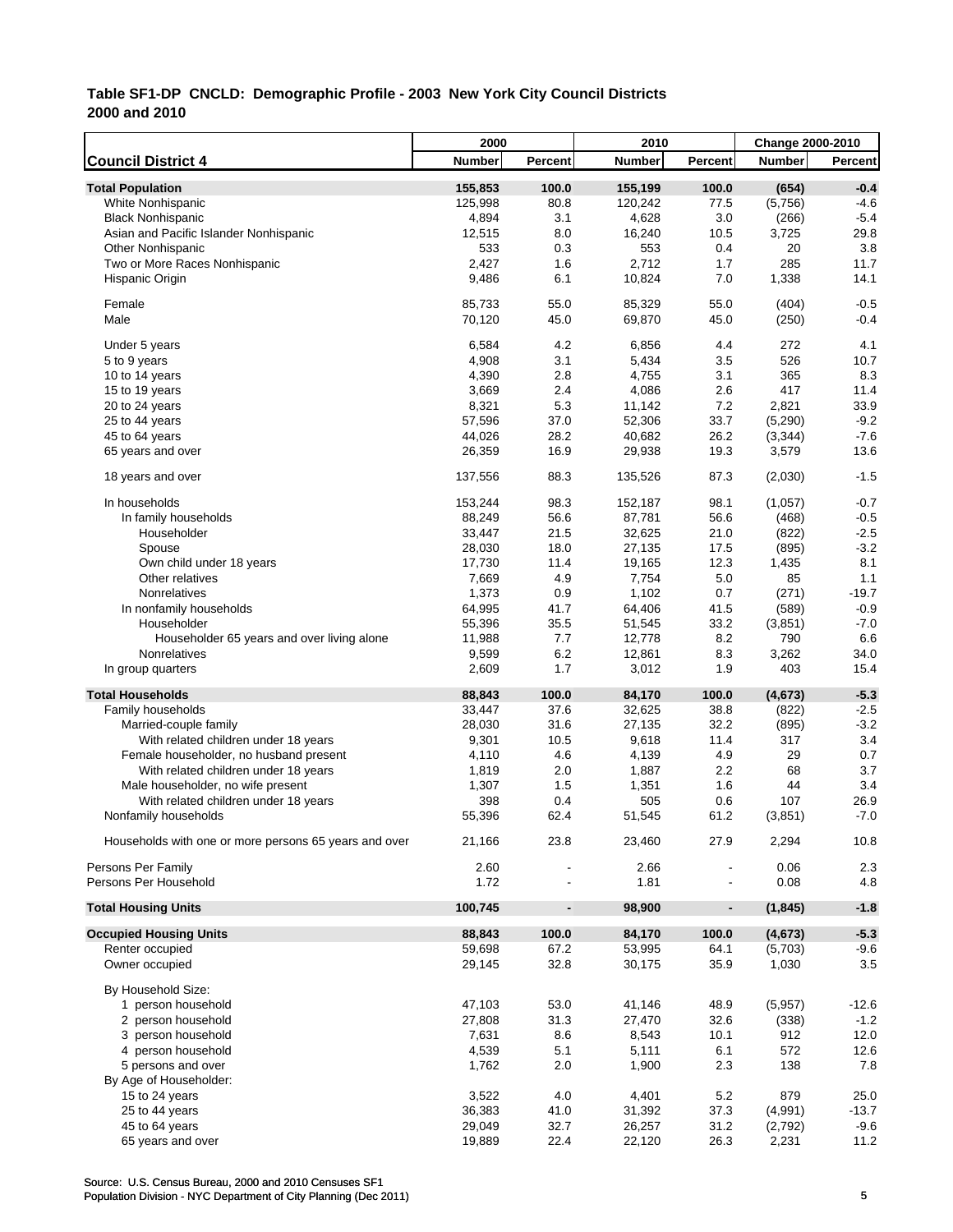|                                                       | 2000          |                              | 2010          |                          | Change 2000-2010 |         |
|-------------------------------------------------------|---------------|------------------------------|---------------|--------------------------|------------------|---------|
| <b>Council District 5</b>                             | <b>Number</b> | Percent                      | <b>Number</b> | Percent                  | <b>Number</b>    | Percent |
| <b>Total Population</b>                               | 154,900       | 100.0                        | 161,269       | 100.0                    | 6,369            | 4.1     |
| <b>White Nonhispanic</b>                              | 126,690       | 81.8                         | 125,465       | 77.8                     | (1,225)          | $-1.0$  |
| <b>Black Nonhispanic</b>                              | 5,024         | 3.2                          | 5,310         | 3.3                      | 286              | 5.7     |
| Asian and Pacific Islander Nonhispanic                | 11,137        | 7.2                          | 15,826        | 9.8                      | 4,689            | 42.1    |
| <b>Other Nonhispanic</b>                              | 554           | 0.4                          | 590           | 0.4                      | 36               | 6.5     |
| Two or More Races Nonhispanic                         | 2,529         | 1.6                          | 3,043         | 1.9                      | 514              | 20.3    |
| Hispanic Origin                                       | 8,966         | 5.8                          | 11,035        | 6.8                      | 2,069            | 23.1    |
|                                                       |               |                              |               |                          |                  |         |
| Female                                                | 85,410        | 55.1                         | 89,761        | 55.7                     | 4,351            | 5.1     |
| Male                                                  | 69,490        | 44.9                         | 71,508        | 44.3                     | 2,018            | 2.9     |
| Under 5 years                                         | 6,296         | 4.1                          | 7,953         | 4.9                      | 1,657            | 26.3    |
| 5 to 9 years                                          | 4,004         | 2.6                          | 5,199         | 3.2                      | 1,195            | 29.8    |
| 10 to 14 years                                        | 3,339         | 2.2                          | 4,035         | 2.5                      | 696              | 20.8    |
| 15 to 19 years                                        | 3,103         | 2.0                          | 3,719         | 2.3                      | 616              | 19.9    |
| 20 to 24 years                                        | 9,660         | 6.2                          | 10,381        | 6.4                      | 721              | 7.5     |
| 25 to 44 years                                        | 69,078        | 44.6                         | 65,394        | 40.5                     | (3,684)          | $-5.3$  |
| 45 to 64 years                                        | 38,657        | 25.0                         | 38,986        | 24.2                     | 329              | 0.9     |
| 65 years and over                                     | 20,763        | 13.4                         | 25,602        | 15.9                     | 4,839            | 23.3    |
|                                                       |               |                              |               |                          |                  |         |
| 18 years and over                                     | 139,427       | 90.0                         | 141,905       | 88.0                     | 2,478            | 1.8     |
| In households                                         | 151,046       | 97.5                         | 156,270       | 96.9                     | 5,224            | 3.5     |
| In family households                                  | 75,764        | 48.9                         | 83,756        | 51.9                     | 7,992            | 10.5    |
| Householder                                           | 29,275        | 18.9                         | 31,157        | 19.3                     | 1,882            | 6.4     |
| Spouse                                                | 24,362        | 15.7                         | 26,180        | 16.2                     | 1,818            | 7.5     |
| Own child under 18 years                              | 15,026        | 9.7                          | 18,938        | 11.7                     | 3,912            | 26.0    |
| Other relatives                                       | 6,211         | 4.0                          | 6,730         | 4.2                      | 519              | 8.4     |
| Nonrelatives                                          | 890           | 0.6                          | 751           | 0.5                      | (139)            | $-15.6$ |
| In nonfamily households                               | 75,282        | 48.6                         | 72,514        | 45.0                     | (2,768)          | $-3.7$  |
| Householder                                           | 63,481        | 41.0                         | 60,242        | 37.4                     | (3,239)          | $-5.1$  |
| Householder 65 years and over living alone            | 9,364         | 6.0                          | 11,564        | 7.2                      | 2,200            | 23.5    |
| Nonrelatives                                          | 11,801        | 7.6                          | 12,272        | 7.6                      | 471              | 4.0     |
| In group quarters                                     | 3,854         | 2.5                          | 4,999         | 3.1                      | 1,145            | 29.7    |
| <b>Total Households</b>                               | 92,756        | 100.0                        | 91,399        | 100.0                    | (1, 357)         | $-1.5$  |
| Family households                                     | 29,275        | 31.6                         | 31,157        | 34.1                     | 1,882            | 6.4     |
| Married-couple family                                 | 24,362        | 26.3                         | 26,180        | 28.6                     | 1,818            | 7.5     |
| With related children under 18 years                  | 8,027         | 8.7                          | 9,929         | 10.9                     | 1,902            | 23.7    |
| Female householder, no husband present                | 3,734         | 4.0                          | 3,754         | 4.1                      | 20               | 0.5     |
| With related children under 18 years                  | 1,712         | 1.8                          | 1,734         | 1.9                      | 22               | 1.3     |
| Male householder, no wife present                     | 1,179         | 1.3                          | 1,223         | 1.3                      | 44               | 3.7     |
| With related children under 18 years                  | 378           | 0.4                          | 462           | 0.5                      | 84               | 22.2    |
| Nonfamily households                                  | 63,481        | 68.4                         | 60,242        | 65.9                     | (3,239)          | $-5.1$  |
|                                                       |               |                              |               |                          |                  |         |
| Households with one or more persons 65 years and over | 15,795        | 17.0                         | 19,621        | 21.5                     | 3,826            | 24.2    |
| Persons Per Family                                    | 2.56          |                              | 2.66          |                          | 0.11             | 4.2     |
| Persons Per Household                                 | 1.63          |                              | 1.71          | $\overline{\phantom{a}}$ | 0.08             | 5.0     |
|                                                       |               |                              |               |                          |                  |         |
| <b>Total Housing Units</b>                            | 100,075       | $\qquad \qquad \blacksquare$ | 102,750       | $\blacksquare$           | 2,675            | 2.7     |
| <b>Occupied Housing Units</b>                         | 92,756        | 100.0                        | 91,399        | 100.0                    | (1, 357)         | $-1.5$  |
| Renter occupied                                       | 67,865        | 73.2                         | 63,515        | 69.5                     | (4,350)          | $-6.4$  |
| Owner occupied                                        | 24,891        | 26.8                         | 27,884        | 30.5                     | 2,993            | 12.0    |
|                                                       |               |                              |               |                          |                  |         |
| By Household Size:                                    |               |                              |               |                          |                  |         |
| 1 person household                                    | 53,101        | 57.2                         | 49,442        | 54.1                     | (3,659)          | $-6.9$  |
| 2 person household                                    | 27,667        | 29.8                         | 27,574        | 30.2                     | (93)             | $-0.3$  |
| 3 person household                                    | 6,986         | 7.5                          | 7,825         | 8.6                      | 839              | 12.0    |
| 4 person household                                    | 3,780         | 4.1                          | 5,041         | 5.5                      | 1,261            | 33.4    |
| 5 persons and over                                    | 1,222         | 1.3                          | 1,517         | 1.7                      | 295              | 24.1    |
| By Age of Householder:                                |               |                              |               |                          |                  |         |
| 15 to 24 years                                        | 4,783         | 5.2                          | 4,825         | 5.3                      | 42               | 0.9     |
| 25 to 44 years                                        | 46,349        | 50.0                         | 41,770        | 45.7                     | (4, 579)         | $-9.9$  |
| 45 to 64 years                                        | 26,826        | 28.9                         | 26,439        | 28.9                     | (387)            | $-1.4$  |
| 65 years and over                                     | 14,798        | 16.0                         | 18,365        | 20.1                     | 3,567            | 24.1    |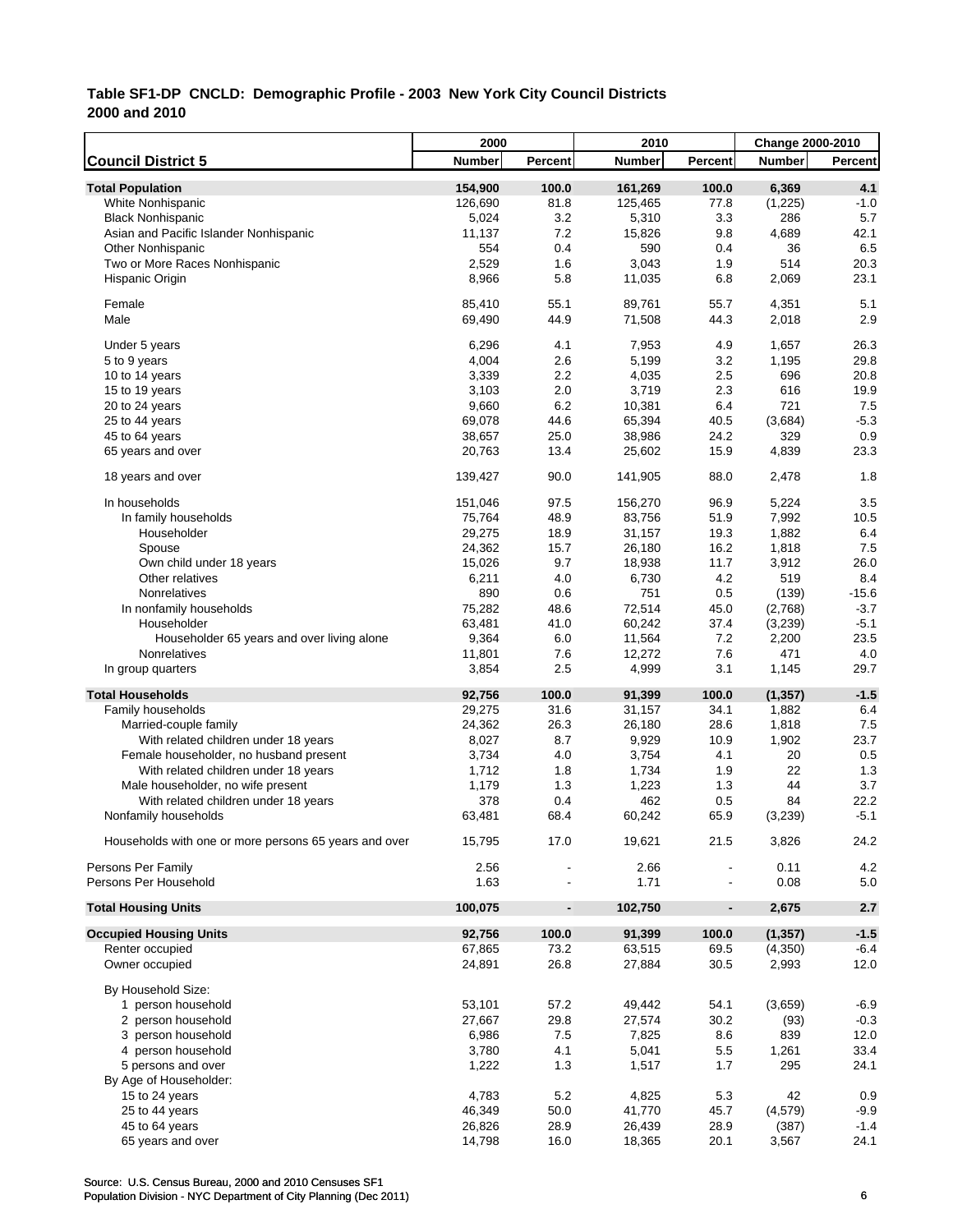|                                                       | 2000          |                              | 2010          |                          | <b>Change 2000-2010</b> |         |
|-------------------------------------------------------|---------------|------------------------------|---------------|--------------------------|-------------------------|---------|
| <b>Council District 6</b>                             | <b>Number</b> | Percent                      | <b>Number</b> | Percent                  | <b>Number</b>           | Percent |
| <b>Total Population</b>                               | 160,209       | 100.0                        | 163,820       | 100.0                    | 3,611                   | 2.3     |
| White Nonhispanic                                     | 118,298       | 73.8                         | 118,086       | 72.1                     | (212)                   | $-0.2$  |
| <b>Black Nonhispanic</b>                              | 9,777         | 6.1                          | 9,473         | 5.8                      | (304)                   | $-3.1$  |
| Asian and Pacific Islander Nonhispanic                | 9,747         | 6.1                          | 13,901        | 8.5                      | 4,154                   | 42.6    |
| <b>Other Nonhispanic</b>                              | 742           | 0.5                          | 660           | 0.4                      | (82)                    | $-11.1$ |
| Two or More Races Nonhispanic                         | 2,890         | 1.8                          | 3,159         | 1.9                      | 269                     | 9.3     |
| Hispanic Origin                                       | 18,755        | 11.7                         | 18,541        | 11.3                     | (214)                   | $-1.1$  |
| Female                                                | 84,711        | 52.9                         | 87,584        | 53.5                     | 2,873                   | 3.4     |
| Male                                                  | 75,498        | 47.1                         | 76,236        | 46.5                     | 738                     | 1.0     |
| Under 5 years                                         | 6,980         | 4.4                          | 8,985         | 5.5                      | 2,005                   | 28.7    |
| 5 to 9 years                                          | 5,076         | 3.2                          | 5,903         | 3.6                      | 827                     | 16.3    |
| 10 to 14 years                                        | 4,284         | 2.7                          | 4,842         | 3.0                      | 558                     | 13.0    |
| 15 to 19 years                                        | 4,287         | 2.7                          | 5,002         | 3.1                      | 715                     | 16.7    |
| 20 to 24 years                                        | 8,146         | 5.1                          | 8,113         | 5.0                      | (33)                    | $-0.4$  |
| 25 to 44 years                                        | 68,774        | 42.9                         | 59,562        | 36.4                     | (9,212)                 | $-13.4$ |
| 45 to 64 years                                        | 40,966        | 25.6                         | 44,246        | 27.0                     | 3,280                   | 8.0     |
| 65 years and over                                     | 21,696        | 13.5                         | 27,167        | 16.6                     | 5,471                   | 25.2    |
|                                                       |               |                              |               |                          |                         |         |
| 18 years and over                                     | 141,479       | 88.3                         | 141,199       | 86.2                     | (280)                   | $-0.2$  |
| In households                                         | 157,099       | 98.1                         | 158,649       | 96.8                     | 1,550                   | 1.0     |
| In family households                                  | 84,177        | 52.5                         | 93,020        | 56.8                     | 8,843                   | 10.5    |
| Householder                                           | 31,201        | 19.5                         | 33,637        | 20.5                     | 2,436                   | 7.8     |
| Spouse                                                | 24,345        | 15.2                         | 26,914        | 16.4                     | 2,569                   | 10.6    |
| Own child under 18 years                              | 17,259        | 10.8                         | 21,376        | 13.0                     | 4,117                   | 23.9    |
| Other relatives                                       | 10,025        | 6.3                          | 9,931         | 6.1                      | (94)                    | $-0.9$  |
| Nonrelatives                                          | 1,347         | 0.8                          | 1,162         | 0.7                      | (185)                   | $-13.7$ |
| In nonfamily households                               | 72,922        | 45.5                         | 65,629        | 40.1                     | (7, 293)                | $-10.0$ |
| Householder                                           | 61,395        | 38.3                         | 55,032        | 33.6                     | (6, 363)                | $-10.4$ |
| Householder 65 years and over living alone            | 10,497        | 6.6                          | 12,452        | 7.6                      | 1,955                   | 18.6    |
| Nonrelatives                                          | 11,527        | 7.2                          | 10,597        | 6.5                      | (930)                   | $-8.1$  |
| In group quarters                                     | 3,110         | 1.9                          | 5,171         | 3.2                      | 2,061                   | 66.3    |
| <b>Total Households</b>                               | 92,596        | 100.0                        | 88,669        | 100.0                    | (3,927)                 | $-4.2$  |
| Family households                                     | 31,201        | 33.7                         | 33,637        | 37.9                     | 2,436                   | 7.8     |
| Married-couple family                                 | 24,345        | 26.3                         | 26,914        | 30.4                     | 2,569                   | 10.6    |
| With related children under 18 years                  | 8,675         | 9.4                          | 10,661        | 12.0                     | 1,986                   | 22.9    |
| Female householder, no husband present                | 5,354         | 5.8                          | 5,262         | 5.9                      | (92)                    | $-1.7$  |
| With related children under 18 years                  | 2,631         | 2.8                          | 2,575         | 2.9                      | (56)                    | $-2.1$  |
| Male householder, no wife present                     | 1,502         | 1.6                          | 1,461         | 1.6                      | (41)                    | $-2.7$  |
| With related children under 18 years                  | 493           | 0.5                          | 611           | 0.7                      | 118                     | 23.9    |
| Nonfamily households                                  | 61,395        | 66.3                         | 55,032        | 62.1                     | (6, 363)                | $-10.4$ |
| Households with one or more persons 65 years and over | 17,705        | 19.1                         | 21,678        | 24.4                     | 3,973                   | 22.4    |
| Persons Per Family                                    | 2.65          |                              | 2.73          |                          | 0.08                    | 2.9     |
| Persons Per Household                                 | 1.70          |                              | 1.79          |                          | 0.09                    | 5.5     |
| <b>Total Housing Units</b>                            | 99,517        | $\qquad \qquad \blacksquare$ | 99,714        | $\overline{\phantom{a}}$ | 197                     | 0.2     |
| <b>Occupied Housing Units</b>                         | 92,596        | 100.0                        | 88,669        | 100.0                    | (3,927)                 | $-4.2$  |
| Renter occupied                                       | 64,736        | 69.9                         | 59,556        | 67.2                     | (5, 180)                | $-8.0$  |
| Owner occupied                                        | 27,860        | 30.1                         | 29,113        | 32.8                     | 1,253                   | 4.5     |
| By Household Size:                                    |               |                              |               |                          |                         |         |
| 1 person household                                    | 51,441        | 55.6                         | 45,652        | 51.5                     | (5,789)                 | $-11.3$ |
| 2 person household                                    | 26,954        | 29.1                         | 26,866        | 30.3                     | (88)                    | $-0.3$  |
| 3 person household                                    | 7,875         | 8.5                          | 8,348         | 9.4                      | 473                     | 6.0     |
| 4 person household                                    | 4,471         | 4.8                          | 5,600         | 6.3                      | 1,129                   | 25.3    |
| 5 persons and over                                    | 1,855         | 2.0                          | 2,203         | 2.5                      | 348                     | 18.8    |
| By Age of Householder:                                |               |                              |               |                          |                         |         |
| 15 to 24 years                                        | 3,140         | 3.4                          | 2,909         | 3.3                      | (231)                   | $-7.4$  |
| 25 to 44 years                                        | 44,186        | 47.7                         | 35,883        | 40.5                     | (8,303)                 | $-18.8$ |
| 45 to 64 years                                        | 28,698        | 31.0                         | 29,558        | 33.3                     | 860                     | 3.0     |
| 65 years and over                                     | 16,572        | 17.9                         | 20,319        | 22.9                     | 3,747                   | 22.6    |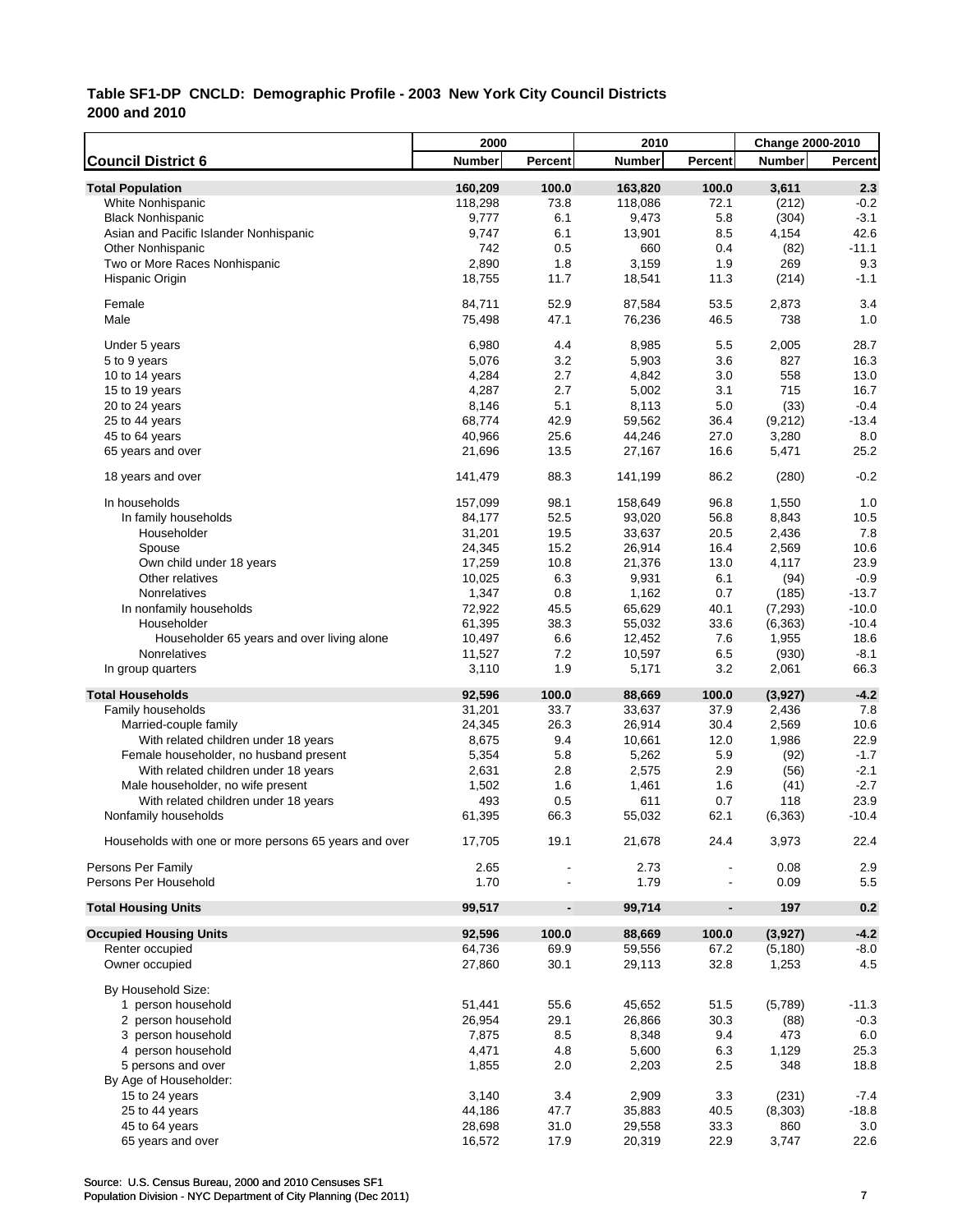|                                                       | 2000           |                              | 2010           |                          | <b>Change 2000-2010</b> |         |
|-------------------------------------------------------|----------------|------------------------------|----------------|--------------------------|-------------------------|---------|
| <b>Council District 7</b>                             | <b>Number</b>  | Percent                      | <b>Number</b>  | Percent                  | <b>Number</b>           | Percent |
| <b>Total Population</b>                               | 161,859        | 100.0                        | 156,217        | 100.0                    | (5,642)                 | $-3.5$  |
| White Nonhispanic                                     | 21,624         | 13.4                         | 30,254         | 19.4                     | 8,630                   | 39.9    |
| <b>Black Nonhispanic</b>                              | 51,398         | 31.8                         | 40,980         | 26.2                     | (10, 418)               | $-20.3$ |
| Asian and Pacific Islander Nonhispanic                | 3,499          | 2.2                          | 4,741          | 3.0                      | 1,242                   | 35.5    |
| <b>Other Nonhispanic</b>                              | 913            | 0.6                          | 888            | 0.6                      | (25)                    | $-2.7$  |
| Two or More Races Nonhispanic                         | 3,199          | 2.0                          | 2,694          | 1.7                      | (505)                   | $-15.8$ |
| Hispanic Origin                                       | 81,226         | 50.2                         | 76,660         | 49.1                     | (4, 566)                | $-5.6$  |
|                                                       |                |                              |                |                          |                         |         |
| Female                                                | 85,533         | 52.8                         | 82,013         | 52.5                     | (3,520)                 | $-4.1$  |
| Male                                                  | 76,326         | 47.2                         | 74,204         | 47.5                     | (2, 122)                | $-2.8$  |
| Under 5 years                                         | 10,798         | 6.7                          | 8,828          | 5.7                      | (1,970)                 | $-18.2$ |
| 5 to 9 years                                          | 11,978         | 7.4                          | 7,837          | 5.0                      | (4, 141)                | $-34.6$ |
| 10 to 14 years                                        | 11,211         | 6.9                          | 8,277          | 5.3                      | (2,934)                 | $-26.2$ |
| 15 to 19 years                                        | 10,632         | 6.6                          | 9,983          | 6.4                      | (649)                   | $-6.1$  |
| 20 to 24 years                                        | 12,685         | 7.8                          | 13,858         | 8.9                      | 1,173                   | $9.2\,$ |
| 25 to 44 years                                        | 54,248         | 33.5                         | 51,478         | 33.0                     | (2,770)                 | $-5.1$  |
| 45 to 64 years                                        | 32,361         | 20.0                         | 37,495         | 24.0                     | 5,134                   | 15.9    |
| 65 years and over                                     | 17,946         | 11.1                         | 18,461         | 11.8                     | 515                     | 2.9     |
| 18 years and over                                     | 121,626        | 75.1                         | 125,430        | 80.3                     | 3,804                   | 3.1     |
| In households                                         | 158,866        | 98.2                         | 154,129        | 98.7                     | (4,737)                 | $-3.0$  |
| In family households                                  | 124,440        | 76.9                         | 113,958        | 72.9                     | (10, 482)               | $-8.4$  |
| Householder                                           | 34,872         | 21.5                         | 32,927         | 21.1                     | (1, 945)                | $-5.6$  |
| Spouse                                                | 15,422         | 9.5                          | 14,763         | 9.5                      | (659)                   | $-4.3$  |
| Own child under 18 years                              | 31,854         | 19.7                         | 23,553         | 15.1                     | (8,301)                 | $-26.1$ |
| Other relatives                                       | 35,180         | 21.7                         | 36,638         | 23.5                     | 1,458                   | 4.1     |
| Nonrelatives                                          | 7,112          | 4.4                          | 6,077          | 3.9                      | (1,035)                 | $-14.6$ |
| In nonfamily households                               | 34,426         | 21.3                         | 40,171         | 25.7                     | 5,745                   | 16.7    |
| Householder                                           | 27,182         | 16.8                         | 29,408         | 18.8                     | 2,226                   | 8.2     |
| Householder 65 years and over living alone            | 7,199          | 4.4                          | 6,521          | 4.2                      | (678)                   | $-9.4$  |
| Nonrelatives                                          | 7,244          | 4.5                          | 10,763         | 6.9                      | 3,519                   | 48.6    |
| In group quarters                                     | 2,993          | 1.8                          | 2,088          | 1.3                      | (905)                   | $-30.2$ |
| <b>Total Households</b>                               | 62,054         | 100.0                        | 62,335         | 100.0                    | 281                     | 0.5     |
| Family households                                     | 34,872         | 56.2                         | 32,927         | 52.8                     | (1, 945)                | $-5.6$  |
| Married-couple family                                 | 15,422         | 24.9                         | 14,763         | 23.7                     | (659)                   | $-4.3$  |
| With related children under 18 years                  | 8,185          | 13.2                         | 7,103          | 11.4                     | (1,082)                 | $-13.2$ |
| Female householder, no husband present                | 15,888         | 25.6                         | 14,390         | 23.1                     | (1, 498)                | $-9.4$  |
| With related children under 18 years                  | 10,896         | 17.6                         | 8,207          | 13.2                     | (2,689)                 | $-24.7$ |
|                                                       |                | 5.7                          |                | 6.1                      | 212                     | 6.0     |
| Male householder, no wife present                     | 3,562<br>1,721 | 2.8                          | 3,774<br>1,684 | 2.7                      |                         | $-2.1$  |
| With related children under 18 years                  |                |                              |                | 47.2                     | (37)                    | 8.2     |
| Nonfamily households                                  | 27,182         | 43.8                         | 29,408         |                          | 2,226                   |         |
| Households with one or more persons 65 years and over | 15,125         | 24.4                         | 15,230         | 24.4                     | 105                     | 0.7     |
| Persons Per Family                                    | 3.36           |                              | 3.28           |                          | (0.09)                  | $-2.6$  |
| Persons Per Household                                 | 2.56           |                              | 2.47           |                          | (0.09)                  | $-3.4$  |
| <b>Total Housing Units</b>                            | 66,639         | $\qquad \qquad \blacksquare$ | 67,306         | $\overline{\phantom{a}}$ | 667                     | 1.0     |
| <b>Occupied Housing Units</b>                         | 62,054         | 100.0                        | 62,335         | 100.0                    | 281                     | $0.5\,$ |
| Renter occupied                                       | 56,096         | 90.4                         | 53,218         | 85.4                     | (2,878)                 | $-5.1$  |
| Owner occupied                                        | 5,958          | 9.6                          | 9,117          | 14.6                     | 3,159                   | 53.0    |
| By Household Size:                                    |                |                              |                |                          |                         |         |
| 1 person household                                    | 22,007         | 35.5                         | 21,858         | 35.1                     | (149)                   | $-0.7$  |
| 2 person household                                    | 15,511         | 25.0                         | 17,258         | 27.7                     | 1,747                   | 11.3    |
| 3 person household                                    | 9,494          | 15.3                         | 9,675          | 15.5                     | 181                     | 1.9     |
| 4 person household                                    | 6,756          | 10.9                         | 6,522          | 10.5                     | (234)                   | $-3.5$  |
| 5 persons and over                                    | 8,286          | 13.4                         | 7,022          | 11.3                     | (1,264)                 | $-15.3$ |
| By Age of Householder:                                |                |                              |                |                          |                         |         |
| 15 to 24 years                                        | 2,669          | 4.3                          | 2,610          | 4.2                      | (59)                    | $-2.2$  |
| 25 to 44 years                                        | 26,559         | 42.8                         | 23,734         | 38.1                     | (2,825)                 | $-10.6$ |
| 45 to 64 years                                        | 19,862         | 32.0                         | 23,065         | 37.0                     | 3,203                   | 16.1    |
| 65 years and over                                     | 12,964         | 20.9                         | 12,926         | 20.7                     | (38)                    | $-0.3$  |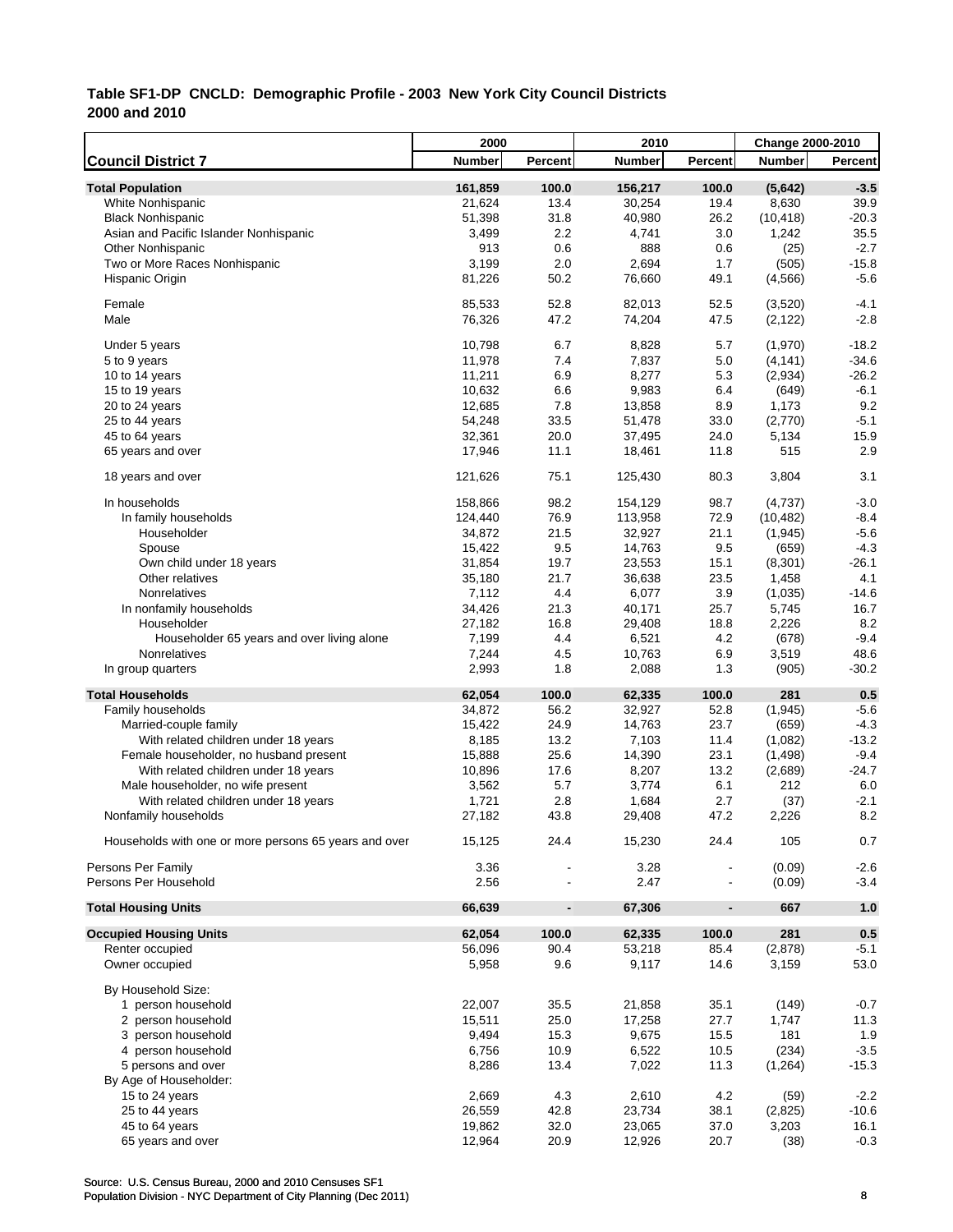|                                                       | 2000          |                              | 2010          |                          | <b>Change 2000-2010</b> |         |
|-------------------------------------------------------|---------------|------------------------------|---------------|--------------------------|-------------------------|---------|
| <b>Council District 8</b>                             | <b>Number</b> | Percent                      | <b>Number</b> | Percent                  | <b>Number</b>           | Percent |
| <b>Total Population</b>                               | 160,984       | 100.0                        | 162,606       | 100.0                    | 1,622                   | 1.0     |
| White Nonhispanic                                     | 23,879        | 14.8                         | 32,192        | 19.8                     | 8,313                   | 34.8    |
| <b>Black Nonhispanic</b>                              | 41,715        | 25.9                         | 36,359        | 22.4                     | (5,356)                 | $-12.8$ |
| Asian and Pacific Islander Nonhispanic                | 5,278         | 3.3                          | 9,406         | 5.8                      | 4,128                   | 78.2    |
| <b>Other Nonhispanic</b>                              | 923           | 0.6                          | 859           | 0.5                      | (64)                    | $-6.9$  |
| Two or More Races Nonhispanic                         | 2,833         | 1.8                          | 2,509         | 1.5                      | (324)                   | $-11.4$ |
| Hispanic Origin                                       | 86,356        | 53.6                         | 81,281        | 50.0                     | (5,075)                 | $-5.9$  |
| Female                                                | 85,068        | 52.8                         | 87,402        | 53.8                     | 2,334                   | 2.7     |
| Male                                                  | 75,916        | 47.2                         | 75,204        | 46.2                     | (712)                   | $-0.9$  |
| Under 5 years                                         | 10,736        | 6.7                          | 9,724         | 6.0                      | (1,012)                 | $-9.4$  |
| 5 to 9 years                                          | 12,254        | 7.6                          | 9,118         | 5.6                      | (3, 136)                | $-25.6$ |
| 10 to 14 years                                        | 11,689        | 7.3                          | 9,376         | 5.8                      | (2, 313)                | $-19.8$ |
| 15 to 19 years                                        | 11,300        | 7.0                          | 11,496        | 7.1                      | 196                     | 1.7     |
| 20 to 24 years                                        | 13,252        | 8.2                          | 14,436        | 8.9                      | 1,184                   | 8.9     |
| 25 to 44 years                                        | 51,862        | 32.2                         | 50,245        | 30.9                     | (1,617)                 | $-3.1$  |
| 45 to 64 years                                        | 31,731        | 19.7                         | 37,003        | 22.8                     | 5,272                   | 16.6    |
| 65 years and over                                     | 18,160        | 11.3                         | 21,208        | 13.0                     | 3,048                   | 16.8    |
| 18 years and over                                     | 119,723       | 74.4                         | 127,727       | 78.5                     | 8,004                   | 6.7     |
| In households                                         | 153,521       | 95.4                         | 155,472       | 95.6                     | 1,951                   | 1.3     |
| In family households                                  | 118,937       | 73.9                         | 116,755       | 71.8                     | (2, 182)                | $-1.8$  |
| Householder                                           | 34,278        | 21.3                         | 35,018        | 21.5                     | 740                     | 2.2     |
| Spouse                                                | 13,989        | 8.7                          | 14,565        | 9.0                      | 576                     | 4.1     |
| Own child under 18 years                              | 31,455        | 19.5                         | 27,232        | 16.7                     | (4,223)                 | $-13.4$ |
| Other relatives                                       | 33,563        | 20.8                         | 35,363        | 21.7                     | 1,800                   | 5.4     |
| Nonrelatives                                          | 5,652         | 3.5                          | 4,577         | 2.8                      | (1,075)                 | $-19.0$ |
| In nonfamily households                               | 34,584        | 21.5                         | 38,717        | 23.8                     | 4,133                   | 12.0    |
| Householder                                           | 27,420        | 17.0                         | 30,540        | 18.8                     | 3,120                   | 11.4    |
| Householder 65 years and over living alone            | 7,008         | 4.4                          | 8,048         | 4.9                      | 1,040                   | 14.8    |
| Nonrelatives                                          | 7,164         | 4.5                          | 8,177         | 5.0                      | 1,013                   | 14.1    |
| In group quarters                                     | 7,463         | 4.6                          | 7,134         | 4.4                      | (329)                   | $-4.4$  |
| <b>Total Households</b>                               | 61,698        | 100.0                        | 65,558        | 100.0                    | 3,860                   | 6.3     |
| Family households                                     | 34,278        | 55.6                         | 35,018        | 53.4                     | 740                     | 2.2     |
| Married-couple family                                 | 13,989        | 22.7                         | 14,565        | 22.2                     | 576                     | 4.1     |
| With related children under 18 years                  | 7,292         | 11.8                         | 7,116         | 10.9                     | (176)                   | $-2.4$  |
| Female householder, no husband present                | 17,106        | 27.7                         | 16,835        | 25.7                     | (271)                   | $-1.6$  |
| With related children under 18 years                  | 11,793        | 19.1                         | 10,115        | 15.4                     | (1,678)                 | $-14.2$ |
| Male householder, no wife present                     | 3,183         | 5.2                          | 3,618         | 5.5                      | 435                     | 13.7    |
| With related children under 18 years                  | 1,470         | 2.4                          | 1,545         | 2.4                      | 75                      | 5.1     |
| Nonfamily households                                  | 27,420        | 44.4                         | 30,540        | 46.6                     | 3,120                   | 11.4    |
| Households with one or more persons 65 years and over | 14,124        | 22.9                         | 16,565        | 25.3                     | 2,441                   | 17.3    |
| Persons Per Family                                    | 3.30          |                              | 3.20          |                          | (0.10)                  | $-3.1$  |
| Persons Per Household                                 | 2.49          |                              | 2.37          |                          | (0.12)                  | $-4.7$  |
| <b>Total Housing Units</b>                            | 65,239        | $\qquad \qquad \blacksquare$ | 69,795        | $\overline{\phantom{a}}$ | 4,556                   | $7.0$   |
| <b>Occupied Housing Units</b>                         | 61,698        | 100.0                        | 65,558        | 100.0                    | 3,860                   | 6.3     |
| Renter occupied                                       | 56,251        | 91.2                         | 58,747        | 89.6                     | 2,496                   | 4.4     |
| Owner occupied                                        | 5,447         | 8.8                          | 6,811         | 10.4                     | 1,364                   | 25.0    |
| By Household Size:                                    |               |                              |               |                          |                         |         |
| 1 person household                                    | 22,313        | 36.2                         | 24,434        | 37.3                     | 2,121                   | 9.5     |
| 2 person household                                    | 15,874        | 25.7                         | 18,077        | 27.6                     | 2,203                   | 13.9    |
| 3 person household                                    | 9,662         | 15.7                         | 9,990         | 15.2                     | 328                     | 3.4     |
| 4 person household                                    | 6,526         | 10.6                         | 6,542         | 10.0                     | 16                      | 0.2     |
| 5 persons and over                                    | 7,323         | 11.9                         | 6,515         | 9.9                      | (808)                   | $-11.0$ |
| By Age of Householder:                                |               |                              |               |                          |                         |         |
| 15 to 24 years                                        | 2,835         | 4.6                          | 2,819         | 4.3                      | (16)                    | $-0.6$  |
| 25 to 44 years                                        | 25,779        | 41.8                         | 24,444        | 37.3                     | (1, 335)                | $-5.2$  |
| 45 to 64 years                                        | 20,404        | 33.1                         | 23,376        | 35.7                     | 2,972                   | 14.6    |
| 65 years and over                                     | 12,680        | 20.6                         | 14,919        | 22.8                     | 2,239                   | 17.7    |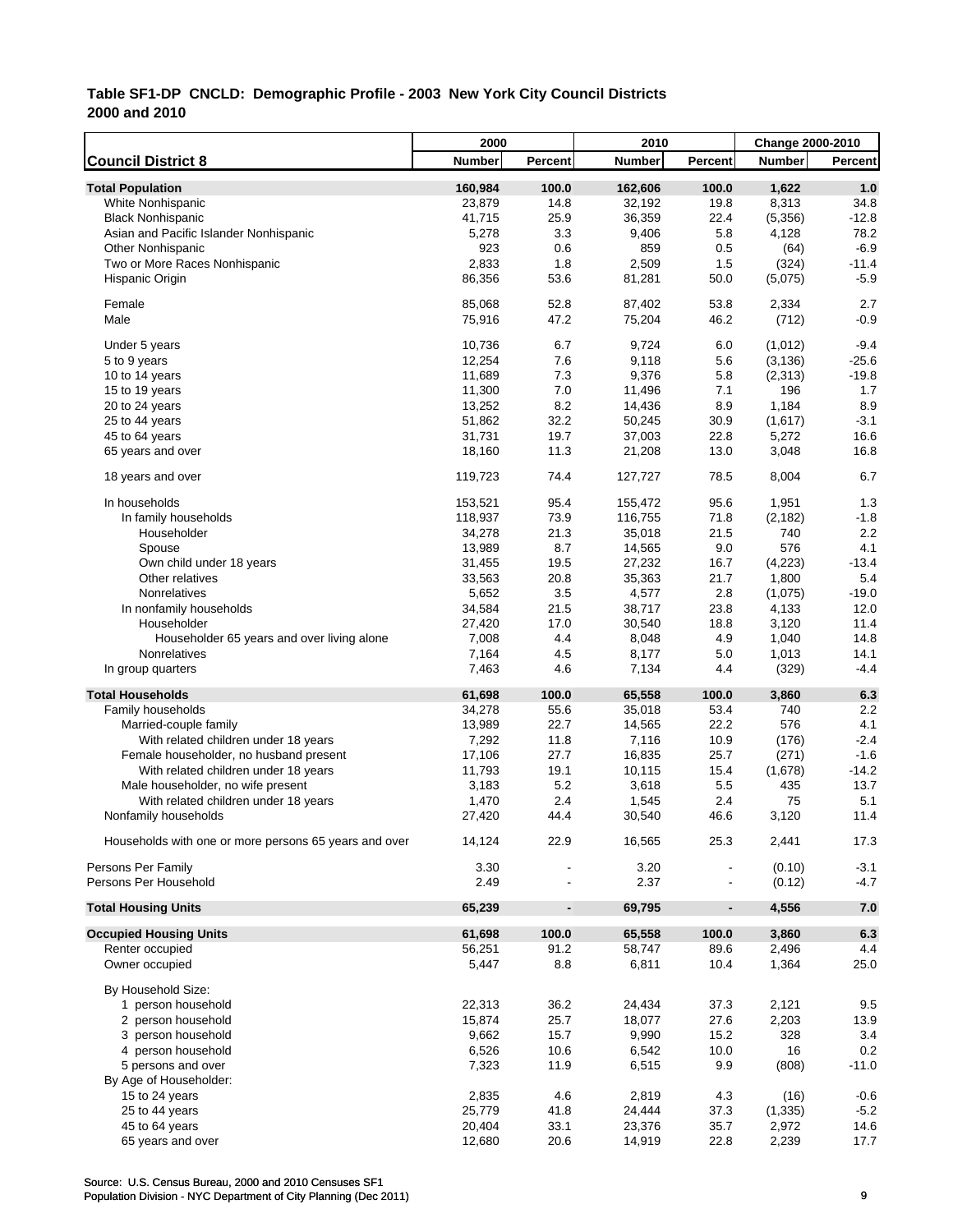|                                                       | 2000          |                          | 2010          |                | Change 2000-2010 |                |
|-------------------------------------------------------|---------------|--------------------------|---------------|----------------|------------------|----------------|
| <b>Council District 9</b>                             | <b>Number</b> | Percent                  | <b>Number</b> | Percent        | <b>Number</b>    | <b>Percent</b> |
| <b>Total Population</b>                               | 154,936       | 100.0                    | 164,423       | 100.0          | 9,487            | 6.1            |
| White Nonhispanic                                     | 29,903        | 19.3                     | 39,540        | 24.0           | 9,637            | 32.2           |
| <b>Black Nonhispanic</b>                              | 89,390        | 57.7                     | 78,039        | 47.5           | (11, 351)        | $-12.7$        |
| Asian and Pacific Islander Nonhispanic                | 6,396         | 4.1                      | 9,469         | 5.8            | 3,073            | 48.0           |
| <b>Other Nonhispanic</b>                              | 887           | 0.6                      | 977           | 0.6            | 90               | 10.1           |
| Two or More Races Nonhispanic                         | 3,607         | 2.3                      | 3,939         | 2.4            | 332              | 9.2            |
| Hispanic Origin                                       | 24,753        | 16.0                     | 32,459        | 19.7           | 7,706            | 31.1           |
|                                                       |               |                          |               |                |                  |                |
| Female                                                | 83,217        | 53.7                     | 89,071        | 54.2           | 5,854            | 7.0            |
| Male                                                  | 71,719        | 46.3                     | 75,352        | 45.8           | 3,633            | 5.1            |
|                                                       |               |                          |               |                |                  |                |
| Under 5 years                                         | 9,596         | 6.2                      | 8,944         | 5.4            | (652)            | $-6.8$         |
| 5 to 9 years                                          | 10,549        | 6.8                      | 8,136         | 4.9            | (2, 413)         | $-22.9$        |
| 10 to 14 years                                        | 9,698         | 6.3                      | 8,230         | 5.0            | (1, 468)         | $-15.1$        |
| 15 to 19 years                                        | 11,213        | 7.2                      | 12,147        | $7.4$          | 934              | 8.3            |
| 20 to 24 years                                        | 14,285        | 9.2                      | 17,989        | 10.9           | 3,704            | 25.9           |
| 25 to 44 years                                        | 51,133        | 33.0                     | 52,545        | 32.0           | 1,412            | 2.8            |
| 45 to 64 years                                        | 31,275        | 20.2                     | 38,322        | 23.3           | 7,047            | 22.5           |
| 65 years and over                                     | 17,187        | 11.1                     | 18,110        | 11.0           | 923              | 5.4            |
| 18 years and over                                     | 120,042       | 77.5                     | 133,504       | 81.2           | 13,462           | 11.2           |
|                                                       |               |                          |               |                |                  |                |
| In households                                         | 142,011       | 91.7                     | 149,158       | 90.7           | 7,147            | 5.0            |
| In family households                                  | 100,871       | 65.1                     | 103,753       | 63.1           | 2,882            | 2.9            |
| Householder                                           | 31,625        | 20.4                     | 33,213        | 20.2           | 1,588            | 5.0            |
| Spouse                                                | 13,106        | 8.5                      | 14,595        | 8.9            | 1,489            | 11.4           |
| Own child under 18 years                              | 27,684        | 17.9                     | 25,114        | 15.3           | (2,570)          | $-9.3$         |
| Other relatives                                       | 24,655        | 15.9                     | 27,326        | 16.6           | 2,671            | 10.8           |
| Nonrelatives                                          | 3,801         | 2.5                      | 3,505         | 2.1            | (296)            | $-7.8$         |
| In nonfamily households                               | 41,140        | 26.6                     | 45,405        | 27.6           | 4,265            | 10.4           |
| Householder                                           | 33,787        | 21.8                     | 35,723        | 21.7           | 1,936            | 5.7            |
| Householder 65 years and over living alone            | 8,022         | 5.2                      | 7,694         | 4.7            | (328)            | $-4.1$         |
| Nonrelatives                                          | 7,353         | 4.7                      | 9,682         | 5.9            | 2,329            | 31.7           |
| In group quarters                                     | 12,925        | 8.3                      | 15,265        | 9.3            | 2,340            | 18.1           |
|                                                       |               |                          |               |                |                  |                |
| <b>Total Households</b>                               | 65,412        | 100.0                    | 68,936        | 100.0          | 3,524            | 5.4            |
| Family households                                     | 31,625        | 48.3                     | 33,213        | 48.2           | 1,588            | 5.0            |
| Married-couple family                                 | 13,106        | 20.0                     | 14,595        | 21.2           | 1,489            | 11.4           |
| With related children under 18 years                  | 6,329         | 9.7                      | 6,871         | 10.0           | 542              | 8.6            |
| Female householder, no husband present                | 15,471        | 23.7                     | 15,268        | 22.1           | (203)            | $-1.3$         |
| With related children under 18 years                  | 10,906        | 16.7                     | 9,281         | 13.5           | (1,625)          | $-14.9$        |
| Male householder, no wife present                     | 3,048         | 4.7                      | 3,350         | 4.9            | 302              | 9.9            |
| With related children under 18 years                  | 1,460         | 2.2                      | 1,541         | 2.2            | 81               | 5.5            |
| Nonfamily households                                  | 33,787        | 51.7                     | 35,723        | 51.8           | 1,936            | 5.7            |
|                                                       |               |                          |               |                |                  |                |
| Households with one or more persons 65 years and over | 14,263        | 21.8                     | 14,920        | 21.6           | 657              | 4.6            |
|                                                       |               |                          |               |                |                  |                |
| Persons Per Family                                    | 3.07          |                          | 3.02          |                | (0.05)           | $-1.7$         |
| Persons Per Household                                 | 2.17          |                          | 2.16          |                | (0.01)           | $-0.3$         |
| <b>Total Housing Units</b>                            | 73,298        | $\overline{\phantom{a}}$ | 76,010        | $\blacksquare$ | 2,712            | 3.7            |
|                                                       |               |                          |               |                |                  |                |
| <b>Occupied Housing Units</b>                         | 65,412        | 100.0                    | 68,936        | 100.0          | 3,524            | 5.4            |
| Renter occupied                                       | 58,211        | 89.0                     | 58,148        | 84.4           | (63)             | $-0.1$         |
| Owner occupied                                        | 7,201         | 11.0                     | 10,788        | 15.6           | 3,587            | 49.8           |
| By Household Size:                                    |               |                          |               |                |                  |                |
| 1 person household                                    | 28,158        | 43.0                     | 28,224        | 40.9           | 66               | 0.2            |
| 2 person household                                    | 17,347        | 26.5                     | 20,111        | 29.2           | 2,764            | 15.9           |
| 3 person household                                    | 9,307         | 14.2                     | 9,801         | 14.2           | 494              | 5.3            |
|                                                       |               |                          |               |                | 447              |                |
| 4 person household                                    | 5,708         | 8.7                      | 6,155         | 8.9            |                  | 7.8            |
| 5 persons and over                                    | 4,892         | 7.5                      | 4,645         | 6.7            | (247)            | $-5.0$         |
| By Age of Householder:                                |               |                          |               |                |                  |                |
| 15 to 24 years                                        | 2,973         | 4.5                      | 3,176         | 4.6            | 203              | 6.8            |
| 25 to 44 years                                        | 28,148        | 43.0                     | 27,210        | 39.5           | (938)            | $-3.3$         |
| 45 to 64 years                                        | 21,175        | 32.4                     | 25,114        | 36.4           | 3,939            | 18.6           |
| 65 years and over                                     | 13,116        | 20.1                     | 13,436        | 19.5           | 320              | 2.4            |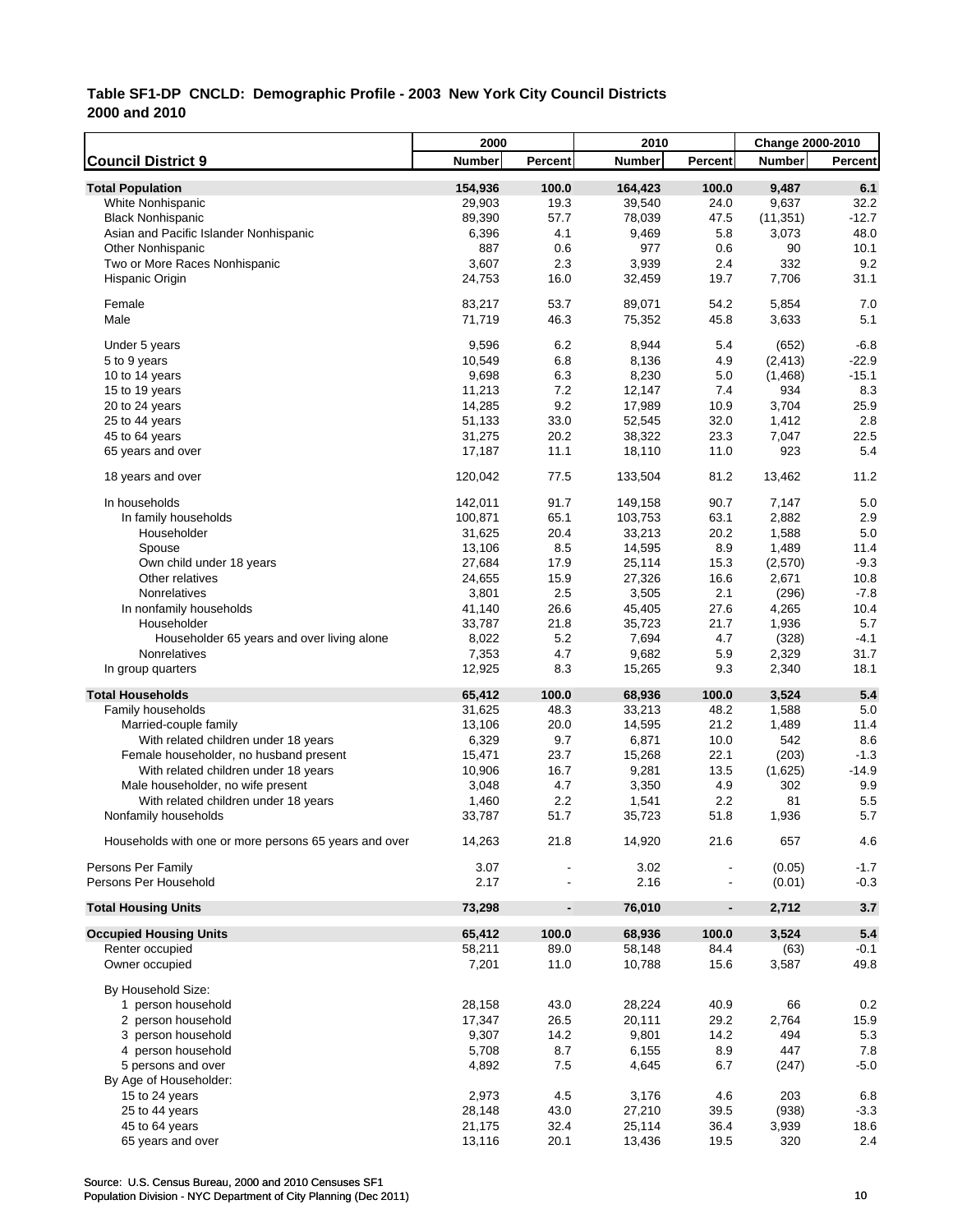|                                                       | 2000          |                              | 2010          |                          | <b>Change 2000-2010</b> |         |
|-------------------------------------------------------|---------------|------------------------------|---------------|--------------------------|-------------------------|---------|
| <b>Council District 10</b>                            | <b>Number</b> | Percent                      | <b>Number</b> | Percent                  | <b>Number</b>           | Percent |
| <b>Total Population</b>                               | 150,161       | 100.0                        | 136,647       | 100.0                    | (13, 514)               | $-9.0$  |
| White Nonhispanic                                     | 10,219        | 6.8                          | 12,569        | 9.2                      | 2,350                   | 23.0    |
| <b>Black Nonhispanic</b>                              | 9,882         | 6.6                          | 8,649         | 6.3                      | (1, 233)                | $-12.5$ |
| Asian and Pacific Islander Nonhispanic                | 2,286         | 1.5                          | 2,602         | 1.9                      | 316                     | 13.8    |
| <b>Other Nonhispanic</b>                              | 871           | 0.6                          | 637           | 0.5                      | (234)                   | $-26.9$ |
| Two or More Races Nonhispanic                         | 1,560         | 1.0                          | 906           | 0.7                      | (654)                   | $-41.9$ |
| Hispanic Origin                                       | 125,343       | 83.5                         | 111,284       | 81.4                     | (14,059)                | $-11.2$ |
|                                                       |               |                              |               |                          |                         |         |
| Female                                                | 78,910        | 52.6                         | 71,455        | 52.3                     | (7, 455)                | $-9.4$  |
| Male                                                  | 71,251        | 47.4                         | 65,192        | 47.7                     | (6.059)                 | $-8.5$  |
|                                                       |               |                              |               |                          |                         |         |
| Under 5 years                                         | 10,965        | 7.3                          | 7,883         | 5.8                      | (3,082)                 | $-28.1$ |
| 5 to 9 years                                          | 12,287        | 8.2                          | 7,291         | 5.3                      | (4,996)                 | $-40.7$ |
| 10 to 14 years                                        | 11,843        | 7.9                          | 8,012         | 5.9                      | (3,831)                 | $-32.3$ |
| 15 to 19 years                                        | 11,969        | 8.0                          | 10,221        | 7.5                      | (1,748)                 | $-14.6$ |
| 20 to 24 years                                        | 13,487        | 9.0                          | 13,720        | 10.0                     | 233                     | 1.7     |
| 25 to 44 years                                        | 46,547        | 31.0                         | 40,657        | 29.8                     | (5,890)                 | $-12.7$ |
| 45 to 64 years                                        | 30,001        | 20.0                         | 33,299        | 24.4                     | 3,298                   | 11.0    |
| 65 years and over                                     | 13,062        | 8.7                          | 15,564        | 11.4                     | 2,502                   | 19.2    |
|                                                       |               |                              |               |                          |                         |         |
| 18 years and over                                     | 108,173       | 72.0                         | 107,661       | 78.8                     | (512)                   | $-0.5$  |
| In households                                         | 147,878       | 98.5                         | 134,759       | 98.6                     | (13, 119)               | $-8.9$  |
| In family households                                  | 130,558       | 86.9                         | 112,770       | 82.5                     | (17, 788)               | $-13.6$ |
|                                                       |               |                              |               |                          |                         |         |
| Householder                                           | 33,721        | 22.5                         | 30,325        | 22.2                     | (3, 396)                | $-10.1$ |
| Spouse                                                | 14,758        | 9.8                          | 12,174        | 8.9                      | (2, 584)                | $-17.5$ |
| Own child under 18 years                              | 33,830        | 22.5                         | 21,183        | 15.5                     | (12, 647)               | $-37.4$ |
| Other relatives                                       | 40,049        | 26.7                         | 42,757        | 31.3                     | 2,708                   | 6.8     |
| Nonrelatives                                          | 8,200         | 5.5                          | 6,331         | 4.6                      | (1,869)                 | $-22.8$ |
| In nonfamily households                               | 17,320        | 11.5                         | 21,989        | 16.1                     | 4,669                   | 27.0    |
| Householder                                           | 12,707        | 8.5                          | 15,676        | 11.5                     | 2,969                   | 23.4    |
| Householder 65 years and over living alone            | 3,421         | 2.3                          | 3,738         | 2.7                      | 317                     | 9.3     |
| Nonrelatives                                          | 4,613         | 3.1                          | 6,313         | 4.6                      | 1,700                   | 36.9    |
| In group quarters                                     | 2,283         | 1.5                          | 1,888         | 1.4                      | (395)                   | -17.3   |
| <b>Total Households</b>                               | 46,428        | 100.0                        | 46,001        | 100.0                    | (427)                   | $-0.9$  |
| Family households                                     | 33,721        | 72.6                         | 30,325        | 65.9                     | (3,396)                 | $-10.1$ |
|                                                       |               | 31.8                         |               | 26.5                     |                         | $-17.5$ |
| Married-couple family                                 | 14,758        |                              | 12,174        |                          | (2,584)                 |         |
| With related children under 18 years                  | 9,030         | 19.4                         | 6,268         | 13.6                     | (2,762)                 | $-30.6$ |
| Female householder, no husband present                | 15,553        | 33.5                         | 14,480        | 31.5                     | (1,073)                 | $-6.9$  |
| With related children under 18 years                  | 11,034        | 23.8                         | 8,280         | 18.0                     | (2,754)                 | $-25.0$ |
| Male householder, no wife present                     | 3,410         | 7.3                          | 3,671         | 8.0                      | 261                     | 7.7     |
| With related children under 18 years                  | 1,774         | 3.8                          | 1,685         | 3.7                      | (89)                    | $-5.0$  |
| Nonfamily households                                  | 12,707        | 27.4                         | 15,676        | 34.1                     | 2,969                   | 23.4    |
|                                                       |               |                              |               |                          |                         |         |
| Households with one or more persons 65 years and over | 10,313        | 22.2                         | 12,357        | 26.9                     | 2,044                   | 19.8    |
| Persons Per Family                                    | 3.63          |                              | 3.51          |                          | (0.12)                  | $-3.3$  |
| Persons Per Household                                 | 3.19          |                              | 2.93          |                          | (0.26)                  | $-8.0$  |
|                                                       |               |                              |               |                          |                         |         |
| <b>Total Housing Units</b>                            | 48,067        | $\qquad \qquad \blacksquare$ | 48,157        | $\overline{\phantom{a}}$ | 90                      | 0.2     |
| <b>Occupied Housing Units</b>                         | 46,428        | 100.0                        | 46,001        | 100.0                    | (427)                   | $-0.9$  |
| Renter occupied                                       | 45,062        | 97.1                         | 44,450        | 96.6                     | (612)                   | $-1.4$  |
| Owner occupied                                        | 1,366         | 2.9                          | 1,551         | 3.4                      | 185                     | 13.5    |
|                                                       |               |                              |               |                          |                         |         |
| By Household Size:                                    |               |                              |               |                          |                         |         |
| 1 person household                                    | 9,768         | 21.0                         | 11,325        | 24.6                     | 1,557                   | 15.9    |
| 2 person household                                    | 9,818         | 21.1                         | 11,465        | 24.9                     | 1,647                   | 16.8    |
| 3 person household                                    | 8,950         | 19.3                         | 8,560         | 18.6                     | (390)                   | $-4.4$  |
| 4 person household                                    | 7,757         | 16.7                         | 6,599         | 14.3                     | (1, 158)                | $-14.9$ |
| 5 persons and over                                    | 10,135        | 21.8                         | 8,052         | 17.5                     | (2,083)                 | $-20.6$ |
| By Age of Householder:                                |               |                              |               |                          |                         |         |
| 15 to 24 years                                        | 2,179         | 4.7                          | 2,107         | 4.6                      | (72)                    | $-3.3$  |
| 25 to 44 years                                        | 19,969        | 43.0                         | 15,975        | 34.7                     | (3,994)                 | $-20.0$ |
| 45 to 64 years                                        | 16,579        | 35.7                         | 18,460        | 40.1                     | 1,881                   | 11.3    |
| 65 years and over                                     | 7,701         | 16.6                         | 9,459         | 20.6                     | 1,758                   | 22.8    |
|                                                       |               |                              |               |                          |                         |         |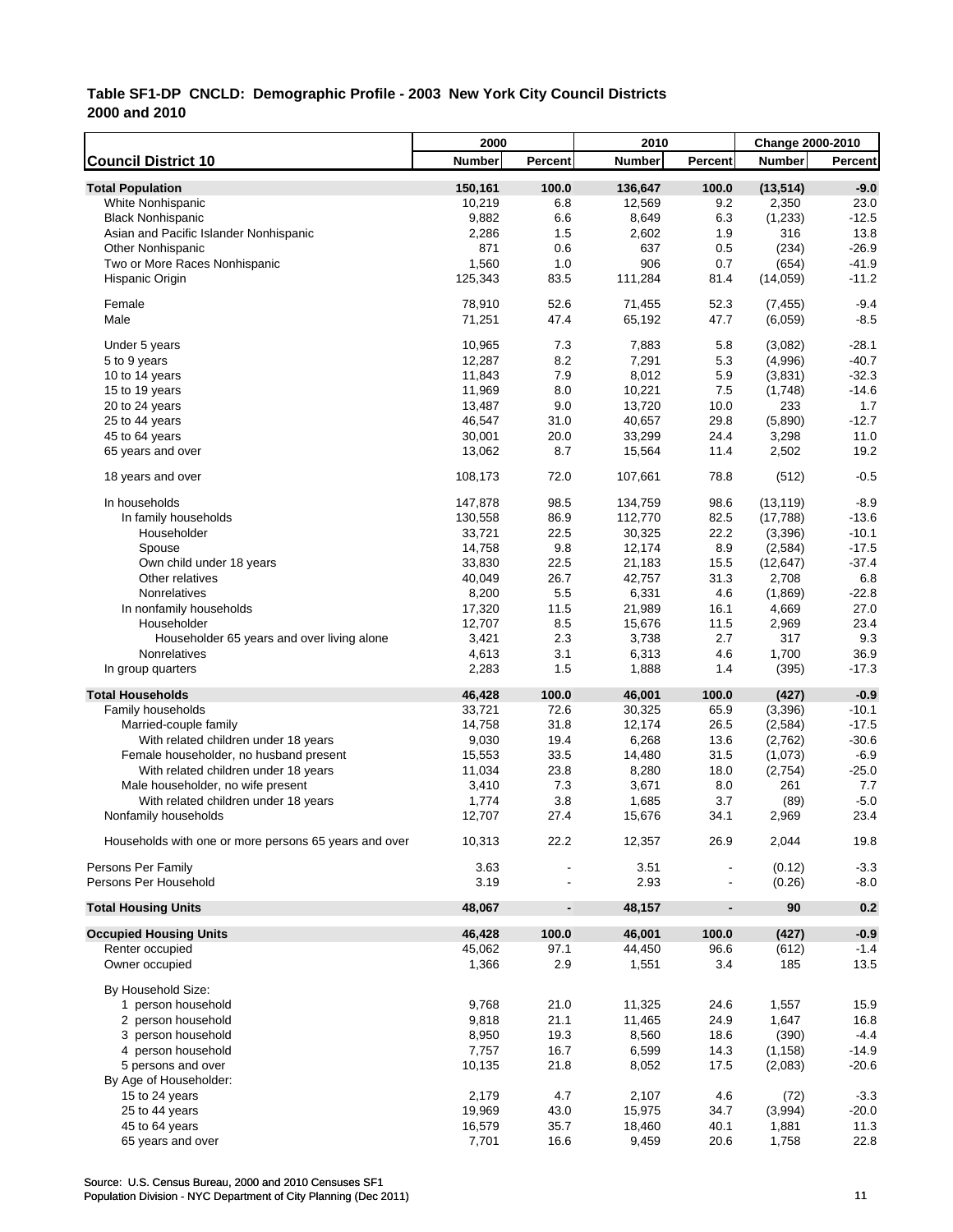|                                                       | 2000          |                              | 2010          |                          | <b>Change 2000-2010</b> |         |
|-------------------------------------------------------|---------------|------------------------------|---------------|--------------------------|-------------------------|---------|
| <b>Council District 11</b>                            | <b>Number</b> | Percent                      | <b>Number</b> | Percent                  | <b>Number</b>           | Percent |
| <b>Total Population</b>                               | 164,847       | 100.0                        | 162,922       | 100.0                    | (1, 925)                | $-1.2$  |
| White Nonhispanic                                     | 64,206        | 38.9                         | 53,463        | 32.8                     | (10, 743)               | $-16.7$ |
| <b>Black Nonhispanic</b>                              | 29,772        | 18.1                         | 30,092        | 18.5                     | 320                     | 1.1     |
| Asian and Pacific Islander Nonhispanic                | 10,294        | 6.2                          | 10,995        | 6.7                      | 701                     | 6.8     |
| <b>Other Nonhispanic</b>                              | 1,528         | 0.9                          | 1,524         | 0.9                      | (4)                     | $-0.3$  |
| Two or More Races Nonhispanic                         | 4,437         | 2.7                          | 2,613         | 1.6                      | (1,824)                 | $-41.1$ |
| Hispanic Origin                                       | 54,610        | 33.1                         | 64,235        | 39.4                     | 9,625                   | 17.6    |
| Female                                                | 89,308        | 54.2                         | 87,638        | 53.8                     | (1,670)                 | $-1.9$  |
| Male                                                  | 75,539        | 45.8                         | 75,284        | 46.2                     | (255)                   | $-0.3$  |
|                                                       |               |                              |               |                          |                         |         |
| Under 5 years                                         | 11,202        | 6.8                          | 10,802        | 6.6                      | (400)                   | $-3.6$  |
| 5 to 9 years                                          | 11,116        | 6.7                          | 9,477         | 5.8                      | (1,639)                 | $-14.7$ |
| 10 to 14 years                                        | 9,999         | 6.1                          | 8,986         | 5.5                      | (1,013)                 | $-10.1$ |
| 15 to 19 years                                        | 11,111        | 6.7                          | 11,887        | 7.3                      | 776                     | 7.0     |
| 20 to 24 years                                        | 12,176        | 7.4                          | 12,613        | 7.7                      | 437                     | 3.6     |
| 25 to 44 years                                        | 51,438        | 31.2                         | 46,310        | 28.4                     | (5, 128)                | $-10.0$ |
| 45 to 64 years                                        | 33,214        | 20.1                         | 39,314        | 24.1                     | 6,100                   | 18.4    |
| 65 years and over                                     | 24,591        | 14.9                         | 23,533        | 14.4                     | (1,058)                 | $-4.3$  |
| 18 years and over                                     | 126,815       | 76.9                         | 127,725       | 78.4                     | 910                     | 0.7     |
| In households                                         | 155,539       | 94.4                         | 154,554       | 94.9                     | (985)                   | $-0.6$  |
| In family households                                  | 124,514       | 75.5                         | 122,124       | 75.0                     | (2, 390)                | $-1.9$  |
| Householder                                           | 39,010        | 23.7                         | 37,476        | 23.0                     | (1,534)                 | $-3.9$  |
| Spouse                                                | 23,213        | 14.1                         | 20,877        | 12.8                     | (2, 336)                | $-10.1$ |
| Own child under 18 years                              | 33,696        | 20.4                         | 30,774        | 18.9                     | (2,922)                 | $-8.7$  |
| Other relatives                                       | 24,648        | 15.0                         | 28,582        | 17.5                     | 3,934                   | 16.0    |
| Nonrelatives                                          | 3,947         | 2.4                          | 4,415         | 2.7                      | 468                     | 11.9    |
| In nonfamily households                               | 31,025        | 18.8                         | 32,430        | 19.9                     | 1,405                   | 4.5     |
| Householder                                           | 26,385        | 16.0                         | 26,739        | 16.4                     | 354                     | 1.3     |
| Householder 65 years and over living alone            | 8,233         | 5.0                          | 7,935         | 4.9                      | (298)                   | $-3.6$  |
| Nonrelatives                                          | 4,640         | 2.8                          | 5,691         | 3.5                      | 1,051                   | 22.7    |
| In group quarters                                     | 9,308         | 5.6                          | 8,368         | 5.1                      | (940)                   | $-10.1$ |
| <b>Total Households</b>                               | 65,395        | 100.0                        | 64,215        | 100.0                    | (1, 180)                | $-1.8$  |
| Family households                                     | 39,010        | 59.7                         | 37,476        | 58.4                     | (1,534)                 | $-3.9$  |
| Married-couple family                                 | 23,213        | 35.5                         | 20,877        | 32.5                     | (2, 336)                | $-10.1$ |
| With related children under 18 years                  | 11,090        | 17.0                         | 10,002        | 15.6                     | (1,088)                 | $-9.8$  |
| Female householder, no husband present                | 12,492        | 19.1                         | 12,988        | 20.2                     | 496                     | 4.0     |
| With related children under 18 years                  | 8,402         | 12.8                         | 8,180         | 12.7                     | (222)                   | $-2.6$  |
| Male householder, no wife present                     | 3,305         | 5.1                          | 3,611         | 5.6                      | 306                     | 9.3     |
|                                                       | 1,603         | 2.5                          | 1,676         | 2.6                      | 73                      | 4.6     |
| With related children under 18 years                  |               |                              |               | 41.6                     | 354                     | 1.3     |
| Nonfamily households                                  | 26,385        | 40.3                         | 26,739        |                          |                         |         |
| Households with one or more persons 65 years and over | 16,772        | 25.6                         | 16,405        | 25.5                     | (367)                   | $-2.2$  |
| Persons Per Family                                    | 3.09          |                              | 3.14          |                          | 0.05                    | 1.6     |
| Persons Per Household                                 | 2.38          |                              | 2.41          |                          | 0.03                    | 1.2     |
| <b>Total Housing Units</b>                            | 68,107        | $\qquad \qquad \blacksquare$ | 68,496        | $\overline{\phantom{a}}$ | 389                     | 0.6     |
| <b>Occupied Housing Units</b>                         | 65,395        | 100.0                        | 64,215        | 100.0                    | (1, 180)                | $-1.8$  |
| Renter occupied                                       | 49,804        | 76.2                         | 46,944        | 73.1                     | (2,860)                 | $-5.7$  |
| Owner occupied                                        | 15,591        | 23.8                         | 17,271        | 26.9                     | 1,680                   | 10.8    |
| By Household Size:                                    |               |                              |               |                          |                         |         |
| 1 person household                                    | 22,709        | 34.7                         | 22,568        | 35.1                     | (141)                   | $-0.6$  |
| 2 person household                                    | 18,747        | 28.7                         | 17,862        | 27.8                     | (885)                   | $-4.7$  |
| 3 person household                                    | 10,585        | 16.2                         | 10,262        | 16.0                     | (323)                   | $-3.1$  |
| 4 person household                                    | 7,449         | 11.4                         | 7,426         | 11.6                     | (23)                    | $-0.3$  |
| 5 persons and over                                    | 5,905         | 9.0                          | 6,097         | 9.5                      | 192                     | 3.3     |
| By Age of Householder:                                |               |                              |               |                          |                         |         |
| 15 to 24 years                                        | 2,745         | 4.2                          | 2,082         | 3.2                      | (663)                   | $-24.2$ |
| 25 to 44 years                                        | 27,457        | 42.0                         | 23,542        | 36.7                     | (3, 915)                | $-14.3$ |
| 45 to 64 years                                        | 20,232        | 30.9                         | 24,479        | 38.1                     | 4,247                   | 21.0    |
| 65 years and over                                     | 14,961        | 22.9                         | 14,112        | 22.0                     | (849)                   | $-5.7$  |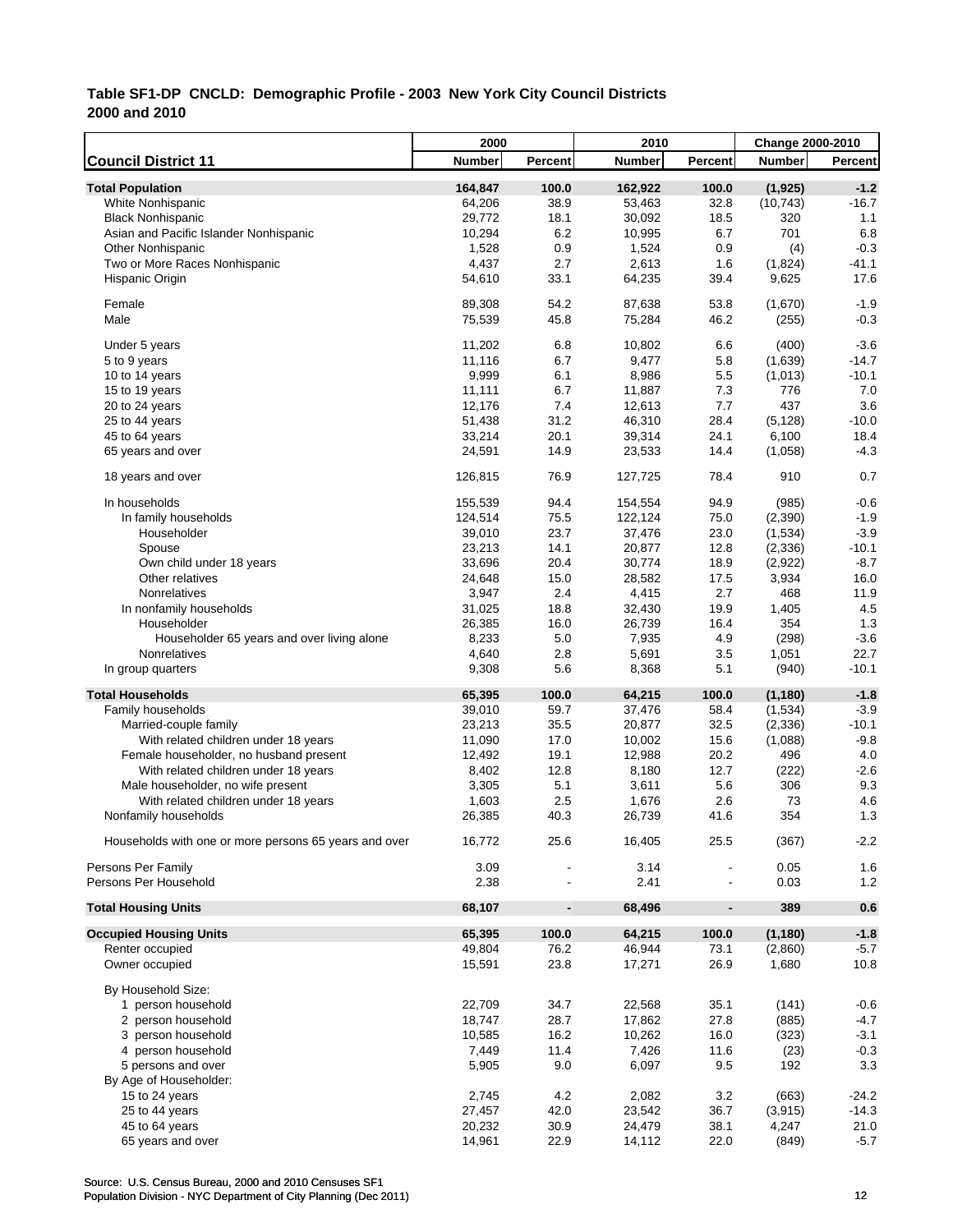|                                                       | 2000          |                          | 2010          |                | Change 2000-2010 |                |
|-------------------------------------------------------|---------------|--------------------------|---------------|----------------|------------------|----------------|
| <b>Council District 12</b>                            | <b>Number</b> | Percent                  | <b>Number</b> | Percent        | <b>Number</b>    | <b>Percent</b> |
| <b>Total Population</b>                               | 164,760       | 100.0                    | 171,182       | 100.0          | 6,422            | 3.9            |
| White Nonhispanic                                     | 11,424        | 6.9                      | 7,169         | 4.2            | (4,255)          | $-37.2$        |
| <b>Black Nonhispanic</b>                              | 112,102       | 68.0                     | 114,604       | 66.9           | 2,502            | 2.2            |
| Asian and Pacific Islander Nonhispanic                | 2,357         | 1.4                      | 2,594         | 1.5            | 237              | 10.1           |
| <b>Other Nonhispanic</b>                              | 1,095         | 0.7                      | 1,754         | 1.0            | 659              | 60.2           |
| Two or More Races Nonhispanic                         | 4,599         | 2.8                      | 2,703         | 1.6            | (1,896)          | $-41.2$        |
| Hispanic Origin                                       | 33,183        | 20.1                     | 42,358        | 24.7           | 9,175            | 27.6           |
|                                                       |               |                          |               |                |                  |                |
| Female                                                | 91,963        | 55.8                     | 95,396        | 55.7           | 3,433            | 3.7            |
| Male                                                  | 72,797        | 44.2                     | 75,786        | 44.3           | 2,989            | 4.1            |
| Under 5 years                                         | 11,539        | 7.0                      | 10,775        | 6.3            | (764)            | $-6.6$         |
| 5 to 9 years                                          | 13,076        | 7.9                      | 11,040        | 6.4            | (2,036)          | $-15.6$        |
| 10 to 14 years                                        | 12,440        | 7.6                      | 11,845        | 6.9            | (595)            | $-4.8$         |
| 15 to 19 years                                        | 11,628        | 7.1                      | 13,586        | 7.9            | 1,958            | 16.8           |
| 20 to 24 years                                        | 10,358        | 6.3                      | 12,101        | 7.1            | 1,743            | 16.8           |
| 25 to 44 years                                        | 47,981        | 29.1                     | 43,744        | 25.6           | (4,237)          | $-8.8$         |
| 45 to 64 years                                        | 36,189        | 22.0                     | 44,763        | 26.1           | 8,574            | 23.7           |
| 65 years and over                                     | 21,549        | 13.1                     | 23,328        | 13.6           | 1,779            | 8.3            |
|                                                       |               |                          |               |                |                  |                |
| 18 years and over                                     | 120,543       | 73.2                     | 129,141       | 75.4           | 8,598            | 7.1            |
| In households                                         | 161,516       | 98.0                     | 167,783       | 98.0           | 6,267            | 3.9            |
| In family households                                  | 138,727       | 84.2                     | 143,169       | 83.6           | 4,442            | 3.2            |
| Householder                                           | 41,123        | 25.0                     | 42,065        | 24.6           | 942              | 2.3            |
| Spouse                                                | 20,079        | 12.2                     | 18,404        | 10.8           | (1,675)          | $-8.3$         |
| Own child under 18 years                              | 35,557        | 21.6                     | 33,623        | 19.6           | (1,934)          | $-5.4$         |
| Other relatives                                       | 37,091        | 22.5                     | 43,821        | 25.6           | 6,730            | 18.1           |
| Nonrelatives                                          | 4,877         | 3.0                      | 5,256         | 3.1            | 379              | 7.8            |
| In nonfamily households                               | 22,789        | 13.8                     | 24,614        | 14.4           | 1,825            | 8.0            |
| Householder                                           | 19,757        | 12.0                     | 21,247        | 12.4           | 1,490            | 7.5            |
| Householder 65 years and over living alone            | 6,238         | 3.8                      | 6,908         | 4.0            | 670              | 10.7           |
| Nonrelatives                                          | 3,032         | 1.8                      | 3,367         | 2.0            | 335              | 11.0           |
| In group quarters                                     | 3,244         | 2.0                      | 3,399         | 2.0            | 155              | 4.8            |
| <b>Total Households</b>                               | 60,880        | 100.0                    | 63,312        | 100.0          | 2,432            | 4.0            |
| Family households                                     | 41,123        | 67.5                     | 42,065        | 66.4           | 942              | 2.3            |
| Married-couple family                                 | 20,079        | 33.0                     | 18,404        | 29.1           | (1,675)          | $-8.3$         |
| With related children under 18 years                  | 10,321        | 17.0                     | 8,766         | 13.8           | (1, 555)         | $-15.1$        |
| Female householder, no husband present                | 17,428        | 28.6                     | 19,305        | 30.5           | 1,877            | 10.8           |
| With related children under 18 years                  | 11,715        | 19.2                     | 12,207        | 19.3           | 492              | 4.2            |
| Male householder, no wife present                     | 3,616         | 5.9                      | 4,356         | 6.9            | 740              | 20.5           |
| With related children under 18 years                  | 1,884         | 3.1                      | 2,144         | 3.4            | 260              | 13.8           |
| Nonfamily households                                  | 19,757        | 32.5                     | 21,247        | 33.6           | 1,490            | 7.5            |
|                                                       |               |                          |               |                |                  |                |
| Households with one or more persons 65 years and over | 15,742        | 25.9                     | 17,586        | 27.8           | 1,844            | 11.7           |
| Persons Per Family                                    | 3.25          |                          | 3.28          |                | 0.02             | 0.7            |
| Persons Per Household                                 | 2.65          |                          | 2.65          |                | (0.00)           | $-0.1$         |
| <b>Total Housing Units</b>                            | 64,305        | $\overline{\phantom{a}}$ | 66,700        | $\blacksquare$ | 2,395            | 3.7            |
| <b>Occupied Housing Units</b>                         | 60,880        | 100.0                    | 63,312        | 100.0          | 2,432            | $4.0$          |
| Renter occupied                                       | 37,877        | 62.2                     | 39,647        | 62.6           | 1,770            | 4.7            |
| Owner occupied                                        | 23,003        | 37.8                     | 23,665        | 37.4           | 662              | 2.9            |
| By Household Size:                                    |               |                          |               |                |                  |                |
| 1 person household                                    | 17,462        | 28.7                     | 18,720        | 29.6           | 1,258            | 7.2            |
| 2 person household                                    | 16,102        | 26.4                     | 16,496        | 26.1           | 394              | 2.4            |
| 3 person household                                    | 11,232        | 18.4                     | 11,443        | 18.1           | 211              | 1.9            |
| 4 person household                                    | 8,231         | 13.5                     | 8,315         | 13.1           | 84               | 1.0            |
| 5 persons and over                                    | 7,853         | 12.9                     | 8,338         | 13.2           | 485              | 6.2            |
| By Age of Householder:                                |               |                          |               |                |                  |                |
| 15 to 24 years                                        | 1,952         | 3.2                      | 1,637         | 2.6            | (315)            | $-16.1$        |
| 25 to 44 years                                        | 23,604        | 38.8                     | 20,100        | 31.7           | (3,504)          | $-14.8$        |
| 45 to 64 years                                        | 22,022        | 36.2                     | 26,871        | 42.4           | 4,849            | 22.0           |
| 65 years and over                                     | 13,302        | 21.8                     | 14,704        | 23.2           | 1,402            | 10.5           |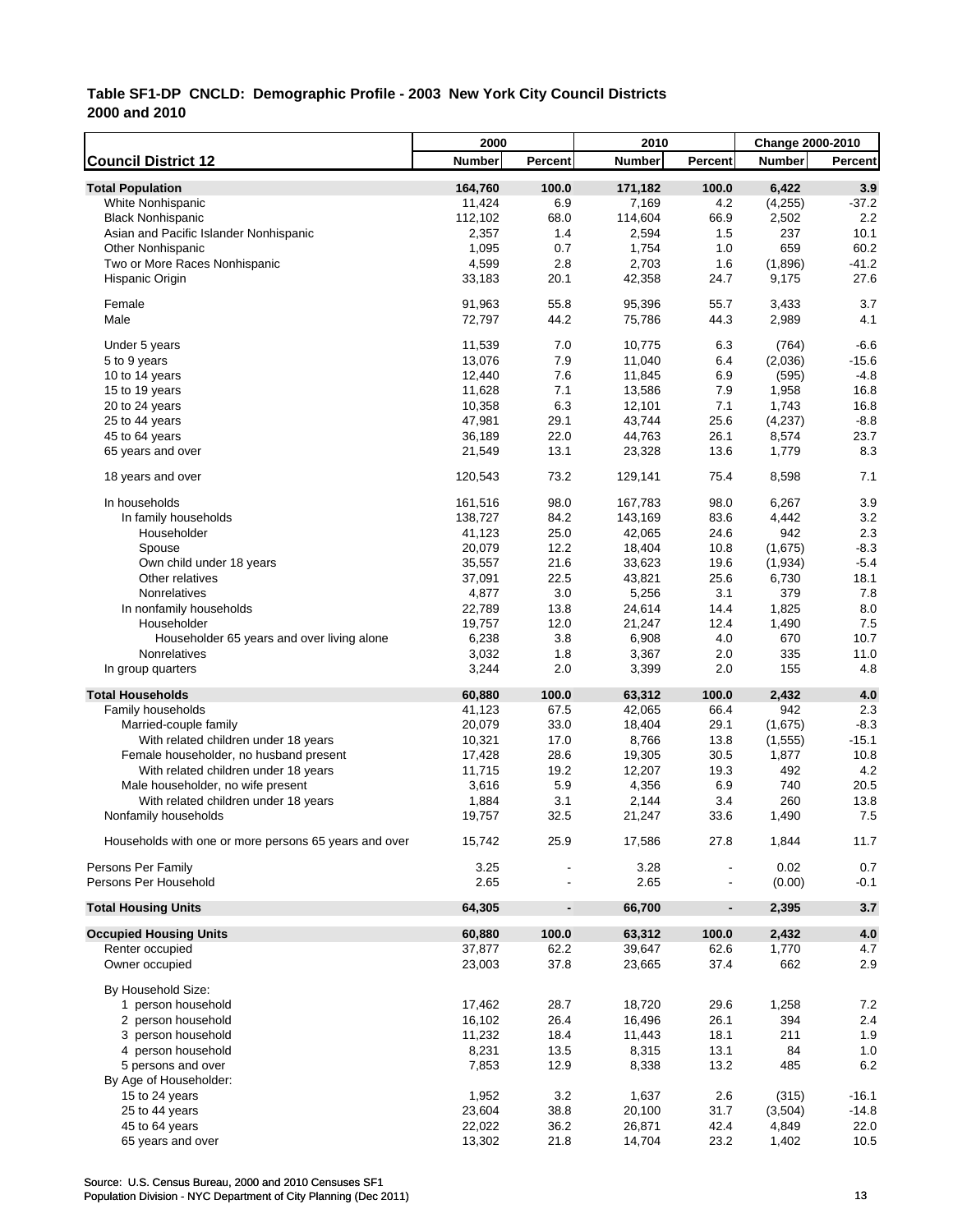|                                                       | 2000    |                          | 2010          |                          | Change 2000-2010 |                |
|-------------------------------------------------------|---------|--------------------------|---------------|--------------------------|------------------|----------------|
| <b>Council District 13</b>                            | Number  | Percent                  | <b>Number</b> | Percent                  | <b>Number</b>    | <b>Percent</b> |
| <b>Total Population</b>                               | 164,836 | 100.0                    | 168,530       | 100.0                    | 3,694            | 2.2            |
| White Nonhispanic                                     | 89,086  | 54.0                     | 66,836        | 39.7                     | (22, 250)        | $-25.0$        |
| <b>Black Nonhispanic</b>                              | 14,972  | 9.1                      | 19,729        | 11.7                     | 4,757            | 31.8           |
| Asian and Pacific Islander Nonhispanic                | 8,500   | 5.2                      | 12,124        | 7.2                      | 3,624            | 42.6           |
| <b>Other Nonhispanic</b>                              | 1,083   | 0.7                      | 1,450         | 0.9                      | 367              | 33.9           |
| Two or More Races Nonhispanic                         | 3,886   | 2.4                      | 2,101         | 1.2                      | (1,785)          | $-45.9$        |
| Hispanic Origin                                       | 47,309  | 28.7                     | 66,290        | 39.3                     | 18,981           | 40.1           |
| Female                                                | 87,188  | 52.9                     | 88,400        | 52.5                     | 1,212            | 1.4            |
| Male                                                  | 77,648  | 47.1                     | 80,130        | 47.5                     | 2,482            | 3.2            |
| Under 5 years                                         | 10,040  | 6.1                      | 9,987         | 5.9                      | (53)             | $-0.5$         |
| 5 to 9 years                                          | 10,514  | 6.4                      | 9,756         | 5.8                      | (758)            | $-7.2$         |
| 10 to 14 years                                        | 9,797   | 5.9                      | 9,978         | 5.9                      | 181              | 1.8            |
| 15 to 19 years                                        | 9,318   | 5.7                      | 11,007        | 6.5                      | 1,689            | 18.1           |
| 20 to 24 years                                        | 10,288  | 6.2                      | 11,724        | 7.0                      | 1,436            | 14.0           |
| 25 to 44 years                                        | 51,306  | 31.1                     | 48,086        | 28.5                     | (3,220)          | $-6.3$         |
| 45 to 64 years                                        | 35,458  | 21.5                     | 42,615        | 25.3                     | 7,157            | 20.2           |
| 65 years and over                                     | 28,115  | 17.1                     | 25,377        | 15.1                     | (2,738)          | $-9.7$         |
|                                                       |         |                          |               |                          |                  |                |
| 18 years and over                                     | 128,813 | 78.1                     | 132,430       | 78.6                     | 3,617            | 2.8            |
| In households                                         | 158,742 | 96.3                     | 162,375       | 96.3                     | 3,633            | 2.3            |
| In family households                                  | 131,921 | 80.0                     | 135,422       | 80.4                     | 3,501            | 2.7            |
| Householder                                           | 41,017  | 24.9                     | 40,849        | 24.2                     | (168)            | $-0.4$         |
| Spouse                                                | 27,060  | 16.4                     | 24,567        | 14.6                     | (2, 493)         | $-9.2$         |
| Own child under 18 years                              | 32,174  | 19.5                     | 31,675        | 18.8                     | (499)            | $-1.6$         |
| Other relatives                                       | 28,290  | 17.2                     | 34,123        | 20.2                     | 5,833            | 20.6           |
| Nonrelatives                                          | 3,380   | 2.1                      | 4,208         | 2.5                      | 828              | 24.5           |
| In nonfamily households                               | 26,821  | 16.3                     | 26,953        | 16.0                     | 132              | 0.5            |
| Householder                                           | 23,133  | 14.0                     | 22,996        | 13.6                     | (137)            | $-0.6$         |
| Householder 65 years and over living alone            | 8,328   | 5.1                      | 7,400         | 4.4                      | (928)            | $-11.1$        |
| Nonrelatives                                          | 3,688   | 2.2                      | 3,957         | 2.3                      | 269              | 7.3            |
| In group quarters                                     | 6,094   | 3.7                      | 6,155         | 3.7                      | 61               | 1.0            |
| <b>Total Households</b>                               | 64,150  | 100.0                    | 63,845        | 100.0                    | (305)            | $-0.5$         |
| Family households                                     | 41,017  | 63.9                     | 40,849        | 64.0                     | (168)            | $-0.4$         |
| Married-couple family                                 | 27,060  | 42.2                     | 24,567        | 38.5                     | (2, 493)         | $-9.2$         |
| With related children under 18 years                  | 12,436  | 19.4                     | 11,511        | 18.0                     | (925)            | $-7.4$         |
| Female householder, no husband present                | 10,729  | 16.7                     | 12,320        | 19.3                     | 1,591            | 14.8           |
| With related children under 18 years                  | 6,257   | 9.8                      | 7,141         | 11.2                     | 884              | 14.1           |
| Male householder, no wife present                     | 3,228   | 5.0                      | 3,962         | 6.2                      | 734              | 22.7           |
| With related children under 18 years                  | 1,359   | 2.1                      | 1,812         | 2.8                      | 453              | 33.3           |
| Nonfamily households                                  | 23,133  | 36.1                     | 22,996        | 36.0                     | (137)            | $-0.6$         |
| Households with one or more persons 65 years and over | 19,323  | 30.1                     | 17,838        | 27.9                     | (1, 485)         | $-7.7$         |
| Persons Per Family                                    | 3.13    |                          | 3.21          |                          | 0.08             | 2.5            |
| Persons Per Household                                 | 2.47    |                          | 2.54          |                          | 0.07             | 2.8            |
| <b>Total Housing Units</b>                            | 67,143  | $\overline{\phantom{a}}$ | 68,067        | $\overline{\phantom{a}}$ | 924              | $1.4$          |
| <b>Occupied Housing Units</b>                         | 64,150  | 100.0                    | 63,845        | 100.0                    | (305)            | $-0.5$         |
| Renter occupied                                       | 39,874  | 62.2                     | 40,868        | 64.0                     | 994              | 2.5            |
| Owner occupied                                        | 24,276  | 37.8                     | 22,977        | 36.0                     | (1, 299)         | $-5.4$         |
| By Household Size:                                    |         |                          |               |                          |                  |                |
| 1 person household                                    | 20,142  | 31.4                     | 19,736        | 30.9                     | (406)            | $-2.0$         |
| 2 person household                                    | 18,334  | 28.6                     | 17,736        | 27.8                     | (598)            | $-3.3$         |
| 3 person household                                    | 11,080  | 17.3                     | 10,913        | 17.1                     | (167)            | $-1.5$         |
| 4 person household                                    | 8,334   | 13.0                     | 8,293         | 13.0                     | (41)             | $-0.5$         |
| 5 persons and over                                    | 6,260   | 9.8                      | 7,167         | 11.2                     | 907              | 14.5           |
| By Age of Householder:                                |         |                          |               |                          |                  |                |
| 15 to 24 years                                        | 1,938   | 3.0                      | 1,566         | 2.5                      | (372)            | $-19.2$        |
| 25 to 44 years                                        | 24,983  | 38.9                     | 22,578        | 35.4                     | (2,405)          | $-9.6$         |
| 45 to 64 years                                        | 20,377  | 31.8                     | 24,741        | 38.8                     | 4,364            | 21.4           |
| 65 years and over                                     | 16,852  | 26.3                     | 14,960        | 23.4                     | (1,892)          | $-11.2$        |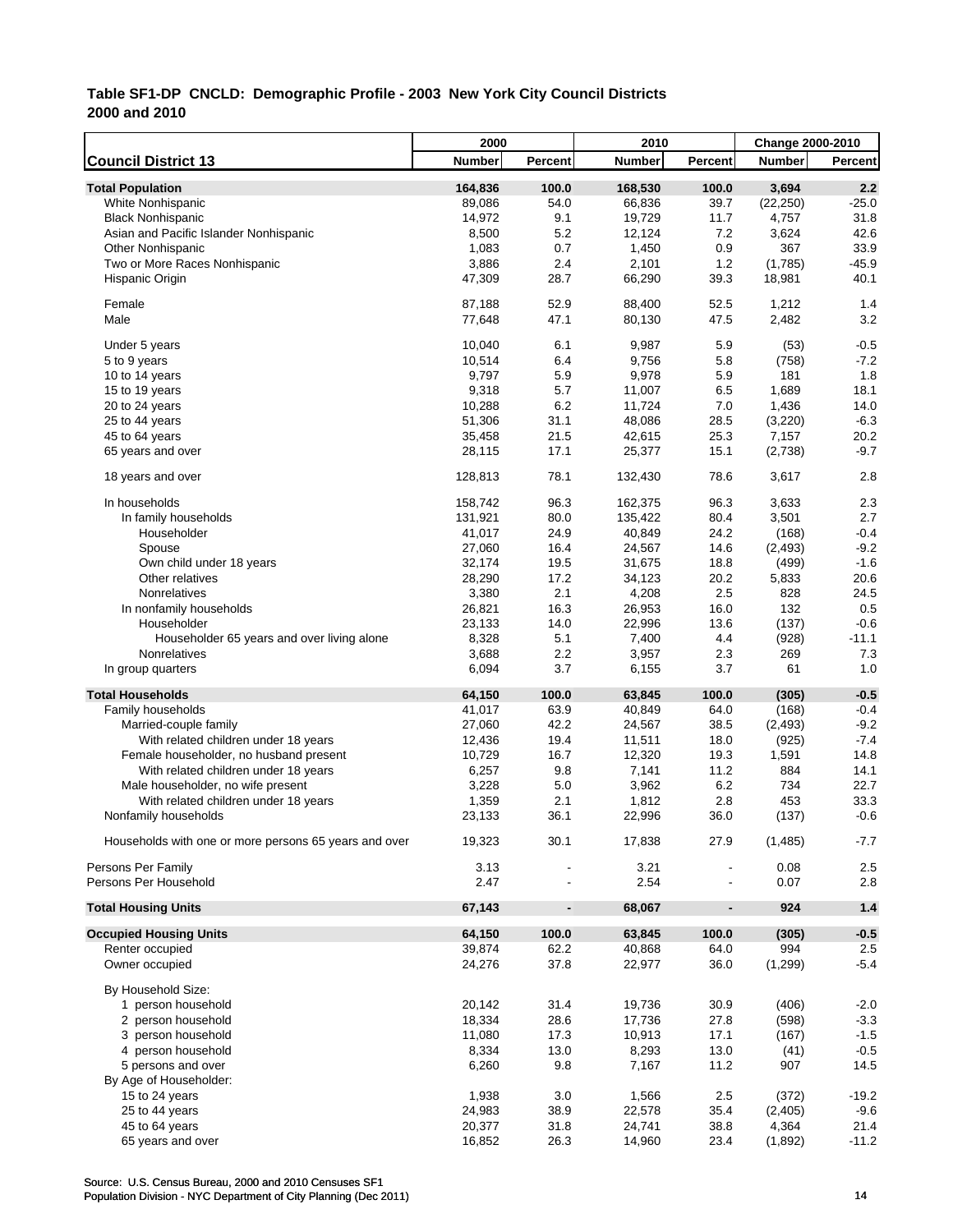|                                                       | 2000          |                          | 2010          |                          | Change 2000-2010 |                |
|-------------------------------------------------------|---------------|--------------------------|---------------|--------------------------|------------------|----------------|
| <b>Council District 14</b>                            | <b>Number</b> | Percent                  | <b>Number</b> | Percent                  | <b>Number</b>    | <b>Percent</b> |
| <b>Total Population</b>                               | 157,923       | 100.0                    | 158,876       | 100.0                    | 953              | 0.6            |
| White Nonhispanic                                     | 5,579         | 3.5                      | 4,238         | 2.7                      | (1, 341)         | $-24.0$        |
| <b>Black Nonhispanic</b>                              | 39,081        | 24.7                     | 33,289        | 21.0                     | (5,792)          | $-14.8$        |
| Asian and Pacific Islander Nonhispanic                | 4,766         | 3.0                      | 4,404         | 2.8                      | (362)            | $-7.6$         |
| <b>Other Nonhispanic</b>                              | 1,673         | 1.1                      | 1,172         | 0.7                      | (501)            | $-29.9$        |
| Two or More Races Nonhispanic                         | 2,522         | 1.6                      | 1,416         | 0.9                      | (1,106)          | $-43.9$        |
| Hispanic Origin                                       | 104,302       | 66.0                     | 114,357       | 72.0                     | 10,055           | 9.6            |
| Female                                                | 83,770        | 53.0                     | 83,742        | 52.7                     |                  | 0.0            |
| Male                                                  | 74,153        | 47.0                     | 75,134        | 47.3                     | (28)<br>981      | 1.3            |
|                                                       |               |                          |               |                          |                  |                |
| Under 5 years                                         | 15,346        | 9.7                      | 13,153        | 8.3                      | (2, 193)         | $-14.3$        |
| 5 to 9 years                                          | 16,305        | 10.3                     | 12,106        | 7.6                      | (4, 199)         | $-25.8$        |
| 10 to 14 years                                        | 14,116        | 8.9                      | 12,073        | 7.6                      | (2,043)          | $-14.5$        |
| 15 to 19 years                                        | 12,541        | 7.9                      | 14,036        | 8.8                      | 1,495            | 11.9           |
| 20 to 24 years                                        | 12,779        | 8.1                      | 13,794        | 8.7                      | 1,015            | 7.9            |
| 25 to 44 years                                        | 50,493        | 32.0                     | 46,284        | 29.1                     | (4,209)          | $-8.3$         |
| 45 to 64 years                                        | 26,806        | 17.0                     | 35,278        | 22.2                     | 8,472            | 31.6           |
| 65 years and over                                     | 9,537         | 6.0                      | 12,152        | 7.6                      | 2,615            | 27.4           |
| 18 years and over                                     | 104,667       | 66.3                     | 113,337       | 71.3                     | 8,670            | 8.3            |
| In households                                         | 155,750       | 98.6                     | 155,640       | 98.0                     | (110)            | $-0.1$         |
| In family households                                  | 138,392       | 87.6                     | 136,891       | 86.2                     | (1,501)          | $-1.1$         |
| Householder                                           | 36,954        | 23.4                     | 36,515        | 23.0                     | (439)            | $-1.2$         |
| Spouse                                                | 14,319        | 9.1                      | 13,089        | 8.2                      | (1,230)          | $-8.6$         |
| Own child under 18 years                              | 44,804        | 28.4                     | 36,657        | 23.1                     | (8, 147)         | $-18.2$        |
| Other relatives                                       | 34,678        | 22.0                     | 43,007        | 27.1                     | 8,329            | 24.0           |
| Nonrelatives                                          | 7,637         | 4.8                      | 7,623         | 4.8                      | (14)             | $-0.2$         |
| In nonfamily households                               | 17,358        | 11.0                     | 18,749        | 11.8                     | 1,391            | 8.0            |
| Householder                                           | 13,545        | 8.6                      | 14,603        | 9.2                      | 1,058            | 7.8            |
| Householder 65 years and over living alone            | 2,892         | 1.8                      | 3,242         | 2.0                      | 350              | 12.1           |
| Nonrelatives                                          | 3,813         | 2.4                      | 4,146         | 2.6                      | 333              | 8.7            |
| In group quarters                                     | 2,173         | 1.4                      | 3,236         | 2.0                      | 1,063            | 48.9           |
| <b>Total Households</b>                               | 50,499        | 100.0                    | 51,118        | 100.0                    | 619              | 1.2            |
| Family households                                     | 36,954        | 73.2                     | 36,515        | 71.4                     | (439)            | $-1.2$         |
| Married-couple family                                 | 14,319        | 28.4                     | 13,089        | 25.6                     | (1,230)          | $-8.6$         |
| With related children under 18 years                  | 9,449         | 18.7                     | 8,106         | 15.9                     | (1, 343)         | $-14.2$        |
| Female householder, no husband present                | 18,804        | 37.2                     | 18,868        | 36.9                     | 64               | 0.3            |
| With related children under 18 years                  | 14,822        | 29.4                     | 13,178        | 25.8                     | (1,644)          | $-11.1$        |
| Male householder, no wife present                     | 3,831         | 7.6                      | 4,558         | 8.9                      | 727              | 19.0           |
| With related children under 18 years                  | 2,156         | 4.3                      | 2,400         | 4.7                      | 244              | 11.3           |
| Nonfamily households                                  | 13,545        | 26.8                     | 14,603        | 28.6                     | 1,058            | 7.8            |
| Households with one or more persons 65 years and over | 7,488         | 14.8                     | 9,417         | 18.4                     | 1,929            | 25.8           |
| Persons Per Family                                    | 3.54          |                          | 3.54          |                          | 0.00             | 0.1            |
| Persons Per Household                                 | 3.08          |                          | 3.04          |                          | (0.04)           | $-1.3$         |
| <b>Total Housing Units</b>                            | 53,157        | $\overline{\phantom{a}}$ | 53,817        | $\overline{\phantom{a}}$ | 660              | $1.2$          |
| <b>Occupied Housing Units</b>                         | 50,499        | 100.0                    | 51,118        | 100.0                    | 619              | $1.2$          |
| Renter occupied                                       | 47,094        | 93.3                     | 47,884        | 93.7                     | 790              | 1.7            |
| Owner occupied                                        | 3,405         | 6.7                      | 3,234         | 6.3                      | (171)            | $-5.0$         |
| By Household Size:                                    |               |                          |               |                          |                  |                |
| 1 person household                                    | 10,940        | 21.7                     | 11,797        | 23.1                     | 857              | 7.8            |
| 2 person household                                    | 11,053        | 21.9                     | 11,385        | 22.3                     | 332              | 3.0            |
| 3 person household                                    | 10,215        | 20.2                     | 9,903         | 19.4                     | (312)            | $-3.1$         |
| 4 person household                                    | 8,378         | 16.6                     | 8,391         | 16.4                     | 13               | 0.2            |
| 5 persons and over                                    | 9,913         | 19.6                     | 9,642         | 18.9                     | (271)            | $-2.7$         |
| By Age of Householder:                                |               |                          |               |                          |                  |                |
| 15 to 24 years                                        | 3,194         | 6.3                      | 2,059         | 4.0                      | (1, 135)         | $-35.5$        |
| 25 to 44 years                                        | 25,544        | 50.6                     | 21,046        | 41.2                     | (4, 498)         | $-17.6$        |
| 45 to 64 years                                        | 16,037        | 31.8                     | 20,972        | 41.0                     | 4,935            | 30.8           |
| 65 years and over                                     | 5,724         | 11.3                     | 7,041         | 13.8                     | 1,317            | 23.0           |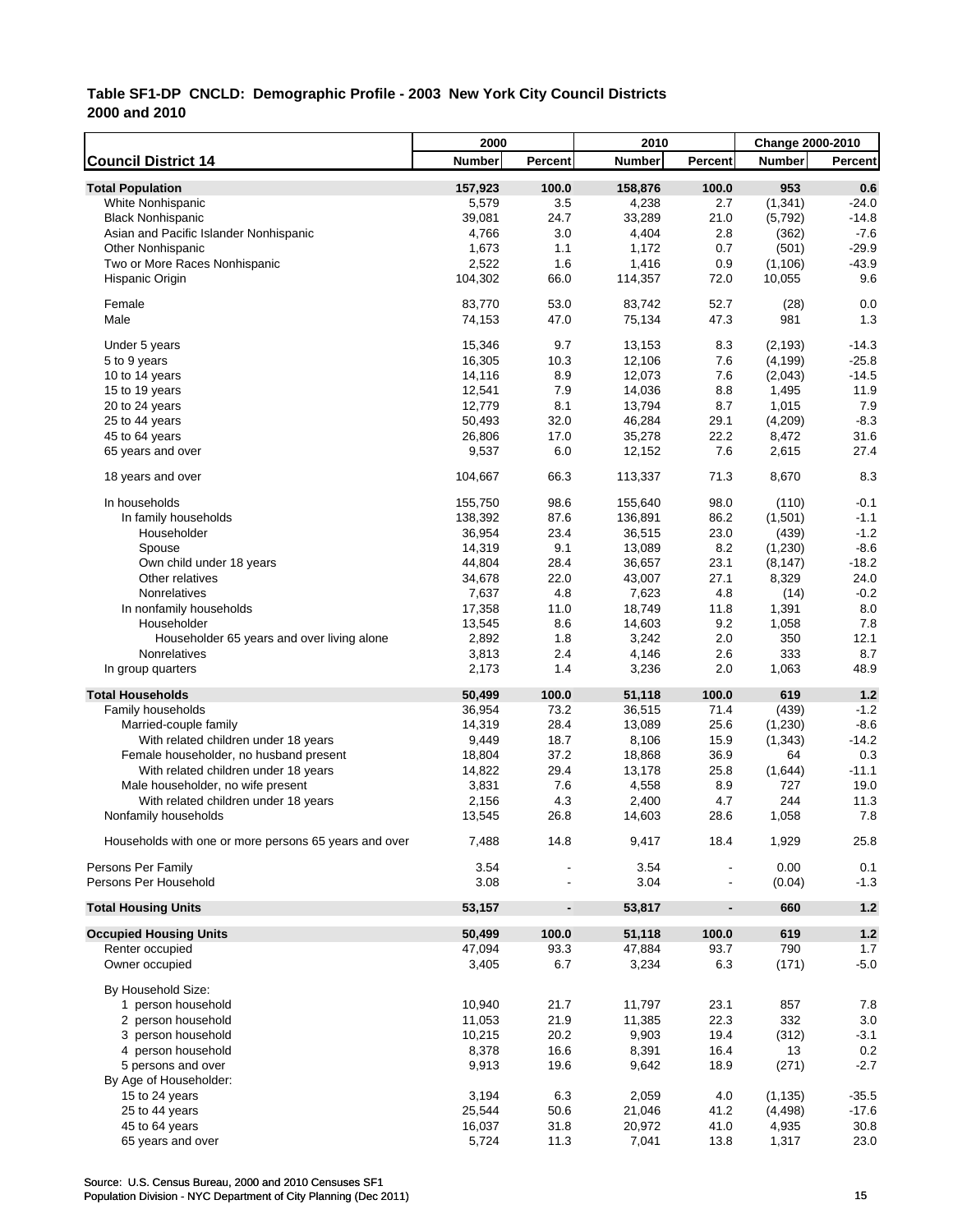|                                                       | 2000          |                          | 2010          |                | Change 2000-2010 |                |
|-------------------------------------------------------|---------------|--------------------------|---------------|----------------|------------------|----------------|
| <b>Council District 15</b>                            | <b>Number</b> | Percent                  | <b>Number</b> | Percent        | <b>Number</b>    | <b>Percent</b> |
| <b>Total Population</b>                               | 160,091       | 100.0                    | 167,995       | 100.0          | 7,904            | 4.9            |
| White Nonhispanic                                     | 10,115        | 6.3                      | 8,207         | 4.9            | (1,908)          | $-18.9$        |
| <b>Black Nonhispanic</b>                              | 40,523        | 25.3                     | 41,854        | 24.9           | 1,331            | 3.3            |
| Asian and Pacific Islander Nonhispanic                | 4,037         | 2.5                      | 3,822         | 2.3            | (215)            | $-5.3$         |
| <b>Other Nonhispanic</b>                              | 1,508         | 0.9                      | 1,310         | 0.8            | (198)            | $-13.1$        |
| Two or More Races Nonhispanic                         | 3,167         | 2.0                      | 1,488         | 0.9            | (1,679)          | $-53.0$        |
| Hispanic Origin                                       | 100,741       | 62.9                     | 111,314       | 66.3           | 10,573           | 10.5           |
|                                                       |               |                          |               |                |                  |                |
| Female                                                | 85,396        | 53.3                     | 88,925        | 52.9           | 3,529            | 4.1            |
| Male                                                  | 74,695        | 46.7                     | 79,070        | 47.1           | 4,375            | 5.9            |
| Under 5 years                                         | 15,622        | 9.8                      | 14,602        | 8.7            | (1,020)          | $-6.5$         |
| 5 to 9 years                                          | 17,317        | 10.8                     | 13,877        | 8.3            | (3, 440)         | $-19.9$        |
| 10 to 14 years                                        | 14,730        | 9.2                      | 13,639        | 8.1            | (1,091)          | $-7.4$         |
| 15 to 19 years                                        | 13,063        | 8.2                      | 15,429        | 9.2            | 2,366            | 18.1           |
| 20 to 24 years                                        | 13,502        | 8.4                      | 15,177        | 9.0            | 1,675            | 12.4           |
| 25 to 44 years                                        | 48,851        | 30.5                     | 47,839        | 28.5           | (1,012)          | $-2.1$         |
| 45 to 64 years                                        | 25,935        | 16.2                     | 35,027        | 20.9           | 9,092            | 35.1           |
|                                                       | 11,071        | 6.9                      | 12,405        | 7.4            | 1,334            | 12.0           |
| 65 years and over                                     |               |                          |               |                |                  |                |
| 18 years and over                                     | 104,534       | 65.3                     | 116,709       | 69.5           | 12,175           | 11.6           |
| In households                                         | 156,861       | 98.0                     | 165,171       | 98.3           | 8,310            | 5.3            |
| In family households                                  | 137,833       | 86.1                     | 142,883       | 85.1           | 5,050            | 3.7            |
| Householder                                           | 36,984        | 23.1                     | 38,542        | 22.9           | 1,558            | 4.2            |
| Spouse                                                | 14,191        | 8.9                      | 13,422        | 8.0            | (769)            | $-5.4$         |
| Own child under 18 years                              | 46,619        | 29.1                     | 42,106        | 25.1           | (4,513)          | $-9.7$         |
| Other relatives                                       | 33,013        | 20.6                     | 41,521        | 24.7           | 8,508            | 25.8           |
| Nonrelatives                                          | 7,026         | 4.4                      | 7,292         | 4.3            | 266              | 3.8            |
| In nonfamily households                               | 19,028        | 11.9                     | 22,288        | 13.3           | 3,260            | 17.1           |
| Householder                                           | 15,342        | 9.6                      | 17,624        | 10.5           | 2,282            | 14.9           |
| Householder 65 years and over living alone            | 3,967         | 2.5                      | 4,171         | 2.5            | 204              | 5.1            |
| Nonrelatives                                          | 3,686         | 2.3                      | 4,664         | 2.8            | 978              | 26.5           |
| In group quarters                                     | 3,230         | 2.0                      | 2,824         | 1.7            | (406)            | $-12.6$        |
| <b>Total Households</b>                               | 52,326        | 100.0                    | 56,166        | 100.0          | 3,840            | 7.3            |
| Family households                                     | 36,984        | 70.7                     | 38,542        | 68.6           | 1,558            | 4.2            |
| Married-couple family                                 | 14,191        | 27.1                     | 13,422        | 23.9           | (769)            | $-5.4$         |
| With related children under 18 years                  | 9,181         | 17.5                     | 8,230         | 14.7           | (951)            | $-10.4$        |
| Female householder, no husband present                | 19,223        | 36.7                     | 20,615        | 36.7           | 1,392            | 7.2            |
| With related children under 18 years                  | 15,287        | 29.2                     | 15,076        | 26.8           | (211)            | $-1.4$         |
| Male householder, no wife present                     | 3,570         | 6.8                      | 4,505         | 8.0            | 935              | 26.2           |
| With related children under 18 years                  | 2,035         | 3.9                      | 2,428         | 4.3            | 393              | 19.3           |
| Nonfamily households                                  | 15,342        | 29.3                     | 17,624        | 31.4           | 2,282            | 14.9           |
|                                                       |               |                          |               |                |                  |                |
| Households with one or more persons 65 years and over | 8,815         | 16.8                     | 10,538        | 18.8           | 1,723            | 19.5           |
| Persons Per Family                                    | 3.54          |                          | 3.52          |                | (0.02)           | $-0.5$         |
| Persons Per Household                                 | 3.00          |                          | 2.94          |                | (0.06)           | $-1.9$         |
| <b>Total Housing Units</b>                            | 55,666        | $\overline{\phantom{a}}$ | 59,577        | $\blacksquare$ | 3,911            | 7.0            |
| <b>Occupied Housing Units</b>                         | 52,326        | 100.0                    | 56,166        | 100.0          | 3,840            | $7.3$          |
| Renter occupied                                       | 48,178        | 92.1                     | 52,275        | 93.1           | 4,097            | 8.5            |
| Owner occupied                                        | 4,148         | 7.9                      | 3,891         | 6.9            | (257)            | $-6.2$         |
| By Household Size:                                    |               |                          |               |                |                  |                |
| 1 person household                                    | 12,748        | 24.4                     | 14,493        | 25.8           | 1,745            | 13.7           |
| 2 person household                                    | 11,234        | 21.5                     | 12,472        | 22.2           | 1,238            | 11.0           |
| 3 person household                                    | 10,261        | 19.6                     | 10,709        | 19.1           | 448              | 4.4            |
| 4 person household                                    | 8,353         | 16.0                     | 8,452         | 15.0           | 99               | 1.2            |
| 5 persons and over                                    | 9,730         | 18.6                     | 10,040        | 17.9           | 310              | 3.2            |
| By Age of Householder:                                |               |                          |               |                |                  |                |
| 15 to 24 years                                        | 3,654         | 7.0                      | 2,819         | 5.0            | (835)            | $-22.9$        |
| 25 to 44 years                                        | 25,335        | 48.4                     | 23,338        | 41.6           | (1, 997)         | $-7.9$         |
| 45 to 64 years                                        | 16,030        | 30.6                     | 21,666        | 38.6           | 5,636            | 35.2           |
| 65 years and over                                     | 7,307         | 14.0                     | 8,343         | 14.9           | 1,036            | 14.2           |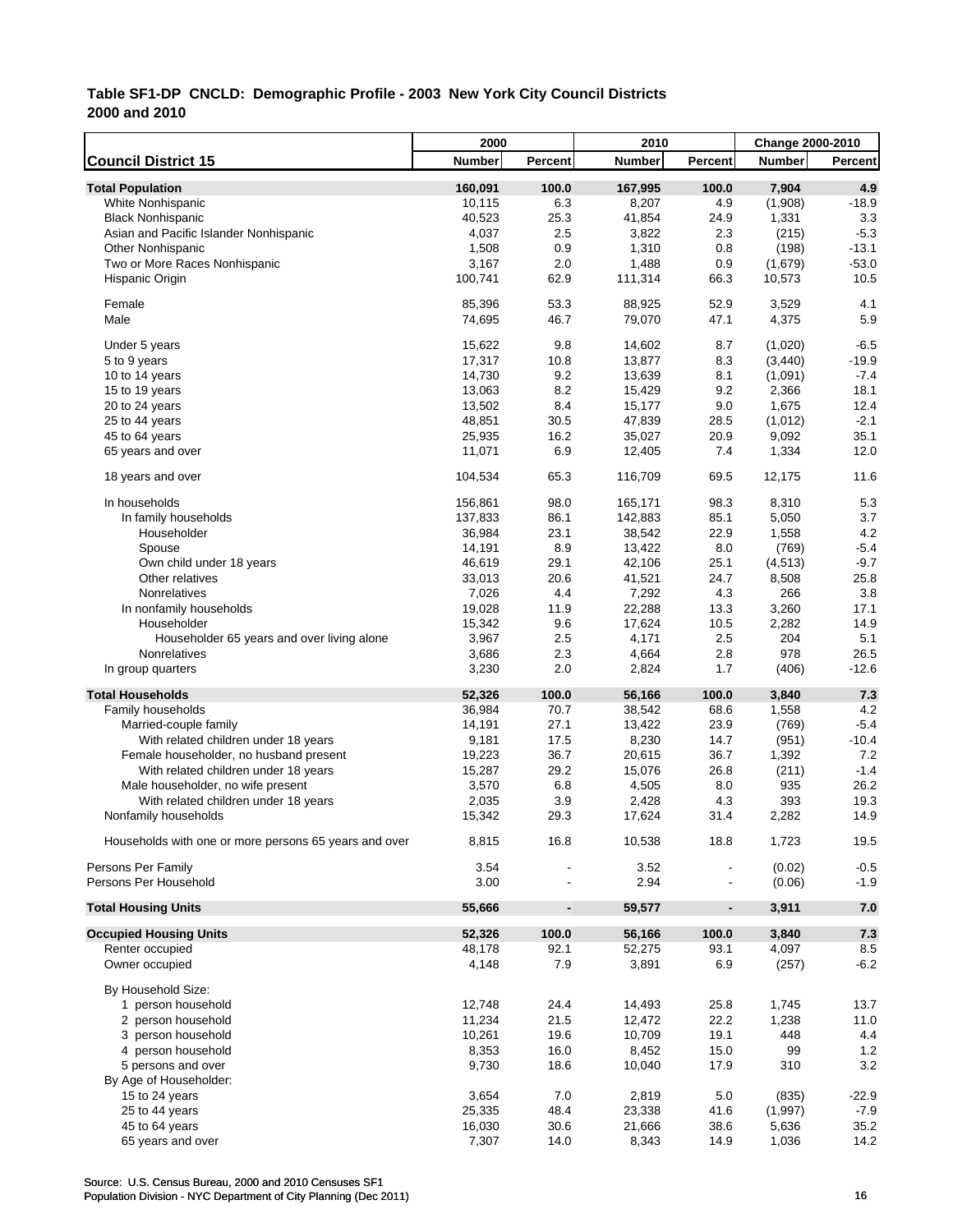|                                                       | 2000          |                              | 2010          |                          | <b>Change 2000-2010</b> |         |
|-------------------------------------------------------|---------------|------------------------------|---------------|--------------------------|-------------------------|---------|
| <b>Council District 16</b>                            | <b>Number</b> | Percent                      | <b>Number</b> | Percent                  | <b>Number</b>           | Percent |
| <b>Total Population</b>                               | 163,128       | 100.0                        | 176,956       | 100.0                    | 13,828                  | 8.5     |
| White Nonhispanic                                     | 1,829         | 1.1                          | 2,325         | 1.3                      | 496                     | 27.1    |
| <b>Black Nonhispanic</b>                              | 69,876        | 42.8                         | 68,228        | 38.6                     | (1,648)                 | $-2.4$  |
| Asian and Pacific Islander Nonhispanic                | 1,293         | 0.8                          | 1,737         | 1.0                      | 444                     | 34.3    |
| <b>Other Nonhispanic</b>                              | 1,156         | 0.7                          | 987           | 0.6                      | (169)                   | $-14.6$ |
| Two or More Races Nonhispanic                         | 2,669         | 1.6                          | 1,521         | 0.9                      | (1, 148)                | $-43.0$ |
| Hispanic Origin                                       | 86,305        | 52.9                         | 102,158       | 57.7                     | 15,853                  | 18.4    |
|                                                       |               |                              |               |                          |                         |         |
| Female                                                | 88,319        | 54.1                         | 95,053        | 53.7                     | 6,734                   | 7.6     |
| Male                                                  | 74,809        | 45.9                         | 81,903        | 46.3                     | 7,094                   | 9.5     |
|                                                       |               |                              |               |                          |                         |         |
| Under 5 years                                         | 16,267        | 10.0                         | 15,241        | 8.6                      | (1,026)                 | $-6.3$  |
| 5 to 9 years                                          | 17,728        | 10.9                         | 14,521        | 8.2                      | (3,207)                 | $-18.1$ |
| 10 to 14 years                                        | 15,665        | 9.6                          | 14,442        | 8.2                      | (1, 223)                | $-7.8$  |
| 15 to 19 years                                        | 13,748        | 8.4                          | 16,167        | 9.1                      | 2,419                   | 17.6    |
| 20 to 24 years                                        | 12,543        | 7.7                          | 14,623        | 8.3                      | 2,080                   | 16.6    |
| 25 to 44 years                                        | 49,770        | 30.5                         | 49,189        | 27.8                     | (581)                   | $-1.2$  |
| 45 to 64 years                                        | 26,964        | 16.5                         | 38,857        | 22.0                     | 11,893                  | 44.1    |
| 65 years and over                                     | 10,443        | 6.4                          | 13,916        | 7.9                      | 3,473                   | 33.3    |
| 18 years and over                                     | 105,063       | 64.4                         | 123,105       | 69.6                     | 18,042                  | 17.2    |
|                                                       |               |                              |               |                          |                         |         |
| In households                                         | 158,741       | 97.3                         | 171,959       | 97.2                     | 13,218                  | 8.3     |
| In family households                                  | 140,047       | 85.9                         | 150,239       | 84.9                     | 10,192                  | 7.3     |
| Householder                                           | 37,726        | 23.1                         | 40,819        | 23.1                     | 3,093                   | 8.2     |
| Spouse                                                | 12,933        | 7.9                          | 13,679        | 7.7                      | 746                     | 5.8     |
| Own child under 18 years                              | 47,521        | 29.1                         | 43,857        | 24.8                     | (3,664)                 | $-7.7$  |
| Other relatives                                       | 35,035        | 21.5                         | 44,856        | 25.3                     | 9,821                   | 28.0    |
| Nonrelatives                                          | 6,832         | 4.2                          | 7,028         | 4.0                      | 196                     | 2.9     |
| In nonfamily households                               | 18,694        | 11.5                         | 21,720        | 12.3                     | 3,026                   | 16.2    |
| Householder                                           | 15,391        | 9.4                          | 17,971        | 10.2                     | 2,580                   | 16.8    |
| Householder 65 years and over living alone            | 3,685         | 2.3                          | 4,664         | 2.6                      | 979                     | 26.6    |
| Nonrelatives                                          | 3,303         | 2.0                          | 3,749         | 2.1                      | 446                     | 13.5    |
| In group quarters                                     | 4,387         | 2.7                          | 4,997         | 2.8                      | 610                     | 13.9    |
|                                                       |               |                              |               |                          |                         |         |
| <b>Total Households</b>                               | 53,117        | 100.0                        | 58,790        | 100.0                    | 5,673                   | 10.7    |
| Family households                                     | 37,726        | 71.0                         | 40,819        | 69.4                     | 3,093                   | 8.2     |
| Married-couple family                                 | 12,933        | 24.3                         | 13,679        | 23.3                     | 746                     | 5.8     |
| With related children under 18 years                  | 8,551         | 16.1                         | 8,592         | 14.6                     | 41                      | 0.5     |
| Female householder, no husband present                | 21,050        | 39.6                         | 22,404        | 38.1                     | 1,354                   | 6.4     |
| With related children under 18 years                  | 16,748        | 31.5                         | 15,917        | 27.1                     | (831)                   | $-5.0$  |
| Male householder, no wife present                     | 3,743         | 7.0                          | 4,736         | 8.1                      | 993                     | 26.5    |
| With related children under 18 years                  | 2,119         | 4.0                          | 2,500         | 4.3                      | 381                     | 18.0    |
| Nonfamily households                                  | 15,391        | 29.0                         | 17,971        | 30.6                     | 2,580                   | 16.8    |
|                                                       |               |                              |               |                          |                         |         |
| Households with one or more persons 65 years and over | 8,539         | 16.1                         | 11,568        | 19.7                     | 3,029                   | 35.5    |
| Persons Per Family                                    | 3.53          |                              | 3.51          |                          | (0.02)                  | $-0.6$  |
| Persons Per Household                                 | 2.99          |                              | 2.92          | $\overline{\phantom{a}}$ | (0.06)                  | $-2.1$  |
|                                                       |               |                              |               |                          |                         |         |
| <b>Total Housing Units</b>                            | 56,655        | $\qquad \qquad \blacksquare$ | 62,252        | $\overline{\phantom{a}}$ | 5,597                   | 9.9     |
| <b>Occupied Housing Units</b>                         | 53,117        | 100.0                        | 58,790        | 100.0                    | 5,673                   | 10.7    |
| Renter occupied                                       | 49,541        | 93.3                         | 54,610        | 92.9                     | 5,069                   | 10.2    |
| Owner occupied                                        | 3,576         | 6.7                          | 4,180         | 7.1                      | 604                     | 16.9    |
|                                                       |               |                              |               |                          |                         |         |
| By Household Size:                                    |               |                              |               |                          |                         |         |
| 1 person household                                    | 12,998        | 24.5                         | 15,296        | 26.0                     | 2,298                   | 17.7    |
| 2 person household                                    | 11,626        | 21.9                         | 13,220        | 22.5                     | 1,594                   | 13.7    |
| 3 person household                                    | 10,418        | 19.6                         | 11,123        | 18.9                     | 705                     | 6.8     |
| 4 person household                                    | 8,295         | 15.6                         | 8,611         | 14.6                     | 316                     | 3.8     |
| 5 persons and over                                    | 9,780         | 18.4                         | 10,540        | 17.9                     | 760                     | 7.8     |
| By Age of Householder:                                |               |                              |               |                          |                         |         |
| 15 to 24 years                                        | 3,035         | 5.7                          | 2,218         | 3.8                      | (817)                   | $-26.9$ |
| 25 to 44 years                                        | 25,918        | 48.8                         | 23,476        | 39.9                     | (2, 442)                | $-9.4$  |
| 45 to 64 years                                        | 17,124        | 32.2                         | 23,746        | 40.4                     | 6,622                   | 38.7    |
| 65 years and over                                     | 7,040         | 13.3                         | 9,350         | 15.9                     | 2,310                   | 32.8    |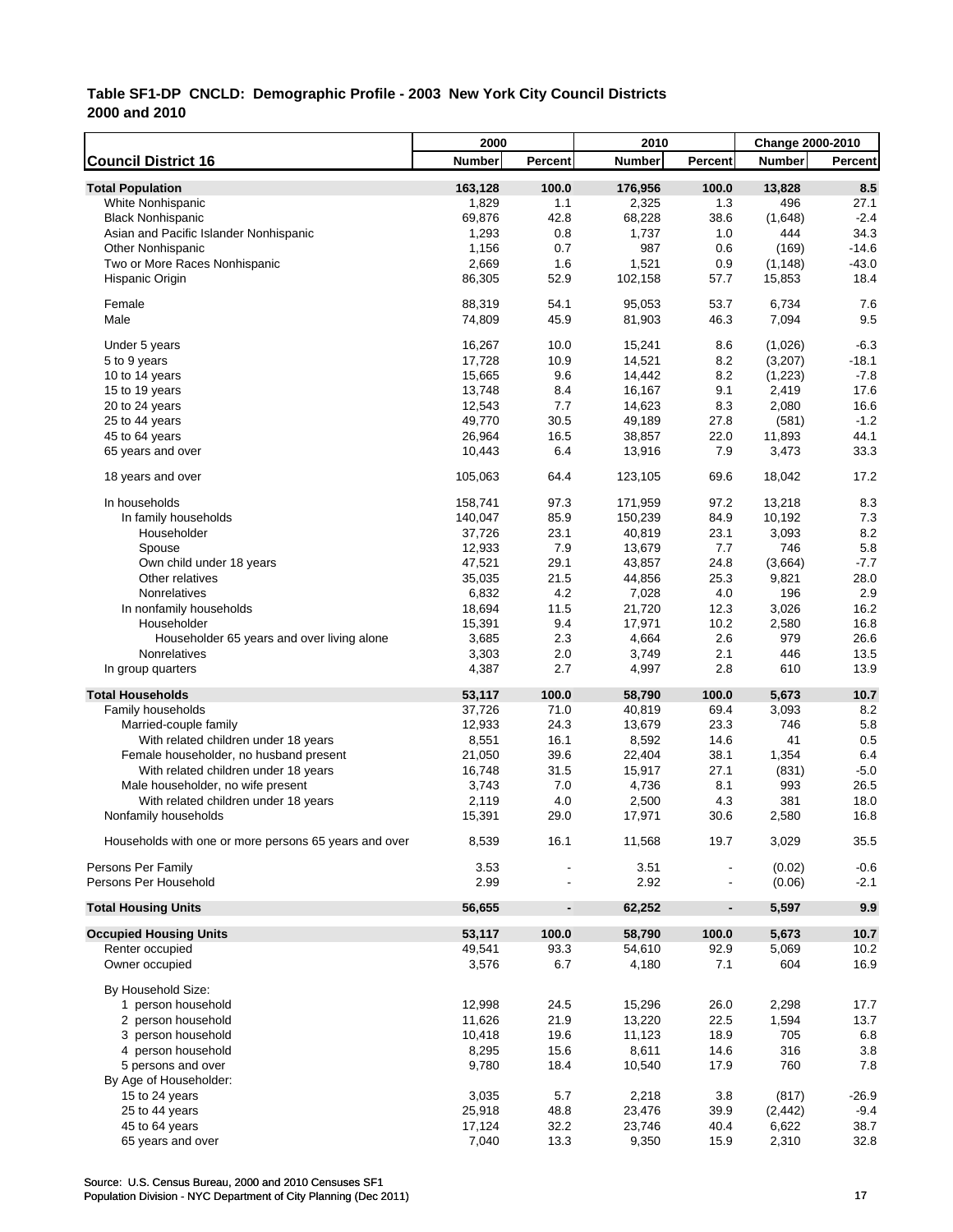|                                                       | 2000             |                              | 2010             |                | <b>Change 2000-2010</b> |                  |
|-------------------------------------------------------|------------------|------------------------------|------------------|----------------|-------------------------|------------------|
| <b>Council District 17</b>                            | <b>Number</b>    | Percent                      | <b>Number</b>    | Percent        | <b>Number</b>           | Percent          |
| <b>Total Population</b>                               | 162,750          | 100.0                        | 180,064          | 100.0          | 17,314                  | 10.6             |
| White Nonhispanic                                     | 2,415            | 1.5                          | 2,807            | 1.6            | 392                     | 16.2             |
| <b>Black Nonhispanic</b>                              | 46,166           | 28.4                         | 49,305           | 27.4           | 3,139                   | 6.8              |
| Asian and Pacific Islander Nonhispanic                | 1,223            | 0.8                          | 1,499            | 0.8            | 276                     | 22.6             |
| <b>Other Nonhispanic</b>                              | 982              | 0.6                          | 931              | 0.5            | (51)                    | $-5.2$           |
| Two or More Races Nonhispanic                         | 1,846            | 1.1                          | 1,401            | 0.8            | (445)                   | -24.1            |
| Hispanic Origin                                       | 110,118          | 67.7                         | 124,121          | 68.9           | 14,003                  | 12.7             |
| Female                                                | 87,190           | 53.6                         |                  | 53.1           |                         | 9.6              |
| Male                                                  | 75,560           | 46.4                         | 95,558<br>84,506 | 46.9           | 8,368<br>8,946          | 11.8             |
| Under 5 years                                         | 14,603           | 9.0                          | 14,836           | 8.2            | 233                     | 1.6              |
| 5 to 9 years                                          | 16,859           | 10.4                         | 14,447           | 8.0            | (2, 412)                | $-14.3$          |
| 10 to 14 years                                        | 15,599           | 9.6                          | 14,400           | 8.0            | (1, 199)                | $-7.7$           |
| 15 to 19 years                                        | 14,333           | 8.8                          | 16,549           | 9.2            | 2,216                   | 15.5             |
|                                                       |                  | 7.9                          | 15,798           | 8.8            | 2,925                   | 22.7             |
| 20 to 24 years                                        | 12,873<br>46,937 | 28.8                         |                  | 28.1           | 3,640                   | 7.8              |
| 25 to 44 years                                        |                  |                              | 50,577           |                |                         | 28.1             |
| 45 to 64 years                                        | 29,286           | 18.0                         | 37,507           | 20.8           | 8,221                   |                  |
| 65 years and over                                     | 12,260           | 7.5                          | 15,950           | 8.9            | 3,690                   | 30.1             |
| 18 years and over                                     | 106,941          | 65.7                         | 126,550          | 70.3           | 19,609                  | 18.3             |
| In households                                         | 158,061          | 97.1                         | 175,007          | 97.2           | 16,946                  | 10.7             |
| In family households                                  | 139,235          | 85.6                         | 152,619          | 84.8           | 13,384                  | 9.6              |
| Householder                                           | 37,414           | 23.0                         | 41,322           | 22.9           | 3,908                   | 10.4             |
| Spouse                                                | 13,613           | 8.4                          | 13,875           | 7.7            | 262                     | 1.9              |
| Own child under 18 years                              | 44,518           | 27.4                         | 42,382           | 23.5           | (2, 136)                | $-4.8$           |
| Other relatives                                       | 36,856           | 22.6                         | 47,386           | 26.3           | 10,530                  | 28.6             |
| Nonrelatives                                          | 6,834            | 4.2                          | 7,654            | 4.3            | 820                     | 12.0             |
| In nonfamily households                               | 18,826           | 11.6                         | 22,388           | 12.4           | 3,562                   | 18.9             |
| Householder                                           | 15,800           | 9.7                          | 18,379           | 10.2           | 2,579                   | 16.3             |
| Householder 65 years and over living alone            | 4,778            | 2.9                          | 5,574            | 3.1            | 796                     | 16.7             |
| Nonrelatives                                          | 3,026            | 1.9                          | 4,009            | 2.2            | 983                     | 32.5             |
| In group quarters                                     | 4,689            | 2.9                          | 5,057            | 2.8            | 368                     | 7.8              |
| <b>Total Households</b>                               | 53,214           | 100.0                        | 59,701           | 100.0          | 6,487                   | 12.2             |
| Family households                                     | 37,414           | 70.3                         | 41,322           | 69.2           | 3,908                   | 10.4             |
| Married-couple family                                 | 13,613           | 25.6                         | 13,875           | 23.2           | 262                     | 1.9              |
| With related children under 18 years                  | 8,522            | 16.0                         | 8,263            | 13.8           | (259)                   | $-3.0$           |
| Female householder, no husband present                | 20,324           | 38.2                         | 22,841           | 38.3           | 2,517                   | 12.4             |
| With related children under 18 years                  | 15,534           | 29.2                         | 16,080           | 26.9           | 546                     | 3.5              |
| Male householder, no wife present                     | 3,477            | 6.5                          | 4,606            | 7.7            | 1,129                   | 32.5             |
| With related children under 18 years                  | 1,893            | 3.6                          | 2,443            | 4.1            | 550                     | 29.1             |
| Nonfamily households                                  | 15,800           | 29.7                         | 18,379           | 30.8           | 2,579                   | 16.3             |
| Households with one or more persons 65 years and over | 10,508           | 19.7                         | 13,431           | 22.5           | 2,923                   | 27.8             |
|                                                       |                  |                              |                  |                |                         |                  |
| Persons Per Family<br>Persons Per Household           | 3.54<br>2.97     |                              | 3.51<br>2.93     |                | (0.03)<br>(0.04)        | $-0.9$<br>$-1.3$ |
| <b>Total Housing Units</b>                            | 57,293           | $\qquad \qquad \blacksquare$ | 63,176           | $\blacksquare$ | 5,883                   | 10.3             |
|                                                       |                  |                              |                  |                | 6,487                   |                  |
| <b>Occupied Housing Units</b><br>Renter occupied      | 53,214           | 100.0<br>91.4                | 59,701<br>54,846 | 100.0<br>91.9  |                         | 12.2             |
|                                                       | 48,645           |                              |                  |                | 6,201                   | 12.7             |
| Owner occupied                                        | 4,569            | 8.6                          | 4,855            | 8.1            | 286                     | 6.3              |
| By Household Size:                                    |                  |                              |                  |                |                         |                  |
| 1 person household                                    | 13,650           | 25.7                         | 15,638           | 26.2           | 1,988                   | 14.6             |
| 2 person household                                    | 11,569           | 21.7                         | 13,437           | 22.5           | 1,868                   | 16.1             |
| 3 person household                                    | 9,944            | 18.7                         | 11,154           | 18.7           | 1,210                   | 12.2             |
| 4 person household                                    | 8,174            | 15.4                         | 8,769            | 14.7           | 595                     | 7.3              |
| 5 persons and over                                    | 9,877            | 18.6                         | 10,703           | 17.9           | 826                     | 8.4              |
| By Age of Householder:                                |                  |                              |                  |                |                         |                  |
| 15 to 24 years                                        | 2,861            | 5.4                          | 2,288            | 3.8            | (573)                   | $-20.0$          |
| 25 to 44 years                                        | 23,099           | 43.4                         | 23,282           | 39.0           | 183                     | 0.8              |
| 45 to 64 years                                        | 18,384           | 34.5                         | 22,907           | 38.4           | 4,523                   | 24.6             |
| 65 years and over                                     | 8,870            | 16.7                         | 11,224           | 18.8           | 2,354                   | 26.5             |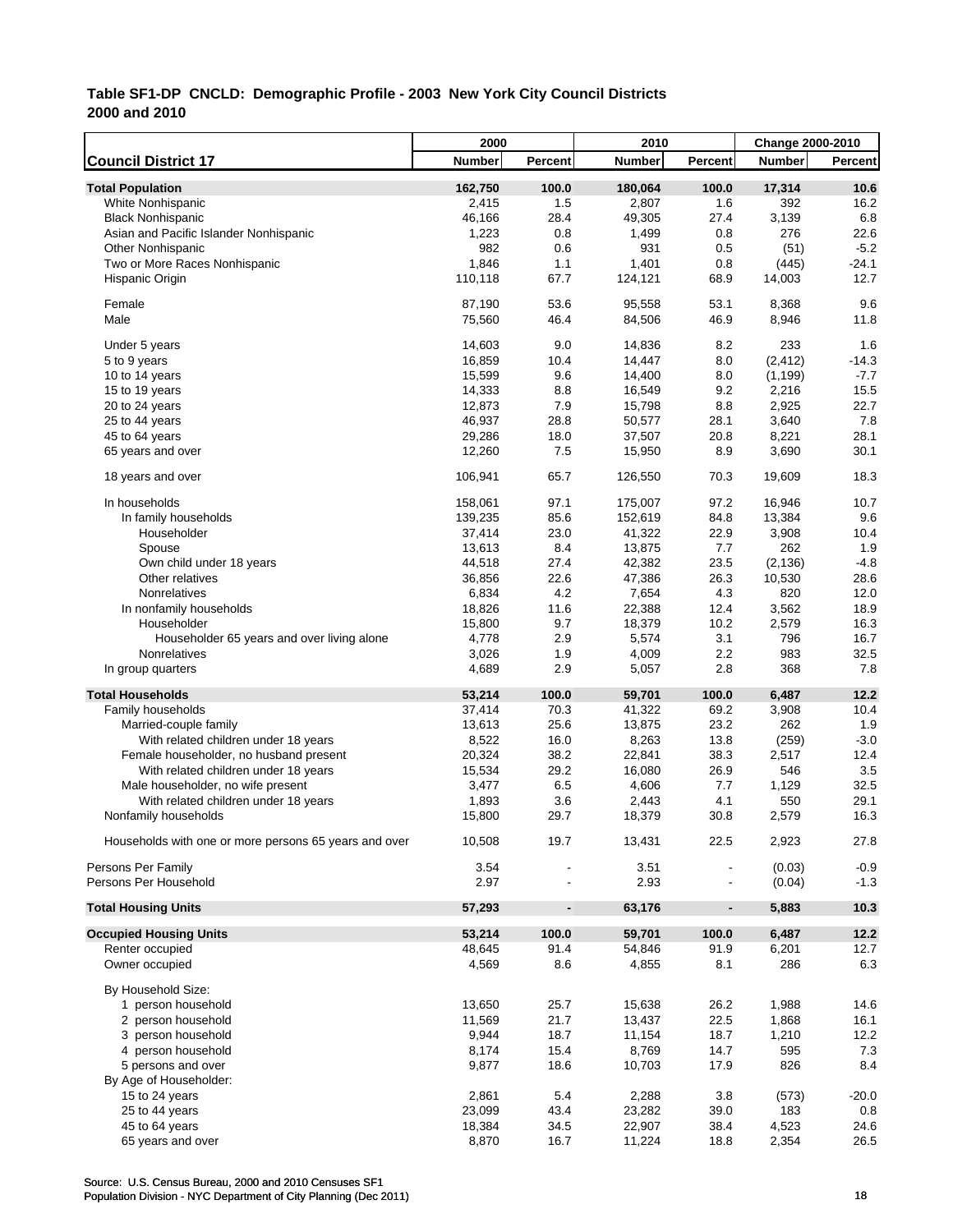|                                                       | 2000    |                          | 2010          |                | Change 2000-2010 |                |
|-------------------------------------------------------|---------|--------------------------|---------------|----------------|------------------|----------------|
| <b>Council District 18</b>                            | Number  | Percent                  | <b>Number</b> | Percent        | <b>Number</b>    | <b>Percent</b> |
| <b>Total Population</b>                               | 164,622 | 100.0                    | 169,410       | 100.0          | 4,788            | 2.9            |
| White Nonhispanic                                     | 7,753   | 4.7                      | 5,078         | 3.0            | (2,675)          | $-34.5$        |
| <b>Black Nonhispanic</b>                              | 52,516  | 31.9                     | 49,937        | 29.5           | (2,579)          | $-4.9$         |
| Asian and Pacific Islander Nonhispanic                | 6,450   | 3.9                      | 10,434        | 6.2            | 3,984            | 61.8           |
| <b>Other Nonhispanic</b>                              | 2,196   | 1.3                      | 2,591         | 1.5            | 395              | 18.0           |
| Two or More Races Nonhispanic                         | 3,968   | 2.4                      | 2,625         | 1.5            | (1, 343)         | $-33.8$        |
| Hispanic Origin                                       | 91,739  | 55.7                     | 98,745        | 58.3           | 7,006            | 7.6            |
|                                                       |         |                          |               |                |                  |                |
| Female                                                | 88,870  | 54.0                     | 90,586        | 53.5           | 1,716            | 1.9            |
| Male                                                  | 75,752  | 46.0                     | 78,824        | 46.5           | 3,072            | 4.1            |
| Under 5 years                                         | 13,538  | 8.2                      | 12,294        | 7.3            | (1,244)          | $-9.2$         |
| 5 to 9 years                                          | 15,015  | 9.1                      | 12,041        | 7.1            | (2,974)          | $-19.8$        |
| 10 to 14 years                                        | 13,858  | 8.4                      | 12,388        | 7.3            | (1,470)          | $-10.6$        |
| 15 to 19 years                                        | 12,619  | 7.7                      | 14,084        | 8.3            | 1,465            | 11.6           |
| 20 to 24 years                                        | 12,103  | 7.4                      | 13,183        | 7.8            | 1,080            | 8.9            |
| 25 to 44 years                                        | 49,672  | 30.2                     | 48,108        | 28.4           | (1, 564)         | $-3.1$         |
| 45 to 64 years                                        | 32,785  | 19.9                     | 39,835        | 23.5           | 7,050            | 21.5           |
| 65 years and over                                     | 15,032  | 9.1                      | 17,477        | 10.3           | 2,445            | 16.3           |
|                                                       |         |                          |               |                |                  |                |
| 18 years and over                                     | 114,548 | 69.6                     | 124,344       | 73.4           | 9,796            | 8.6            |
| In households                                         | 163,596 | 99.4                     | 168,070       | 99.2           | 4,474            | 2.7            |
| In family households                                  | 143,461 | 87.1                     | 144,760       | 85.4           | 1,299            | 0.9            |
| Householder                                           | 41,092  | 25.0                     | 40,984        | 24.2           | (108)            | $-0.3$         |
| Spouse                                                | 18,798  | 11.4                     | 17,590        | 10.4           | (1,208)          | $-6.4$         |
| Own child under 18 years                              | 41,511  | 25.2                     | 37,070        | 21.9           | (4, 441)         | $-10.7$        |
| Other relatives                                       | 36,167  | 22.0                     | 42,640        | 25.2           | 6,473            | 17.9           |
| Nonrelatives                                          | 5,893   | 3.6                      | 6,476         | 3.8            | 583              | 9.9            |
| In nonfamily households                               | 20,135  | 12.2                     | 23,310        | 13.8           | 3,175            | 15.8           |
| Householder                                           | 16,944  | 10.3                     | 19,505        | 11.5           | 2,561            | 15.1           |
| Householder 65 years and over living alone            | 4,712   | 2.9                      | 5,318         | 3.1            | 606              | 12.9           |
| Nonrelatives                                          | 3,191   | 1.9                      | 3,805         | 2.2            | 614              | 19.2           |
| In group quarters                                     | 1,026   | 0.6                      | 1,340         | 0.8            | 314              | 30.6           |
| <b>Total Households</b>                               | 58,036  | 100.0                    | 60,489        | 100.0          | 2,453            | 4.2            |
| Family households                                     | 41,092  | 70.8                     | 40,984        | 67.8           | (108)            | $-0.3$         |
| Married-couple family                                 | 18,798  | 32.4                     | 17,590        | 29.1           | (1,208)          | $-6.4$         |
| With related children under 18 years                  | 10,690  | 18.4                     | 9,542         | 15.8           | (1, 148)         | $-10.7$        |
| Female householder, no husband present                | 18,444  | 31.8                     | 18,827        | 31.1           | 383              | 2.1            |
| With related children under 18 years                  | 13,350  | 23.0                     | 12,305        | 20.3           | (1,045)          | $-7.8$         |
| Male householder, no wife present                     | 3,850   | 6.6                      | 4,567         | 7.6            | 717              | 18.6           |
| With related children under 18 years                  | 2,078   | 3.6                      | 2,324         | 3.8            | 246              | 11.8           |
| Nonfamily households                                  | 16,944  | 29.2                     | 19,505        | 32.2           | 2,561            | 15.1           |
| Households with one or more persons 65 years and over | 11,906  | 20.5                     | 13,991        | 23.1           | 2,085            | 17.5           |
|                                                       |         |                          |               |                |                  |                |
| Persons Per Family                                    | 3.35    |                          | 3.37          |                | 0.03             | 0.8            |
| Persons Per Household                                 | 2.82    |                          | 2.78          |                | (0.04)           | $-1.4$         |
| <b>Total Housing Units</b>                            | 62,190  | $\overline{\phantom{a}}$ | 63,497        | $\blacksquare$ | 1,307            | 2.1            |
| <b>Occupied Housing Units</b>                         | 58,036  | 100.0                    | 60,489        | 100.0          | 2,453            | 4.2            |
| Renter occupied                                       | 46,239  | 79.7                     | 47,816        | 79.0           | 1,577            | 3.4            |
| Owner occupied                                        | 11,797  | 20.3                     | 12,673        | 21.0           | 876              | 7.4            |
| By Household Size:                                    |         |                          |               |                |                  |                |
| 1 person household                                    | 14,535  | 25.0                     | 16,702        | 27.6           | 2,167            | 14.9           |
| 2 person household                                    | 14,528  | 25.0                     | 14,955        | 24.7           | 427              | 2.9            |
| 3 person household                                    | 11,650  | 20.1                     | 11,144        | 18.4           | (506)            | $-4.3$         |
| 4 person household                                    | 8,719   | 15.0                     | 8,536         | 14.1           | (183)            | $-2.1$         |
| 5 persons and over                                    | 8,604   | 14.8                     | 9,152         | 15.1           | 548              | 6.4            |
| By Age of Householder:                                |         |                          |               |                |                  |                |
| 15 to 24 years                                        | 2,832   | 4.9                      | 1,884         | 3.1            | (948)            | $-33.5$        |
| 25 to 44 years                                        | 25,074  | 43.2                     | 22,618        | 37.4           | (2, 456)         | $-9.8$         |
| 45 to 64 years                                        | 20,258  | 34.9                     | 24,562        | 40.6           | 4,304            | 21.2           |
| 65 years and over                                     | 9,872   | 17.0                     | 11,425        | 18.9           | 1,553            | 15.7           |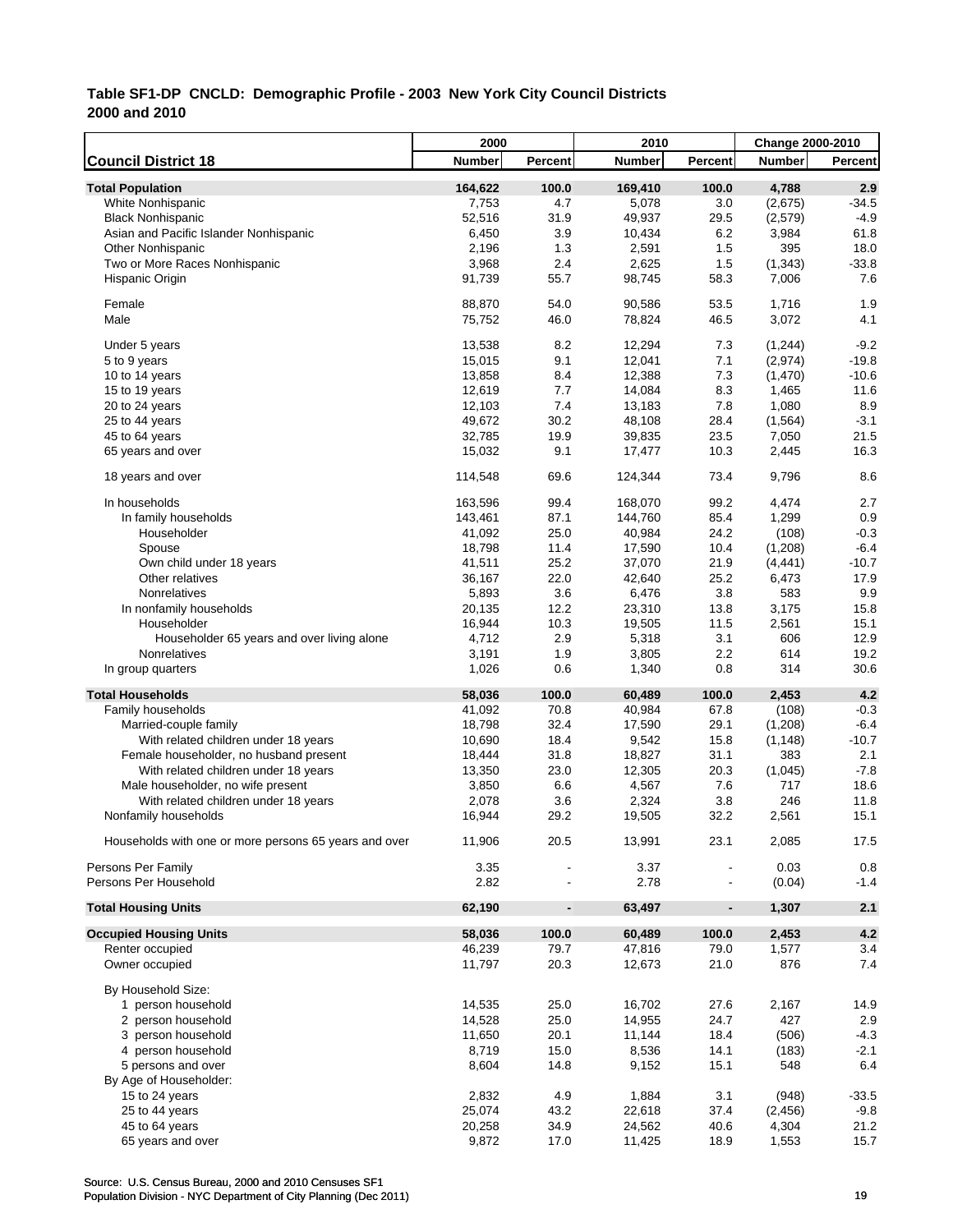|                                                       | 2000    |                          | 2010          |                | Change 2000-2010 |                |
|-------------------------------------------------------|---------|--------------------------|---------------|----------------|------------------|----------------|
| <b>Council District 19</b>                            | Number  | Percent                  | <b>Number</b> | <b>Percent</b> | <b>Number</b>    | <b>Percent</b> |
| <b>Total Population</b>                               | 154,875 | 100.0                    | 155,237       | 100.0          | 362              | 0.2            |
| White Nonhispanic                                     | 102,731 | 66.3                     | 82,943        | 53.4           | (19,788)         | $-19.3$        |
| <b>Black Nonhispanic</b>                              | 2,217   | 1.4                      | 2,514         | 1.6            | 297              | 13.4           |
| Asian and Pacific Islander Nonhispanic                | 28,644  | 18.5                     | 43,511        | 28.0           | 14,867           | 51.9           |
| <b>Other Nonhispanic</b>                              | 420     | 0.3                      | 517           | 0.3            | 97               | 23.1           |
| Two or More Races Nonhispanic                         | 3,005   | 1.9                      | 2,068         | 1.3            | (937)            | $-31.2$        |
| Hispanic Origin                                       | 17,858  | 11.5                     | 23,684        | 15.3           | 5,826            | 32.6           |
|                                                       |         |                          |               |                |                  |                |
| Female                                                | 81,051  | 52.3                     | 81,099        | 52.2           | 48               | 0.1            |
| Male                                                  | 73,824  | 47.7                     | 74,138        | 47.8           | 314              | 0.4            |
|                                                       |         |                          |               |                |                  |                |
| Under 5 years                                         | 8,323   | 5.4                      | 7,883         | 5.1            | (440)            | $-5.3$         |
| 5 to 9 years                                          | 8,398   | 5.4                      | 7,680         | 4.9            | (718)            | $-8.5$         |
| 10 to 14 years                                        | 8,356   | 5.4                      | 8,097         | 5.2            | (259)            | $-3.1$         |
| 15 to 19 years                                        | 7,912   | 5.1                      | 8,406         | 5.4            | 494              | 6.2            |
| 20 to 24 years                                        | 8,288   | 5.4                      | 8,459         | 5.4            | 171              | 2.1            |
| 25 to 44 years                                        | 47,271  | 30.5                     | 41,332        | 26.6           | (5,939)          | $-12.6$        |
| 45 to 64 years                                        | 39,098  | 25.2                     | 45,253        | 29.2           | 6,155            | 15.7           |
| 65 years and over                                     | 27,229  | 17.6                     | 28,127        | 18.1           | 898              | 3.3            |
| 18 years and over                                     | 124,848 | 80.6                     | 126,252       | 81.3           | 1,404            | 1.1            |
|                                                       |         |                          |               |                |                  |                |
| In households                                         | 153,174 | 98.9                     | 153,774       | 99.1           | 600              | 0.4            |
| In family households                                  | 131,963 | 85.2                     | 133,003       | 85.7           | 1,040            | 0.8            |
| Householder                                           | 41,321  | 26.7                     | 40,940        | 26.4           | (381)            | $-0.9$         |
| Spouse                                                | 33,115  | 21.4                     | 31,909        | 20.6           | (1,206)          | $-3.6$         |
| Own child under 18 years                              | 27,770  | 17.9                     | 26,400        | 17.0           | (1, 370)         | $-4.9$         |
| Other relatives                                       | 27,644  | 17.8                     | 31,080        | 20.0           | 3,436            | 12.4           |
| Nonrelatives                                          | 2,113   | 1.4                      | 2,674         | 1.7            | 561              | 26.5           |
| In nonfamily households                               | 21,211  | 13.7                     | 20,771        | 13.4           | (440)            | $-2.1$         |
| Householder                                           | 18,283  | 11.8                     | 17,774        | 11.4           | (509)            | $-2.8$         |
| Householder 65 years and over living alone            | 6,630   | 4.3                      | 6,677         | 4.3            | 47               | 0.7            |
| Nonrelatives                                          | 2,928   | 1.9                      | 2,997         | 1.9            | 69               | 2.4            |
| In group quarters                                     | 1,701   | 1.1                      | 1,463         | 0.9            | (238)            | $-14.0$        |
|                                                       |         |                          |               |                |                  |                |
| <b>Total Households</b>                               | 59,604  | 100.0                    | 58,714        | 100.0          | (890)            | $-1.5$         |
| Family households                                     | 41,321  | 69.3                     | 40,940        | 69.7           | (381)            | $-0.9$         |
| Married-couple family                                 | 33,115  | 55.6                     | 31,909        | 54.3           | (1,206)          | $-3.6$         |
| With related children under 18 years                  | 14,066  | 23.6                     | 13,377        | 22.8           | (689)            | $-4.9$         |
| Female householder, no husband present                | 5,989   | 10.0                     | 6,337         | 10.8           | 348              | 5.8            |
| With related children under 18 years                  | 2,500   | 4.2                      | 2,681         | 4.6            | 181              | 7.2            |
| Male householder, no wife present                     | 2,217   | 3.7                      | 2,694         | 4.6            | 477              | 21.5           |
| With related children under 18 years                  | 737     | 1.2                      | 970           | 1.7            | 233              | 31.6           |
| Nonfamily households                                  | 18,283  | 30.7                     | 17,774        | 30.3           | (509)            | $-2.8$         |
|                                                       |         |                          |               |                |                  |                |
| Households with one or more persons 65 years and over | 19,223  | 32.3                     | 19,966        | 34.0           | 743              | 3.9            |
| Persons Per Family                                    | 3.14    |                          | 3.18          |                | 0.04             | 1.3            |
| Persons Per Household                                 | 2.57    |                          | 2.62          |                | 0.05             | 1.9            |
|                                                       |         |                          |               |                |                  |                |
| <b>Total Housing Units</b>                            | 61,736  | $\overline{\phantom{a}}$ | 61,951        | $\blacksquare$ | 215              | 0.3            |
| <b>Occupied Housing Units</b>                         | 59,604  | 100.0                    | 58,714        | 100.0          | (890)            | $-1.5$         |
| Renter occupied                                       | 21,471  | 36.0                     | 20,569        | 35.0           | (902)            | $-4.2$         |
| Owner occupied                                        | 38,133  | 64.0                     | 38,145        | 65.0           | 12               | 0.0            |
|                                                       |         |                          |               |                |                  |                |
| By Household Size:                                    |         |                          |               |                |                  |                |
| 1 person household                                    | 15,897  | 26.7                     | 15,379        | 26.2           | (518)            | $-3.3$         |
| 2 person household                                    | 18,482  | 31.0                     | 17,579        | 29.9           | (903)            | $-4.9$         |
| 3 person household                                    | 10,052  | 16.9                     | 10,318        | 17.6           | 266              | 2.6            |
| 4 person household                                    | 9,154   | 15.4                     | 9,052         | 15.4           | (102)            | $-1.1$         |
| 5 persons and over                                    | 6,019   | 10.1                     | 6,386         | 10.9           | 367              | 6.1            |
| By Age of Householder:                                |         |                          |               |                |                  |                |
| 15 to 24 years                                        | 916     | 1.5                      | 809           | 1.4            | (107)            | $-11.7$        |
| 25 to 44 years                                        | 20,915  | 35.1                     | 17,061        | 29.1           | (3,854)          | $-18.4$        |
| 45 to 64 years                                        | 21,447  | 36.0                     | 24,208        | 41.2           | 2,761            | 12.9           |
| 65 years and over                                     | 16,326  | 27.4                     | 16,636        | 28.3           | 310              | 1.9            |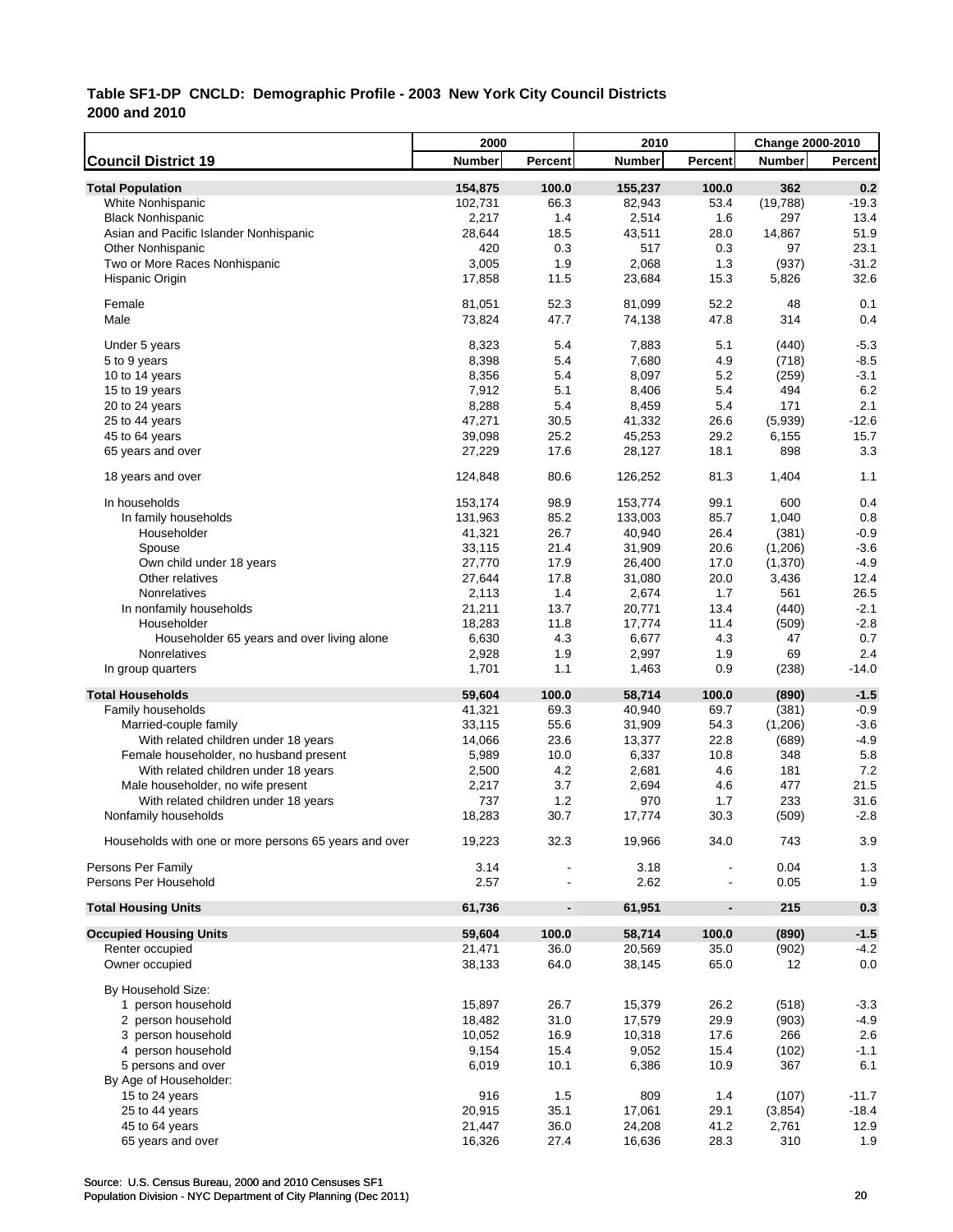|                                                       | 2000    |                          | 2010          |                | Change 2000-2010 |                |
|-------------------------------------------------------|---------|--------------------------|---------------|----------------|------------------|----------------|
| <b>Council District 20</b>                            | Number  | Percent                  | <b>Number</b> | Percent        | <b>Number</b>    | <b>Percent</b> |
| <b>Total Population</b>                               | 157,533 | 100.0                    | 160,913       | 100.0          | 3,380            | 2.1            |
| White Nonhispanic                                     | 40,468  | 25.7                     | 24,834        | 15.4           | (15, 634)        | $-38.6$        |
| <b>Black Nonhispanic</b>                              | 6,148   | 3.9                      | 4,374         | 2.7            | (1,774)          | $-28.9$        |
| Asian and Pacific Islander Nonhispanic                | 75,310  | 47.8                     | 103,200       | 64.1           | 27,890           | 37.0           |
| <b>Other Nonhispanic</b>                              | 930     | 0.6                      | 551           | 0.3            | (379)            | $-40.8$        |
| Two or More Races Nonhispanic                         | 4,820   | 3.1                      | 2,870         | 1.8            | (1,950)          | $-40.5$        |
| Hispanic Origin                                       | 29,857  | 19.0                     | 25,084        | 15.6           | (4, 773)         | $-16.0$        |
|                                                       |         |                          |               |                |                  |                |
| Female                                                | 81,690  | 51.9                     | 84,241        | 52.4           | 2,551            | 3.1            |
| Male                                                  | 75,843  | 48.1                     | 76,672        | 47.6           | 829              | 1.1            |
|                                                       |         |                          |               |                |                  |                |
| Under 5 years                                         | 8,944   | 5.7                      | 7,577         | 4.7            | (1,367)          | $-15.3$        |
| 5 to 9 years                                          | 8,910   | 5.7                      | 7,244         | 4.5            | (1,666)          | $-18.7$        |
| 10 to 14 years                                        | 8,343   | 5.3                      | 6,865         | 4.3            | (1, 478)         | $-17.7$        |
| 15 to 19 years                                        | 8,890   | 5.6                      | 8,564         | 5.3            | (326)            | $-3.7$         |
| 20 to 24 years                                        | 10,261  | 6.5                      | 11,144        | 6.9            | 883              | 8.6            |
| 25 to 44 years                                        | 53,376  | 33.9                     | 47,688        | 29.6           | (5,688)          | $-10.7$        |
| 45 to 64 years                                        | 36,390  | 23.1                     | 47,802        | 29.7           | 11,412           | 31.4           |
| 65 years and over                                     | 22,419  | 14.2                     | 24,029        | 14.9           | 1,610            | 7.2            |
|                                                       |         |                          |               |                |                  |                |
| 18 years and over                                     | 125,965 | 80.0                     | 134,236       | 83.4           | 8,271            | 6.6            |
| In households                                         | 155,119 | 98.5                     | 158,995       | 98.8           | 3,876            | 2.5            |
| In family households                                  | 133,967 | 85.0                     | 136,412       | 84.8           | 2,445            | 1.8            |
|                                                       |         |                          |               |                | 541              | 1.4            |
| Householder                                           | 39,098  | 24.8                     | 39,639        | 24.6           |                  |                |
| Spouse                                                | 28,905  | 18.3                     | 28,049        | 17.4           | (856)            | $-3.0$         |
| Own child under 18 years                              | 28,051  | 17.8                     | 22,634        | 14.1           | (5, 417)         | $-19.3$        |
| Other relatives                                       | 33,246  | 21.1                     | 39,792        | 24.7           | 6,546            | 19.7           |
| Nonrelatives                                          | 4,667   | 3.0                      | 6,298         | 3.9            | 1,631            | 34.9           |
| In nonfamily households                               | 21,152  | 13.4                     | 22,583        | 14.0           | 1,431            | 6.8            |
| Householder                                           | 16,146  | 10.2                     | 16,095        | 10.0           | (51)             | $-0.3$         |
| Householder 65 years and over living alone            | 5,596   | 3.6                      | 5,398         | 3.4            | (198)            | $-3.5$         |
| Nonrelatives                                          | 5,006   | 3.2                      | 6,488         | 4.0            | 1,482            | 29.6           |
| In group quarters                                     | 2,414   | 1.5                      | 1,918         | 1.2            | (496)            | $-20.5$        |
| <b>Total Households</b>                               | 55,244  | 100.0                    | 55,734        | 100.0          | 490              | 0.9            |
| Family households                                     | 39,098  | 70.8                     | 39,639        | 71.1           | 541              | 1.4            |
| Married-couple family                                 | 28,905  | 52.3                     | 28,049        | 50.3           | (856)            | $-3.0$         |
|                                                       |         |                          |               |                |                  |                |
| With related children under 18 years                  | 14,028  | 25.4                     | 11,909        | 21.4           | (2, 119)         | $-15.1$        |
| Female householder, no husband present                | 7,026   | 12.7                     | 7,846         | 14.1           | 820              | 11.7           |
| With related children under 18 years                  | 3,319   | 6.0                      | 2,893         | 5.2            | (426)            | $-12.8$        |
| Male householder, no wife present                     | 3,167   | 5.7                      | 3,744         | 6.7            | 577              | 18.2           |
| With related children under 18 years                  | 1,067   | 1.9                      | 1,116         | 2.0            | 49               | 4.6            |
| Nonfamily households                                  | 16,146  | 29.2                     | 16,095        | 28.9           | (51)             | $-0.3$         |
|                                                       |         |                          |               |                |                  |                |
| Households with one or more persons 65 years and over | 15,752  | 28.5                     | 16,996        | 30.5           | 1,244            | 7.9            |
| Persons Per Family                                    | 3.31    |                          | 3.28          |                | (0.02)           | $-0.7$         |
| Persons Per Household                                 | 2.81    |                          | 2.85          |                | 0.04             | 1.6            |
|                                                       |         |                          |               |                |                  |                |
| <b>Total Housing Units</b>                            | 56,993  | $\overline{\phantom{a}}$ | 60,024        | $\blacksquare$ | 3,031            | 5.3            |
| <b>Occupied Housing Units</b>                         | 55,244  | 100.0                    | 55,734        | 100.0          | 490              | 0.9            |
| Renter occupied                                       | 34,704  | 62.8                     | 34,257        | 61.5           | (447)            | $-1.3$         |
| Owner occupied                                        | 20,540  | 37.2                     | 21,477        | 38.5           | 937              | 4.6            |
|                                                       |         |                          |               |                |                  |                |
| By Household Size:                                    |         |                          |               |                |                  |                |
| 1 person household                                    | 13,048  | 23.6                     | 12,369        | 22.2           | (679)            | $-5.2$         |
| 2 person household                                    | 14,870  | 26.9                     | 15,332        | 27.5           | 462              | 3.1            |
| 3 person household                                    | 10,491  | 19.0                     | 11,230        | 20.1           | 739              | $7.0\,$        |
| 4 person household                                    | 9,145   | 16.6                     | 8,846         | 15.9           | (299)            | $-3.3$         |
| 5 persons and over                                    | 7,690   | 13.9                     | 7,957         | 14.3           | 267              | 3.5            |
| By Age of Householder:                                |         |                          |               |                |                  |                |
| 15 to 24 years                                        | 1,482   | 2.7                      | 1,481         | 2.7            | (1)              | $-0.1$         |
| 25 to 44 years                                        | 22,114  | 40.0                     | 17,817        | 32.0           | (4, 297)         | $-19.4$        |
| 45 to 64 years                                        | 19,292  | 34.9                     | 23,428        | 42.0           | 4,136            | 21.4           |
| 65 years and over                                     | 12,356  | 22.4                     | 13,008        | 23.3           | 652              | 5.3            |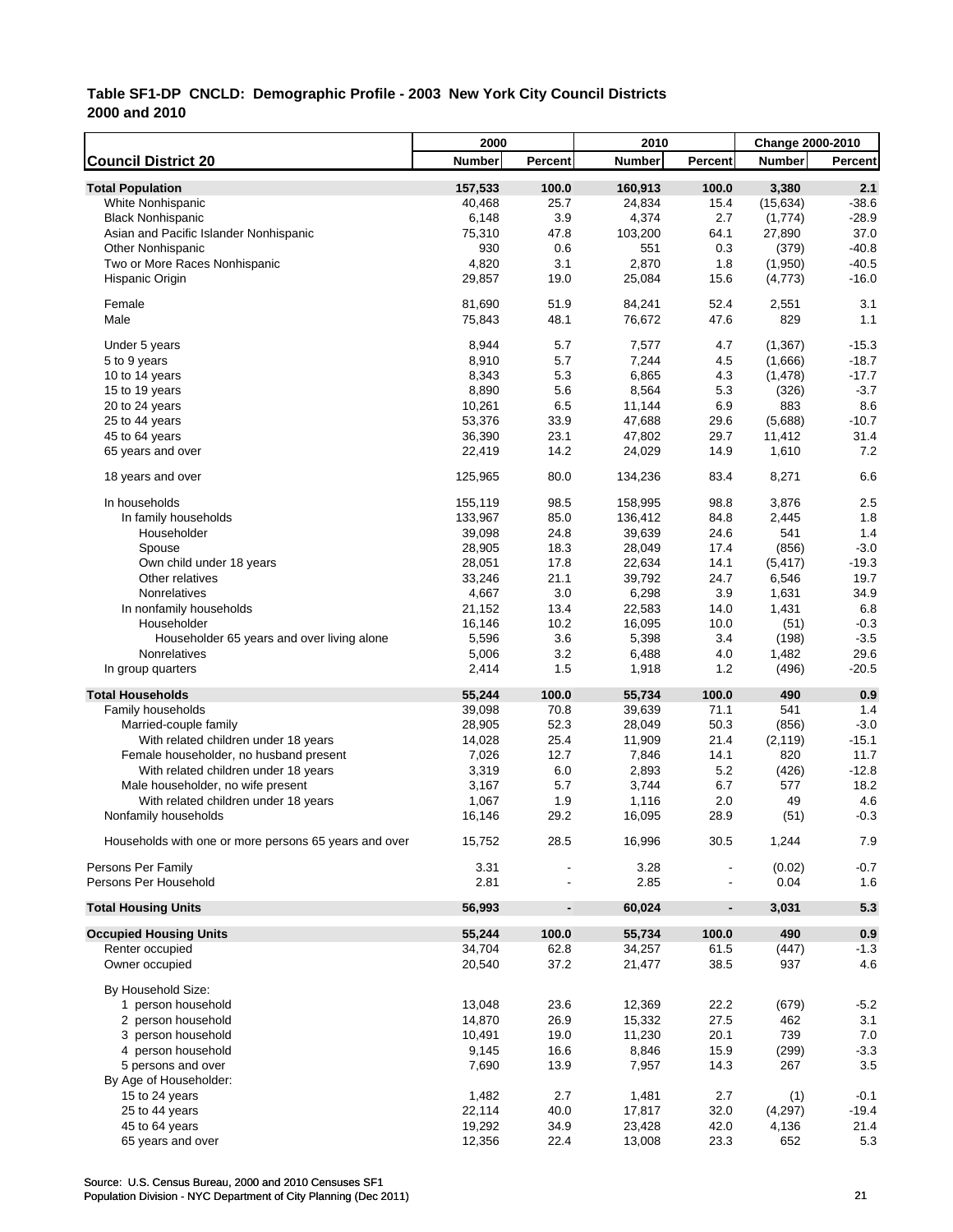|                                                       | 2000          |                              | 2010          |                          | <b>Change 2000-2010</b> |         |
|-------------------------------------------------------|---------------|------------------------------|---------------|--------------------------|-------------------------|---------|
| <b>Council District 21</b>                            | <b>Number</b> | Percent                      | <b>Number</b> | Percent                  | <b>Number</b>           | Percent |
| <b>Total Population</b>                               | 164,328       | 100.0                        | 172,670       | 100.0                    | 8,342                   | 5.1     |
| White Nonhispanic                                     | 10,650        | 6.5                          | 7,707         | 4.5                      | (2,943)                 | $-27.6$ |
| <b>Black Nonhispanic</b>                              | 17,553        | 10.7                         | 10,457        | 6.1                      | (7,096)                 | $-40.4$ |
| Asian and Pacific Islander Nonhispanic                | 19,837        | 12.1                         | 21,714        | 12.6                     | 1,877                   | 9.5     |
| <b>Other Nonhispanic</b>                              | 1,418         | 0.9                          | 1,206         | 0.7                      | (212)                   | $-15.0$ |
| Two or More Races Nonhispanic                         | 3,008         | 1.8                          | 1,558         | 0.9                      | (1,450)                 | $-48.2$ |
| Hispanic Origin                                       | 111,862       | 68.1                         | 130,028       | 75.3                     | 18,166                  | 16.2    |
|                                                       |               |                              |               |                          |                         |         |
| Female                                                | 79,315        | 48.3                         | 80,804        | 46.8                     | 1,489                   | 1.9     |
| Male                                                  | 85,013        | 51.7                         | 91,866        | 53.2                     | 6,853                   | 8.1     |
| Under 5 years                                         | 12,681        | 7.7                          | 13,674        | 7.9                      | 993                     | 7.8     |
| 5 to 9 years                                          | 12,062        | 7.3                          | 11,592        | 6.7                      | (470)                   | $-3.9$  |
| 10 to 14 years                                        | 10,706        | 6.5                          | 9,966         | 5.8                      | (740)                   | $-6.9$  |
| 15 to 19 years                                        | 12,512        | 7.6                          | 11,760        | 6.8                      | (752)                   | $-6.0$  |
| 20 to 24 years                                        | 16,350        | 9.9                          | 16,222        | 9.4                      | (128)                   | $-0.8$  |
| 25 to 44 years                                        | 59,186        | 36.0                         | 62,215        | 36.0                     | 3,029                   | 5.1     |
| 45 to 64 years                                        | 28,650        | 17.4                         | 34,372        | 19.9                     | 5,722                   | 20.0    |
| 65 years and over                                     | 12,181        | 7.4                          | 12,869        | 7.5                      | 688                     | 5.6     |
|                                                       |               |                              |               |                          |                         |         |
| 18 years and over                                     | 121,976       | 74.2                         | 130,810       | 75.8                     | 8,834                   | 7.2     |
| In households                                         | 163,109       | 99.3                         | 170,627       | 98.8                     | 7,518                   | 4.6     |
| In family households                                  | 147,277       | 89.6                         | 153,544       | 88.9                     | 6,267                   | 4.3     |
| Householder                                           | 34,559        | 21.0                         | 34,951        | 20.2                     | 392                     | 1.1     |
| Spouse                                                | 20,979        | 12.8                         | 20,647        | 12.0                     | (332)                   | $-1.6$  |
| Own child under 18 years                              | 33,701        | 20.5                         | 32,086        | 18.6                     | (1,615)                 | $-4.8$  |
| Other relatives                                       | 45,182        | 27.5                         | 50,338        | 29.2                     | 5,156                   | 11.4    |
| Nonrelatives                                          | 12,856        | 7.8                          | 15,522        | 9.0                      | 2,666                   | 20.7    |
| In nonfamily households                               | 15,832        | 9.6                          | 17,083        | 9.9                      | 1,251                   | 7.9     |
| Householder                                           | 9,698         | 5.9                          | 9,779         | 5.7                      | 81                      | 0.8     |
| Householder 65 years and over living alone            | 2,395         | 1.5                          | 2,174         | 1.3                      | (221)                   | $-9.2$  |
| Nonrelatives                                          | 6,134         | 3.7                          | 7,304         | 4.2                      | 1,170                   | 19.1    |
| In group quarters                                     | 1,219         | 0.7                          | 2,043         | 1.2                      | 824                     | 67.6    |
| <b>Total Households</b>                               | 44,257        | 100.0                        | 44,730        | 100.0                    | 473                     | $1.1$   |
| Family households                                     | 34,559        | 78.1                         | 34,951        | 78.1                     | 392                     | 1.1     |
| Married-couple family                                 | 20,979        | 47.4                         | 20,647        | 46.2                     | (332)                   | $-1.6$  |
| With related children under 18 years                  | 13,418        | 30.3                         | 13,161        | 29.4                     | (257)                   | $-1.9$  |
| Female householder, no husband present                | 8,870         | 20.0                         | 8,549         | 19.1                     | (321)                   | $-3.6$  |
| With related children under 18 years                  | 5,616         | 12.7                         | 5,103         | 11.4                     | (513)                   | $-9.1$  |
| Male householder, no wife present                     | 4,710         | 10.6                         | 5,755         | 12.9                     | 1,045                   | 22.2    |
| With related children under 18 years                  | 2,279         | 5.1                          | 2,931         | 6.6                      | 652                     | 28.6    |
| Nonfamily households                                  | 9,698         | 21.9                         | 9,779         | 21.9                     | 81                      | 0.8     |
|                                                       |               |                              |               |                          |                         |         |
| Households with one or more persons 65 years and over | 9,191         | 20.8                         | 9,372         | 21.0                     | 181                     | 2.0     |
| Persons Per Family                                    | 3.89          |                              | 3.95          |                          | 0.06                    | 1.5     |
| Persons Per Household                                 | 3.69          |                              | 3.81          |                          | 0.13                    | 3.5     |
| <b>Total Housing Units</b>                            | 45,814        | $\qquad \qquad \blacksquare$ | 48,299        | $\overline{\phantom{a}}$ | 2,485                   | 5.4     |
| <b>Occupied Housing Units</b>                         | 44,257        | 100.0                        | 44,730        | 100.0                    | 473                     | 1.1     |
| Renter occupied                                       | 32,630        | 73.7                         | 33,710        | 75.4                     | 1,080                   | 3.3     |
| Owner occupied                                        | 11,627        | 26.3                         | 11,020        | 24.6                     | (607)                   | $-5.2$  |
| By Household Size:                                    |               |                              |               |                          |                         |         |
| 1 person household                                    | 6,714         | 15.2                         | 6,371         | 14.2                     | (343)                   | $-5.1$  |
| 2 person household                                    | 8,354         | 18.9                         | 8,091         | 18.1                     | (263)                   | $-3.1$  |
| 3 person household                                    | 8,012         | 18.1                         | 7,902         | 17.7                     | (110)                   | $-1.4$  |
| 4 person household                                    | 7,882         | 17.8                         | 8,066         | 18.0                     | 184                     | 2.3     |
| 5 persons and over                                    | 13,295        | 30.0                         | 14,300        | 32.0                     | 1,005                   | 7.6     |
| By Age of Householder:                                |               |                              |               |                          |                         |         |
| 15 to 24 years                                        | 2,407         | 5.4                          | 1,861         | 4.2                      | (546)                   | -22.7   |
| 25 to 44 years                                        | 21,139        | 47.8                         | 20,172        | 45.1                     | (967)                   | $-4.6$  |
| 45 to 64 years                                        | 14,295        | 32.3                         | 16,315        | 36.5                     | 2,020                   | 14.1    |
| 65 years and over                                     | 6,416         | 14.5                         | 6,382         | 14.3                     | (34)                    | $-0.5$  |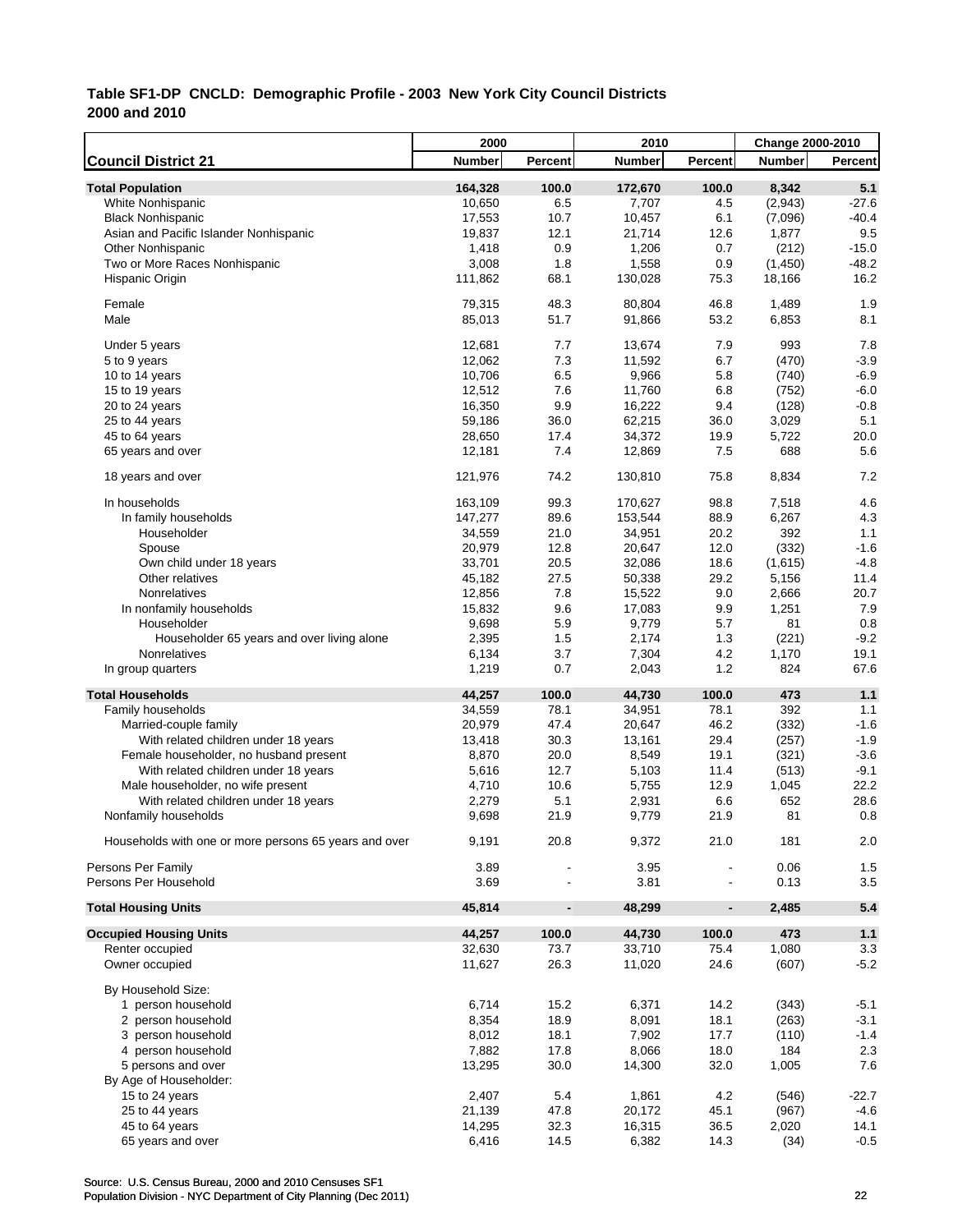|                                                       | 2000            |                              | 2010             |                | Change 2000-2010  |               |
|-------------------------------------------------------|-----------------|------------------------------|------------------|----------------|-------------------|---------------|
| <b>Council District 22</b>                            | <b>Number</b>   | Percent                      | <b>Number</b>    | Percent        | <b>Number</b>     | Percent       |
| <b>Total Population</b>                               | 162,893         | 100.0                        | 146,509          | 100.0          | (16, 384)         | $-10.1$       |
| White Nonhispanic                                     | 77,110          | 47.3                         | 75,619           | 51.6           | (1,491)           | $-1.9$        |
| <b>Black Nonhispanic</b>                              | 12,577          | 7.7                          | 11,007           | 7.5            | (1,570)           | $-12.5$       |
| Asian and Pacific Islander Nonhispanic                | 19,945          | 12.2                         | 19,143           | 13.1           | (802)             | $-4.0$        |
| <b>Other Nonhispanic</b>                              | 2,770           | 1.7                          | 1,744            | 1.2            | (1,026)           | $-37.0$       |
| Two or More Races Nonhispanic                         | 9,921           | 6.1                          | 2,810            | 1.9            | (7, 111)          | $-71.7$       |
| Hispanic Origin                                       | 40,570          | 24.9                         | 36,186           | 24.7           | (4, 384)          | $-10.8$       |
| Female                                                | 76,720          | 47.1                         | 69,683           | 47.6           | (7,037)           | $-9.2$        |
| Male                                                  | 86,173          | 52.9                         | 76,826           | 52.4           | (9, 347)          | $-10.8$       |
| Under 5 years                                         | 8,420           | 5.2                          | 6,215            | 4.2            | (2,205)           | $-26.2$       |
| 5 to 9 years                                          | 8,004           | 4.9                          | 5,363            | 3.7            | (2,641)           | $-33.0$       |
| 10 to 14 years                                        | 6,970           | 4.3                          | 5,308            | 3.6            | (1,662)           | $-23.8$       |
| 15 to 19 years                                        | 8,974           | 5.5                          | 7,012            | 4.8            | (1,962)           | $-21.9$       |
| 20 to 24 years                                        | 15,545          | 9.5                          | 12,933           | 8.8            | (2,612)           | $-16.8$       |
| 25 to 44 years                                        | 65,829          | 40.4                         | 62,009           | 42.3           | (3,820)           | $-5.8$        |
| 45 to 64 years                                        | 30,637          | 18.8                         | 31,247           | 21.3           | 610               | 2.0           |
| 65 years and over                                     | 18,514          | 11.4                         | 16,422           | 11.2           | (2,092)           | $-11.3$       |
| 18 years and over                                     | 134,717         | 82.7                         | 125,830          | 85.9           | (8,887)           | $-6.6$        |
|                                                       |                 |                              |                  |                |                   |               |
| In households                                         | 149,923         | 92.0                         | 134,956          | 92.1           | (14, 967)         | $-10.0$       |
| In family households                                  | 115,073         | 70.6                         | 91,743           | 62.6           | (23, 330)         | $-20.3$       |
| Householder                                           | 34,810          | 21.4                         | 28,873           | 19.7           | (5,937)           | $-17.1$       |
| Spouse                                                | 24,389          | 15.0                         | 20,119           | 13.7           | (4,270)           | $-17.5$       |
| Own child under 18 years                              | 24,436          | 15.0                         | 17,895           | 12.2           | (6, 541)          | $-26.8$       |
| Other relatives                                       | 27,556          | 16.9                         | 22,065           | 15.1           | (5, 491)          | $-19.9$       |
| Nonrelatives                                          | 3,882           | 2.4                          | 2,791            | 1.9            | (1,091)           | $-28.1$       |
| In nonfamily households                               | 34,850          | 21.4                         | 43,213           | 29.5           | 8,363             | 24.0          |
| Householder                                           | 25,765          | 15.8                         | 30,178           | 20.6           | 4,413             | 17.1          |
| Householder 65 years and over living alone            | 5,939           | 3.6                          | 5,309            | 3.6            | (630)             | $-10.6$       |
| Nonrelatives<br>In group quarters                     | 9,085<br>12,970 | 5.6<br>8.0                   | 13,035<br>11,553 | 8.9<br>7.9     | 3,950<br>(1, 417) | 43.5<br>-10.9 |
|                                                       |                 |                              |                  |                |                   |               |
| <b>Total Households</b>                               | 60,575          | 100.0                        | 59,051           | 100.0          | (1,524)           | $-2.5$        |
| Family households                                     | 34,810          | 57.5                         | 28,873           | 48.9           | (5,937)           | $-17.1$       |
| Married-couple family                                 | 24,389          | 40.3                         | 20,119           | 34.1           | (4,270)           | $-17.5$       |
| With related children under 18 years                  | 11,340          | 18.7                         | 8,363            | 14.2           | (2, 977)          | $-26.3$       |
| Female householder, no husband present                | 6,912           | 11.4                         | 5,898            | 10.0           | (1,014)           | $-14.7$       |
| With related children under 18 years                  | 3,254           | 5.4                          | 2,555            | 4.3            | (699)             | $-21.5$       |
| Male householder, no wife present                     | 3,509           | 5.8                          | 2,856            | 4.8            | (653)             | $-18.6$       |
| With related children under 18 years                  | 1,058           | 1.7                          | 905              | 1.5            | (153)             | $-14.5$       |
| Nonfamily households                                  | 25,765          | 42.5                         | 30,178           | 51.1           | 4,413             | 17.1          |
| Households with one or more persons 65 years and over | 14,395          | 23.8                         | 12,711           | 21.5           | (1,684)           | $-11.7$       |
| Persons Per Family                                    | 3.19            |                              | 3.08             |                | (0.11)            | $-3.6$        |
| Persons Per Household                                 | 2.47            |                              | 2.29             |                | (0.19)            | $-7.7$        |
| <b>Total Housing Units</b>                            | 62,196          | $\qquad \qquad \blacksquare$ | 64,320           | $\blacksquare$ | 2,124             | 3.4           |
| <b>Occupied Housing Units</b>                         | 60,575          | 100.0                        | 59,051           | 100.0          | (1,524)           | $-2.5$        |
| Renter occupied                                       | 46,205          | 76.3                         | 45,934           | 77.8           | (271)             | $-0.6$        |
| Owner occupied                                        | 14,370          | 23.7                         | 13,117           | 22.2           | (1,253)           | $-8.7$        |
| By Household Size:                                    |                 |                              |                  |                |                   |               |
| 1 person household                                    | 18,923          | 31.2                         | 20,205           | 34.2           | 1,282             | 6.8           |
| 2 person household                                    | 18,383          | 30.3                         | 19,853           | 33.6           | 1,470             | 8.0           |
| 3 person household                                    | 9,881           | 16.3                         | 8,880            | 15.0           | (1,001)           | $-10.1$       |
| 4 person household                                    | 7,362           | 12.2                         | 5,675            | 9.6            | (1,687)           | $-22.9$       |
| 5 persons and over                                    | 6,026           | 9.9                          | 4,438            | 7.5            | (1,588)           | $-26.4$       |
| By Age of Householder:                                |                 |                              |                  |                |                   |               |
| 15 to 24 years                                        | 3,551           | 5.9                          | 2,928            | 5.0            | (623)             | $-17.5$       |
| 25 to 44 years                                        | 28,047          | 46.3                         | 28,232           | 47.8           | 185               | 0.7           |
| 45 to 64 years                                        | 16,812          | 27.8                         | 17,128           | 29.0           | 316               | 1.9           |
| 65 years and over                                     | 12,165          | 20.1                         | 10,763           | 18.2           | (1,402)           | $-11.5$       |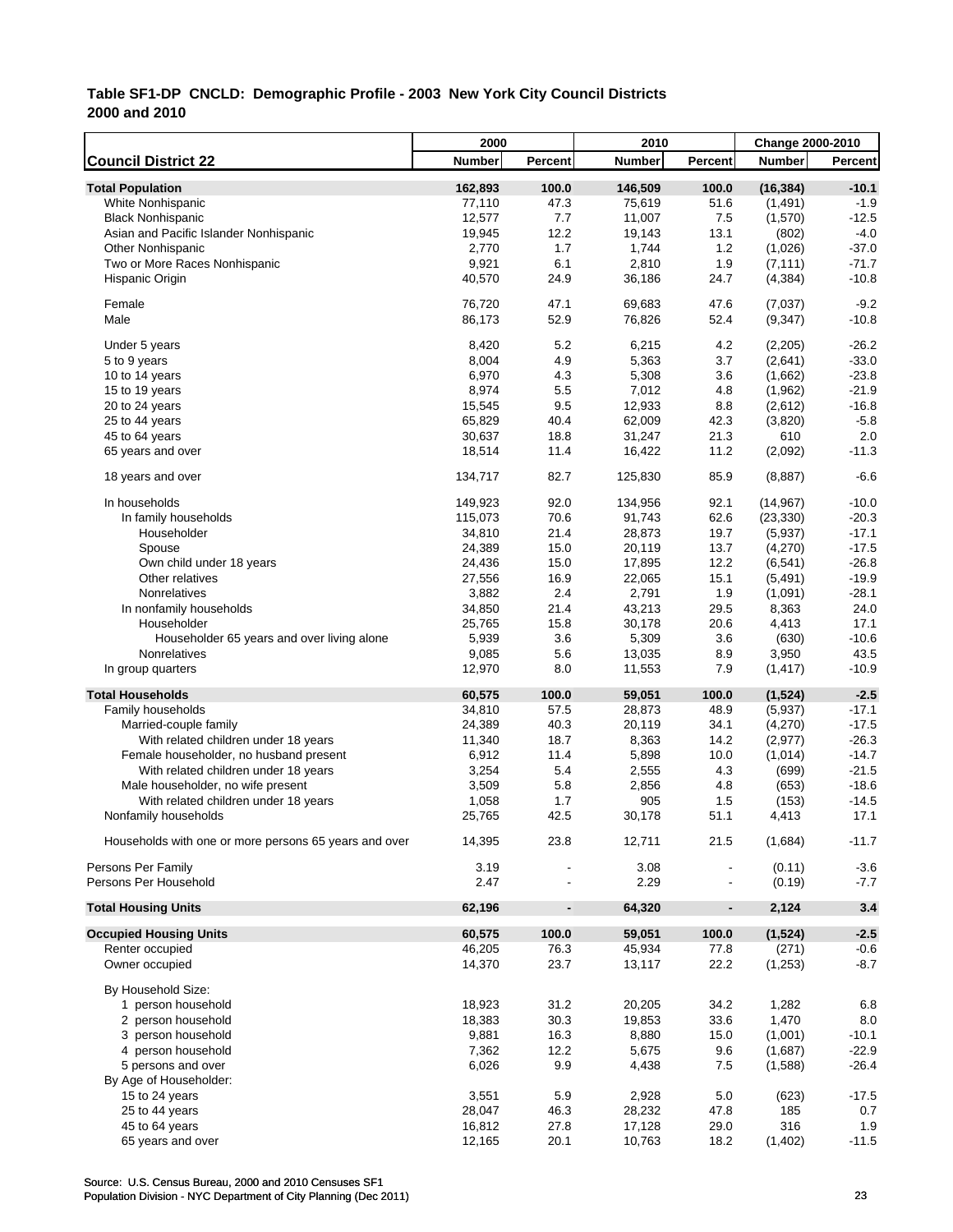|                                                       | 2000            |                          | 2010            |                          | Change 2000-2010 |                |
|-------------------------------------------------------|-----------------|--------------------------|-----------------|--------------------------|------------------|----------------|
| <b>Council District 23</b>                            | <b>Number</b>   | Percent                  | <b>Number</b>   | <b>Percent</b>           | <b>Number</b>    | <b>Percent</b> |
| <b>Total Population</b>                               | 153,129         | 100.0                    | 151,382         | 100.0                    | (1,747)          | $-1.1$         |
| White Nonhispanic                                     | 65,540          | 42.8                     | 47,591          | 31.4                     | (17, 949)        | $-27.4$        |
| <b>Black Nonhispanic</b>                              | 19,450          | 12.7                     | 17,731          | 11.7                     | (1,719)          | $-8.8$         |
| Asian and Pacific Islander Nonhispanic                | 38,576          | 25.2                     | 55,544          | 36.7                     | 16,968           | 44.0           |
| <b>Other Nonhispanic</b>                              | 3,264           | 2.1                      | 4,363           | 2.9                      | 1,099            | 33.7           |
| Two or More Races Nonhispanic                         | 6,638           | 4.3                      | 5,336           | 3.5                      | (1, 302)         | $-19.6$        |
| Hispanic Origin                                       | 19,661          | 12.8                     | 20,817          | 13.8                     | 1,156            | 5.9            |
| Female                                                | 80,779          | 52.8                     | 79,469          | 52.5                     | (1, 310)         | $-1.6$         |
| Male                                                  | 72,350          | 47.2                     | 71,913          | 47.5                     | (437)            | $-0.6$         |
| Under 5 years                                         | 8,856           | 5.8                      | 7,497           | 5.0                      | (1,359)          | $-15.3$        |
| 5 to 9 years                                          | 9,509           | 6.2                      | 7,742           | 5.1                      | (1,767)          | $-18.6$        |
| 10 to 14 years                                        | 9,700           | 6.3                      | 8,560           | 5.7                      | (1, 140)         | $-11.8$        |
| 15 to 19 years                                        | 9,086           | 5.9                      | 9,116           | 6.0                      | 30               | 0.3            |
| 20 to 24 years                                        | 8,431           | 5.5                      | 9,180           | 6.1                      | 749              | 8.9            |
| 25 to 44 years                                        | 45,772          | 29.9                     | 39,710          | 26.2                     | (6,062)          | $-13.2$        |
| 45 to 64 years                                        | 37,189          | 24.3                     | 45,300          | 29.9                     | 8,111            | 21.8           |
| 65 years and over                                     | 24,586          | 16.1                     | 24,277          | 16.0                     | (309)            | $-1.3$         |
| 18 years and over                                     | 119,257         | 77.9                     | 121,941         | 80.6                     | 2,684            | 2.3            |
| In households                                         | 151,426         | 98.9                     | 148,902         | 98.4                     | (2,524)          | $-1.7$         |
| In family households                                  | 133,110         | 86.9                     | 130,433         | 86.2                     | (2,677)          | $-2.0$         |
| Householder                                           | 39,616          | 25.9                     | 38,029          | 25.1                     | (1,587)          | $-4.0$         |
| Spouse                                                | 30,749          | 20.1                     | 28,752          | 19.0                     | (1,997)          | $-6.5$         |
| Own child under 18 years                              | 30,424          | 19.9                     | 25,746          | 17.0                     | (4,678)          | $-15.4$        |
| Other relatives                                       | 29,848          | 19.5                     | 35,369          | 23.4                     | 5,521            | 18.5           |
| Nonrelatives                                          | 2,473           | 1.6                      | 2,537           | 1.7                      | 64               | 2.6            |
| In nonfamily households                               | 18,316          | 12.0                     | 18,469          | 12.2                     | 153              | 0.8            |
| Householder                                           |                 | 10.5                     |                 | 10.7                     | 14               | 0.1            |
|                                                       | 16,132<br>6,607 | 4.3                      | 16,146<br>6,279 | 4.1                      | (328)            | $-5.0$         |
| Householder 65 years and over living alone            |                 |                          |                 |                          |                  |                |
| Nonrelatives<br>In group quarters                     | 2,184<br>1,703  | 1.4<br>1.1               | 2,323<br>2,480  | 1.5<br>1.6               | 139<br>777       | 6.4<br>45.6    |
| <b>Total Households</b>                               | 55,748          | 100.0                    | 54,175          | 100.0                    | (1, 573)         | $-2.8$         |
| Family households                                     | 39,616          | 71.1                     | 38,029          | 70.2                     | (1,587)          | $-4.0$         |
| Married-couple family                                 | 30,749          | 55.2                     | 28,752          | 53.1                     | (1,997)          | $-6.5$         |
|                                                       |                 | 26.8                     |                 | 24.4                     |                  | $-11.6$        |
| With related children under 18 years                  | 14,965          |                          | 13,228          |                          | (1,737)          |                |
| Female householder, no husband present                | 6,545           | 11.7                     | 6,794           | 12.5                     | 249              | 3.8            |
| With related children under 18 years                  | 3,316           | 5.9                      | 2,955           | 5.5                      | (361)            | $-10.9$        |
| Male householder, no wife present                     | 2,322           | 4.2                      | 2,483           | 4.6                      | 161              | 6.9            |
| With related children under 18 years                  | 882             | 1.6                      | 946             | 1.7                      | 64               | 7.3            |
| Nonfamily households                                  | 16,132          | 28.9                     | 16,146          | 29.8                     | 14               | 0.1            |
| Households with one or more persons 65 years and over | 18,075          | 32.4                     | 17,801          | 32.9                     | (274)            | $-1.5$         |
| Persons Per Family                                    | 3.30            |                          | 3.36            |                          | 0.07             | 2.0            |
| Persons Per Household                                 | 2.72            |                          | 2.75            |                          | 0.03             | 1.2            |
| <b>Total Housing Units</b>                            | 57,920          | $\overline{\phantom{a}}$ | 56,977          | $\overline{\phantom{0}}$ | (943)            | $-1.6$         |
| <b>Occupied Housing Units</b>                         | 55,748          | 100.0                    | 54,175          | 100.0                    | (1, 573)         | $-2.8$         |
| Renter occupied                                       | 19,379          | 34.8                     | 17,948          | 33.1                     | (1, 431)         | $-7.4$         |
| Owner occupied                                        | 36,369          | 65.2                     | 36,227          | 66.9                     | (142)            | $-0.4$         |
| By Household Size:                                    |                 |                          |                 |                          |                  |                |
| 1 person household                                    | 14,341          | 25.7                     | 14,290          | 26.4                     | (51)             | $-0.4$         |
| 2 person household                                    | 15,871          | 28.5                     | 14,486          | 26.7                     | (1,385)          | $-8.7$         |
| 3 person household                                    | 9,394           | 16.9                     | 9,358           | 17.3                     | (36)             | $-0.4$         |
| 4 person household                                    | 8,833           | 15.8                     | 8,680           | 16.0                     | (153)            | $-1.7$         |
| 5 persons and over                                    | 7,309           | 13.1                     | 7,361           | 13.6                     | 52               | 0.7            |
| By Age of Householder:                                |                 |                          |                 |                          |                  |                |
| 15 to 24 years                                        | 836             | 1.5                      | 632             | 1.2                      | (204)            | $-24.4$        |
| 25 to 44 years                                        | 19,620          | 35.2                     | 15,213          | 28.1                     | (4, 407)         | $-22.5$        |
| 45 to 64 years                                        | 20,235          | 36.3                     | 24,220          | 44.7                     | 3,985            | 19.7           |
| 65 years and over                                     | 15,057          | 27.0                     | 14,110          | 26.0                     | (947)            | $-6.3$         |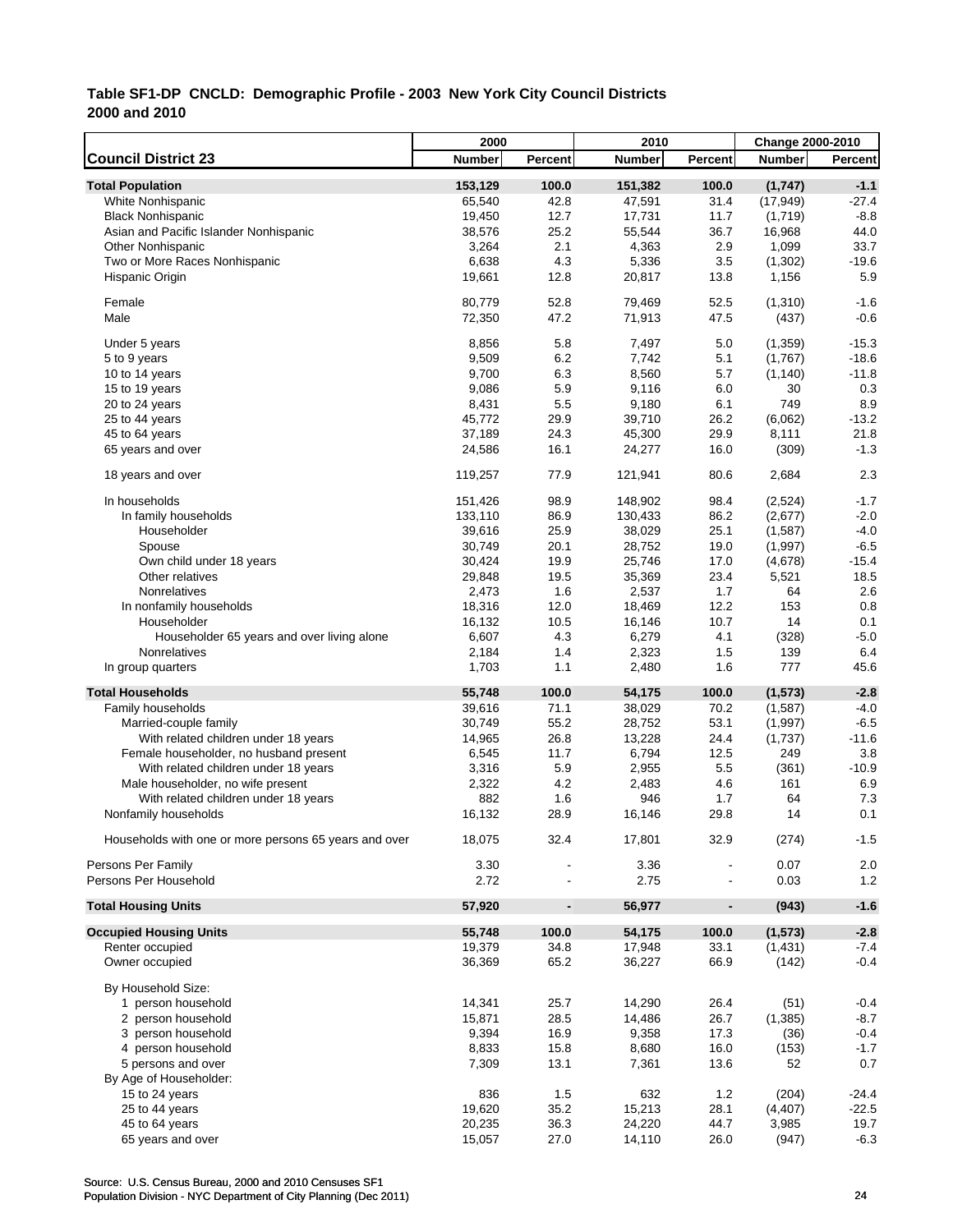|                                                       | 2000          |                              | 2010          |                          | <b>Change 2000-2010</b> |              |
|-------------------------------------------------------|---------------|------------------------------|---------------|--------------------------|-------------------------|--------------|
| <b>Council District 24</b>                            | <b>Number</b> | Percent                      | <b>Number</b> | Percent                  | <b>Number</b>           | Percent      |
| <b>Total Population</b>                               | 162,646       | 100.0                        | 167,448       | 100.0                    | 4,802                   | 3.0          |
| White Nonhispanic                                     | 60,004        | 36.9                         | 55,602        | 33.2                     | (4, 402)                | $-7.3$       |
| <b>Black Nonhispanic</b>                              | 20,710        | 12.7                         | 19,523        | 11.7                     | (1, 187)                | $-5.7$       |
| Asian and Pacific Islander Nonhispanic                | 37,165        | 22.9                         | 48,335        | 28.9                     | 11,170                  | 30.1         |
| <b>Other Nonhispanic</b>                              | 2,642         | 1.6                          | 2,428         | 1.5                      | (214)                   | $-8.1$       |
| Two or More Races Nonhispanic                         | 8,023         | 4.9                          | 5,060         | 3.0                      | (2,963)                 | $-36.9$      |
| Hispanic Origin                                       | 34,102        | 21.0                         | 36,500        | 21.8                     | 2,398                   | 7.0          |
| Female                                                | 84,422        | 51.9                         | 86,431        | 51.6                     | 2,009                   | 2.4          |
| Male                                                  | 78,224        | 48.1                         | 81,017        | 48.4                     | 2,793                   | 3.6          |
| Under 5 years                                         | 10,670        | 6.6                          | 10,724        | 6.4                      | 54                      | 0.5          |
| 5 to 9 years                                          | 10,251        | 6.3                          | 9,187         | 5.5                      | (1,064)                 | $-10.4$      |
| 10 to 14 years                                        | 9,815         | 6.0                          | 8,768         | 5.2                      | (1,047)                 | $-10.7$      |
| 15 to 19 years                                        | 10,249        | 6.3                          | 11,757        | 7.0                      | 1,508                   | 14.7         |
| 20 to 24 years                                        | 11,758        | 7.2                          | 13,463        | 8.0                      | 1,705                   | 14.5         |
| 25 to 44 years                                        | 51,709        | 31.8                         | 47,958        | 28.6                     | (3,751)                 | $-7.3$       |
| 45 to 64 years                                        | 36,409        | 22.4                         | 42,935        | 25.6                     | 6,526                   | 17.9         |
| 65 years and over                                     | 21,785        | 13.4                         | 22,656        | 13.5                     | 871                     | 4.0          |
|                                                       |               |                              |               |                          |                         |              |
| 18 years and over                                     | 125,960       | 77.4                         | 132,826       | 79.3                     | 6,866                   | 5.5          |
| In households                                         | 159,056       | 97.8                         | 161,230       | 96.3                     | 2,174                   | 1.4          |
| In family households                                  | 136,773       | 84.1                         | 137,611       | 82.2                     | 838                     | 0.6          |
| Householder                                           | 39,884        | 24.5                         | 39,721        | 23.7                     | (163)                   | $-0.4$       |
| Spouse                                                | 28,744        | 17.7                         | 28,175        | 16.8                     | (569)                   | $-2.0$       |
| Own child under 18 years                              | 32,447        | 19.9                         | 30,265        | 18.1                     | (2, 182)                | $-6.7$       |
| Other relatives                                       | 31,777        | 19.5                         | 35,470        | 21.2                     | 3,693                   | 11.6         |
| Nonrelatives                                          | 3,921         | 2.4                          | 3,980         | 2.4                      | 59                      | 1.5          |
| In nonfamily households                               | 22,283        | 13.7                         | 23,619        | 14.1                     | 1,336                   | 6.0          |
| Householder                                           | 18,210        | 11.2                         | 18,736        | 11.2                     | 526                     | 2.9          |
| Householder 65 years and over living alone            | 5,599         | 3.4                          | 5,771         | 3.4                      | 172                     | 3.1          |
| Nonrelatives                                          | 4,073         | 2.5                          | 4,883         | 2.9                      | 810                     | 19.9         |
| In group quarters                                     | 3,590         | 2.2                          | 6,218         | 3.7                      | 2,628                   | 73.2         |
| <b>Total Households</b>                               | 58,094        | 100.0                        | 58,457        | 100.0                    | 363                     | 0.6          |
| Family households                                     | 39,884        | 68.7                         | 39,721        | 67.9                     | (163)                   | $-0.4$       |
| Married-couple family                                 | 28,744        | 49.5                         | 28,175        | 48.2                     | (569)                   | $-2.0$       |
| With related children under 18 years                  | 14,527        | 25.0                         | 13,650        | 23.4                     | (877)                   | $-6.0$       |
| Female householder, no husband present                | 8,100         | 13.9                         | 8,225         | 14.1                     | 125                     | 1.5          |
| With related children under 18 years                  | 4,332         | 7.5                          | 3,860         | 6.6                      | (472)                   | $-10.9$      |
| Male householder, no wife present                     | 3,040         | 5.2                          | 3,321         | 5.7                      | 281                     | 9.2          |
| With related children under 18 years                  | 1,211         | 2.1                          | 1,328         | 2.3                      | 117                     | 9.7          |
| Nonfamily households                                  | 18,210        | 31.3                         | 18,736        | 32.1                     | 526                     | 2.9          |
| Households with one or more persons 65 years and over | 15,617        | 26.9                         | 16,421        | 28.1                     | 804                     | 5.1          |
|                                                       |               |                              |               |                          |                         |              |
| Persons Per Family<br>Persons Per Household           | 3.33<br>2.74  |                              | 3.36<br>2.76  |                          | 0.03<br>0.02            | $1.0$<br>0.7 |
|                                                       | 60,373        |                              | 61,426        |                          | 1,053                   | $1.7$        |
| <b>Total Housing Units</b>                            |               | $\qquad \qquad \blacksquare$ |               | $\overline{\phantom{a}}$ |                         |              |
| <b>Occupied Housing Units</b>                         | 58,094        | 100.0                        | 58,457        | 100.0                    | 363                     | 0.6          |
| Renter occupied                                       | 34,630        | 59.6                         | 33,119        | 56.7                     | (1,511)                 | $-4.4$       |
| Owner occupied                                        | 23,464        | 40.4                         | 25,338        | 43.3                     | 1,874                   | 8.0          |
| By Household Size:                                    |               |                              |               |                          |                         |              |
| 1 person household                                    | 15,336        | 26.4                         | 15,592        | 26.7                     | 256                     | 1.7          |
| 2 person household                                    | 16,080        | 27.7                         | 15,812        | 27.0                     | (268)                   | $-1.7$       |
| 3 person household                                    | 10,059        | 17.3                         | 10,143        | 17.4                     | 84                      | 0.8          |
| 4 person household                                    | 8,424         | 14.5                         | 8,466         | 14.5                     | 42                      | 0.5          |
| 5 persons and over                                    | 8,195         | 14.1                         | 8,444         | 14.4                     | 249                     | 3.0          |
| By Age of Householder:                                |               |                              |               |                          |                         |              |
| 15 to 24 years                                        | 1,958         | 3.4                          | 1,867         | 3.2                      | (91)                    | $-4.6$       |
| 25 to 44 years                                        | 23,172        | 39.9                         | 19,957        | 34.1                     | (3,215)                 | $-13.9$      |
| 45 to 64 years                                        | 20,237        | 34.8                         | 23,676        | 40.5                     | 3,439                   | 17.0         |
| 65 years and over                                     | 12,727        | 21.9                         | 12,957        | 22.2                     | 230                     | 1.8          |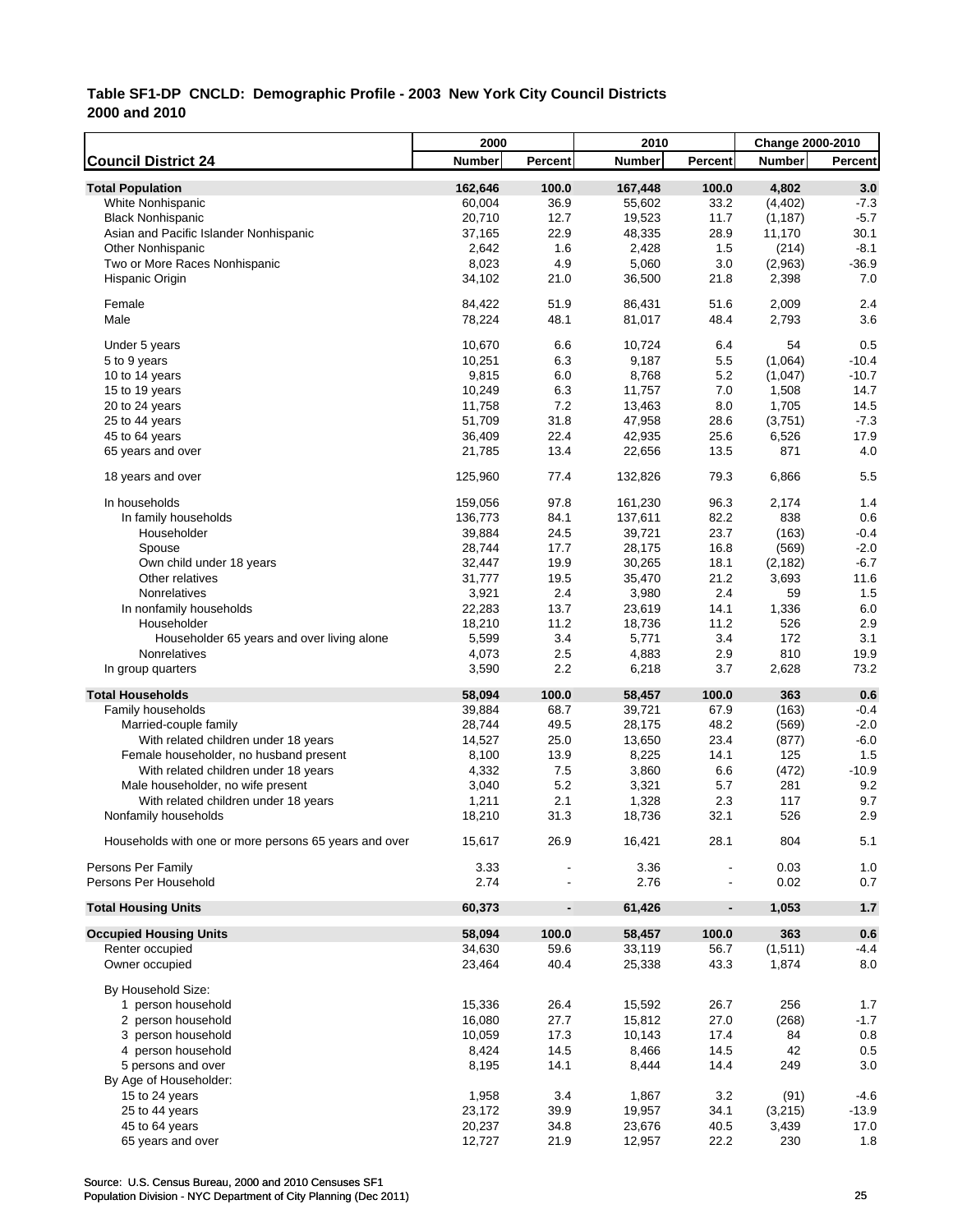|                                                       | 2000          |                          | 2010               |                | Change 2000-2010 |         |
|-------------------------------------------------------|---------------|--------------------------|--------------------|----------------|------------------|---------|
| <b>Council District 25</b>                            | <b>Number</b> | Percent                  | <b>Number</b>      | <b>Percent</b> | <b>Number</b>    | Percent |
| <b>Total Population</b>                               | 164,807       | 100.0                    | 162,560            | 100.0          | (2, 247)         | $-1.4$  |
| White Nonhispanic                                     | 31,399        | 19.1                     | 24,693             | 15.2           | (6,706)          | $-21.4$ |
| <b>Black Nonhispanic</b>                              | 11,921        | 7.2                      | 9,430              | 5.8            | (2, 491)         | $-20.9$ |
| Asian and Pacific Islander Nonhispanic                | 48,353        | 29.3                     | 56,101             | 34.5           | 7,748            | 16.0    |
| <b>Other Nonhispanic</b>                              | 1,155         | 0.7                      | 1,054              | 0.6            | (101)            | $-8.7$  |
| Two or More Races Nonhispanic                         | 5,586         | 3.4                      | 3,083              | 1.9            | (2,503)          | $-44.8$ |
| Hispanic Origin                                       | 66,393        | 40.3                     | 68,199             | 42.0           | 1,806            | 2.7     |
|                                                       |               |                          |                    |                |                  |         |
| Female                                                | 82,919        | 50.3                     | 81,844             | 50.3           | (1,075)          | $-1.3$  |
| Male                                                  | 81,888        | 49.7                     | 80,716             | 49.7           | (1, 172)         | $-1.4$  |
|                                                       |               |                          |                    |                |                  |         |
| Under 5 years                                         | 10,474        | 6.4                      | 9,733              | 6.0            | (741)            | $-7.1$  |
| 5 to 9 years                                          | 10,141        | 6.2                      | 8,623              | 5.3            | (1,518)          | $-15.0$ |
| 10 to 14 years                                        | 8,938         | 5.4                      | 8,188              | 5.0            | (750)            | $-8.4$  |
| 15 to 19 years                                        | 9,356         | 5.7                      | 8,916              | 5.5            | (440)            | $-4.7$  |
| 20 to 24 years                                        | 12,460        | 7.6                      | 11,577             | 7.1            | (883)            | $-7.1$  |
| 25 to 44 years                                        | 58,968        | 35.8                     | 53,328             | 32.8           | (5,640)          | $-9.6$  |
| 45 to 64 years                                        | 36,307        | 22.0                     | 42,330             | 26.0           | 6,023            | 16.6    |
| 65 years and over                                     | 18,163        | 11.0                     | 19,865             | 12.2           | 1,702            | 9.4     |
| 18 years and over                                     | 129,903       | 78.8                     | 130,858            | 80.5           | 955              | 0.7     |
|                                                       |               |                          |                    |                |                  |         |
| In households                                         | 164,046       | 99.5                     | 161,985<br>134,829 | 99.6           | (2,061)          | $-1.3$  |
| In family households                                  | 138,724       | 84.2                     |                    | 82.9           | (3,895)          | $-2.8$  |
| Householder                                           | 38,626        | 23.4                     | 37,373             | 23.0           | (1,253)          | $-3.2$  |
| Spouse                                                | 25,978        | 15.8                     | 24,746             | 15.2           | (1, 232)         | $-4.7$  |
| Own child under 18 years                              | 29,891        | 18.1                     | 26,348             | 16.2           | (3,543)          | $-11.9$ |
| Other relatives                                       | 36,748        | 22.3                     | 38,912             | 23.9           | 2,164            | 5.9     |
| Nonrelatives                                          | 7,481         | 4.5                      | 7,450              | 4.6            | (31)             | $-0.4$  |
| In nonfamily households                               | 25,322        | 15.4                     | 27,156             | 16.7           | 1,834            | 7.2     |
| Householder                                           | 18,806        | 11.4                     | 19,572             | 12.0           | 766              | 4.1     |
| Householder 65 years and over living alone            | 5,237         | 3.2                      | 5,456              | 3.4            | 219              | 4.2     |
| Nonrelatives                                          | 6,516         | 4.0                      | 7,584              | 4.7            | 1,068            | 16.4    |
| In group quarters                                     | 761           | 0.5                      | 575                | 0.4            | (186)            | -24.4   |
| <b>Total Households</b>                               | 57,432        | 100.0                    | 56,945             | 100.0          | (487)            | $-0.8$  |
| Family households                                     | 38,626        | 67.3                     | 37,373             | 65.6           | (1,253)          | $-3.2$  |
| Married-couple family                                 | 25,978        | 45.2                     | 24,746             | 43.5           | (1, 232)         | $-4.7$  |
| With related children under 18 years                  | 13,750        | 23.9                     | 12,377             | 21.7           | (1, 373)         | $-10.0$ |
| Female householder, no husband present                | 8,480         | 14.8                     | 8,363              | 14.7           | (117)            | $-1.4$  |
| With related children under 18 years                  | 4,452         | 7.8                      | 3,977              | 7.0            | (475)            | $-10.7$ |
| Male householder, no wife present                     | 4,168         | 7.3                      | 4,264              | 7.5            | 96               | 2.3     |
| With related children under 18 years                  | 1,585         | 2.8                      | 1,757              | 3.1            | 172              | 10.9    |
| Nonfamily households                                  | 18,806        | 32.7                     | 19,572             | 34.4           | 766              | 4.1     |
| Households with one or more persons 65 years and over | 14,284        | 24.9                     | 15,481             | 27.2           | 1,197            | 8.4     |
| Persons Per Family                                    | 3.40          |                          | 3.41               |                | 0.01             | 0.3     |
| Persons Per Household                                 | 2.86          |                          | 2.84               |                | (0.01)           | $-0.4$  |
|                                                       |               |                          |                    |                |                  |         |
| <b>Total Housing Units</b>                            | 58,893        | $\overline{\phantom{a}}$ | 60,005             | $\blacksquare$ | 1,112            | 1.9     |
| <b>Occupied Housing Units</b>                         | 57,432        | 100.0                    | 56,945             | 100.0          | (487)            | $-0.8$  |
| Renter occupied                                       | 40,299        | 70.2                     | 37,685             | 66.2           | (2,614)          | $-6.5$  |
| Owner occupied                                        | 17,133        | 29.8                     | 19,260             | 33.8           | 2,127            | 12.4    |
| By Household Size:                                    |               |                          |                    |                |                  |         |
| 1 person household                                    | 14,604        | 25.4                     | 14,755             | 25.9           | 151              | 1.0     |
| 2 person household                                    | 14,824        | 25.8                     | 14,862             | 26.1           | 38               | 0.3     |
| 3 person household                                    | 10,390        | 18.1                     | 10,236             | 18.0           | (154)            | $-1.5$  |
| 4 person household                                    | 8,534         | 14.9                     | 8,136              | 14.3           | (398)            | $-4.7$  |
| 5 persons and over                                    | 9,080         | 15.8                     | 8,956              | 15.7           | (124)            | $-1.4$  |
| By Age of Householder:                                |               |                          |                    |                |                  |         |
| 15 to 24 years                                        | 1,985         | 3.5                      | 1,452              | 2.5            | (533)            | $-26.9$ |
| 25 to 44 years                                        | 24,461        | 42.6                     | 20,696             | 36.3           | (3,765)          | $-15.4$ |
| 45 to 64 years                                        | 20,002        | 34.8                     | 22,815             | 40.1           | 2,813            | 14.1    |
| 65 years and over                                     | 10,984        | 19.1                     | 11,982             | 21.0           | 998              | 9.1     |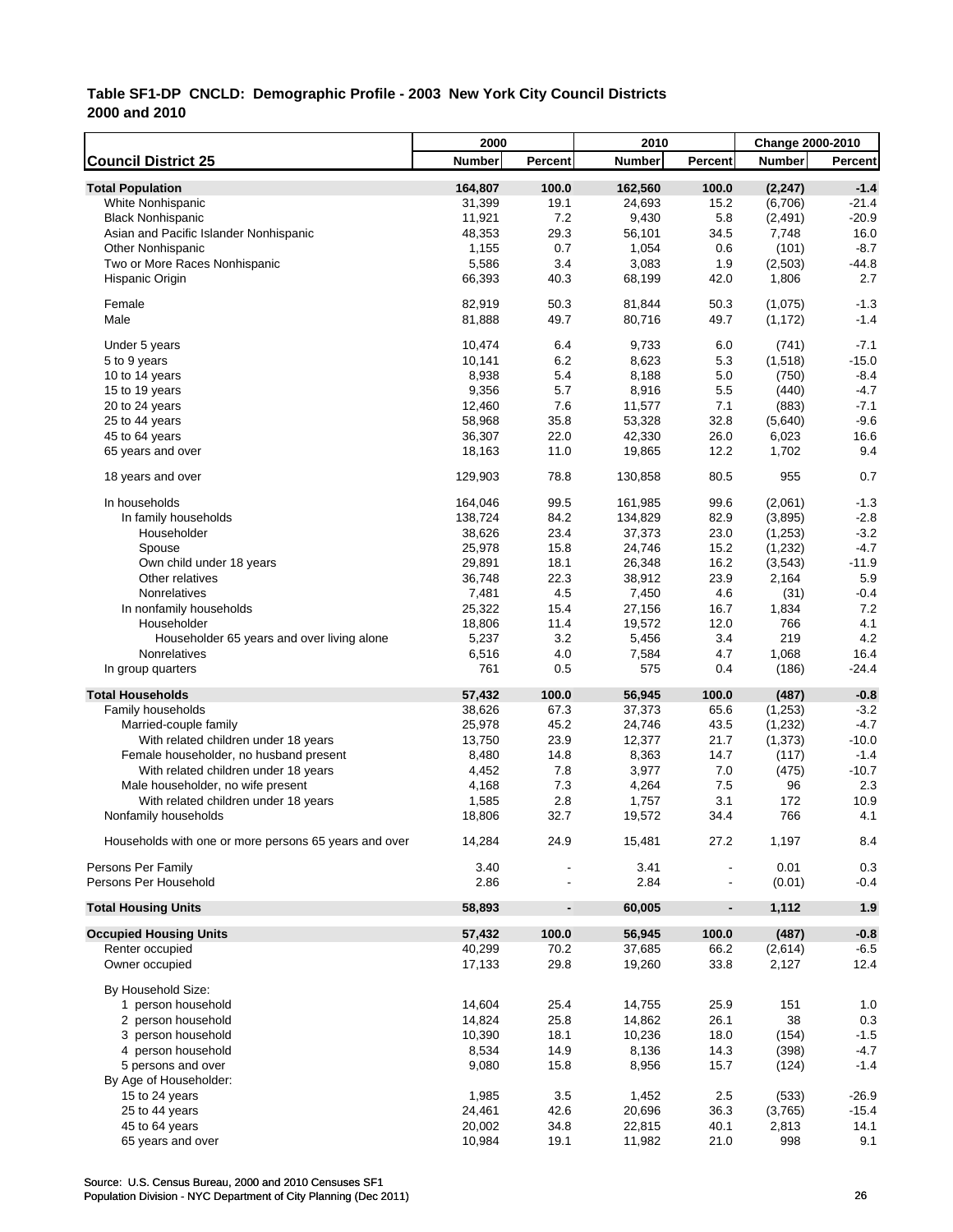|                                                       | 2000         |                          | 2010          |                | Change 2000-2010 |                  |
|-------------------------------------------------------|--------------|--------------------------|---------------|----------------|------------------|------------------|
| <b>Council District 26</b>                            | Number       | Percent                  | <b>Number</b> | Percent        | <b>Number</b>    | <b>Percent</b>   |
| <b>Total Population</b>                               | 162,024      | 100.0                    | 161,419       | 100.0          | (605)            | $-0.4$           |
| White Nonhispanic                                     | 47,782       | 29.5                     | 45,630        | 28.3           | (2, 152)         | $-4.5$           |
| <b>Black Nonhispanic</b>                              | 11,205       | 6.9                      | 9,944         | 6.2            | (1,261)          | $-11.3$          |
| Asian and Pacific Islander Nonhispanic                | 36,693       | 22.6                     | 43,755        | 27.1           | 7,062            | 19.2             |
| <b>Other Nonhispanic</b>                              | 1,550        | 1.0                      | 1,474         | 0.9            | (76)             | $-4.9$           |
| Two or More Races Nonhispanic                         | 6,209        | 3.8                      | 3,313         | 2.1            | (2,896)          | $-46.6$          |
| Hispanic Origin                                       | 58,585       | 36.2                     | 57,303        | 35.5           | (1, 282)         | $-2.2$           |
|                                                       |              |                          |               |                |                  |                  |
| Female                                                | 80,924       | 49.9                     | 80,933        | 50.1           | 9                | 0.0              |
| Male                                                  | 81,100       | 50.1                     | 80,486        | 49.9           | (614)            | $-0.8$           |
| Under 5 years                                         | 10,112       | 6.2                      | 9,073         | 5.6            | (1,039)          | $-10.3$          |
| 5 to 9 years                                          | 9,638        | 5.9                      | 7,964         | 4.9            | (1,674)          | $-17.4$          |
| 10 to 14 years                                        | 8,647        | 5.3                      | 7,586         | 4.7            | (1,061)          | $-12.3$          |
| 15 to 19 years                                        | 9,125        | 5.6                      | 8,375         | 5.2            | (750)            | $-8.2$           |
| 20 to 24 years                                        | 13,201       | 8.1                      | 12,187        | 7.5            | (1,014)          | $-7.7$           |
| 25 to 44 years                                        | 61,391       | 37.9                     | 61,936        | 38.4           | 545              | 0.9              |
| 45 to 64 years                                        | 32,548       | 20.1                     | 37,293        | 23.1           | 4,745            | 14.6             |
| 65 years and over                                     | 17,362       | 10.7                     | 17,005        | 10.5           | (357)            | $-2.1$           |
| 18 years and over                                     | 128,390      | 79.2                     | 131,894       | 81.7           | 3,504            | 2.7              |
| In households                                         | 160,288      | 98.9                     | 160,096       | 99.2           | (192)            | $-0.1$           |
| In family households                                  | 128,223      | 79.1                     | 122,455       | 75.9           | (5,768)          | $-4.5$           |
| Householder                                           | 36,918       | 22.8                     | 35,770        | 22.2           | (1, 148)         | $-3.1$           |
| Spouse                                                | 23,720       | 14.6                     | 23,164        | 14.4           | (556)            | $-2.3$           |
| Own child under 18 years                              | 28,871       | 17.8                     | 25,171        | 15.6           | (3,700)          | $-12.8$          |
| Other relatives                                       | 32,376       | 20.0                     | 32,436        | 20.1           | 60               | 0.2              |
| Nonrelatives                                          | 6,338        | 3.9                      | 5,914         | 3.7            | (424)            | $-6.7$           |
| In nonfamily households                               | 32,065       | 19.8                     | 37,641        | 23.3           | 5,576            | 17.4             |
| Householder                                           | 23,891       | 14.7                     | 26,618        | 16.5           | 2,727            | 11.4             |
| Householder 65 years and over living alone            | 5,990        | 3.7                      | 5,362         | 3.3            | (628)            | $-10.5$          |
| Nonrelatives                                          | 8,174        | 5.0                      | 11,023        | 6.8            | 2,849            | 34.9             |
| In group quarters                                     | 1,736        | 1.1                      | 1,323         | 0.8            | (413)            | $-23.8$          |
| <b>Total Households</b>                               | 60,809       | 100.0                    | 62,388        | 100.0          | 1,579            | 2.6              |
| Family households                                     | 36,918       | 60.7                     | 35,770        | 57.3           | (1, 148)         | $-3.1$           |
| Married-couple family                                 | 23,720       | 39.0                     | 23,164        | 37.1           | (556)            | $-2.3$           |
| With related children under 18 years                  | 12,129       | 19.9                     | 11,064        | 17.7           | (1,065)          | $-8.8$           |
| Female householder, no husband present                | 9,312        | 15.3                     | 8,818         | 14.1           | (494)            | $-5.3$           |
| With related children under 18 years                  | 5,320        | 8.7                      | 4,446         | 7.1            | (874)            | $-16.4$          |
| Male householder, no wife present                     | 3,886        | 6.4                      | 3,788         | 6.1            | (98)             | $-2.5$           |
| With related children under 18 years                  | 1,366        | 2.2                      | 1,495         | 2.4            | 129              | 9.4              |
| Nonfamily households                                  | 23,891       | 39.3                     | 26,618        | 42.7           | 2,727            | 11.4             |
|                                                       |              |                          |               |                |                  |                  |
| Households with one or more persons 65 years and over | 13,822       | 22.7                     | 13,518        | 21.7           | (304)            | $-2.2$           |
| Persons Per Family<br>Persons Per Household           | 3.30<br>2.64 |                          | 3.26<br>2.57  |                | (0.04)           | $-1.3$<br>$-2.6$ |
|                                                       |              |                          |               |                | (0.07)           |                  |
| <b>Total Housing Units</b>                            | 62,896       | $\overline{\phantom{a}}$ | 67,791        | $\blacksquare$ | 4,895            | 7.8              |
| <b>Occupied Housing Units</b>                         | 60,809       | 100.0                    | 62,388        | 100.0          | 1,579            | 2.6              |
| Renter occupied                                       | 48,612       | 79.9                     | 49,087        | 78.7           | 475              | 1.0              |
| Owner occupied                                        | 12,197       | 20.1                     | 13,301        | 21.3           | 1,104            | 9.1              |
| By Household Size:                                    |              |                          |               |                |                  |                  |
| 1 person household                                    | 18,066       | 29.7                     | 18,752        | 30.1           | 686              | 3.8              |
| 2 person household                                    | 16,964       | 27.9                     | 18,756        | 30.1           | 1,792            | 10.6             |
| 3 person household                                    | 10,067       | 16.6                     | 10,123        | 16.2           | 56               | 0.6              |
| 4 person household                                    | 7,868        | 12.9                     | 7,427         | 11.9           | (441)            | $-5.6$           |
| 5 persons and over                                    | 7,844        | 12.9                     | 7,330         | 11.7           | (514)            | $-6.6$           |
| By Age of Householder:                                |              |                          |               |                |                  |                  |
| 15 to 24 years                                        | 2,710        | 4.5                      | 2,402         | 3.9            | (308)            | $-11.4$          |
| 25 to 44 years                                        | 27,937       | 45.9                     | 27,863        | 44.7           | (74)             | $-0.3$           |
| 45 to 64 years                                        | 18,792       | 30.9                     | 21,171        | 33.9           | 2,379            | 12.7             |
| 65 years and over                                     | 11,370       | 18.7                     | 10,952        | 17.6           | (418)            | $-3.7$           |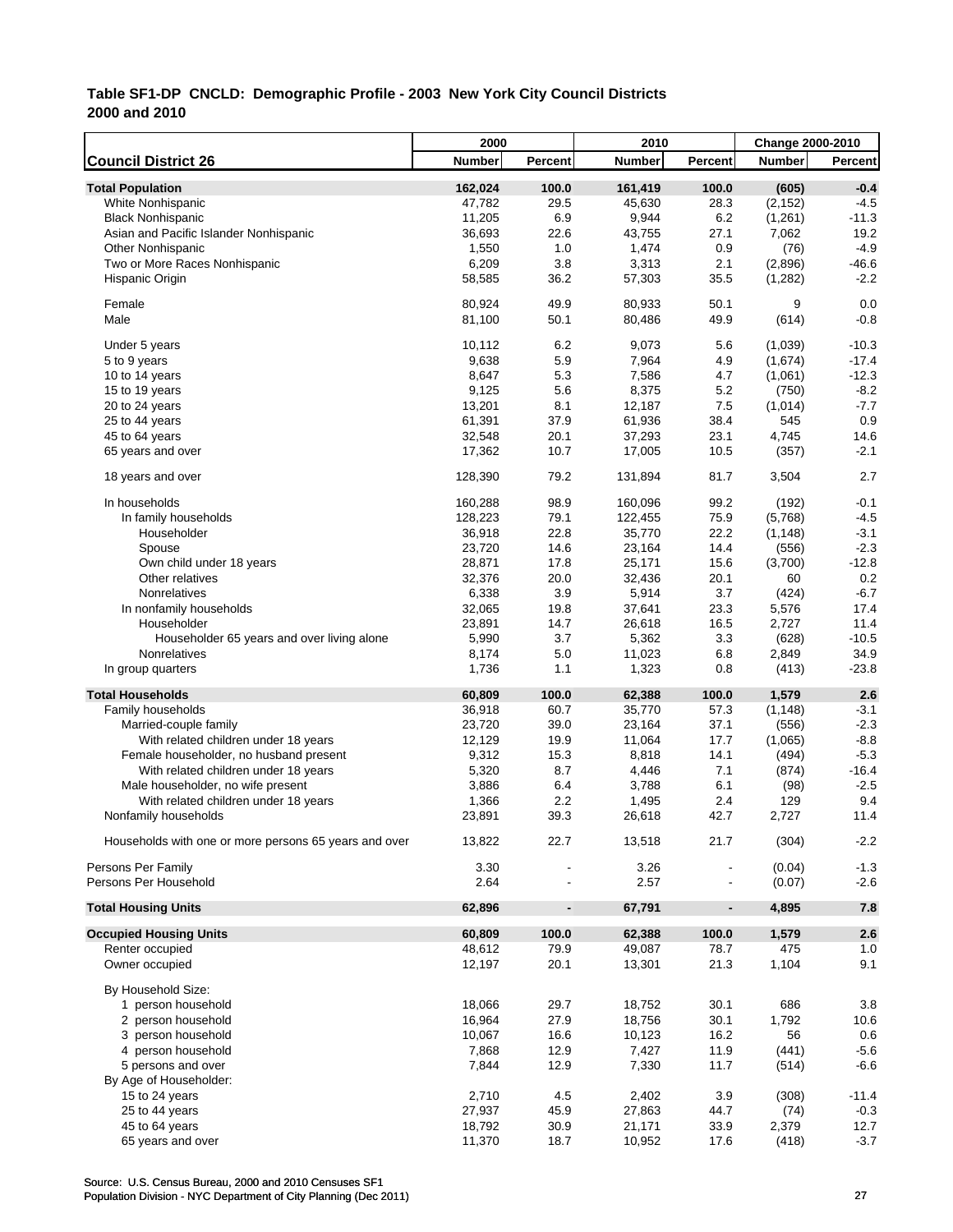|                                                       | 2000           |                              | 2010             |                          | <b>Change 2000-2010</b> |              |
|-------------------------------------------------------|----------------|------------------------------|------------------|--------------------------|-------------------------|--------------|
| <b>Council District 27</b>                            | <b>Number</b>  | Percent                      | <b>Number</b>    | Percent                  | <b>Number</b>           | Percent      |
| <b>Total Population</b>                               | 158,817        | 100.0                        | 155,898          | 100.0                    | (2,919)                 | $-1.8$       |
| White Nonhispanic                                     | 3,344          | 2.1                          | 2,571            | 1.6                      | (773)                   | $-23.1$      |
| <b>Black Nonhispanic</b>                              | 124,584        | 78.4                         | 114,475          | 73.4                     | (10, 109)               | $-8.1$       |
| Asian and Pacific Islander Nonhispanic                | 5,815          | 3.7                          | 10,572           | 6.8                      | 4,757                   | 81.8         |
| <b>Other Nonhispanic</b>                              | 3,211          | 2.0                          | 3,773            | 2.4                      | 562                     | 17.5         |
| Two or More Races Nonhispanic                         | 6,891          | 4.3                          | 4,628            | 3.0                      | (2, 263)                | $-32.8$      |
| Hispanic Origin                                       | 14,972         | 9.4                          | 19,879           | 12.8                     | 4,907                   | 32.8         |
|                                                       |                |                              |                  |                          |                         |              |
| Female                                                | 86,682         | 54.6                         | 84,162           | 54.0                     | (2,520)                 | $-2.9$       |
| Male                                                  | 72,135         | 45.4                         | 71,736           | 46.0                     | (399)                   | $-0.6$       |
| Under 5 years                                         | 10,500         | 6.6                          | 9.196            | 5.9                      | (1, 304)                | $-12.4$      |
| 5 to 9 years                                          | 12,060         | 7.6                          | 9,442            | 6.1                      | (2,618)                 | $-21.7$      |
| 10 to 14 years                                        | 12,334         | 7.8                          | 10,152           | 6.5                      | (2, 182)                | $-17.7$      |
| 15 to 19 years                                        | 11,669         | 7.3                          | 11,912           | 7.6                      | 243                     | 2.1          |
| 20 to 24 years                                        | 10,864         | 6.8                          | 11,872           | 7.6                      | 1,008                   | 9.3          |
| 25 to 44 years                                        | 47,098         | 29.7                         | 41,732           | 26.8                     | (5,366)                 | $-11.4$      |
| 45 to 64 years                                        | 35,197         | 22.2                         | 40,943           | 26.3                     | 5,746                   | 16.3         |
| 65 years and over                                     | 19,095         | 12.0                         | 20,649           | 13.2                     | 1,554                   | 8.1          |
| 18 years and over                                     | 116,802        | 73.5                         | 119,951          | 76.9                     | 3,149                   | 2.7          |
| In households                                         | 156,994        | 98.9                         | 153,667          | 98.6                     | (3,327)                 | $-2.1$       |
| In family households                                  | 143,117        | 90.1                         | 139,055          | 89.2                     | (4,062)                 | $-2.8$       |
| Householder                                           | 37,446         | 23.6                         | 36,181           | 23.2                     | (1, 265)                | $-3.4$       |
|                                                       | 20,178         | 12.7                         |                  | 11.9                     | (1,695)                 | $-8.4$       |
| Spouse                                                | 30,707         | 19.3                         | 18,483<br>25,981 | 16.7                     | (4,726)                 | $-15.4$      |
| Own child under 18 years                              |                | 30.3                         | 51,792           | 33.2                     | 3,674                   | 7.6          |
| Other relatives                                       | 48,118         |                              |                  |                          |                         |              |
| Nonrelatives                                          | 6,668          | 4.2                          | 6,618            | 4.2                      | (50)                    | $-0.7$       |
| In nonfamily households                               | 13,877         | 8.7                          | 14,612           | 9.4                      | 735                     | 5.3          |
| Householder                                           | 11,097         | 7.0                          | 11,417           | 7.3                      | 320                     | 2.9<br>7.2   |
| Householder 65 years and over living alone            | 3,675          | 2.3                          | 3,939            | 2.5                      | 264                     |              |
| Nonrelatives<br>In group quarters                     | 2,780<br>1,823 | 1.8<br>1.1                   | 3,195<br>2,231   | 2.0<br>1.4               | 415<br>408              | 14.9<br>22.4 |
|                                                       |                |                              |                  |                          |                         |              |
| <b>Total Households</b>                               | 48,543         | 100.0                        | 47,598           | 100.0                    | (945)                   | $-1.9$       |
| Family households                                     | 37,446         | 77.1                         | 36,181           | 76.0                     | (1,265)                 | $-3.4$       |
| Married-couple family                                 | 20,178         | 41.6                         | 18,483           | 38.8                     | (1,695)                 | $-8.4$       |
| With related children under 18 years                  | 11,325         | 23.3                         | 9,843            | 20.7                     | (1, 482)                | $-13.1$      |
| Female householder, no husband present                | 13,738         | 28.3                         | 13,785           | 29.0                     | 47                      | 0.3          |
| With related children under 18 years                  | 8,427          | 17.4                         | 7,706            | 16.2                     | (721)                   | $-8.6$       |
| Male householder, no wife present                     | 3,530          | 7.3                          | 3,913            | 8.2                      | 383                     | 10.8         |
| With related children under 18 years                  | 1,778          | 3.7                          | 1,815            | 3.8                      | 37                      | 2.1          |
| Nonfamily households                                  | 11,097         | 22.9                         | 11,417           | 24.0                     | 320                     | 2.9          |
| Households with one or more persons 65 years and over | 14,203         | 29.3                         | 15,475           | 32.5                     | 1,272                   | 9.0          |
| Persons Per Family                                    | 3.64           |                              | 3.66             |                          | 0.02                    | 0.5          |
| Persons Per Household                                 | 3.23           |                              | 3.23             | $\overline{\phantom{a}}$ | (0.01)                  | $-0.2$       |
| <b>Total Housing Units</b>                            | 51,756         | $\qquad \qquad \blacksquare$ | 51,234           | $\overline{\phantom{a}}$ | (522)                   | $-1.0$       |
| <b>Occupied Housing Units</b>                         | 48,543         | 100.0                        | 47,598           | 100.0                    | (945)                   | $-1.9$       |
| Renter occupied                                       | 17,657         | 36.4                         | 19,444           | 40.9                     | 1,787                   | 10.1         |
| Owner occupied                                        | 30,886         | 63.6                         | 28,154           | 59.1                     | (2,732)                 | $-8.8$       |
| By Household Size:                                    |                |                              |                  |                          |                         |              |
| 1 person household                                    | 9,191          | 18.9                         | 9,394            | 19.7                     | 203                     | 2.2          |
| 2 person household                                    | 10,952         | 22.6                         | 10,712           | 22.5                     | (240)                   | $-2.2$       |
| 3 person household                                    | 9,458          | 19.5                         | 9,087            | 19.1                     | (371)                   | $-3.9$       |
| 4 person household                                    | 8,127          | 16.7                         | 7,805            | 16.4                     | (322)                   | $-4.0$       |
| 5 persons and over                                    | 10,815         | 22.3                         | 10,600           | 22.3                     | (215)                   | $-2.0$       |
| By Age of Householder:                                |                |                              |                  |                          |                         |              |
| 15 to 24 years                                        | 1,157          | 2.4                          | 984              | 2.1                      | (173)                   | $-15.0$      |
| 25 to 44 years                                        | 17,651         | 36.4                         | 13,981           | 29.4                     | (3,670)                 | $-20.8$      |
| 45 to 64 years                                        | 18,744         | 38.6                         | 20,842           | 43.8                     | 2,098                   | 11.2         |
| 65 years and over                                     | 10,991         | 22.6                         | 11,791           | 24.8                     | 800                     | 7.3          |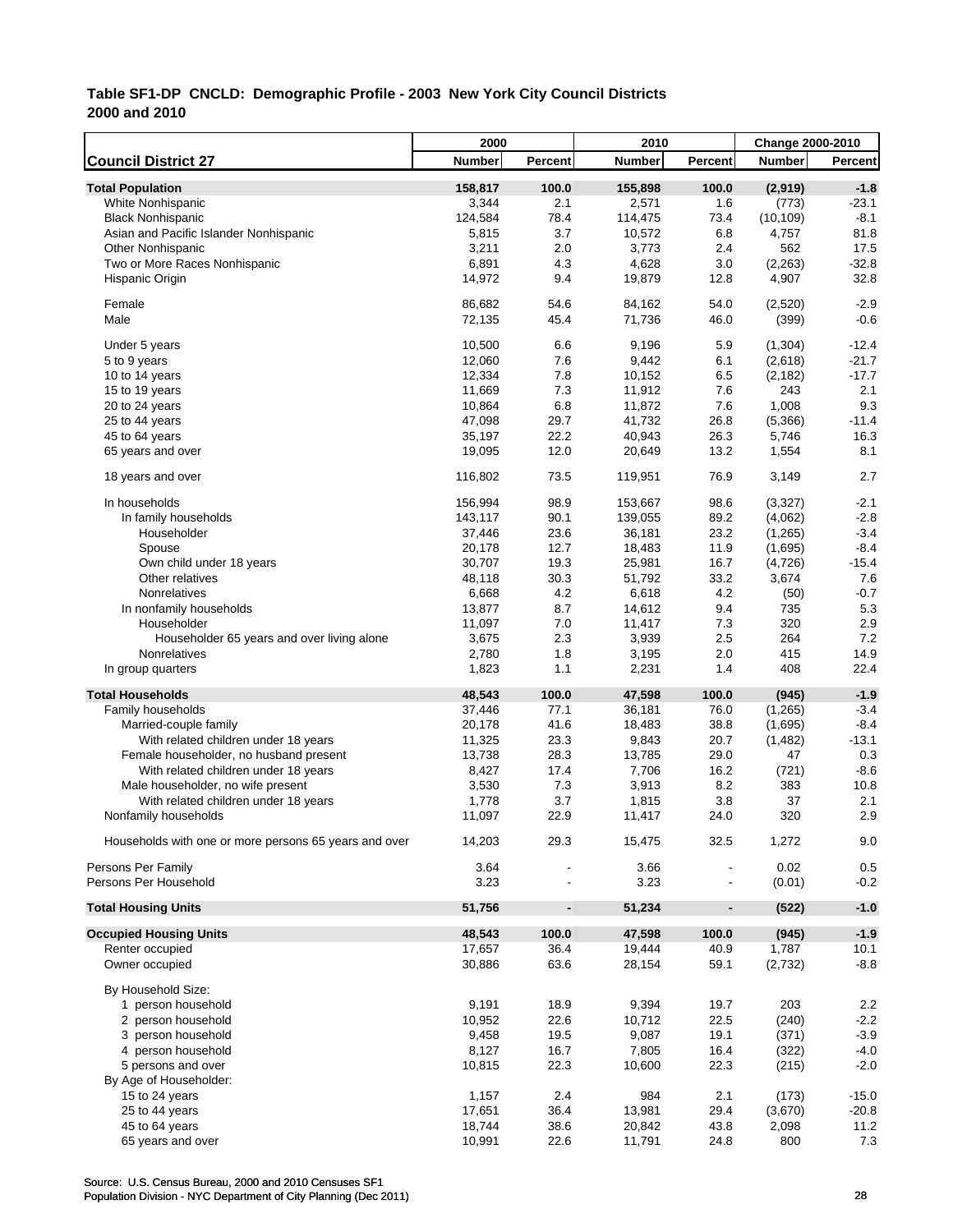|                                                       | 2000    |                          | 2010          |                          | Change 2000-2010 |                |
|-------------------------------------------------------|---------|--------------------------|---------------|--------------------------|------------------|----------------|
| <b>Council District 28</b>                            | Number  | Percent                  | <b>Number</b> | Percent                  | <b>Number</b>    | <b>Percent</b> |
| <b>Total Population</b>                               | 149,155 | 100.0                    | 147,327       | 100.0                    | (1,828)          | $-1.2$         |
| White Nonhispanic                                     | 8,128   | 5.4                      | 4,928         | 3.3                      | (3,200)          | $-39.4$        |
| <b>Black Nonhispanic</b>                              | 81,409  | 54.6                     | 71,233        | 48.4                     | (10, 176)        | $-12.5$        |
| Asian and Pacific Islander Nonhispanic                | 14,272  | 9.6                      | 23,016        | 15.6                     | 8,744            | 61.3           |
| <b>Other Nonhispanic</b>                              | 6,556   | 4.4                      | 10,511        | 7.1                      | 3,955            | 60.3           |
| Two or More Races Nonhispanic                         | 12,852  | 8.6                      | 9,423         | 6.4                      | (3, 429)         | $-26.7$        |
| Hispanic Origin                                       | 25,938  | 17.4                     | 28,216        | 19.2                     | 2,278            | 8.8            |
|                                                       |         |                          |               |                          |                  |                |
| Female                                                | 79,443  | 53.3                     | 78,017        | 53.0                     | (1, 426)         | $-1.8$         |
| Male                                                  | 69,712  | 46.7                     | 69,310        | 47.0                     | (402)            | $-0.6$         |
|                                                       |         |                          |               |                          |                  |                |
| Under 5 years                                         | 10,979  | 7.4                      | 9,210         | 6.3                      | (1,769)          | $-16.1$        |
| 5 to 9 years                                          | 11,958  | 8.0                      | 9,704         | 6.6                      | (2,254)          | $-18.8$        |
| 10 to 14 years                                        | 12,197  | 8.2                      | 10,625        | 7.2                      | (1, 572)         | $-12.9$        |
| 15 to 19 years                                        | 11,733  | 7.9                      | 11,856        | 8.0                      | 123              | 1.0            |
| 20 to 24 years                                        | 10,967  | 7.4                      | 11,666        | 7.9                      | 699              | 6.4            |
| 25 to 44 years                                        | 46,558  | 31.2                     | 41,404        | 28.1                     | (5, 154)         | $-11.1$        |
| 45 to 64 years                                        | 30,688  | 20.6                     | 37,846        | 25.7                     | 7,158            | 23.3           |
| 65 years and over                                     | 14,075  | 9.4                      | 15,016        | 10.2                     | 941              | 6.7            |
|                                                       |         |                          |               |                          |                  |                |
| 18 years and over                                     | 106,902 | 71.7                     | 110,609       | 75.1                     | 3,707            | 3.5            |
| In households                                         | 148,111 | 99.3                     | 146,643       | 99.5                     | (1,468)          | $-1.0$         |
| In family households                                  | 135,215 | 90.7                     | 133,850       | 90.9                     | (1, 365)         | $-1.0$         |
| Householder                                           |         |                          |               |                          |                  |                |
|                                                       | 35,026  | 23.5                     | 34,608        | 23.5                     | (418)            | $-1.2$         |
| Spouse                                                | 19,712  | 13.2                     | 18,989        | 12.9                     | (723)            | $-3.7$         |
| Own child under 18 years                              | 32,390  | 21.7                     | 28,318        | 19.2                     | (4,072)          | $-12.6$        |
| Other relatives                                       | 42,617  | 28.6                     | 46,475        | 31.5                     | 3,858            | 9.1            |
| Nonrelatives                                          | 5,470   | 3.7                      | 5,460         | 3.7                      | (10)             | $-0.2$         |
| In nonfamily households                               | 12,896  | 8.6                      | 12,793        | 8.7                      | (103)            | $-0.8$         |
| Householder                                           | 10,458  | 7.0                      | 10,249        | 7.0                      | (209)            | $-2.0$         |
| Householder 65 years and over living alone            | 3,232   | 2.2                      | 3,235         | 2.2                      | 3                | 0.1            |
| Nonrelatives                                          | 2,438   | 1.6                      | 2,544         | 1.7                      | 106              | 4.3            |
| In group quarters                                     | 1,044   | 0.7                      | 684           | 0.5                      | (360)            | $-34.5$        |
| <b>Total Households</b>                               | 45,484  | 100.0                    | 44,857        | 100.0                    | (627)            | $-1.4$         |
| Family households                                     | 35,026  | 77.0                     | 34,608        | 77.2                     | (418)            | $-1.2$         |
| Married-couple family                                 | 19,712  | 43.3                     | 18,989        | 42.3                     | (723)            | $-3.7$         |
| With related children under 18 years                  | 11,848  | 26.0                     | 10,738        | 23.9                     | (1, 110)         | $-9.4$         |
| Female householder, no husband present                | 12,088  | 26.6                     | 11,906        | 26.5                     | (182)            | $-1.5$         |
|                                                       |         |                          |               |                          |                  |                |
| With related children under 18 years                  | 8,002   | 17.6                     | 7,100         | 15.8                     | (902)            | $-11.3$        |
| Male householder, no wife present                     | 3,226   | 7.1                      | 3,713         | 8.3                      | 487              | 15.1           |
| With related children under 18 years                  | 1,686   | 3.7                      | 1,825         | 4.1                      | 139              | 8.2            |
| Nonfamily households                                  | 10,458  | 23.0                     | 10,249        | 22.8                     | (209)            | $-2.0$         |
| Households with one or more persons 65 years and over | 11,174  | 24.6                     | 11,963        | 26.7                     | 789              | 7.1            |
|                                                       |         |                          |               |                          |                  |                |
| Persons Per Family                                    | 3.70    |                          | 3.71          |                          | 0.01             | 0.2            |
| Persons Per Household                                 | 3.26    |                          | 3.27          |                          | 0.01             | 0.4            |
| <b>Total Housing Units</b>                            | 48,270  | $\overline{\phantom{a}}$ | 48,181        | $\overline{\phantom{a}}$ | (89)             | $-0.2$         |
|                                                       |         |                          |               |                          |                  |                |
| <b>Occupied Housing Units</b>                         | 45,484  | 100.0                    | 44,857        | 100.0                    | (627)            | $-1.4$         |
| Renter occupied                                       | 21,878  | 48.1                     | 23,476        | 52.3                     | 1,598            | 7.3            |
| Owner occupied                                        | 23,606  | 51.9                     | 21,381        | 47.7                     | (2,225)          | $-9.4$         |
| By Household Size:                                    |         |                          |               |                          |                  |                |
| 1 person household                                    | 8,794   | 19.3                     | 8,570         | 19.1                     | (224)            | $-2.5$         |
| 2 person household                                    | 9,834   | 21.6                     | 9,705         | 21.6                     | (129)            | $-1.3$         |
| 3 person household                                    | 8,569   | 18.8                     | 8,474         | 18.9                     | (95)             | $-1.1$         |
| 4 person household                                    | 8,036   | 17.7                     | 7,854         | 17.5                     | (182)            | $-2.3$         |
| 5 persons and over                                    | 10,251  | 22.5                     | 10,254        | 22.9                     | 3                | 0.0            |
|                                                       |         |                          |               |                          |                  |                |
| By Age of Householder:                                |         |                          |               |                          |                  |                |
| 15 to 24 years                                        | 1,247   | 2.7                      | 1,045         | 2.3                      | (202)            | $-16.2$        |
| 25 to 44 years                                        | 18,979  | 41.7                     | 15,055        | 33.6                     | (3,924)          | $-20.7$        |
| 45 to 64 years                                        | 16,714  | 36.7                     | 19,892        | 44.3                     | 3,178            | 19.0           |
| 65 years and over                                     | 8,544   | 18.8                     | 8,865         | 19.8                     | 321              | 3.8            |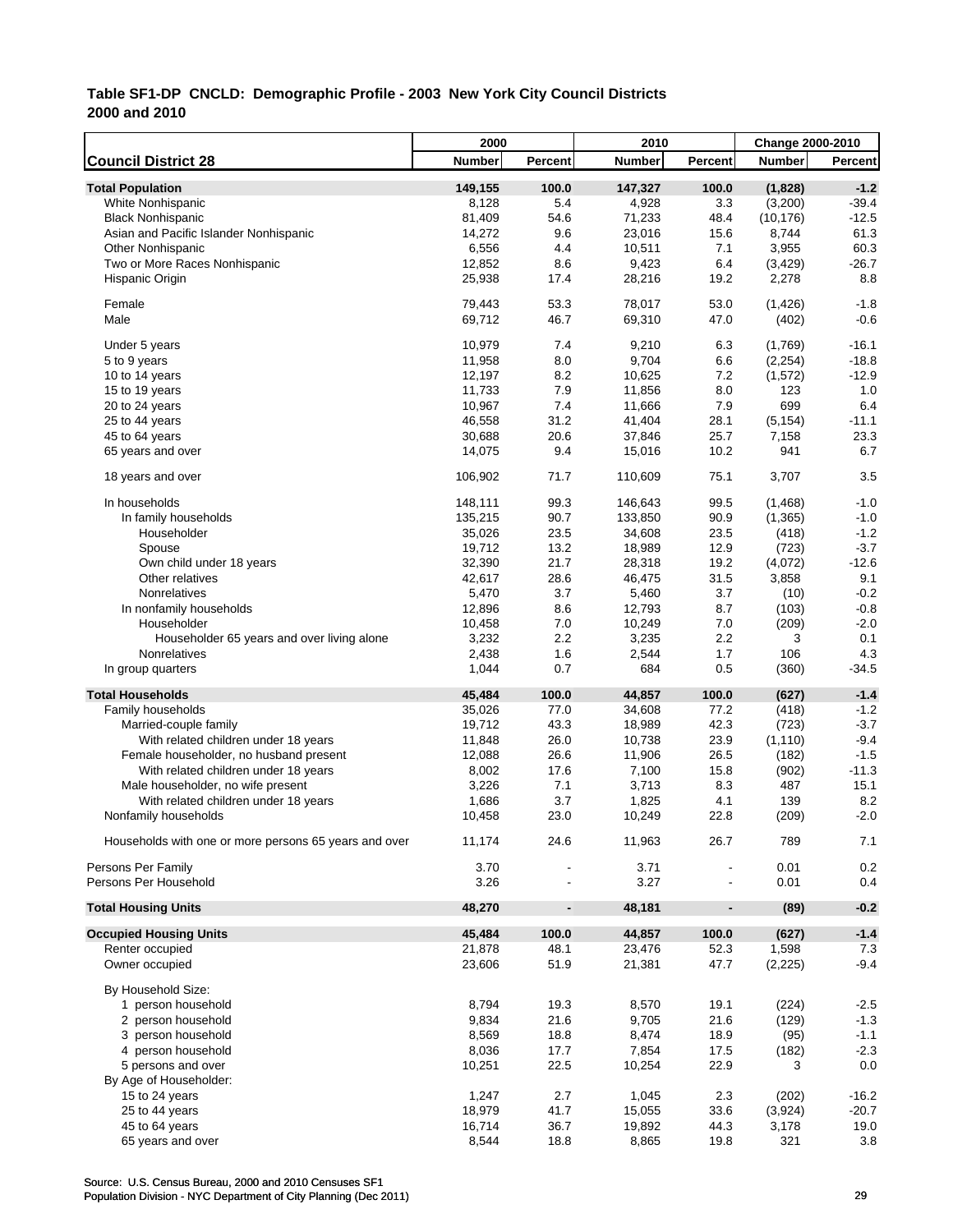|                                                       | 2000           |                          | 2010           |                          | Change 2000-2010 |              |
|-------------------------------------------------------|----------------|--------------------------|----------------|--------------------------|------------------|--------------|
| <b>Council District 29</b>                            | Number         | Percent                  | <b>Number</b>  | <b>Percent</b>           | <b>Number</b>    | Percent      |
| <b>Total Population</b>                               | 149,654        | 100.0                    | 147,922        | 100.0                    | (1,732)          | $-1.2$       |
| White Nonhispanic                                     | 81,122         | 54.2                     | 69,637         | 47.1                     | (11, 485)        | $-14.2$      |
| <b>Black Nonhispanic</b>                              | 4,791          | 3.2                      | 5,193          | 3.5                      | 402              | 8.4          |
| Asian and Pacific Islander Nonhispanic                | 32,402         | 21.7                     | 40,905         | 27.7                     | 8,503            | 26.2         |
| <b>Other Nonhispanic</b>                              | 1,676          | 1.1                      | 1,620          | 1.1                      | (56)             | $-3.3$       |
| Two or More Races Nonhispanic                         | 5,643          | 3.8                      | 3,688          | 2.5                      | (1,955)          | $-34.6$      |
| Hispanic Origin                                       | 24,020         | 16.1                     | 26,879         | 18.2                     | 2,859            | 11.9         |
|                                                       |                |                          |                |                          |                  |              |
| Female                                                | 78,760         | 52.6                     | 77,955         | 52.7                     | (805)            | $-1.0$       |
| Male                                                  | 70,894         | 47.4                     | 69,967         | 47.3                     | (927)            | $-1.3$       |
| Under 5 years                                         | 7,927          | 5.3                      | 8,373          | 5.7                      | 446              | 5.6          |
| 5 to 9 years                                          | 7,159          | 4.8                      | 6,860          | 4.6                      | (299)            | $-4.2$       |
| 10 to 14 years                                        | 7,148          | 4.8                      | 6,100          | 4.1                      | (1,048)          | $-14.7$      |
| 15 to 19 years                                        | 6,930          | 4.6                      | 6,414          | 4.3                      | (516)            | $-7.4$       |
| 20 to 24 years                                        | 8,858          | 5.9                      | 8,094          | 5.5                      | (764)            | $-8.6$       |
| 25 to 44 years                                        | 51,505         | 34.4                     | 47,864         | 32.4                     | (3,641)          | $-7.1$       |
| 45 to 64 years                                        | 35,130         | 23.5                     | 40,585         | 27.4                     | 5,455            | 15.5         |
| 65 years and over                                     | 24,997         | 16.7                     | 23,632         | 16.0                     | (1, 365)         | $-5.5$       |
| 18 years and over                                     | 123,176        | 82.3                     | 122,708        | 83.0                     | (468)            | $-0.4$       |
| In households                                         | 147,360        | 98.5                     | 146,668        | 99.2                     | (692)            | $-0.5$       |
| In family households                                  | 114,556        | 76.5                     | 114,053        | 77.1                     | (503)            | $-0.4$       |
| Householder                                           | 36,779         | 24.6                     | 36,394         | 24.6                     | (385)            | $-1.0$       |
| Spouse                                                | 28,220         | 18.9                     | 27,294         | 18.5                     | (926)            | $-3.3$       |
| Own child under 18 years                              | 24,250         | 16.2                     | 22,859         | 15.5                     | (1, 391)         | $-5.7$       |
| Other relatives                                       | 22,862         | 15.3                     | 24,749         | 16.7                     | 1,887            | 8.3          |
| Nonrelatives                                          | 2,445          | 1.6                      | 2,757          | 1.9                      | 312              | 12.8         |
|                                                       | 32,804         | 21.9                     | 32,615         | 22.0                     | (189)            | $-0.6$       |
| In nonfamily households<br>Householder                | 27,677         | 18.5                     | 27,310         | 18.5                     | (367)            | $-1.3$       |
|                                                       |                | 5.6                      |                | 5.2                      |                  | $-6.9$       |
| Householder 65 years and over living alone            | 8,325          |                          | 7,748          |                          | (577)            |              |
| Nonrelatives<br>In group quarters                     | 5,127<br>2,294 | 3.4<br>1.5               | 5,305<br>1,254 | 3.6<br>0.8               | 178<br>(1,040)   | 3.5<br>-45.3 |
|                                                       |                |                          |                |                          |                  |              |
| <b>Total Households</b>                               | 64,456         | 100.0                    | 63,704         | 100.0                    | (752)            | $-1.2$       |
| Family households                                     | 36,779         | 57.1                     | 36,394         | 57.1                     | (385)            | $-1.0$       |
| Married-couple family                                 | 28,220         | 43.8                     | 27,294         | 42.8                     | (926)            | $-3.3$       |
| With related children under 18 years                  | 12,309         | 19.1                     | 11,561         | 18.1                     | (748)            | $-6.1$       |
| Female householder, no husband present                | 5,982          | 9.3                      | 6,418          | 10.1                     | 436              | 7.3          |
| With related children under 18 years                  | 2,742          | 4.3                      | 2,749          | 4.3                      | 7                | 0.3          |
| Male householder, no wife present                     | 2,577          | 4.0                      | 2,682          | 4.2                      | 105              | 4.1          |
| With related children under 18 years                  | 834            | 1.3                      | 932            | 1.5                      | 98               | 11.8         |
| Nonfamily households                                  | 27,677         | 42.9                     | 27,310         | 42.9                     | (367)            | $-1.3$       |
| Households with one or more persons 65 years and over | 18,426         | 28.6                     | 17,784         | 27.9                     | (642)            | $-3.5$       |
| Persons Per Family                                    | 3.05           |                          | 3.06           |                          | 0.01             | 0.3          |
| Persons Per Household                                 | 2.29           |                          | 2.30           |                          | 0.02             | 0.7          |
| <b>Total Housing Units</b>                            | 67,150         | $\overline{\phantom{a}}$ | 67,645         | $\overline{\phantom{a}}$ | 495              | 0.7          |
| <b>Occupied Housing Units</b>                         | 64,456         | 100.0                    | 63,704         | 100.0                    | (752)            | $-1.2$       |
| Renter occupied                                       | 41,403         | 64.2                     | 36,313         | 57.0                     | (5,090)          | $-12.3$      |
| Owner occupied                                        | 23,053         | 35.8                     | 27,391         | 43.0                     | 4,338            | 18.8         |
| By Household Size:                                    |                |                          |                |                          |                  |              |
| 1 person household                                    | 23,665         | 36.7                     | 22,934         | 36.0                     | (731)            | $-3.1$       |
| 2 person household                                    | 19,508         | 30.3                     | 19,454         | 30.5                     | (54)             | $-0.3$       |
| 3 person household                                    | 9,378          | 14.5                     | 9,580          | 15.0                     | 202              | 2.2          |
| 4 person household                                    | 6,806          | 10.6                     | 6,722          | 10.6                     | (84)             | $-1.2$       |
| 5 persons and over                                    | 5,099          | 7.9                      | 5,014          | 7.9                      | (85)             | $-1.7$       |
| By Age of Householder:                                |                |                          |                |                          |                  |              |
| 15 to 24 years                                        | 1,997          | 3.1                      | 1,445          | 2.3                      | (552)            | $-27.6$      |
| 25 to 44 years                                        | 26,175         | 40.6                     | 23,597         | 37.0                     | (2,578)          | $-9.8$       |
| 45 to 64 years                                        | 20,493         | 31.8                     | 23,868         | 37.5                     | 3,375            | 16.5         |
| 65 years and over                                     | 15,791         | 24.5                     | 14,794         | 23.2                     | (997)            | $-6.3$       |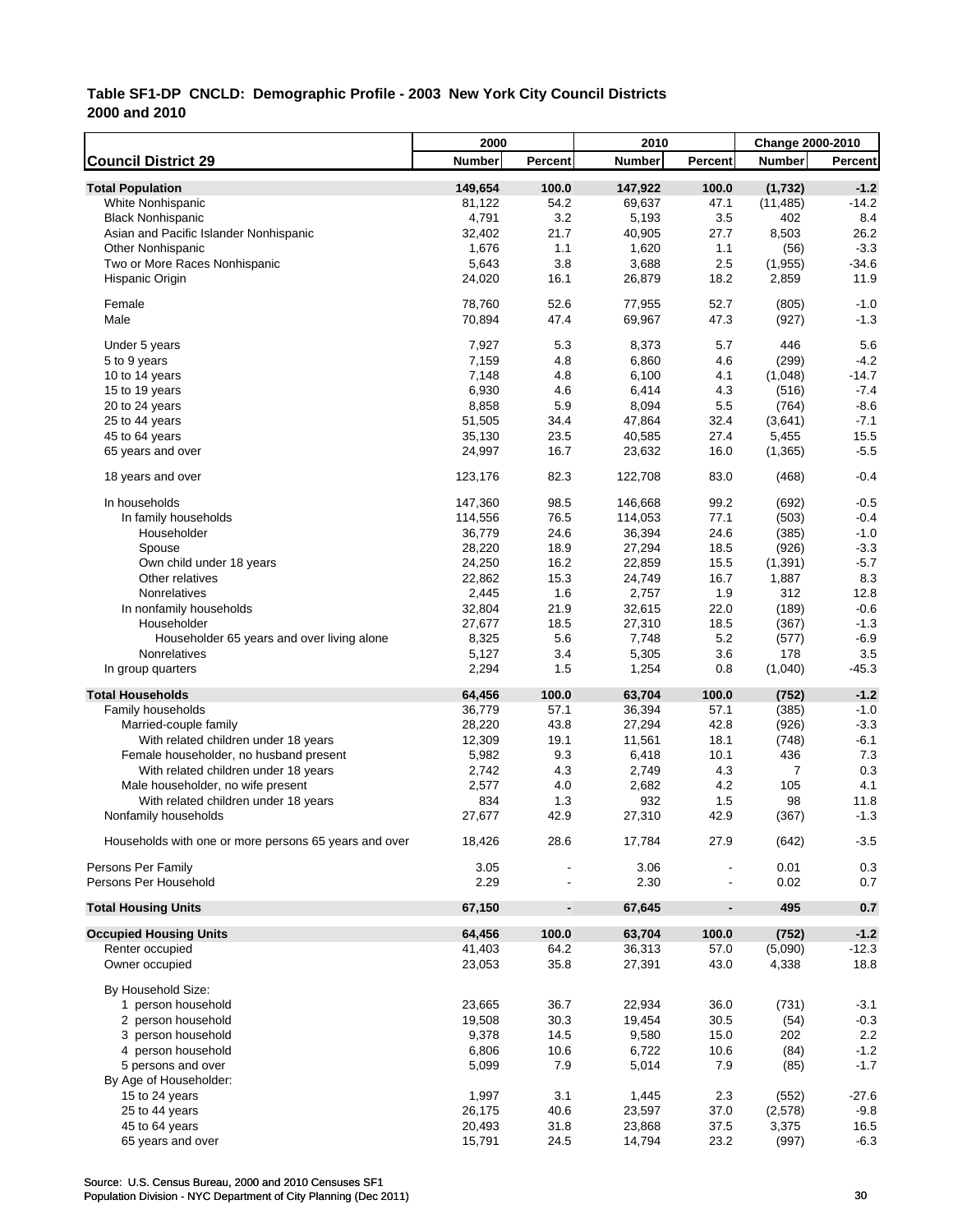|                                                       | 2000          |                          | 2010          |                          | Change 2000-2010 |                |
|-------------------------------------------------------|---------------|--------------------------|---------------|--------------------------|------------------|----------------|
| <b>Council District 30</b>                            | <b>Number</b> | Percent                  | <b>Number</b> | Percent                  | <b>Number</b>    | <b>Percent</b> |
| <b>Total Population</b>                               | 149,910       | 100.0                    | 154,608       | 100.0                    | 4,698            | 3.1            |
| White Nonhispanic                                     | 101,097       | 67.4                     | 88,569        | 57.3                     | (12,528)         | $-12.4$        |
| <b>Black Nonhispanic</b>                              | 1,863         | 1.2                      | 2,675         | 1.7                      | 812              | 43.6           |
| Asian and Pacific Islander Nonhispanic                | 9,343         | 6.2                      | 12,895        | 8.3                      | 3,552            | 38.0           |
| <b>Other Nonhispanic</b>                              | 1,067         | 0.7                      | 1,084         | 0.7                      | 17               | 1.6            |
| Two or More Races Nonhispanic                         | 3,526         | 2.4                      | 1,881         | 1.2                      | (1,645)          | $-46.7$        |
| Hispanic Origin                                       | 33,014        | 22.0                     | 47,504        | 30.7                     | 14,490           | 43.9           |
|                                                       |               |                          |               |                          |                  |                |
| Female                                                | 78,287        | 52.2                     | 79,502        | 51.4                     | 1,215            | 1.6            |
| Male                                                  | 71,623        | 47.8                     | 75,106        | 48.6                     | 3,483            | 4.9            |
|                                                       |               |                          |               |                          |                  |                |
| Under 5 years                                         | 9,259         | 6.2                      | 9,404         | 6.1                      | 145              | 1.6            |
| 5 to 9 years                                          | 9,444         | 6.3                      | 8,920         | 5.8                      | (524)            | $-5.5$         |
| 10 to 14 years                                        | 9,046         | 6.0                      | 8,833         | 5.7                      | (213)            | $-2.4$         |
| 15 to 19 years                                        | 8,490         | 5.7                      | 9,350         | 6.0                      | 860              | 10.1           |
| 20 to 24 years                                        | 9,651         | 6.4                      | 10,191        | 6.6                      | 540              | 5.6            |
| 25 to 44 years                                        | 48,874        | 32.6                     | 47,212        | 30.5                     | (1,662)          | $-3.4$         |
| 45 to 64 years                                        | 33,138        | 22.1                     | 40,823        | 26.4                     | 7,685            | 23.2           |
| 65 years and over                                     | 22,008        | 14.7                     | 19,875        | 12.9                     | (2, 133)         | $-9.7$         |
| 18 years and over                                     | 116,929       | 78.0                     | 121,847       | 78.8                     | 4,918            | 4.2            |
|                                                       |               |                          |               |                          |                  |                |
| In households                                         | 149,468       | 99.7                     | 154,271       | 99.8                     | 4,803            | 3.2            |
| In family households                                  | 128,357       | 85.6                     | 132,938       | 86.0                     | 4,581            | 3.6            |
| Householder                                           | 39,141        | 26.1                     | 39,433        | 25.5                     | 292              | 0.7            |
| Spouse                                                | 28,714        | 19.2                     | 28,002        | 18.1                     | (712)            | $-2.5$         |
| Own child under 18 years                              | 30,160        | 20.1                     | 29,293        | 18.9                     | (867)            | $-2.9$         |
| Other relatives                                       | 27,125        | 18.1                     | 31,924        | 20.6                     | 4,799            | 17.7           |
| Nonrelatives                                          | 3,217         | 2.1                      | 4,286         | 2.8                      | 1,069            | 33.2           |
| In nonfamily households                               | 21,111        | 14.1                     | 21,333        | 13.8                     | 222              | 1.1            |
| Householder                                           | 17,740        | 11.8                     | 17,189        | 11.1                     | (551)            | $-3.1$         |
| Householder 65 years and over living alone            | 6,740         | 4.5                      | 5,508         | 3.6                      | (1, 232)         | $-18.3$        |
| Nonrelatives                                          | 3,371         | 2.2                      | 4,144         | 2.7                      | 773              | 22.9           |
| In group quarters                                     | 442           | 0.3                      | 337           | 0.2                      | (105)            | $-23.8$        |
|                                                       |               |                          |               |                          |                  |                |
| <b>Total Households</b>                               | 56,881        | 100.0                    | 56,622        | 100.0                    | (259)            | $-0.5$         |
| Family households                                     | 39,141        | 68.8                     | 39,433        | 69.6                     | 292              | 0.7            |
| Married-couple family                                 | 28,714        | 50.5                     | 28,002        | 49.5                     | (712)            | $-2.5$         |
| With related children under 18 years                  | 13,724        | 24.1                     | 13,390        | 23.6                     | (334)            | $-2.4$         |
| Female householder, no husband present                | 7,656         | 13.5                     | 8,074         | 14.3                     | 418              | 5.5            |
| With related children under 18 years                  | 3,911         | 6.9                      | 4,218         | 7.4                      | 307              | 7.8            |
| Male householder, no wife present                     | 2,771         | 4.9                      | 3,357         | 5.9                      | 586              | 21.1           |
| With related children under 18 years                  | 1,073         | 1.9                      | 1,380         | 2.4                      | 307              | 28.6           |
| Nonfamily households                                  | 17,740        | 31.2                     | 17,189        | 30.4                     | (551)            | $-3.1$         |
| Households with one or more persons 65 years and over | 16,773        | 29.5                     | 15,173        | 26.8                     | (1,600)          | $-9.5$         |
|                                                       |               |                          |               |                          |                  |                |
| Persons Per Family                                    | 3.20          |                          | 3.26          |                          | 0.07             | 2.0            |
| Persons Per Household                                 | 2.63          |                          | 2.72          |                          | 0.10             | 3.7            |
|                                                       |               |                          |               |                          |                  |                |
| <b>Total Housing Units</b>                            | 59,494        | $\overline{\phantom{a}}$ | 60,334        | $\overline{\phantom{a}}$ | 840              | $1.4$          |
| <b>Occupied Housing Units</b>                         | 56,881        | 100.0                    | 56,622        | 100.0                    | (259)            | $-0.5$         |
| Renter occupied                                       | 30,300        | 53.3                     | 30,848        | 54.5                     | 548              | 1.8            |
| Owner occupied                                        | 26,581        | 46.7                     | 25,774        | 45.5                     | (807)            | $-3.0$         |
|                                                       |               |                          |               |                          |                  |                |
| By Household Size:                                    |               |                          |               |                          |                  |                |
| 1 person household                                    | 15,130        | 26.6                     | 14,010        | 24.7                     | (1, 120)         | -7.4           |
| 2 person household                                    | 16,536        | 29.1                     | 15,913        | 28.1                     | (623)            | $-3.8$         |
| 3 person household                                    | 10,275        | 18.1                     | 10,712        | 18.9                     | 437              | 4.3            |
| 4 person household                                    | 8,598         | 15.1                     | 8,987         | 15.9                     | 389              | 4.5            |
| 5 persons and over                                    | 6,342         | 11.1                     | 7,000         | 12.4                     | 658              | 10.4           |
| By Age of Householder:                                |               |                          |               |                          |                  |                |
| 15 to 24 years                                        | 1,711         | 3.0                      | 1,431         | 2.5                      | (280)            | $-16.4$        |
| 25 to 44 years                                        | 22,660        | 39.8                     | 20,753        | 36.7                     | (1,907)          | $-8.4$         |
| 45 to 64 years                                        | 18,321        | 32.2                     | 22,272        | 39.3                     | 3,951            | 21.6           |
| 65 years and over                                     | 14,189        | 24.9                     | 12,166        | 21.5                     | (2,023)          | $-14.3$        |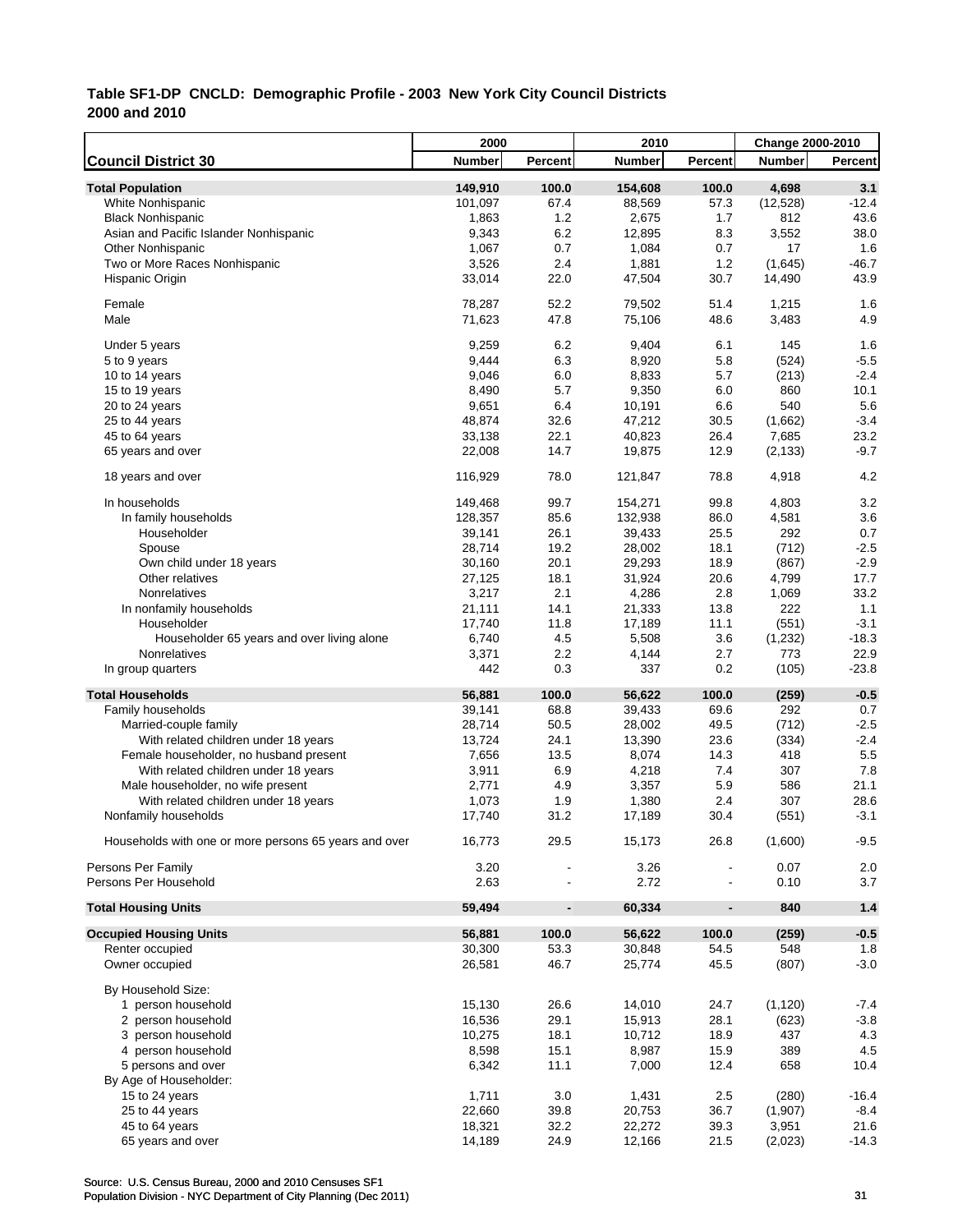|                                                       | 2000          |                          | 2010          |                | Change 2000-2010 |                  |
|-------------------------------------------------------|---------------|--------------------------|---------------|----------------|------------------|------------------|
| <b>Council District 31</b>                            | <b>Number</b> | Percent                  | <b>Number</b> | Percent        | <b>Number</b>    | <b>Percent</b>   |
| <b>Total Population</b>                               | 154,425       | 100.0                    | 160,123       | 100.0          | 5,698            | 3.7              |
| White Nonhispanic                                     | 17,596        | 11.4                     | 17,097        | 10.7           | (499)            | $-2.8$           |
| <b>Black Nonhispanic</b>                              | 106,788       | 69.2                     | 109,116       | 68.1           | 2,328            | 2.2              |
| Asian and Pacific Islander Nonhispanic                | 2,180         | 1.4                      | 2,987         | 1.9            | 807              | 37.0             |
| <b>Other Nonhispanic</b>                              | 1,599         | 1.0                      | 1,736         | 1.1            | 137              | 8.6              |
| Two or More Races Nonhispanic                         | 4,948         | 3.2                      | 3,054         | 1.9            | (1,894)          | $-38.3$          |
| Hispanic Origin                                       | 21,314        | 13.8                     | 26,133        | 16.3           | 4,819            | 22.6             |
| Female                                                | 84,149        | 54.5                     | 86,757        | 54.2           | 2,608            | 3.1              |
| Male                                                  | 70,276        | 45.5                     | 73,366        | 45.8           | 3,090            | 4.4              |
|                                                       |               |                          |               |                |                  |                  |
| Under 5 years                                         | 11,667        | 7.6                      | 11,867        | 7.4            | 200              | 1.7              |
| 5 to 9 years                                          | 13,344        | 8.6                      | 11,412        | 7.1            | (1,932)          | $-14.5$          |
| 10 to 14 years                                        | 12,993        | 8.4                      | 11,749        | 7.3            | (1, 244)         | $-9.6$           |
| 15 to 19 years                                        | 11,433        | 7.4                      | 12,830        | 8.0            | 1,397            | 12.2             |
| 20 to 24 years                                        | 10,716        | 6.9                      | 12,075        | 7.5            | 1,359            | 12.7             |
| 25 to 44 years                                        | 44,813        | 29.0                     | 42,375        | 26.5           | (2, 438)         | $-5.4$           |
| 45 to 64 years                                        | 32,619        | 21.1                     | 39,310        | 24.5           | 6,691            | 20.5             |
| 65 years and over                                     | 16,840        | 10.9                     | 18,505        | 11.6           | 1,665            | 9.9              |
| 18 years and over                                     | 109,241       | 70.7                     | 117,238       | 73.2           | 7,997            | 7.3              |
| In households                                         | 148,375       | 96.1                     | 154,868       | 96.7           | 6,493            | 4.4              |
| In family households                                  | 133,622       | 86.5                     | 138,395       | 86.4           | 4,773            | 3.6              |
| Householder                                           | 35,869        | 23.2                     | 37,152        | 23.2           | 1,283            | 3.6              |
| Spouse                                                | 19,369        | 12.5                     | 18,259        | 11.4           | (1, 110)         | $-5.7$           |
| Own child under 18 years                              | 35,354        | 22.9                     | 33,949        | 21.2           | (1, 405)         | $-4.0$           |
| Other relatives                                       | 37,721        | 24.4                     | 43,381        | 27.1           | 5,660            | 15.0             |
| Nonrelatives                                          | 5,309         | 3.4                      | 5,654         | 3.5            | 345              | 6.5              |
| In nonfamily households                               | 14,753        | 9.6                      | 16,473        | 10.3           | 1,720            | 11.7             |
| Householder                                           | 12,310        | 8.0                      | 13,544        | 8.5            | 1,234            | 10.0             |
| Householder 65 years and over living alone            | 3,934         | 2.5                      | 4,214         | 2.6            | 280              | 7.1              |
| Nonrelatives                                          | 2,443         | 1.6                      | 2,929         | 1.8            | 486              | 19.9             |
| In group quarters                                     | 6,050         | 3.9                      | 5,255         | 3.3            | (795)            | $-13.1$          |
| <b>Total Households</b>                               | 48,179        | 100.0                    | 50,696        | 100.0          | 2,517            | 5.2              |
| Family households                                     | 35,869        | 74.4                     | 37,152        | 73.3           | 1,283            | 3.6              |
| Married-couple family                                 | 19,369        | 40.2                     | 18,259        | 36.0           | (1, 110)         | $-5.7$           |
| With related children under 18 years                  | 10,967        | 22.8                     | 9,981         | 19.7           | (986)            | $-9.0$           |
| Female householder, no husband present                | 13,638        | 28.3                     | 15,310        | 30.2           | 1,672            | 12.3             |
| With related children under 18 years                  | 9,531         | 19.8                     | 9,982         | 19.7           | 451              | 4.7              |
| Male householder, no wife present                     | 2,862         | 5.9                      | 3,583         | 7.1            | 721              | 25.2             |
| With related children under 18 years                  | 1,598         | 3.3                      | 1,836         | 3.6            | 238              | 14.9             |
| Nonfamily households                                  | 12,310        | 25.6                     | 13,544        | 26.7           | 1,234            | 10.0             |
| Households with one or more persons 65 years and over | 11,448        | 23.8                     | 13,297        | 26.2           | 1,849            | 16.2             |
|                                                       |               |                          |               |                |                  |                  |
| Persons Per Family<br>Persons Per Household           | 3.58<br>3.08  |                          | 3.57<br>3.05  |                | (0.00)<br>(0.02) | $-0.1$<br>$-0.8$ |
| <b>Total Housing Units</b>                            | 51,228        | $\overline{\phantom{a}}$ | 54,537        | $\blacksquare$ | 3,309            | $6.5\,$          |
|                                                       |               |                          |               |                |                  |                  |
| <b>Occupied Housing Units</b>                         | 48,179        | 100.0                    | 50,696        | 100.0          | 2,517            | 5.2              |
| Renter occupied                                       | 25,088        | 52.1                     | 28,094        | 55.4           | 3,006            | 12.0             |
| Owner occupied                                        | 23,091        | 47.9                     | 22,602        | 44.6           | (489)            | $-2.1$           |
| By Household Size:                                    |               |                          |               |                |                  |                  |
| 1 person household                                    | 10,601        | 22.0                     | 11,520        | 22.7           | 919              | 8.7              |
| 2 person household                                    | 11,213        | 23.3                     | 11,854        | 23.4           | 641              | $5.7\,$          |
| 3 person household                                    | 9,096         | 18.9                     | 9,514         | 18.8           | 418              | 4.6              |
| 4 person household                                    | 7,641         | 15.9                     | 7,856         | 15.5           | 215              | 2.8              |
| 5 persons and over                                    | 9,628         | 20.0                     | 9,952         | 19.6           | 324              | 3.4              |
| By Age of Householder:                                |               |                          |               |                |                  |                  |
| 15 to 24 years                                        | 1,440         | 3.0                      | 1,341         | 2.6            | (99)             | $-6.9$           |
| 25 to 44 years                                        | 19,383        | 40.2                     | 17,516        | 34.6           | (1,867)          | $-9.6$           |
| 45 to 64 years                                        | 18,336        | 38.1                     | 21,493        | 42.4           | 3,157            | 17.2             |
| 65 years and over                                     | 9,020         | 18.7                     | 10,346        | 20.4           | 1,326            | 14.7             |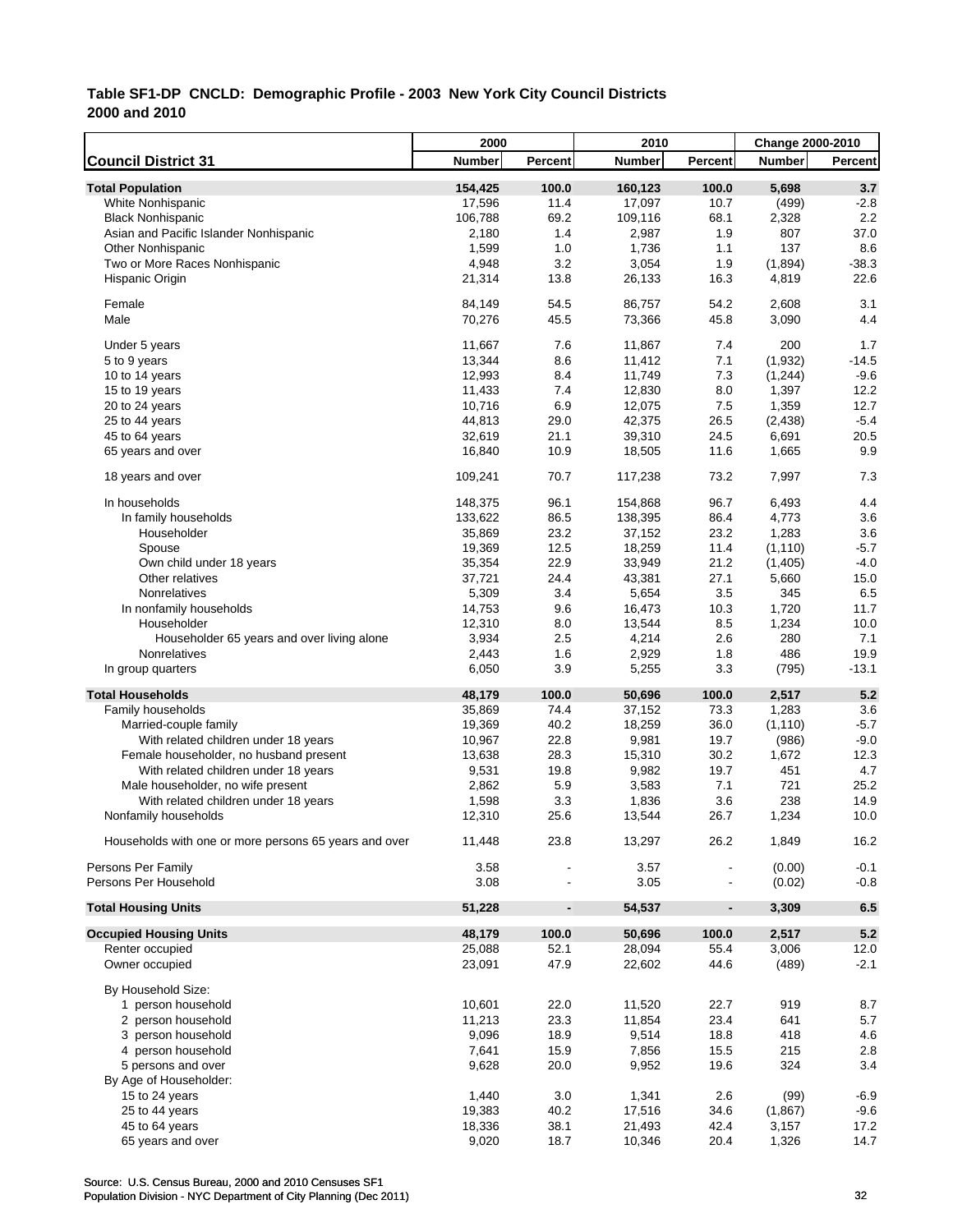|                                                       | 2000          |                          | 2010          |                          | Change 2000-2010 |         |
|-------------------------------------------------------|---------------|--------------------------|---------------|--------------------------|------------------|---------|
| <b>Council District 32</b>                            | <b>Number</b> | Percent                  | <b>Number</b> | Percent                  | <b>Number</b>    | Percent |
| <b>Total Population</b>                               | 163,088       | 100.0                    | 163,306       | 100.0                    | 218              | 0.1     |
| <b>White Nonhispanic</b>                              | 78,865        | 48.4                     | 62,289        | 38.1                     | (16, 576)        | $-21.0$ |
| <b>Black Nonhispanic</b>                              | 8,555         | 5.2                      | 13,502        | 8.3                      | 4,947            | 57.8    |
| Asian and Pacific Islander Nonhispanic                | 17,962        | 11.0                     | 24,131        | 14.8                     | 6,169            | 34.3    |
| <b>Other Nonhispanic</b>                              | 6,329         | 3.9                      | 6,869         | 4.2                      | 540              | 8.5     |
| Two or More Races Nonhispanic                         | 10,397        | 6.4                      | 6,917         | 4.2                      | (3,480)          | $-33.5$ |
| Hispanic Origin                                       | 40,980        | 25.1                     | 49,598        | 30.4                     | 8,618            | 21.0    |
|                                                       |               |                          |               |                          |                  |         |
| Female                                                | 84,600        | 51.9                     | 83,834        | 51.3                     | (766)            | $-0.9$  |
| Male                                                  | 78,488        | 48.1                     | 79,472        | 48.7                     | 984              | 1.3     |
| Under 5 years                                         | 10,963        | 6.7                      | 9,469         | 5.8                      | (1, 494)         | $-13.6$ |
| 5 to 9 years                                          | 11,388        | 7.0                      | 9,657         | 5.9                      | (1,731)          | $-15.2$ |
| 10 to 14 years                                        | 10,830        | 6.6                      | 10,352        | 6.3                      | (478)            | $-4.4$  |
| 15 to 19 years                                        | 10,172        | 6.2                      | 11,520        | 7.1                      | 1,348            | 13.3    |
| 20 to 24 years                                        | 10,589        | 6.5                      | 11,172        | 6.8                      | 583              | 5.5     |
| 25 to 44 years                                        | 51,861        | 31.8                     | 45,024        | 27.6                     | (6, 837)         | $-13.2$ |
| 45 to 64 years                                        | 35,842        | 22.0                     | 45,242        | 27.7                     | 9,400            | 26.2    |
| 65 years and over                                     | 21,443        | 13.1                     | 20,870        | 12.8                     | (573)            | $-2.7$  |
|                                                       |               |                          |               |                          |                  |         |
| 18 years and over                                     | 123,678       | 75.8                     | 126,757       | 77.6                     | 3,079            | 2.5     |
| In households                                         | 161,249       | 98.9                     | 161,613       | 99.0                     | 364              | 0.2     |
| In family households                                  | 142,805       | 87.6                     | 142,815       | 87.5                     | 10               | 0.0     |
| Householder                                           | 40,579        | 24.9                     | 39,796        | 24.4                     | (783)            | $-1.9$  |
| Spouse                                                | 29,078        | 17.8                     | 26,914        | 16.5                     | (2, 164)         | $-7.4$  |
| Own child under 18 years                              | 34,766        | 21.3                     | 31,010        | 19.0                     | (3,756)          | $-10.8$ |
| Other relatives                                       | 34,471        | 21.1                     | 40,235        | 24.6                     | 5,764            | 16.7    |
| Nonrelatives                                          | 3,911         | 2.4                      | 4,860         | 3.0                      | 949              | 24.3    |
| In nonfamily households                               | 18,444        | 11.3                     | 18,798        | 11.5                     | 354              | 1.9     |
| Householder                                           | 15,702        | 9.6                      | 15,559        | 9.5                      | (143)            | $-0.9$  |
| Householder 65 years and over living alone            | 5,615         | 3.4                      | 5,153         | 3.2                      | (462)            | $-8.2$  |
| Nonrelatives                                          | 2,742         | 1.7                      | 3,239         | 2.0                      | 497              | 18.1    |
| In group quarters                                     | 1,839         | 1.1                      | 1,693         | 1.0                      | (146)            | $-7.9$  |
| <b>Total Households</b>                               | 56,281        | 100.0                    | 55,355        | 100.0                    | (926)            | $-1.6$  |
| Family households                                     | 40,579        | 72.1                     | 39,796        | 71.9                     | (783)            | $-1.9$  |
| Married-couple family                                 | 29,078        | 51.7                     | 26,914        | 48.6                     | (2, 164)         | $-7.4$  |
| With related children under 18 years                  | 15,081        | 26.8                     | 13,323        | 24.1                     | (1,758)          | $-11.7$ |
| Female householder, no husband present                | 8,295         | 14.7                     | 9,201         | 16.6                     | 906              | 10.9    |
| With related children under 18 years                  | 4,673         | 8.3                      | 5,031         | 9.1                      | 358              | 7.7     |
| Male householder, no wife present                     | 3,206         | 5.7                      | 3,681         | 6.6                      | 475              | 14.8    |
| With related children under 18 years                  | 1,436         | 2.6                      | 1,666         | 3.0                      | 230              | 16.0    |
| Nonfamily households                                  | 15,702        | 27.9                     | 15,559        | 28.1                     | (143)            | $-0.9$  |
|                                                       |               |                          |               |                          |                  |         |
| Households with one or more persons 65 years and over | 15,676        | 27.9                     | 15,602        | 28.2                     | (74)             | $-0.5$  |
| Persons Per Family                                    | 3.42          |                          | 3.47          |                          | 0.04             | 1.3     |
| Persons Per Household                                 | 2.87          |                          | 2.92          | $\overline{\phantom{a}}$ | 0.05             | 1.9     |
| <b>Total Housing Units</b>                            | 60,901        | $\overline{\phantom{a}}$ | 60,519        | $\blacksquare$           | (382)            | $-0.6$  |
| <b>Occupied Housing Units</b>                         | 56,281        | 100.0                    | 55,355        | 100.0                    | (926)            | $-1.6$  |
| Renter occupied                                       | 24,438        | 43.4                     | 24,898        | 45.0                     | 460              | 1.9     |
| Owner occupied                                        | 31,843        | 56.6                     | 30,457        | 55.0                     | (1,386)          | $-4.4$  |
| By Household Size:                                    |               |                          |               |                          |                  |         |
| 1 person household                                    | 13,584        | 24.1                     | 13,219        | 23.9                     | (365)            | $-2.7$  |
| 2 person household                                    | 14,550        | 25.9                     | 14,119        | 25.5                     | (431)            | $-3.0$  |
| 3 person household                                    | 9,873         | 17.5                     | 9,756         | 17.6                     | (117)            | $-1.2$  |
| 4 person household                                    | 9,323         | 16.6                     | 8,791         | 15.9                     | (532)            | $-5.7$  |
| 5 persons and over                                    | 8,951         | 15.9                     | 9,470         | 17.1                     | 519              | 5.8     |
| By Age of Householder:                                |               |                          |               |                          |                  |         |
| 15 to 24 years                                        | 1,518         | 2.7                      | 1,197         | 2.2                      | (321)            | $-21.1$ |
| 25 to 44 years                                        | 22,800        | 40.5                     | 18,084        | 32.7                     | (4,716)          | $-20.7$ |
| 45 to 64 years                                        | 19,192        | 34.1                     | 24,043        | 43.4                     | 4,851            | 25.3    |
| 65 years and over                                     | 12,771        | 22.7                     | 12,031        | 21.7                     | (740)            | $-5.8$  |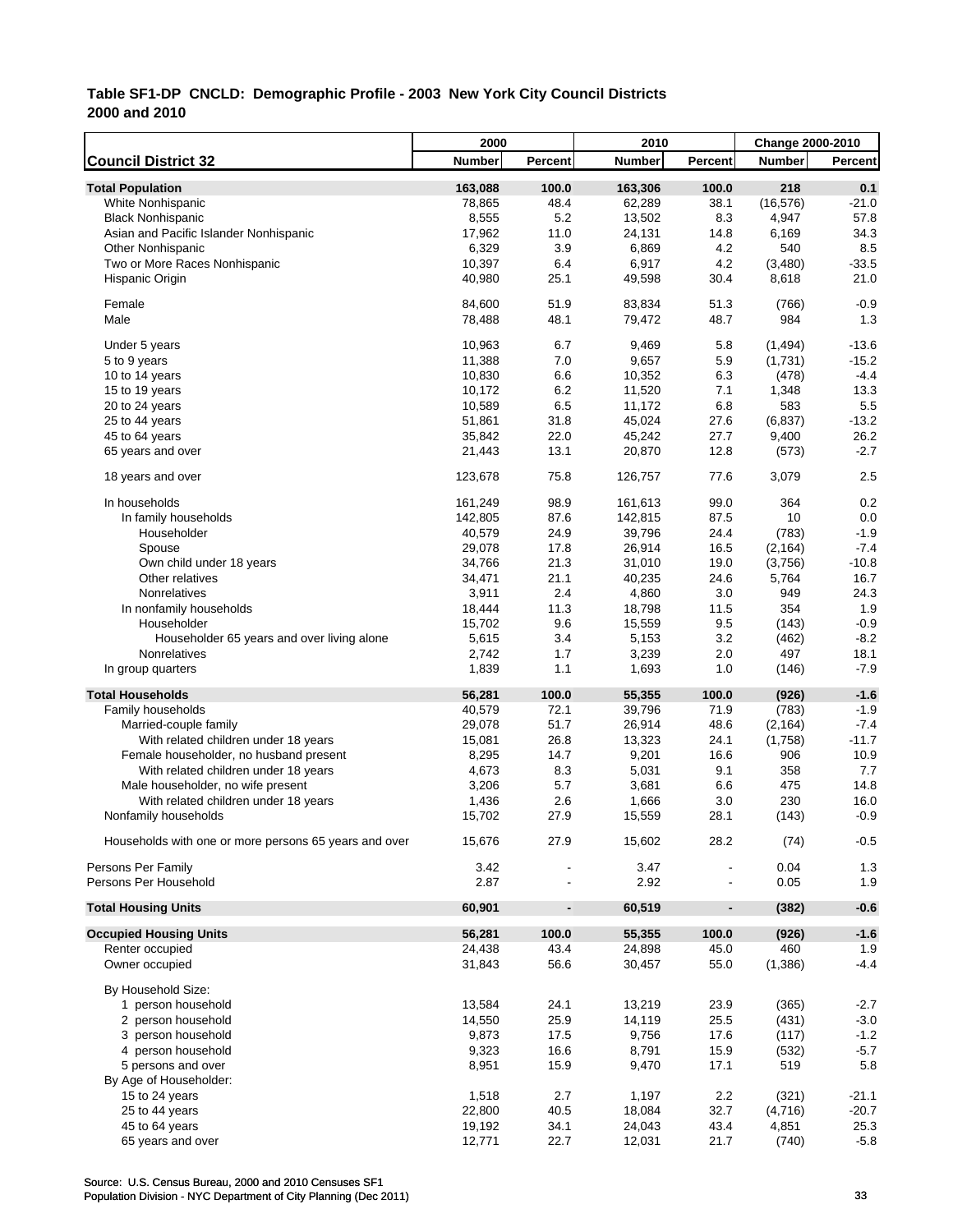|                                                       | 2000          |                          | 2010          |                | Change 2000-2010 |                  |
|-------------------------------------------------------|---------------|--------------------------|---------------|----------------|------------------|------------------|
| <b>Council District 33</b>                            | <b>Number</b> | Percent                  | <b>Number</b> | <b>Percent</b> | <b>Number</b>    | <b>Percent</b>   |
| <b>Total Population</b>                               | 158,683       | 100.0                    | 170,735       | 100.0          | 12,052           | 7.6              |
| White Nonhispanic                                     | 104,049       | 65.6                     | 125,714       | 73.6           | 21,665           | 20.8             |
| <b>Black Nonhispanic</b>                              | 11,990        | 7.6                      | 9,710         | 5.7            | (2, 280)         | $-19.0$          |
| Asian and Pacific Islander Nonhispanic                | 5,285         | 3.3                      | 8,247         | 4.8            | 2,962            | 56.0             |
| <b>Other Nonhispanic</b>                              | 3,933         | 2.5                      | 820           | 0.5            | (3, 113)         | $-79.2$          |
| Two or More Races Nonhispanic                         | 5,253         | 3.3                      | 3,236         | 1.9            | (2,017)          | $-38.4$          |
| Hispanic Origin                                       | 28,173        | 17.8                     | 23,008        | 13.5           | (5, 165)         | $-18.3$          |
|                                                       |               |                          |               |                |                  |                  |
| Female                                                | 79,106        | 49.9                     | 87,112        | 51.0           | 8,006            | 10.1             |
| Male                                                  | 79,577        | 50.1                     | 83,623        | 49.0           | 4,046            | 5.1              |
|                                                       |               |                          |               |                |                  |                  |
| Under 5 years                                         | 12,128        | 7.6<br>6.7               | 15,187        | 8.9            | 3,059            | 25.2             |
| 5 to 9 years                                          | 10,581        |                          | 10,855        | 6.4            | 274              | 2.6              |
| 10 to 14 years                                        | 9,748         | 6.1                      | 8,898         | 5.2            | (850)            | $-8.7$           |
| 15 to 19 years                                        | 9,857         | 6.2                      | 8,931         | 5.2            | (926)            | $-9.4$           |
| 20 to 24 years                                        | 12,814        | 8.1                      | 12,477        | 7.3            | (337)            | $-2.6$           |
| 25 to 44 years                                        | 56,631        | 35.7                     | 66,883        | 39.2           | 10,252           | 18.1             |
| 45 to 64 years                                        | 32,145        | 20.3                     | 32,763        | 19.2           | 618              | 1.9              |
| 65 years and over                                     | 14,779        | 9.3                      | 14,741        | 8.6            | (38)             | $-0.3$           |
| 18 years and over                                     | 120,225       | 75.8                     | 130,594       | 76.5           | 10,369           | 8.6              |
|                                                       |               |                          |               |                |                  |                  |
| In households                                         | 153,137       | 96.5                     | 165,409       | 96.9           | 12,272           | 8.0              |
| In family households                                  | 112,245       | 70.7                     | 114,929       | 67.3           | 2,684            | 2.4              |
| Householder                                           | 31,828        | 20.1                     | 33,342        | 19.5           | 1,514            | 4.8              |
| Spouse                                                | 23,193        | 14.6                     | 25,697        | 15.1           | 2,504            | 10.8             |
| Own child under 18 years                              | 35,280        | 22.2                     | 38,106        | 22.3           | 2,826            | 8.0              |
| Other relatives                                       | 18,901        | 11.9                     | 15,658        | 9.2            | (3,243)          | $-17.2$          |
| Nonrelatives                                          | 3,043         | 1.9                      | 2,126         | 1.2            | (917)            | $-30.1$          |
| In nonfamily households                               | 40,892        | 25.8                     | 50,480        | 29.6           | 9,588            | 23.4             |
| Householder                                           | 30,769        | 19.4                     | 35,766        | 20.9           | 4,997            | 16.2             |
| Householder 65 years and over living alone            | 5,357         | 3.4                      | 5,604         | 3.3            | 247              | 4.6              |
| Nonrelatives                                          | 10,123        | 6.4                      | 14,714        | 8.6            | 4,591            | 45.4             |
| In group quarters                                     | 5,546         | 3.5                      | 5,326         | 3.1            | (220)            | $-4.0$           |
| <b>Total Households</b>                               | 62,597        | 100.0                    | 69,108        | 100.0          | 6,511            | 10.4             |
| Family households                                     | 31,828        | 50.8                     | 33,342        | 48.2           | 1,514            | 4.8              |
| Married-couple family                                 | 23,193        | 37.1                     | 25,697        | 37.2           | 2,504            | 10.8             |
| With related children under 18 years                  | 12,276        | 19.6                     | 13,532        | 19.6           | 1,256            | 10.2             |
| Female householder, no husband present                | 6,441         | 10.3                     | 5,706         | 8.3            | (735)            | $-11.4$          |
| With related children under 18 years                  | 3,675         | 5.9                      | 3,042         | 4.4            | (633)            | $-17.2$          |
| Male householder, no wife present                     | 2,194         | 3.5                      | 1,939         | 2.8            | (255)            | $-11.6$          |
| With related children under 18 years                  | 845           | 1.3                      | 797           | 1.2            | (48)             | $-5.7$           |
| Nonfamily households                                  | 30,769        | 49.2                     | 35,766        | 51.8           | 4,997            | 16.2             |
|                                                       |               |                          |               |                |                  |                  |
| Households with one or more persons 65 years and over | 11,353        | 18.1                     | 11,503        | 16.6           | 150              | 1.3              |
|                                                       |               |                          |               |                |                  |                  |
| Persons Per Family<br>Persons Per Household           | 3.43<br>2.45  |                          | 3.38<br>2.39  |                | (0.05)           | $-1.4$<br>$-2.2$ |
|                                                       |               |                          |               |                | (0.05)           |                  |
| <b>Total Housing Units</b>                            | 65,744        | $\overline{\phantom{a}}$ | 76,112        | $\blacksquare$ | 10,368           | 15.8             |
| <b>Occupied Housing Units</b>                         | 62,597        | 100.0                    | 69,108        | 100.0          | 6,511            | 10.4             |
| Renter occupied                                       | 46,451        | 74.2                     | 49,684        | 71.9           | 3,233            | 7.0              |
| Owner occupied                                        | 16,146        | 25.8                     | 19,424        | 28.1           | 3,278            | 20.3             |
|                                                       |               |                          |               |                |                  |                  |
| By Household Size:                                    |               |                          |               |                |                  |                  |
| 1 person household                                    | 22,825        | 36.5                     | 24,016        | 34.8           | 1,191            | 5.2              |
| 2 person household                                    | 18,711        | 29.9                     | 22,928        | 33.2           | 4,217            | 22.5             |
| 3 person household                                    | 8,390         | 13.4                     | 9,558         | 13.8           | 1,168            | 13.9             |
| 4 person household                                    | 5,829         | 9.3                      | 6,084         | 8.8            | 255              | 4.4              |
| 5 persons and over                                    | 6,842         | 10.9                     | 6,522         | 9.4            | (320)            | -4.7             |
| By Age of Householder:                                |               |                          |               |                |                  |                  |
| 15 to 24 years                                        | 4,073         | 6.5                      | 3,922         | 5.7            | (151)            | $-3.7$           |
| 25 to 44 years                                        | 29,398        | 47.0                     | 35,481        | 51.3           | 6,083            | 20.7             |
| 45 to 64 years                                        | 19,022        | 30.4                     | 19,422        | 28.1           | 400              | 2.1              |
| 65 years and over                                     | 10,104        | 16.1                     | 10,283        | 14.9           | 179              | 1.8              |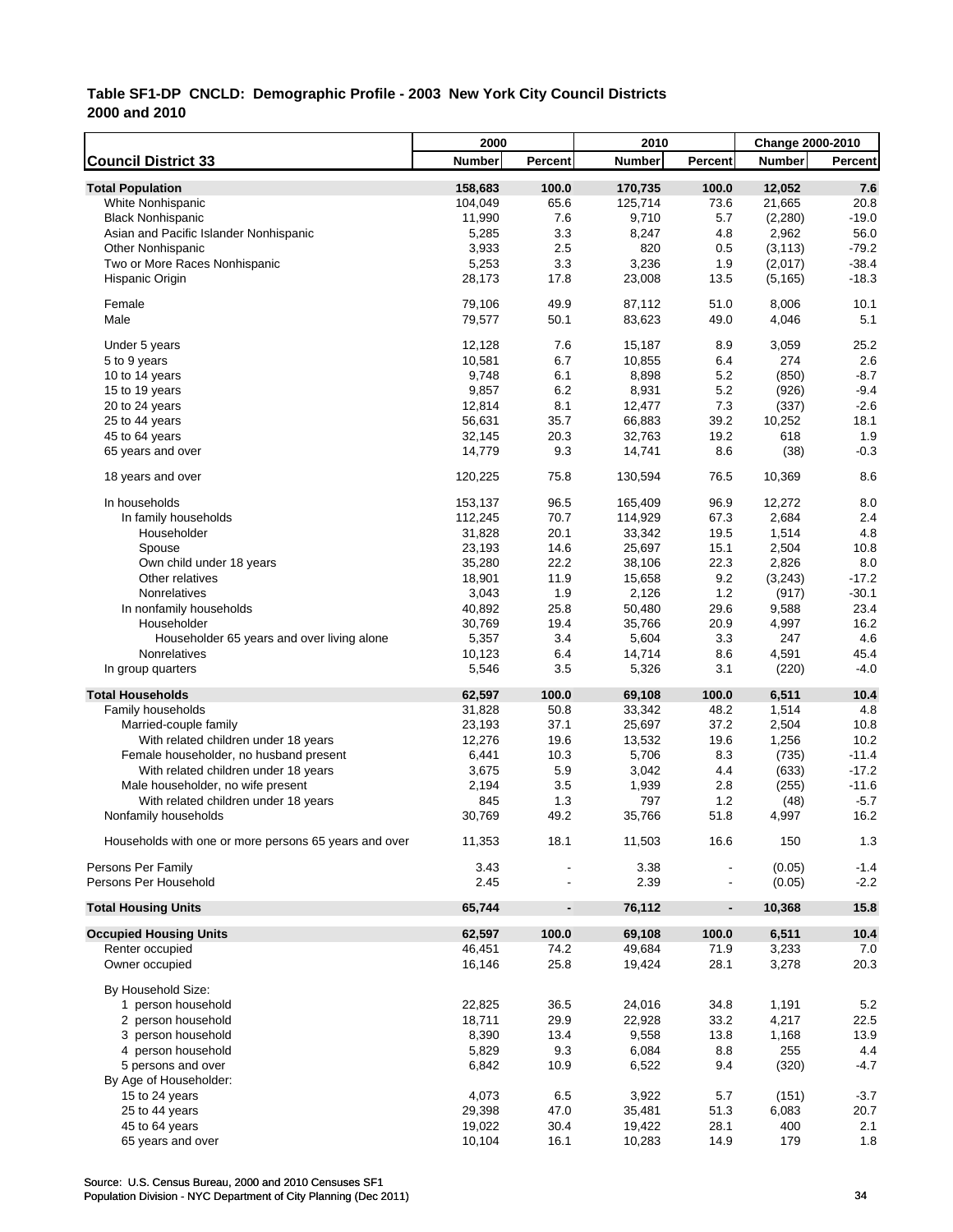|                                                       | 2000          |                          | 2010          |                | Change 2000-2010 |                |
|-------------------------------------------------------|---------------|--------------------------|---------------|----------------|------------------|----------------|
| <b>Council District 34</b>                            | <b>Number</b> | Percent                  | <b>Number</b> | <b>Percent</b> | <b>Number</b>    | <b>Percent</b> |
| <b>Total Population</b>                               | 150,076       | 100.0                    | 158,141       | 100.0          | 8,065            | 5.4            |
| White Nonhispanic                                     | 24,734        | 16.5                     | 41,423        | 26.2           | 16,689           | 67.5           |
| <b>Black Nonhispanic</b>                              | 16,842        | 11.2                     | 15,623        | 9.9            | (1, 219)         | $-7.2$         |
| Asian and Pacific Islander Nonhispanic                | 8,336         | 5.6                      | 11,271        | 7.1            | 2,935            | 35.2           |
| <b>Other Nonhispanic</b>                              | 990           | 0.7                      | 879           | 0.6            | (111)            | $-11.2$        |
| Two or More Races Nonhispanic                         | 3,019         | 2.0                      | 2,022         | 1.3            | (997)            | $-33.0$        |
| Hispanic Origin                                       | 96,155        | 64.1                     | 86,923        | 55.0           | (9,232)          | $-9.6$         |
|                                                       |               |                          |               |                |                  |                |
| Female                                                | 77,350        | 51.5                     | 79,906        | 50.5           | 2,556            | 3.3            |
| Male                                                  | 72,726        | 48.5                     | 78,235        | 49.5           | 5,509            | 7.6            |
|                                                       |               |                          |               |                |                  |                |
| Under 5 years                                         | 12,087        | 8.1                      | 9,515         | 6.0            | (2,572)          | $-21.3$        |
| 5 to 9 years                                          | 12,876        | 8.6                      | 8,637         | 5.5            | (4,239)          | $-32.9$        |
| 10 to 14 years                                        | 11,461        | 7.6                      | 8,732         | 5.5            | (2,729)          | $-23.8$        |
| 15 to 19 years                                        | 11,445        | 7.6                      | 10,048        | 6.4            | (1, 397)         | $-12.2$        |
| 20 to 24 years                                        | 13,442        | 9.0                      | 16,264        | 10.3           | 2,822            | 21.0           |
| 25 to 44 years                                        | 49,330        | 32.9                     | 60,617        | 38.3           | 11,287           | 22.9           |
| 45 to 64 years                                        | 26,901        | 17.9                     | 30,666        | 19.4           | 3,765            | 14.0           |
| 65 years and over                                     | 12,534        | 8.4                      | 13,662        | 8.6            | 1,128            | 9.0            |
|                                                       |               |                          |               |                |                  |                |
| 18 years and over                                     | 106,962       | 71.3                     | 125,418       | 79.3           | 18,456           | 17.3           |
| In households                                         | 148,245       | 98.8                     | 156,125       | 98.7           | 7,880            | 5.3            |
| In family households                                  | 126,414       | 84.2                     | 114,055       | 72.1           | (12, 359)        | $-9.8$         |
| Householder                                           | 34,022        | 22.7                     | 32,009        | 20.2           |                  | $-5.9$         |
|                                                       |               |                          |               |                | (2,013)          |                |
| Spouse                                                | 17,321        | 11.5                     | 16,402        | 10.4           | (919)            | $-5.3$         |
| Own child under 18 years                              | 35,833        | 23.9                     | 26,469        | 16.7           | (9,364)          | $-26.1$        |
| Other relatives                                       | 33.144        | 22.1                     | 33,390        | 21.1           | 246              | 0.7            |
| Nonrelatives                                          | 6,094         | 4.1                      | 5,785         | 3.7            | (309)            | $-5.1$         |
| In nonfamily households                               | 21,831        | 14.5                     | 42,070        | 26.6           | 20,239           | 92.7           |
| Householder                                           | 16,315        | 10.9                     | 26,077        | 16.5           | 9,762            | 59.8           |
| Householder 65 years and over living alone            | 4,073         | 2.7                      | 4,472         | 2.8            | 399              | 9.8            |
| Nonrelatives                                          | 5,516         | 3.7                      | 15,993        | 10.1           | 10,477           | 189.9          |
| In group quarters                                     | 1,831         | 1.2                      | 2,016         | 1.3            | 185              | 10.1           |
| <b>Total Households</b>                               | 50,337        | 100.0                    | 58,086        | 100.0          | 7,749            | 15.4           |
| Family households                                     | 34,022        | 67.6                     | 32,009        | 55.1           | (2,013)          | $-5.9$         |
| Married-couple family                                 | 17,321        | 34.4                     | 16,402        | 28.2           | (919)            | $-5.3$         |
| With related children under 18 years                  | 10,303        | 20.5                     | 8,258         | 14.2           | (2,045)          | $-19.8$        |
| Female householder, no husband present                | 13,353        | 26.5                     | 11,930        | 20.5           | (1, 423)         | $-10.7$        |
|                                                       |               |                          |               |                |                  |                |
| With related children under 18 years                  | 9,630         | 19.1                     | 7,322         | 12.6           | (2,308)          | $-24.0$        |
| Male householder, no wife present                     | 3,348         | 6.7                      | 3,677         | 6.3            | 329              | 9.8            |
| With related children under 18 years                  | 1,658         | 3.3                      | 1,756         | 3.0            | 98               | 5.9            |
| Nonfamily households                                  | 16,315        | 32.4                     | 26,077        | 44.9           | 9,762            | 59.8           |
| Households with one or more persons 65 years and over | 9,916         | 19.7                     | 11,093        | 19.1           | 1,177            | 11.9           |
|                                                       |               |                          |               |                |                  |                |
| Persons Per Family                                    | 3.54          |                          | 3.38          |                | (0.15)           | $-4.4$         |
| Persons Per Household                                 | 2.95          |                          | 2.69          |                | (0.26)           | $-8.7$         |
| <b>Total Housing Units</b>                            | 53,429        | $\overline{\phantom{a}}$ | 62,046        | $\blacksquare$ | 8,617            | 16.1           |
|                                                       |               |                          |               |                |                  |                |
| <b>Occupied Housing Units</b>                         | 50,337        | 100.0                    | 58,086        | 100.0          | 7,749            | 15.4           |
| Renter occupied                                       | 43,696        | 86.8                     | 50,501        | 86.9           | 6,805            | 15.6           |
| Owner occupied                                        | 6,641         | 13.2                     | 7,585         | 13.1           | 944              | 14.2           |
| By Household Size:                                    |               |                          |               |                |                  |                |
| 1 person household                                    | 12,319        | 24.5                     | 15,257        | 26.3           | 2,938            | 23.8           |
| 2 person household                                    | 12,030        | 23.9                     | 17,603        | 30.3           | 5,573            | 46.3           |
| 3 person household                                    | 9,215         | 18.3                     | 10,380        | 17.9           | 1,165            | 12.6           |
| 4 person household                                    | 7,909         | 15.7                     | 7,225         | 12.4           | (684)            | $-8.6$         |
|                                                       |               |                          |               |                |                  |                |
| 5 persons and over                                    | 8,864         | 17.6                     | 7,621         | 13.1           | (1, 243)         | $-14.0$        |
| By Age of Householder:                                |               |                          |               |                |                  |                |
| 15 to 24 years                                        | 3,060         | 6.1                      | 3,813         | 6.6            | 753              | 24.6           |
| 25 to 44 years                                        | 23,432        | 46.6                     | 27,619        | 47.5           | 4,187            | 17.9           |
| 45 to 64 years                                        | 15,670        | 31.1                     | 17,538        | 30.2           | 1,868            | 11.9           |
| 65 years and over                                     | 8,175         | 16.2                     | 9,116         | 15.7           | 941              | 11.5           |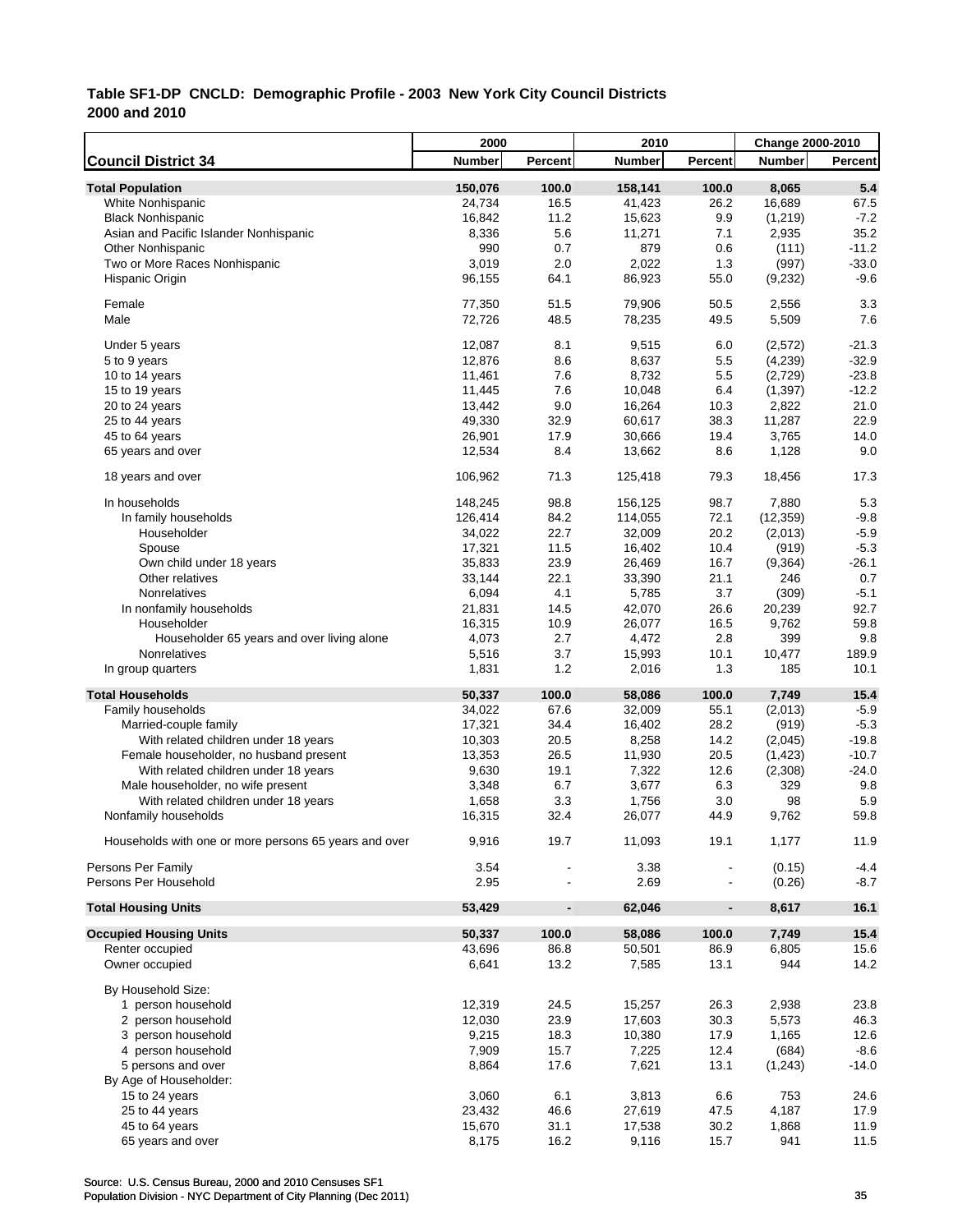|                                                       | 2000             |                          | 2010          |                | Change 2000-2010 |                |
|-------------------------------------------------------|------------------|--------------------------|---------------|----------------|------------------|----------------|
| <b>Council District 35</b>                            | Number           | Percent                  | <b>Number</b> | <b>Percent</b> | <b>Number</b>    | <b>Percent</b> |
| <b>Total Population</b>                               | 151,030          | 100.0                    | 151,793       | 100.0          | 763              | 0.5            |
| White Nonhispanic                                     | 24,115           | 16.0                     | 50,241        | 33.1           | 26,126           | 108.3          |
| <b>Black Nonhispanic</b>                              | 93,876           | 62.2                     | 69,050        | 45.5           | (24, 826)        | $-26.4$        |
| Asian and Pacific Islander Nonhispanic                | 4,117            | 2.7                      | 6,997         | 4.6            | 2,880            | 70.0           |
| <b>Other Nonhispanic</b>                              | 1,470            | 1.0                      | 947           | 0.6            | (523)            | $-35.6$        |
| Two or More Races Nonhispanic                         | 3,963            | 2.6                      | 3,879         | 2.6            | (84)             | $-2.1$         |
| Hispanic Origin                                       | 23,489           | 15.6                     | 20,679        | 13.6           | (2,810)          | $-12.0$        |
|                                                       |                  |                          |               |                |                  |                |
| Female                                                | 81,712           | 54.1                     | 81,670        | 53.8           | (42)             | $-0.1$         |
| Male                                                  | 69,318           | 45.9                     | 70,123        | 46.2           | 805              | 1.2            |
| Under 5 years                                         | 10,643           | 7.0                      | 10,956        | 7.2            | 313              | 2.9            |
| 5 to 9 years                                          | 10,926           | 7.2                      | 8,342         | 5.5            | (2, 584)         | $-23.7$        |
| 10 to 14 years                                        | 10,567           | 7.0                      | 7,929         | 5.2            | (2,638)          | $-25.0$        |
| 15 to 19 years                                        | 11,469           | 7.6                      | 9,392         | 6.2            | (2,077)          | $-18.1$        |
| 20 to 24 years                                        | 13,346           | 8.8                      | 13,270        | 8.7            | (76)             | $-0.6$         |
| 25 to 44 years                                        | 50,736           | 33.6                     | 56,350        | 37.1           | 5,614            | 11.1           |
| 45 to 64 years                                        | 29,368           | 19.4                     | 30,759        | 20.3           | 1,391            | 4.7            |
| 65 years and over                                     | 13,975           | 9.3                      | 14,795        | 9.7            | 820              | 5.9            |
| 18 years and over                                     | 112,528          | 74.5                     | 119,695       | 78.9           | 7.167            | 6.4            |
| In households                                         | 144,684          | 95.8                     | 146,217       | 96.3           | 1,533            | 1.1            |
| In family households                                  | 112,024          | 74.2                     | 103,888       | 68.4           | (8, 136)         | $-7.3$         |
| Householder                                           | 32,487           | 21.5                     | 30,708        | 20.2           | (1,779)          | $-5.5$         |
| Spouse                                                | 14,310           | 9.5                      | 16,180        | 10.7           | 1,870            | 13.1           |
| Own child under 18 years                              | 30,426           | 20.1                     | 26,841        | 17.7           | (3,585)          | $-11.8$        |
| Other relatives                                       | 30,467           | 20.2                     | 26,749        | 17.6           | (3,718)          | $-12.2$        |
| Nonrelatives                                          | 4,334            | 2.9                      | 3,410         | 2.2            | (924)            | $-21.3$        |
| In nonfamily households                               |                  | 21.6                     | 42,329        | 27.9           | 9,669            | 29.6           |
| Householder                                           | 32,660<br>25,105 | 16.6                     | 30,314        | 20.0           | 5,209            | 20.7           |
| Householder 65 years and over living alone            | 4,584            | 3.0                      | 4,926         | 3.2            | 342              | 7.5            |
| Nonrelatives                                          | 7,555            | 5.0                      | 12,015        | 7.9            | 4,460            | 59.0           |
| In group quarters                                     | 6,346            | 4.2                      | 5,576         | 3.7            | (770)            | $-12.1$        |
|                                                       |                  |                          |               |                |                  |                |
| <b>Total Households</b>                               | 57,592           | 100.0                    | 61,022        | 100.0          | 3,430            | 6.0            |
| Family households                                     | 32,487           | 56.4                     | 30,708        | 50.3           | (1,779)          | $-5.5$         |
| Married-couple family                                 | 14,310           | 24.8                     | 16,180        | 26.5           | 1,870            | 13.1           |
| With related children under 18 years                  | 7,607            | 13.2                     | 8,313         | 13.6           | 706              | 9.3<br>$-21.7$ |
| Female householder, no husband present                | 14,995           | 26.0                     | 11,747        | 19.3           | (3, 248)         |                |
| With related children under 18 years                  | 10,239           | 17.8                     | 6,757         | 11.1           | (3, 482)         | $-34.0$        |
| Male householder, no wife present                     | 3,182            | 5.5                      | 2,781         | 4.6            | (401)            | $-12.6$        |
| With related children under 18 years                  | 1,537            | 2.7                      | 1,238         | 2.0            | (299)            | $-19.5$        |
| Nonfamily households                                  | 25,105           | 43.6                     | 30,314        | 49.7           | 5,209            | 20.7           |
| Households with one or more persons 65 years and over | 10,850           | 18.8                     | 11,690        | 19.2           | 840              | 7.7            |
| Persons Per Family                                    | 3.31             |                          | 3.27          |                | (0.04)           | $-1.3$         |
| Persons Per Household                                 | 2.51             |                          | 2.40          |                | (0.12)           | $-4.6$         |
| <b>Total Housing Units</b>                            | 61,147           | $\overline{\phantom{a}}$ | 67,188        | $\blacksquare$ | 6,041            | 9.9            |
| <b>Occupied Housing Units</b>                         | 57,592           | 100.0                    | 61,022        | 100.0          | 3,430            | $6.0\,$        |
| Renter occupied                                       | 46,917           | 81.5                     | 47,890        | 78.5           | 973              | 2.1            |
| Owner occupied                                        | 10,675           | 18.5                     | 13,132        | 21.5           | 2,457            | 23.0           |
| By Household Size:                                    |                  |                          |               |                |                  |                |
| 1 person household                                    | 19,438           | 33.8                     | 21,387        | 35.0           | 1,949            | 10.0           |
| 2 person household                                    | 15,895           | 27.6                     | 18,661        | 30.6           | 2,766            | 17.4           |
| 3 person household                                    | 9,450            | 16.4                     | 9,404         | 15.4           | (46)             | $-0.5$         |
| 4 person household                                    | 6,163            | 10.7                     | 5,628         | 9.2            | (535)            | $-8.7$         |
| 5 persons and over                                    | 6,646            | 11.5                     | 5,942         | 9.7            | (704)            | $-10.6$        |
| By Age of Householder:                                |                  |                          |               |                |                  |                |
| 15 to 24 years                                        | 3,279            | 5.7                      | 3,015         | 4.9            | (264)            | $-8.1$         |
| 25 to 44 years                                        | 26,507           | 46.0                     | 28,701        | 47.0           | 2,194            | 8.3            |
| 45 to 64 years                                        | 18,653           | 32.4                     | 19,169        | 31.4           | 516              | 2.8            |
| 65 years and over                                     | 9,153            | 15.9                     | 10,137        | 16.6           | 984              | 10.8           |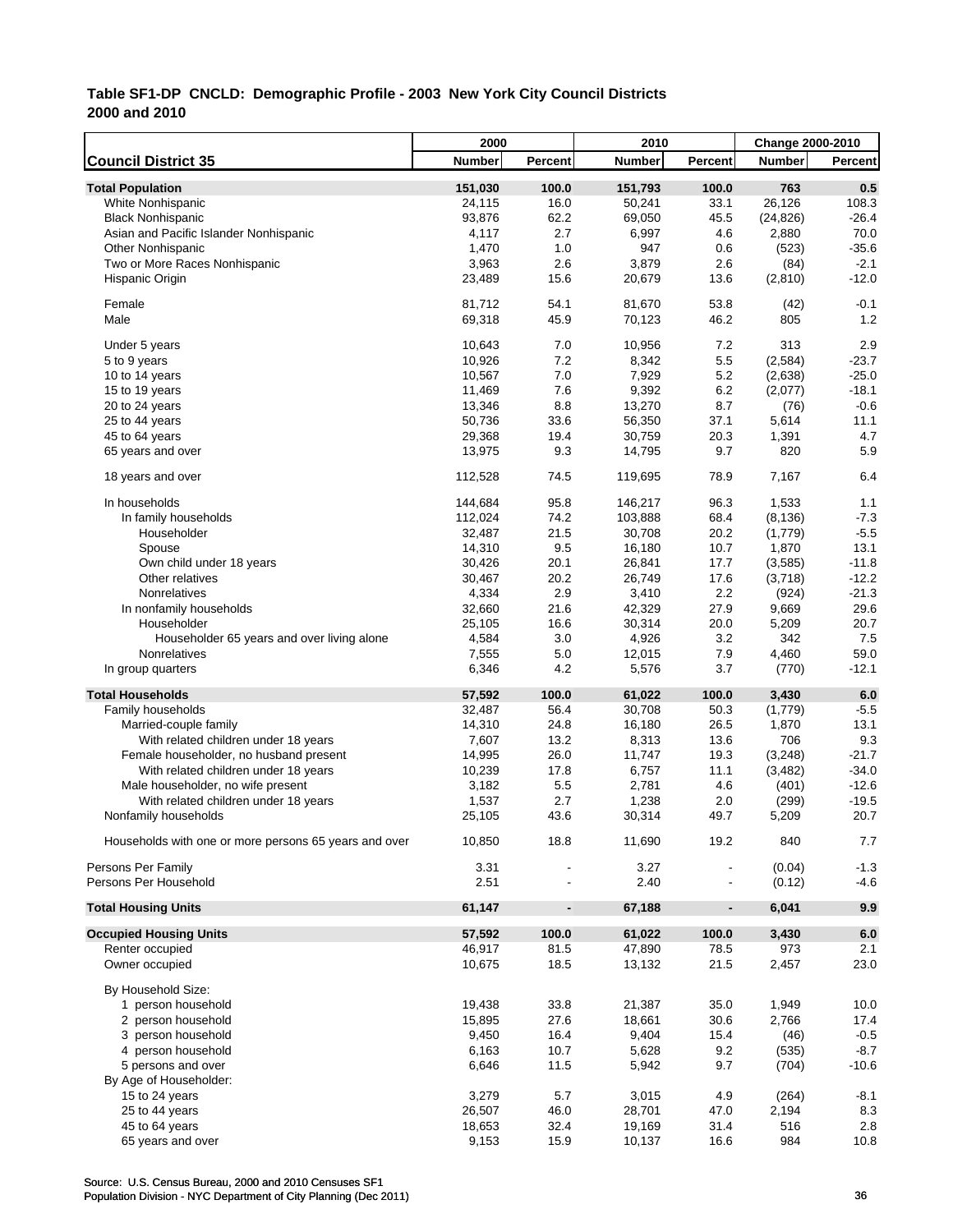|                                                               | 2000             |                          | 2010             |                | Change 2000-2010  |                |
|---------------------------------------------------------------|------------------|--------------------------|------------------|----------------|-------------------|----------------|
| <b>Council District 36</b>                                    | <b>Number</b>    | Percent                  | <b>Number</b>    | Percent        | <b>Number</b>     | <b>Percent</b> |
| <b>Total Population</b>                                       | 149,226          | 100.0                    | 148,936          | 100.0          | (290)             | $-0.2$         |
| White Nonhispanic                                             | 1,367            | 0.9                      | 10,201           | 6.8            | 8,834             | 646.2          |
| <b>Black Nonhispanic</b>                                      | 119,900          | 80.3                     | 104,569          | 70.2           | (15, 331)         | $-12.8$        |
| Asian and Pacific Islander Nonhispanic                        | 1,493            | 1.0                      | 3,207            | 2.2            | 1,714             | 114.8          |
| <b>Other Nonhispanic</b>                                      | 815              | 0.5                      | 889              | 0.6            | 74                | 9.1            |
| Two or More Races Nonhispanic                                 | 3,333            | 2.2                      | 2,740            | 1.8            | (593)             | $-17.8$        |
| Hispanic Origin                                               | 22,318           | 15.0                     | 27,330           | 18.4           | 5,012             | 22.5           |
|                                                               |                  |                          |                  |                |                   |                |
| Female<br>Male                                                | 82,459<br>66,767 | 55.3<br>44.7             | 81,541<br>67,395 | 54.7<br>45.3   | (918)<br>628      | $-1.1$<br>0.9  |
|                                                               |                  |                          |                  |                |                   |                |
| Under 5 years                                                 | 11,804           | 7.9                      | 9,439            | 6.3            | (2,365)           | $-20.0$        |
| 5 to 9 years                                                  | 13,643           | 9.1                      | 9,020            | 6.1            | (4,623)           | $-33.9$        |
| 10 to 14 years                                                | 12,889           | 8.6                      | 9,819            | 6.6            | (3,070)           | $-23.8$        |
| 15 to 19 years                                                | 11,934           | 8.0                      | 11,249           | 7.6            | (685)             | $-5.7$         |
| 20 to 24 years                                                | 10,893           | 7.3                      | 13,197           | 8.9            | 2,304             | 21.2           |
| 25 to 44 years                                                | 44,740           | 30.0                     | 47,343           | 31.8           | 2,603             | 5.8            |
| 45 to 64 years                                                | 28,923           | 19.4                     | 34,049           | 22.9           | 5,126             | 17.7           |
| 65 years and over                                             | 14,400           | 9.6                      | 14,820           | 10.0           | 420               | 2.9            |
| 18 years and over                                             | 103,611          | 69.4                     | 114,023          | 76.6           | 10,412            | 10.0           |
| In households                                                 | 146,060          | 97.9                     | 146,691          | 98.5           | 631               | 0.4            |
| In family households                                          | 122,167          | 81.9                     | 112,396          | 75.5           | (9,771)           | $-8.0$         |
| Householder                                                   | 34,295           | 23.0                     | 32,856           | 22.1           | (1, 439)          | $-4.2$         |
| Spouse                                                        | 11,502           | 7.7                      | 11,465           | 7.7            | (37)              | $-0.3$         |
| Own child under 18 years                                      | 34,987           | 23.4                     | 27,146           | 18.2           | (7, 841)          | $-22.4$        |
| Other relatives                                               | 35,875           | 24.0                     | 36,234           | 24.3           | 359               | 1.0            |
| Nonrelatives                                                  | 5,508            | 3.7                      | 4,695            | 3.2            | (813)             | $-14.8$        |
| In nonfamily households                                       | 23,893           | 16.0                     | 34,295           | 23.0           | 10,402            | 43.5           |
| Householder                                                   | 20,119           | 13.5                     | 26,320           | 17.7           | 6,201             | 30.8           |
| Householder 65 years and over living alone                    | 5,211            | 3.5                      | 5,480            | 3.7            | 269               | 5.2            |
| Nonrelatives                                                  | 3,774            | 2.5                      | 7,975            | 5.4            | 4,201             | 111.3          |
| In group quarters                                             | 3,166            | 2.1                      | 2,245            | 1.5            | (921)             | $-29.1$        |
|                                                               |                  |                          |                  |                |                   |                |
| <b>Total Households</b>                                       | 54,414<br>34,295 | 100.0<br>63.0            | 59,176           | 100.0<br>55.5  | 4,762<br>(1, 439) | 8.8<br>$-4.2$  |
| Family households                                             |                  | 21.1                     | 32,856           | 19.4           |                   | $-0.3$         |
| Married-couple family<br>With related children under 18 years | 11,502<br>6,490  | 11.9                     | 11,465<br>5,732  | 9.7            | (37)              | $-11.7$        |
|                                                               |                  |                          |                  |                | (758)             |                |
| Female householder, no husband present                        | 19,370           | 35.6                     | 17,714           | 29.9           | (1,656)           | $-8.5$         |
| With related children under 18 years                          | 14,332           | 26.3                     | 11,450           | 19.3           | (2,882)           | $-20.1$        |
| Male householder, no wife present                             | 3,423            | 6.3                      | 3,677            | 6.2            | 254               | 7.4            |
| With related children under 18 years                          | 1,756            | 3.2                      | 1,760            | 3.0            | 4                 | 0.2            |
| Nonfamily households                                          | 20,119           | 37.0                     | 26,320           | 44.5           | 6,201             | 30.8           |
| Households with one or more persons 65 years and over         | 11,740           | 21.6                     | 12,376           | 20.9           | 636               | 5.4            |
| Persons Per Family                                            | 3.40             |                          | 3.28             |                | (0.12)            | $-3.6$         |
| Persons Per Household                                         | 2.68             |                          | 2.48             |                | (0.21)            | $-7.6$         |
| <b>Total Housing Units</b>                                    | 61,362           | $\overline{\phantom{a}}$ | 66,171           | $\blacksquare$ | 4,809             | 7.8            |
| <b>Occupied Housing Units</b>                                 | 54,414           | 100.0                    | 59,176           | 100.0          | 4,762             | 8.8            |
| Renter occupied                                               | 45,131           | 82.9                     | 49,719           | 84.0           | 4,588             | 10.2           |
| Owner occupied                                                | 9,283            | 17.1                     | 9,457            | 16.0           | 174               | 1.9            |
| By Household Size:                                            |                  |                          |                  |                |                   |                |
| 1 person household                                            | 17,451           | 32.1                     | 20,766           | 35.1           | 3,315             | 19.0           |
| 2 person household                                            | 12,957           | 23.8                     | 15,589           | 26.3           | 2,632             | 20.3           |
| 3 person household                                            | 9,298            | 17.1                     | 9,695            | 16.4           | 397               | 4.3            |
| 4 person household                                            | 6,746            | 12.4                     | 6,324            | 10.7           | (422)             | $-6.3$         |
| 5 persons and over                                            | 7,962            | 14.6                     | 6,802            | 11.5           | (1, 160)          | $-14.6$        |
| By Age of Householder:                                        |                  |                          |                  |                |                   |                |
| 15 to 24 years                                                | 2,599            | 4.8                      | 2,720            | 4.6            | 121               | 4.7            |
| 25 to 44 years                                                | 23,301           | 42.8                     | 24,107           | 40.7           | 806               | 3.5            |
| 45 to 64 years                                                | 18,512           | 34.0                     | 21,772           | 36.8           | 3,260             | 17.6           |
| 65 years and over                                             | 10,002           | 18.4                     | 10,577           | 17.9           | 575               | 5.7            |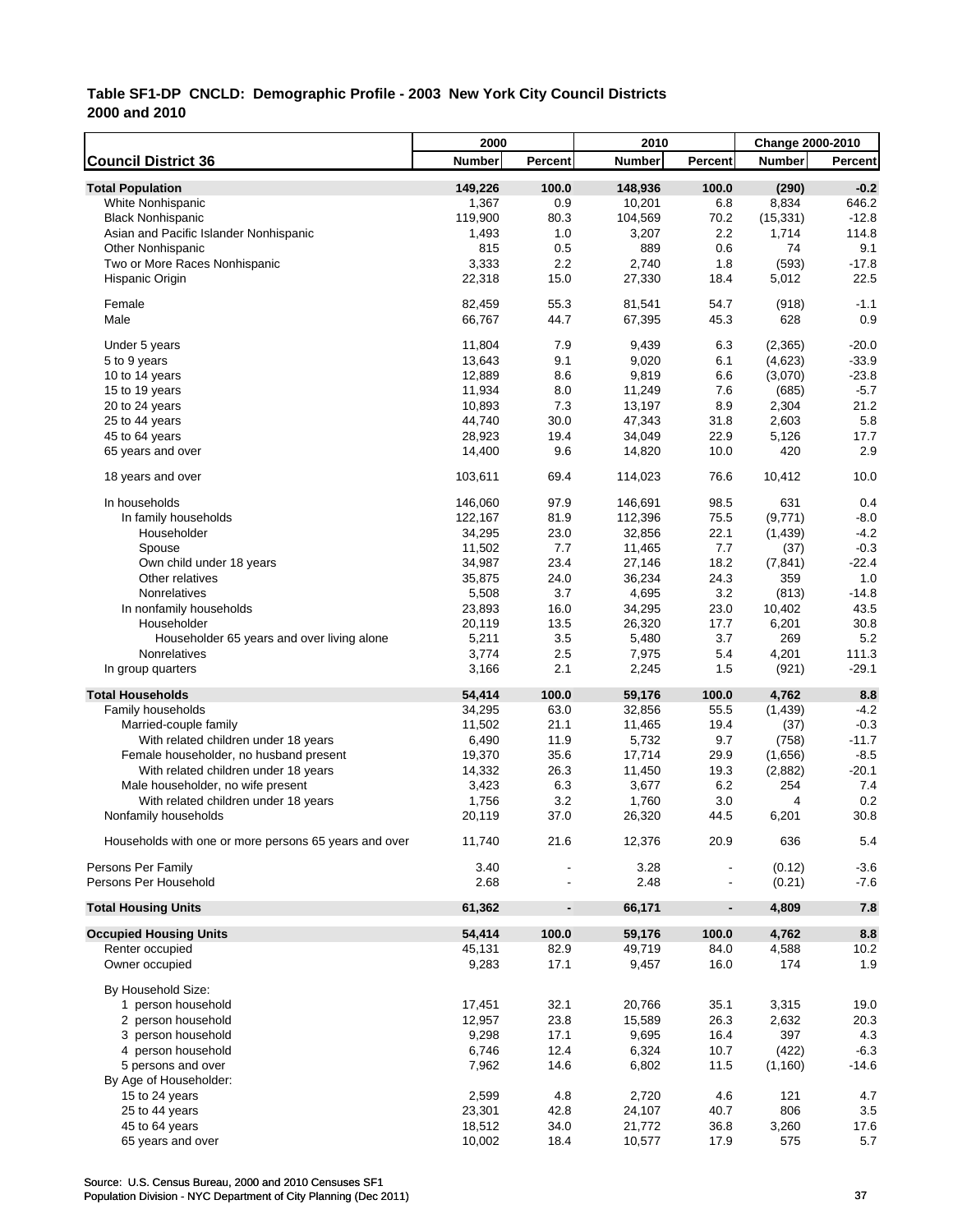|                                                       | 2000    |                          | 2010          |                          | Change 2000-2010 |                |
|-------------------------------------------------------|---------|--------------------------|---------------|--------------------------|------------------|----------------|
| <b>Council District 37</b>                            | Number  | Percent                  | <b>Number</b> | Percent                  | <b>Number</b>    | <b>Percent</b> |
| <b>Total Population</b>                               | 149,203 | 100.0                    | 158,438       | 100.0                    | 9,235            | 6.2            |
| White Nonhispanic                                     | 5,114   | 3.4                      | 6,511         | 4.1                      | 1,397            | 27.3           |
| <b>Black Nonhispanic</b>                              | 43,567  | 29.2                     | 46,968        | 29.6                     | 3,401            | 7.8            |
| Asian and Pacific Islander Nonhispanic                | 7,188   | 4.8                      | 9,977         | 6.3                      | 2,789            | 38.8           |
| <b>Other Nonhispanic</b>                              | 3,028   | 2.0                      | 3,034         | 1.9                      | 6                | 0.2            |
| Two or More Races Nonhispanic                         | 4,570   | 3.1                      | 2,511         | 1.6                      | (2,059)          | $-45.1$        |
| Hispanic Origin                                       | 85,736  | 57.5                     | 89,437        | 56.4                     | 3,701            | 4.3            |
|                                                       |         |                          |               |                          |                  |                |
| Female                                                | 78,148  | 52.4                     | 81,251        | 51.3                     | 3,103            | 4.0            |
| Male                                                  | 71,055  | 47.6                     | 77,187        | 48.7                     | 6,132            | 8.6            |
| Under 5 years                                         | 13,914  | 9.3                      | 12,225        | 7.7                      | (1,689)          | $-12.1$        |
| 5 to 9 years                                          | 15,074  | 10.1                     | 11,794        | 7.4                      | (3,280)          | $-21.8$        |
| 10 to 14 years                                        | 13,708  | 9.2                      | 12,109        | 7.6                      | (1,599)          | $-11.7$        |
| 15 to 19 years                                        | 12,679  | 8.5                      | 13,619        | 8.6                      | 940              | 7.4            |
| 20 to 24 years                                        | 12,785  | 8.6                      | 14,691        | 9.3                      | 1,906            | 14.9           |
| 25 to 44 years                                        | 45,938  | 30.8                     | 48,281        | 30.5                     | 2,343            | 5.1            |
| 45 to 64 years                                        | 25,760  | 17.3                     | 33,977        | 21.4                     | 8,217            | 31.9           |
| 65 years and over                                     | 9,345   | 6.3                      | 11,742        | 7.4                      | 2,397            | 25.7           |
|                                                       |         |                          |               |                          |                  |                |
| 18 years and over                                     | 98,963  | 66.3                     | 114,284       | 72.1                     | 15,321           | 15.5           |
| In households                                         | 147,941 | 99.2                     | 156,475       | 98.8                     | 8,534            | 5.8            |
| In family households                                  | 136,081 | 91.2                     | 137,612       | 86.9                     | 1,531            | 1.1            |
| Householder                                           | 34,332  | 23.0                     | 35,242        | 22.2                     | 910              | 2.7            |
| Spouse                                                | 16,121  | 10.8                     | 15,954        | 10.1                     | (167)            | $-1.0$         |
| Own child under 18 years                              | 40,994  | 27.5                     | 35,497        | 22.4                     | (5, 497)         | $-13.4$        |
| Other relatives                                       | 37,751  | 25.3                     | 43,446        | 27.4                     | 5,695            | 15.1           |
| Nonrelatives                                          | 6,883   | 4.6                      | 7,473         | 4.7                      | 590              | 8.6            |
| In nonfamily households                               | 11,860  | 7.9                      | 18,863        | 11.9                     | 7,003            | 59.0           |
| Householder                                           | 9,134   | 6.1                      | 13,267        | 8.4                      | 4,133            | 45.2           |
| Householder 65 years and over living alone            | 2,161   | 1.4                      | 2,582         | 1.6                      | 421              | 19.5           |
| Nonrelatives                                          | 2,726   | 1.8                      | 5,596         | 3.5                      | 2,870            | 105.3          |
| In group quarters                                     | 1,262   | 0.8                      | 1,963         | 1.2                      | 701              | 55.5           |
| <b>Total Households</b>                               | 43,466  | 100.0                    | 48,509        | 100.0                    | 5,043            | 11.6           |
| Family households                                     | 34,332  | 79.0                     | 35,242        | 72.7                     | 910              | 2.7            |
| Married-couple family                                 | 16,121  | 37.1                     | 15,954        | 32.9                     | (167)            | $-1.0$         |
| With related children under 18 years                  | 10,467  | 24.1                     | 9,600         | 19.8                     | (867)            | $-8.3$         |
| Female householder, no husband present                | 14,767  | 34.0                     | 15,019        | 31.0                     | 252              | 1.7            |
| With related children under 18 years                  | 11,440  | 26.3                     | 10,477        | 21.6                     | (963)            | $-8.4$         |
| Male householder, no wife present                     | 3,444   | 7.9                      | 4,269         | 8.8                      | 825              | 24.0           |
| With related children under 18 years                  | 1,939   | 4.5                      | 2,210         | 4.6                      | 271              | 14.0           |
| Nonfamily households                                  | 9,134   | 21.0                     | 13,267        | 27.3                     | 4,133            | 45.2           |
|                                                       |         |                          |               |                          |                  |                |
| Households with one or more persons 65 years and over | 7,487   | 17.2                     | 9,372         | 19.3                     | 1,885            | 25.2           |
| Persons Per Family                                    | 3.76    |                          | 3.69          |                          | (0.07)           | $-1.9$         |
| Persons Per Household                                 | 3.40    |                          | 3.23          |                          | (0.18)           | $-5.2$         |
| <b>Total Housing Units</b>                            | 47,906  | $\overline{\phantom{a}}$ | 53,885        | $\overline{\phantom{a}}$ | 5,979            | 12.5           |
|                                                       |         |                          |               |                          |                  |                |
| <b>Occupied Housing Units</b>                         | 43,466  | 100.0                    | 48,509        | 100.0                    | 5,043            | 11.6           |
| Renter occupied                                       | 33,069  | 76.1                     | 37,723        | 77.8                     | 4,654            | 14.1           |
| Owner occupied                                        | 10,397  | 23.9                     | 10,786        | 22.2                     | 389              | 3.7            |
| By Household Size:                                    |         |                          |               |                          |                  |                |
| 1 person household                                    | 7,407   | 17.0                     | 9,777         | 20.2                     | 2,370            | 32.0           |
| 2 person household                                    | 8,443   | 19.4                     | 10,600        | 21.9                     | 2,157            | 25.5           |
| 3 person household                                    | 8,601   | 19.8                     | 9,242         | 19.1                     | 641              | 7.5            |
| 4 person household                                    | 8,034   | 18.5                     | 8,085         | 16.7                     | 51               | 0.6            |
| 5 persons and over                                    | 10,981  | 25.3                     | 10,805        | 22.3                     | (176)            | $-1.6$         |
| By Age of Householder:                                |         |                          |               |                          |                  |                |
| 15 to 24 years                                        | 2,740   | 6.3                      | 2,493         | 5.1                      | (247)            | $-9.0$         |
| 25 to 44 years                                        | 20,944  | 48.2                     | 20,465        | 42.2                     | (479)            | $-2.3$         |
| 45 to 64 years                                        | 14,345  | 33.0                     | 18,705        | 38.6                     | 4,360            | 30.4           |
| 65 years and over                                     | 5,437   | 12.5                     | 6,846         | 14.1                     | 1,409            | 25.9           |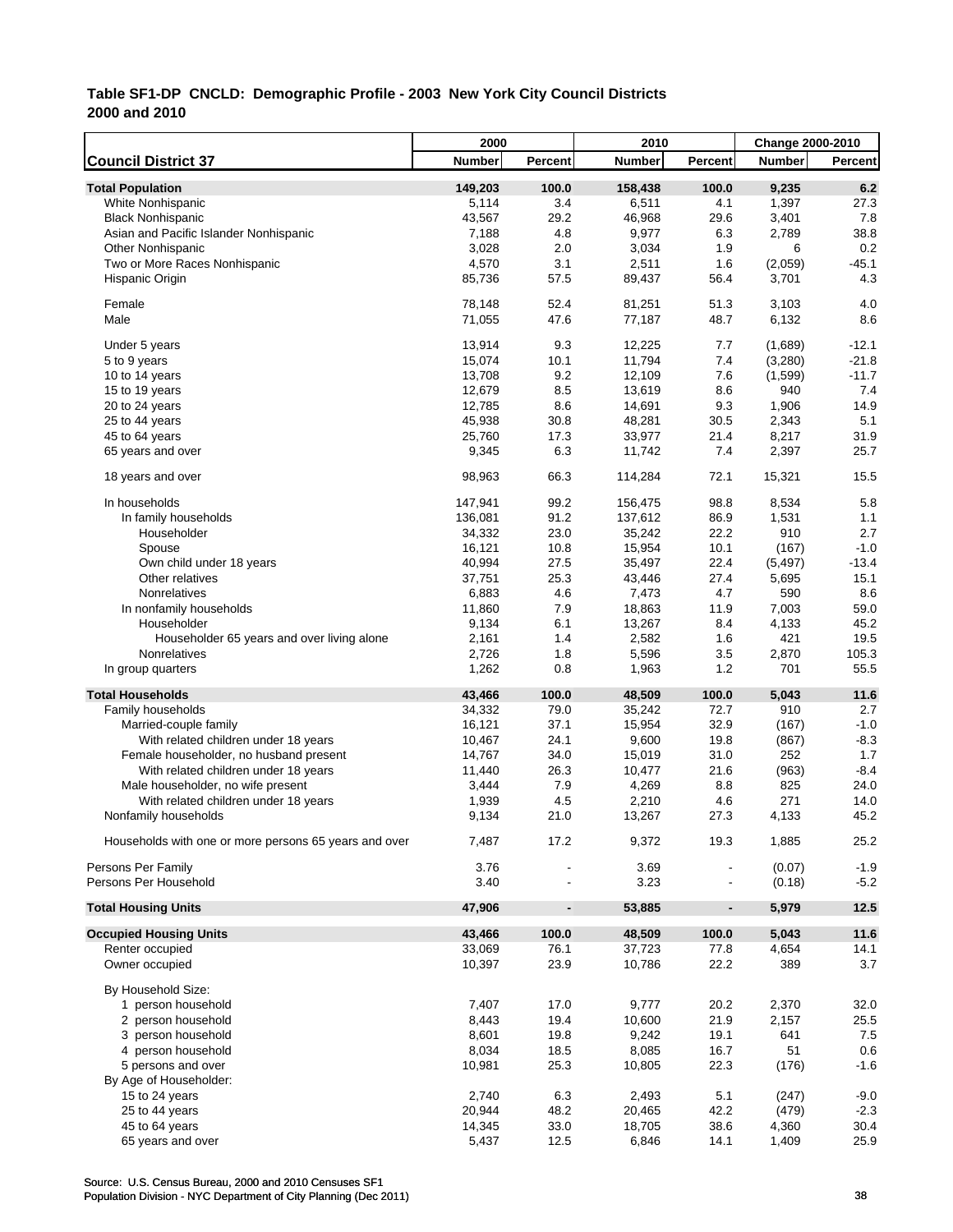|                                                       | 2000          |                              | 2010          |                          | <b>Change 2000-2010</b> |         |
|-------------------------------------------------------|---------------|------------------------------|---------------|--------------------------|-------------------------|---------|
| <b>Council District 38</b>                            | <b>Number</b> | Percent                      | <b>Number</b> | Percent                  | <b>Number</b>           | Percent |
| <b>Total Population</b>                               | 149,345       | 100.0                        | 157,282       | 100.0                    | 7,937                   | 5.3     |
| White Nonhispanic                                     | 25,779        | 17.3                         | 26,996        | 17.2                     | 1,217                   | 4.7     |
| <b>Black Nonhispanic</b>                              | 8,317         | 5.6                          | 7,162         | 4.6                      | (1, 155)                | $-13.9$ |
| Asian and Pacific Islander Nonhispanic                | 33,907        | 22.7                         | 51,509        | 32.7                     | 17,602                  | 51.9    |
| <b>Other Nonhispanic</b>                              | 1,076         | 0.7                          | 700           | 0.4                      | (376)                   | $-34.9$ |
| Two or More Races Nonhispanic                         | 4,268         | 2.9                          | 1,906         | 1.2                      | (2, 362)                | $-55.3$ |
| Hispanic Origin                                       | 75,998        | 50.9                         | 69,009        | 43.9                     | (6,989)                 | $-9.2$  |
| Female                                                | 74,795        | 50.1                         | 77,452        | 49.2                     | 2,657                   | 3.6     |
| Male                                                  | 74,550        | 49.9                         | 79,830        | 50.8                     | 5,280                   | 7.1     |
| Under 5 years                                         | 11,928        | 8.0                          | 11,785        | 7.5                      | (143)                   | $-1.2$  |
| 5 to 9 years                                          | 11,926        | 8.0                          | 10,424        | 6.6                      | (1,502)                 | $-12.6$ |
| 10 to 14 years                                        | 10,634        | 7.1                          | 9,250         | 5.9                      | (1, 384)                | $-13.0$ |
| 15 to 19 years                                        | 10,684        | 7.2                          | 10,364        | 6.6                      | (320)                   | $-3.0$  |
| 20 to 24 years                                        | 13,284        | 8.9                          | 13,694        | 8.7                      | 410                     | 3.1     |
| 25 to 44 years                                        | 51,301        | 34.4                         | 56,212        | 35.7                     | 4,911                   | 9.6     |
| 45 to 64 years                                        | 27,182        | 18.2                         | 33,009        | 21.0                     | 5,827                   | 21.4    |
| 65 years and over                                     | 12,406        | 8.3                          | 12,544        | 8.0                      | 138                     | 1.1     |
| 18 years and over                                     | 108,611       | 72.7                         | 119,814       | 76.2                     | 11,203                  | 10.3    |
| In households                                         | 147,492       | 98.8                         | 154,870       | 98.5                     | 7,378                   | 5.0     |
| In family households                                  | 129,724       | 86.9                         | 132,489       | 84.2                     | 2,765                   | 2.1     |
| Householder                                           | 33,665        | 22.5                         | 32,891        | 20.9                     | (774)                   | $-2.3$  |
| Spouse                                                | 20,647        | 13.8                         | 20,510        | 13.0                     | (137)                   | $-0.7$  |
| Own child under 18 years                              | 34,536        | 23.1                         | 30,368        | 19.3                     | (4, 168)                | $-12.1$ |
| Other relatives                                       | 34,593        | 23.2                         | 40,021        | 25.4                     | 5,428                   | 15.7    |
| Nonrelatives                                          | 6,283         | 4.2                          | 8,699         | 5.5                      | 2,416                   | 38.5    |
| In nonfamily households                               | 17,768        | 11.9                         | 22,381        | 14.2                     | 4,613                   | 26.0    |
| Householder                                           | 13,141        | 8.8                          | 15,080        | 9.6                      | 1,939                   | 14.8    |
| Householder 65 years and over living alone            | 3,422         | 2.3                          | 3,143         | 2.0                      | (279)                   | $-8.2$  |
| Nonrelatives                                          | 4,627         | 3.1                          | 7,301         | 4.6                      | 2,674                   | 57.8    |
| In group quarters                                     | 1,853         | 1.2                          | 2,412         | 1.5                      | 559                     | 30.2    |
| <b>Total Households</b>                               | 46,806        | 100.0                        | 47,971        | 100.0                    | 1,165                   | 2.5     |
| Family households                                     | 33,665        | 71.9                         | 32,891        | 68.6                     | (774)                   | $-2.3$  |
| Married-couple family                                 | 20,647        | 44.1                         | 20,510        | 42.8                     | (137)                   | $-0.7$  |
| With related children under 18 years                  | 12,565        | 26.8                         | 11,796        | 24.6                     | (769)                   | $-6.1$  |
| Female householder, no husband present                | 9,678         | 20.7                         | 8,571         | 17.9                     | (1, 107)                | $-11.4$ |
| With related children under 18 years                  | 6,504         | 13.9                         | 5,178         | 10.8                     | (1,326)                 | $-20.4$ |
| Male householder, no wife present                     | 3,340         | 7.1                          | 3,810         | 7.9                      | 470                     | 14.1    |
| With related children under 18 years                  | 1,560         | 3.3                          | 1,820         | 3.8                      | 260                     | 16.7    |
| Nonfamily households                                  | 13,141        | 28.1                         | 15,080        | 31.4                     | 1,939                   | 14.8    |
| Households with one or more persons 65 years and over | 9,708         | 20.7                         | 9,787         | 20.4                     | 79                      | 0.8     |
| Persons Per Family                                    | 3.67          |                              | 3.76          |                          | 0.10                    | 2.6     |
| Persons Per Household                                 | 3.15          |                              | 3.23          | $\overline{\phantom{a}}$ | 0.08                    | 2.5     |
| <b>Total Housing Units</b>                            | 49,089        | $\qquad \qquad \blacksquare$ | 51,320        | $\blacksquare$           | 2,231                   | 4.5     |
| <b>Occupied Housing Units</b>                         | 46,806        | 100.0                        | 47,971        | 100.0                    | 1,165                   | 2.5     |
| Renter occupied                                       | 36,131        | 77.2                         | 37,328        | 77.8                     | 1,197                   | 3.3     |
| Owner occupied                                        | 10,675        | 22.8                         | 10,643        | 22.2                     | (32)                    | $-0.3$  |
| By Household Size:                                    |               |                              |               |                          |                         |         |
| 1 person household                                    | 10,229        | 21.9                         | 10,327        | 21.5                     | 98                      | 1.0     |
| 2 person household                                    | 10,505        | 22.4                         | 11,760        | 24.5                     | 1,255                   | 11.9    |
| 3 person household                                    | 8,339         | 17.8                         | 7,893         | 16.5                     | (446)                   | $-5.3$  |
| 4 person household                                    | 7,816         | 16.7                         | 7,217         | 15.0                     | (599)                   | $-7.7$  |
| 5 persons and over                                    | 9,917         | 21.2                         | 10,774        | 22.5                     | 857                     | 8.6     |
| By Age of Householder:                                |               |                              |               |                          |                         |         |
| 15 to 24 years                                        | 2,503         | 5.3                          | 2,210         | 4.6                      | (293)                   | $-11.7$ |
| 25 to 44 years                                        | 21,925        | 46.8                         | 21,469        | 44.8                     | (456)                   | $-2.1$  |
| 45 to 64 years                                        | 14,918        | 31.9                         | 16,875        | 35.2                     | 1,957                   | 13.1    |
| 65 years and over                                     | 7,460         | 15.9                         | 7,417         | 15.5                     | (43)                    | $-0.6$  |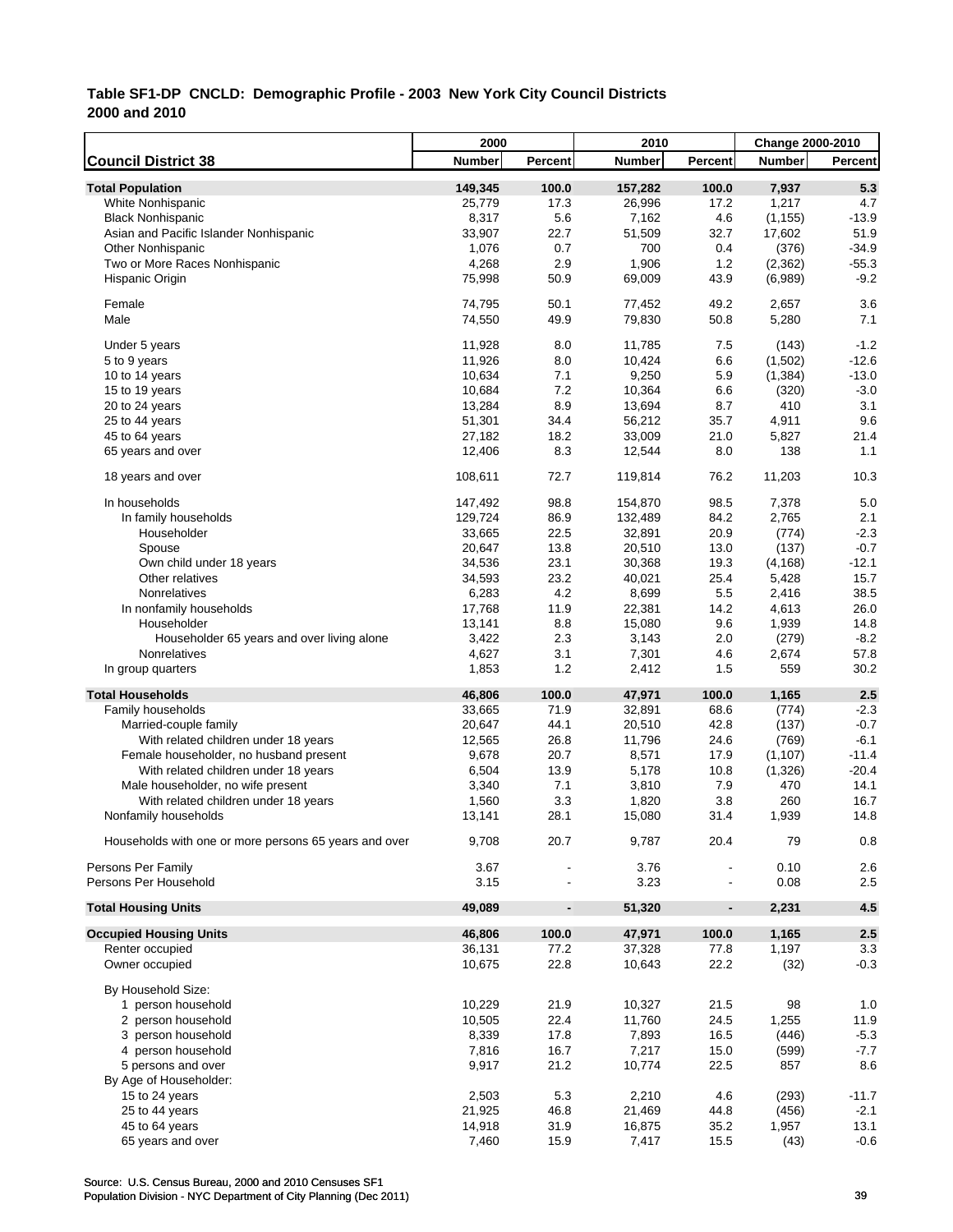|                                                       | 2000          |                              | 2010          |                          | <b>Change 2000-2010</b> |         |
|-------------------------------------------------------|---------------|------------------------------|---------------|--------------------------|-------------------------|---------|
| <b>Council District 39</b>                            | <b>Number</b> | Percent                      | <b>Number</b> | Percent                  | <b>Number</b>           | Percent |
| <b>Total Population</b>                               | 150,907       | 100.0                        | 154,341       | 100.0                    | 3,434                   | 2.3     |
| White Nonhispanic                                     | 93,508        | 62.0                         | 101,680       | 65.9                     | 8,172                   | 8.7     |
| <b>Black Nonhispanic</b>                              | 8,818         | 5.8                          | 6,850         | 4.4                      | (1,968)                 | $-22.3$ |
| Asian and Pacific Islander Nonhispanic                | 14,973        | 9.9                          | 19,318        | 12.5                     | 4,345                   | 29.0    |
| <b>Other Nonhispanic</b>                              | 1,860         | 1.2                          | 939           | 0.6                      | (921)                   | $-49.5$ |
| Two or More Races Nonhispanic                         | 6,442         | 4.3                          | 3,594         | 2.3                      | (2,848)                 | $-44.2$ |
| Hispanic Origin                                       | 25,306        | 16.8                         | 21,960        | 14.2                     | (3,346)                 | $-13.2$ |
|                                                       |               |                              |               |                          |                         |         |
| Female                                                | 77,591        | 51.4                         | 79,024        | 51.2                     | 1,433                   | 1.8     |
| Male                                                  | 73,316        | 48.6                         | 75,317        | 48.8                     | 2,001                   | 2.7     |
| Under 5 years                                         | 11,244        | 7.5                          | 13,567        | 8.8                      | 2,323                   | 20.7    |
| 5 to 9 years                                          | 10,185        | 6.7                          | 10,797        | 7.0                      | 612                     | 6.0     |
| 10 to 14 years                                        | 9,446         | 6.3                          | 8,964         | 5.8                      | (482)                   | $-5.1$  |
| 15 to 19 years                                        | 8,630         | 5.7                          | 8,091         | 5.2                      | (539)                   | $-6.2$  |
| 20 to 24 years                                        | 10,452        | 6.9                          | 9,316         | 6.0                      | (1, 136)                | $-10.9$ |
| 25 to 44 years                                        | 54,266        | 36.0                         | 56,087        | 36.3                     | 1,821                   | 3.4     |
| 45 to 64 years                                        | 29,507        | 19.6                         | 32,690        | 21.2                     | 3,183                   | 10.8    |
| 65 years and over                                     | 17,177        | 11.4                         | 14,829        | 9.6                      | (2,348)                 | $-13.7$ |
|                                                       |               |                              |               |                          |                         |         |
| 18 years and over                                     | 114,668       | 76.0                         | 115,908       | 75.1                     | 1,240                   | 1.1     |
| In households                                         | 148,584       | 98.5                         | 152,136       | 98.6                     | 3,552                   | 2.4     |
| In family households                                  | 115,352       | 76.4                         | 117,598       | 76.2                     | 2,246                   | 1.9     |
| Householder                                           | 33,349        | 22.1                         | 33,256        | 21.5                     | (93)                    | $-0.3$  |
| Spouse                                                | 24,761        | 16.4                         | 26,066        | 16.9                     | 1,305                   | 5.3     |
| Own child under 18 years                              | 33,445        | 22.2                         | 36,063        | 23.4                     | 2,618                   | 7.8     |
| Other relatives                                       | 20,904        | 13.9                         | 19,464        | 12.6                     | (1,440)                 | $-6.9$  |
| Nonrelatives                                          | 2,893         | 1.9                          | 2,749         | 1.8                      | (144)                   | $-5.0$  |
| In nonfamily households                               | 33,232        | 22.0                         | 34,538        | 22.4                     | 1,306                   | 3.9     |
| Householder                                           | 24,617        | 16.3                         | 24,795        | 16.1                     | 178                     | 0.7     |
| Householder 65 years and over living alone            | 5,482         | 3.6                          | 4,799         | 3.1                      | (683)                   | $-12.5$ |
| Nonrelatives                                          | 8,615         | 5.7                          | 9,743         | 6.3                      | 1,128                   | 13.1    |
| In group quarters                                     | 2,323         | 1.5                          | 2,205         | 1.4                      | (118)                   | $-5.1$  |
| <b>Total Households</b>                               | 57,966        | 100.0                        | 58,051        | 100.0                    | 85                      | 0.1     |
| Family households                                     | 33,349        | 57.5                         | 33,256        | 57.3                     | (93)                    | $-0.3$  |
| Married-couple family                                 | 24,761        | 42.7                         | 26,066        | 44.9                     | 1,305                   | 5.3     |
| With related children under 18 years                  | 13,101        | 22.6                         | 14,323        | 24.7                     | 1,222                   | 9.3     |
| Female householder, no husband present                | 6,206         | 10.7                         | 5,012         | 8.6                      | (1, 194)                | $-19.2$ |
| With related children under 18 years                  | 3,295         | 5.7                          | 2,492         | 4.3                      | (803)                   | $-24.4$ |
| Male householder, no wife present                     | 2,382         | 4.1                          | 2,178         | 3.8                      | (204)                   | $-8.6$  |
| With related children under 18 years                  | 908           | 1.6                          | 960           | 1.7                      | 52                      | 5.7     |
| Nonfamily households                                  | 24,617        | 42.5                         | 24,795        | 42.7                     | 178                     | 0.7     |
| Households with one or more persons 65 years and over | 12,466        | 21.5                         | 11,003        | 19.0                     | (1, 463)                | $-11.7$ |
|                                                       |               |                              |               |                          |                         |         |
| Persons Per Family                                    | 3.37          |                              | 3.45          |                          | 0.08                    | 2.4     |
| Persons Per Household                                 | 2.56          |                              | 2.62          |                          | 0.06                    | 2.2     |
| <b>Total Housing Units</b>                            | 60,626        | $\qquad \qquad \blacksquare$ | 61,582        | $\overline{\phantom{a}}$ | 956                     | 1.6     |
| <b>Occupied Housing Units</b>                         | 57,966        | 100.0                        | 58,051        | 100.0                    | 85                      | 0.1     |
| Renter occupied                                       | 42,037        | 72.5                         | 40,009        | 68.9                     | (2,028)                 | $-4.8$  |
| Owner occupied                                        | 15,929        | 27.5                         | 18,042        | 31.1                     | 2,113                   | 13.3    |
| By Household Size:                                    |               |                              |               |                          |                         |         |
| 1 person household                                    | 17,952        | 31.0                         | 17,145        | 29.5                     | (807)                   | $-4.5$  |
| 2 person household                                    | 17,883        | 30.9                         | 18,143        | 31.3                     | 260                     | 1.5     |
| 3 person household                                    | 8,953         | 15.4                         | 9,095         | 15.7                     | 142                     | 1.6     |
| 4 person household                                    | 6,505         | 11.2                         | 6,781         | 11.7                     | 276                     | 4.2     |
| 5 persons and over                                    | 6,673         | 11.5                         | 6,887         | 11.9                     | 214                     | 3.2     |
| By Age of Householder:                                |               |                              |               |                          |                         |         |
| 15 to 24 years                                        | 2,674         | 4.6                          | 2,136         | 3.7                      | (538)                   | $-20.1$ |
| 25 to 44 years                                        | 27,399        | 47.3                         | 27,436        | 47.3                     | 37                      | 0.1     |
| 45 to 64 years                                        | 17,064        | 29.4                         | 18,970        | 32.7                     | 1,906                   | 11.2    |
| 65 years and over                                     | 10,829        | 18.7                         | 9,509         | 16.4                     | (1,320)                 | $-12.2$ |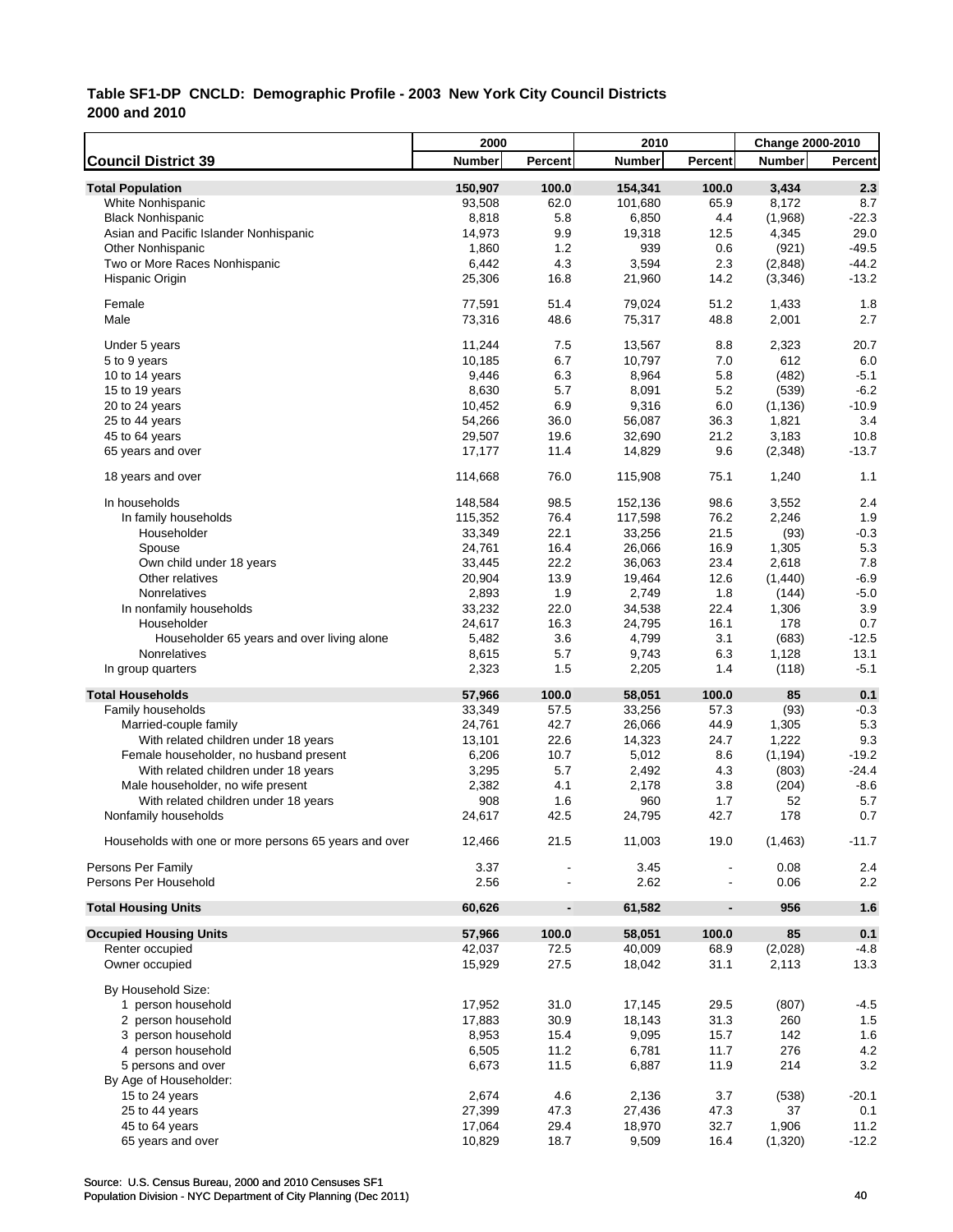|                                                       | 2000          |                              | 2010          |                          | <b>Change 2000-2010</b> |                  |
|-------------------------------------------------------|---------------|------------------------------|---------------|--------------------------|-------------------------|------------------|
| <b>Council District 40</b>                            | <b>Number</b> | Percent                      | <b>Number</b> | Percent                  | <b>Number</b>           | Percent          |
| <b>Total Population</b>                               | 153,650       | 100.0                        | 146,522       | 100.0                    | (7, 128)                | $-4.6$           |
| White Nonhispanic                                     | 9,171         | 6.0                          | 15,122        | 10.3                     | 5,951                   | 64.9             |
| <b>Black Nonhispanic</b>                              | 110,669       | 72.0                         | 95,211        | 65.0                     | (15, 458)               | $-14.0$          |
| Asian and Pacific Islander Nonhispanic                | 5,859         | 3.8                          | 7,799         | 5.3                      | 1,940                   | 33.1             |
| <b>Other Nonhispanic</b>                              | 1,226         | 0.8                          | 1,100         | 0.8                      | (126)                   | $-10.3$          |
| Two or More Races Nonhispanic                         | 5,591         | 3.6                          | 2,926         | 2.0                      | (2,665)                 | $-47.7$          |
| Hispanic Origin                                       | 21,134        | 13.8                         | 24,364        | 16.6                     | 3,230                   | 15.3             |
|                                                       |               |                              |               |                          |                         |                  |
| Female                                                | 84,770        | 55.2                         | 80,293        | 54.8                     | (4, 477)                | $-5.3$           |
| Male                                                  | 68,880        | 44.8                         | 66,229        | 45.2                     | (2,651)                 | $-3.8$           |
|                                                       |               |                              |               |                          |                         |                  |
| Under 5 years                                         | 12,019        | 7.8                          | 9,795         | 6.7                      | (2, 224)                | $-18.5$          |
| 5 to 9 years                                          | 12,319        | 8.0                          | 8,965         | 6.1                      | (3,354)                 | $-27.2$          |
| 10 to 14 years                                        | 11,945        | 7.8                          | 8,983         | 6.1                      | (2,962)                 | $-24.8$          |
| 15 to 19 years                                        | 12,128        | 7.9                          | 9,980         | 6.8                      | (2, 148)                | $-17.7$          |
| 20 to 24 years                                        | 12,130        | 7.9                          | 11,496        | 7.8                      | (634)                   | $-5.2$           |
| 25 to 44 years                                        | 48,596        | 31.6                         | 44,800        | 30.6                     | (3,796)                 | $-7.8$           |
| 45 to 64 years                                        | 32,585        | 21.2                         | 37,452        | 25.6                     | 4,867                   | 14.9             |
| 65 years and over                                     | 11,928        | 7.8                          | 15,051        | 10.3                     | 3,123                   | 26.2             |
| 18 years and over                                     | 110,049       | 71.6                         | 112,858       | 77.0                     | 2,809                   | 2.6              |
|                                                       |               |                              |               |                          |                         |                  |
| In households                                         | 152,138       | 99.0                         | 144,322       | 98.5                     | (7, 816)                | $-5.1$           |
| In family households                                  | 132,095       | 86.0                         | 119,340       | 81.4                     | (12, 755)               | $-9.7$           |
| Householder                                           | 36,965        | 24.1                         | 33,683        | 23.0                     | (3,282)                 | $-8.9$           |
| Spouse                                                | 16,026        | 10.4                         | 15,007        | 10.2                     | (1,019)                 | $-6.4$           |
| Own child under 18 years                              | 35,369        | 23.0                         | 25,792        | 17.6                     | (9,577)                 | $-27.1$          |
| Other relatives                                       | 37,991        | 24.7                         | 39,765        | 27.1                     | 1,774                   | 4.7              |
| Nonrelatives                                          | 5,744         | 3.7                          | 5,093         | 3.5                      | (651)                   | $-11.3$          |
| In nonfamily households                               | 20,043        | 13.0                         | 24,982        | 17.0                     | 4,939                   | 24.6             |
| Householder                                           | 15,901        | 10.3                         | 19,348        | 13.2                     | 3,447                   | 21.7             |
| Householder 65 years and over living alone            | 2,889         | 1.9                          | 3,857         | 2.6                      | 968                     | 33.5             |
| Nonrelatives                                          | 4,142         | 2.7                          | 5,634         | 3.8                      | 1,492                   | 36.0             |
| In group quarters                                     | 1,512         | 1.0                          | 2,200         | 1.5                      | 688                     | 45.5             |
| <b>Total Households</b>                               | 52,866        | 100.0                        | 53,031        | 100.0                    | 165                     | 0.3              |
| Family households                                     | 36,965        | 69.9                         | 33,683        | 63.5                     | (3,282)                 | $-8.9$           |
| Married-couple family                                 | 16,026        | 30.3                         | 15,007        | 28.3                     | (1,019)                 | $-6.4$           |
| With related children under 18 years                  | 9,499         | 18.0                         | 7,918         | 14.9                     | (1,581)                 | $-16.6$          |
| Female householder, no husband present                | 17,068        | 32.3                         | 14,853        | 28.0                     | (2, 215)                | $-13.0$          |
| With related children under 18 years                  | 11,885        | 22.5                         | 8,773         | 16.5                     | (3, 112)                | $-26.2$          |
| Male householder, no wife present                     | 3,871         | 7.3                          | 3,823         | 7.2                      | (48)                    | $-1.2$           |
|                                                       | 2,039         | 3.9                          | 1,791         | 3.4                      |                         | $-12.2$          |
| With related children under 18 years                  |               |                              |               |                          | (248)                   | 21.7             |
| Nonfamily households                                  | 15,901        | 30.1                         | 19,348        | 36.5                     | 3,447                   |                  |
| Households with one or more persons 65 years and over | 9,497         | 18.0                         | 11,866        | 22.4                     | 2,369                   | 24.9             |
|                                                       |               |                              |               |                          |                         |                  |
| Persons Per Family<br>Persons Per Household           | 3.42<br>2.88  |                              | 3.39<br>2.72  |                          | (0.03)                  | $-0.8$<br>$-5.4$ |
|                                                       |               |                              |               |                          | (0.16)                  |                  |
| <b>Total Housing Units</b>                            | 54,958        | $\qquad \qquad \blacksquare$ | 55,545        | $\overline{\phantom{a}}$ | 587                     | 1.1              |
| <b>Occupied Housing Units</b>                         | 52,866        | 100.0                        | 53,031        | 100.0                    | 165                     | 0.3              |
| Renter occupied                                       | 45,611        | 86.3                         | 45,276        | 85.4                     | (335)                   | $-0.7$           |
| Owner occupied                                        | 7,255         | 13.7                         | 7,755         | 14.6                     | 500                     | 6.9              |
|                                                       |               |                              |               |                          |                         |                  |
| By Household Size:                                    |               |                              |               |                          |                         |                  |
| 1 person household                                    | 12,960        | 24.5                         | 15,257        | 28.8                     | 2,297                   | 17.7             |
| 2 person household                                    | 13,184        | 24.9                         | 14,040        | 26.5                     | 856                     | 6.5              |
| 3 person household                                    | 10,366        | 19.6                         | 9,418         | 17.8                     | (948)                   | $-9.1$           |
| 4 person household                                    | 7,812         | 14.8                         | 6,665         | 12.6                     | (1, 147)                | $-14.7$          |
| 5 persons and over                                    | 8,544         | 16.2                         | 7,651         | 14.4                     | (893)                   | $-10.5$          |
| By Age of Householder:                                |               |                              |               |                          |                         |                  |
| 15 to 24 years                                        | 2,276         | 4.3                          | 1,744         | 3.3                      | (532)                   | $-23.4$          |
| 25 to 44 years                                        | 23,473        | 44.4                         | 19,411        | 36.6                     | (4,062)                 | $-17.3$          |
| 45 to 64 years                                        | 20,133        | 38.1                         | 22,669        | 42.7                     | 2,536                   | 12.6             |
| 65 years and over                                     | 6,984         | 13.2                         | 9,207         | 17.4                     | 2,223                   | 31.8             |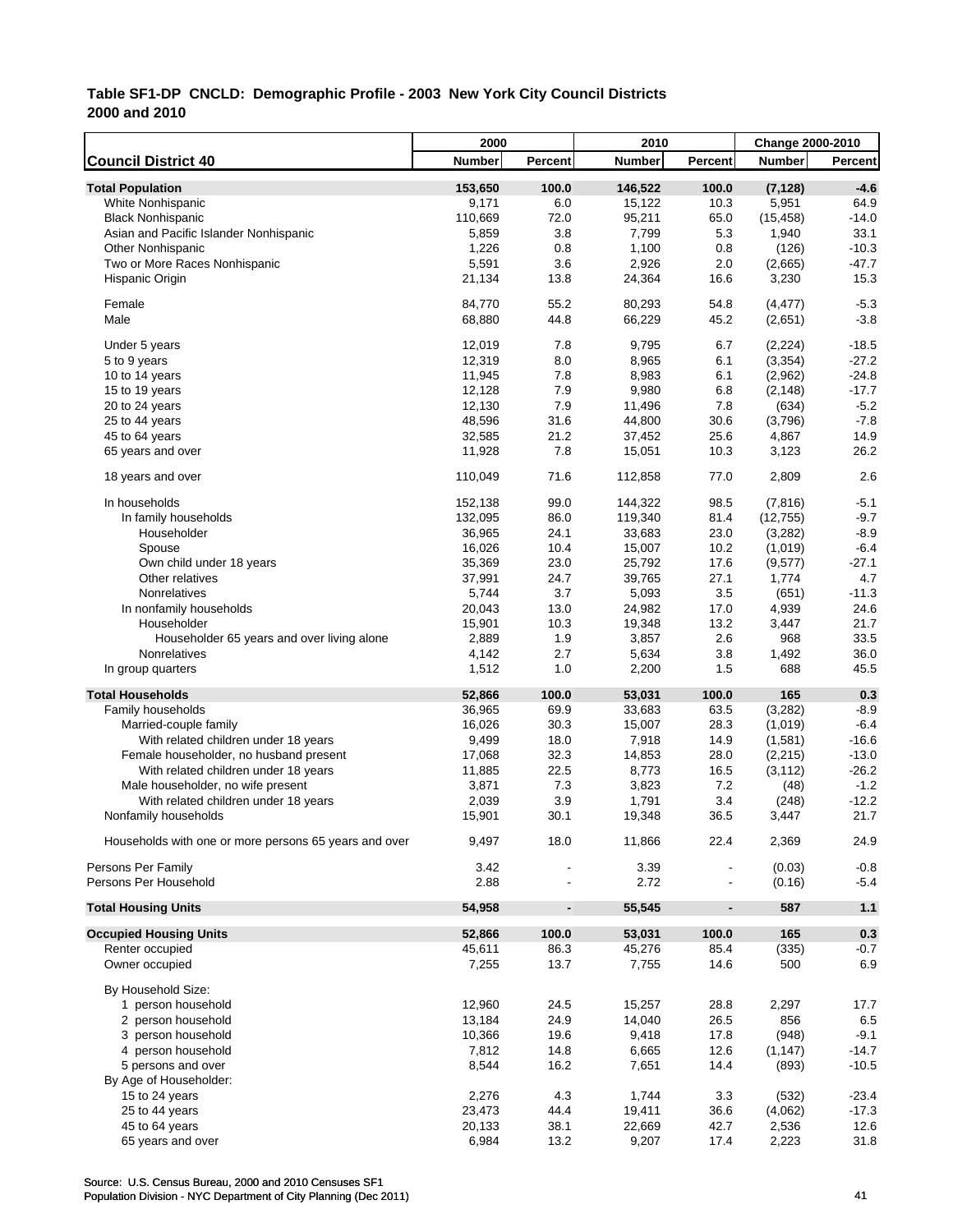|                                                       | 2000          |                          | 2010          |                | Change 2000-2010 |         |
|-------------------------------------------------------|---------------|--------------------------|---------------|----------------|------------------|---------|
| <b>Council District 41</b>                            | <b>Number</b> | Percent                  | <b>Number</b> | Percent        | <b>Number</b>    | Percent |
| <b>Total Population</b>                               | 151,471       | 100.0                    | 153,328       | 100.0          | 1,857            | 1.2     |
| White Nonhispanic                                     | 2,317         | 1.5                      | 3,249         | 2.1            | 932              | 40.2    |
| <b>Black Nonhispanic</b>                              | 127,681       | 84.3                     | 124,361       | 81.1           | (3,320)          | $-2.6$  |
| Asian and Pacific Islander Nonhispanic                | 725           | 0.5                      | 1,132         | 0.7            | 407              | 56.1    |
| <b>Other Nonhispanic</b>                              | 719           | 0.5                      | 938           | 0.6            | 219              | 30.5    |
| Two or More Races Nonhispanic                         | 2,796         | 1.8                      | 2,181         | 1.4            | (615)            | $-22.0$ |
| Hispanic Origin                                       | 17,233        | 11.4                     | 21,467        | 14.0           | 4,234            | 24.6    |
|                                                       |               |                          |               |                |                  |         |
| Female                                                | 85,747        | 56.6                     | 85,909        | 56.0           | 162              | 0.2     |
| Male                                                  | 65,724        | 43.4                     | 67,419        | 44.0           | 1,695            | 2.6     |
|                                                       |               |                          |               |                |                  |         |
| Under 5 years                                         | 12,989        | 8.6                      | 11,127        | 7.3            | (1,862)          | $-14.3$ |
| 5 to 9 years                                          | 14,530        | 9.6                      | 10,924        | 7.1            | (3,606)          | $-24.8$ |
| 10 to 14 years                                        | 14,039        | 9.3                      | 11,569        | 7.5            | (2,470)          | $-17.6$ |
| 15 to 19 years                                        | 13,299        | 8.8                      | 13,111        | 8.6            | (188)            | $-1.4$  |
| 20 to 24 years                                        | 11,414        | 7.5                      | 12,294        | 8.0            | 880              | 7.7     |
| 25 to 44 years                                        | 43,445        | 28.7                     | 42,354        | 27.6           | (1,091)          | $-2.5$  |
| 45 to 64 years                                        | 28,997        | 19.1                     | 36,568        | 23.8           | 7,571            | 26.1    |
| 65 years and over                                     | 12,758        | 8.4                      | 15,381        | 10.0           | 2,623            | 20.6    |
| 18 years and over                                     | 101,626       | 67.1                     | 111,823       | 72.9           | 10,197           | 10.0    |
|                                                       |               |                          |               |                |                  |         |
| In households                                         | 147,604       | 97.4                     | 150,476       | 98.1           | 2,872            | 1.9     |
| In family households                                  | 128,996       | 85.2                     | 127,922       | 83.4           | (1,074)          | $-0.8$  |
| Householder                                           | 36,284        | 24.0                     | 37,492        | 24.5           | 1,208            | 3.3     |
| Spouse                                                | 12,139        | 8.0                      | 12,217        | 8.0            | 78               | 0.6     |
| Own child under 18 years                              | 38,645        | 25.5                     | 32,656        | 21.3           | (5,989)          | $-15.5$ |
| Other relatives                                       | 36,956        | 24.4                     | 40,910        | 26.7           | 3,954            | 10.7    |
| Nonrelatives                                          | 4,972         | 3.3                      | 4,647         | 3.0            | (325)            | $-6.5$  |
| In nonfamily households                               | 18,608        | 12.3                     | 22,554        | 14.7           | 3,946            | 21.2    |
| Householder                                           | 15,808        | 10.4                     | 18,901        | 12.3           | 3,093            | 19.6    |
| Householder 65 years and over living alone            | 4,105         | 2.7                      | 5,021         | 3.3            | 916              | 22.3    |
| Nonrelatives                                          | 2,800         | 1.8                      | 3,653         | 2.4            | 853              | 30.5    |
| In group quarters                                     | 3,867         | 2.6                      | 2,852         | 1.9            | (1,015)          | $-26.2$ |
| <b>Total Households</b>                               | 52,092        | 100.0                    | 56,393        | 100.0          | 4,301            | 8.3     |
| Family households                                     | 36,284        | 69.7                     | 37,492        | 66.5           | 1,208            | 3.3     |
| Married-couple family                                 | 12,139        | 23.3                     | 12,217        | 21.7           | 78               | 0.6     |
| With related children under 18 years                  | 7,036         | 13.5                     | 6,257         | 11.1           | (779)            | $-11.1$ |
| Female householder, no husband present                | 20,902        | 40.1                     | 21,362        | 37.9           | 460              | 2.2     |
| With related children under 18 years                  | 15,664        | 30.1                     | 14,245        | 25.3           | (1, 419)         | $-9.1$  |
| Male householder, no wife present                     | 3,243         | 6.2                      | 3,913         | 6.9            | 670              | 20.7    |
| With related children under 18 years                  | 1,713         | 3.3                      | 1,951         | 3.5            | 238              | 13.9    |
| Nonfamily households                                  | 15,808        | 30.3                     | 18,901        | 33.5           | 3,093            | 19.6    |
|                                                       |               |                          |               |                |                  |         |
| Households with one or more persons 65 years and over | 10,290        | 19.8                     | 12,796        | 22.7           | 2,506            | 24.4    |
| Persons Per Family                                    | 3.42          |                          | 3.29          |                | (0.13)           | $-3.8$  |
| Persons Per Household                                 | 2.83          |                          | 2.67          |                | (0.17)           | $-5.8$  |
| <b>Total Housing Units</b>                            | 56,607        | $\overline{\phantom{a}}$ | 61,003        | $\blacksquare$ | 4,396            | 7.8     |
| <b>Occupied Housing Units</b>                         | 52,092        | 100.0                    | 56,393        | 100.0          | 4,301            | 8.3     |
| Renter occupied                                       | 43,154        | 82.8                     | 46,743        | 82.9           | 3,589            | 8.3     |
| Owner occupied                                        | 8,938         | 17.2                     | 9,650         | 17.1           | 712              | 8.0     |
| By Household Size:                                    |               |                          |               |                |                  |         |
| 1 person household                                    | 13,673        | 26.2                     | 16,206        | 28.7           | 2,533            | 18.5    |
| 2 person household                                    | 12,566        | 24.1                     | 14,670        | 26.0           | 2,104            | 16.7    |
| 3 person household                                    | 10,202        | 19.6                     | 10,916        | 19.4           | 714              | 7.0     |
| 4 person household                                    | 7,431         | 14.3                     | 7,121         | 12.6           | (310)            | $-4.2$  |
| 5 persons and over                                    | 8,220         | 15.8                     | 7,480         | 13.3           | (740)            | $-9.0$  |
| By Age of Householder:                                |               |                          |               |                |                  |         |
| 15 to 24 years                                        | 2,424         | 4.7                      | 1,951         | 3.5            | (473)            | $-19.5$ |
| 25 to 44 years                                        | 22,679        | 43.5                     | 20,810        | 36.9           | (1,869)          | $-8.2$  |
| 45 to 64 years                                        | 18,452        | 35.4                     | 23,002        | 40.8           | 4,550            | 24.7    |
| 65 years and over                                     | 8,537         | 16.4                     | 10,630        | 18.8           | 2,093            | 24.5    |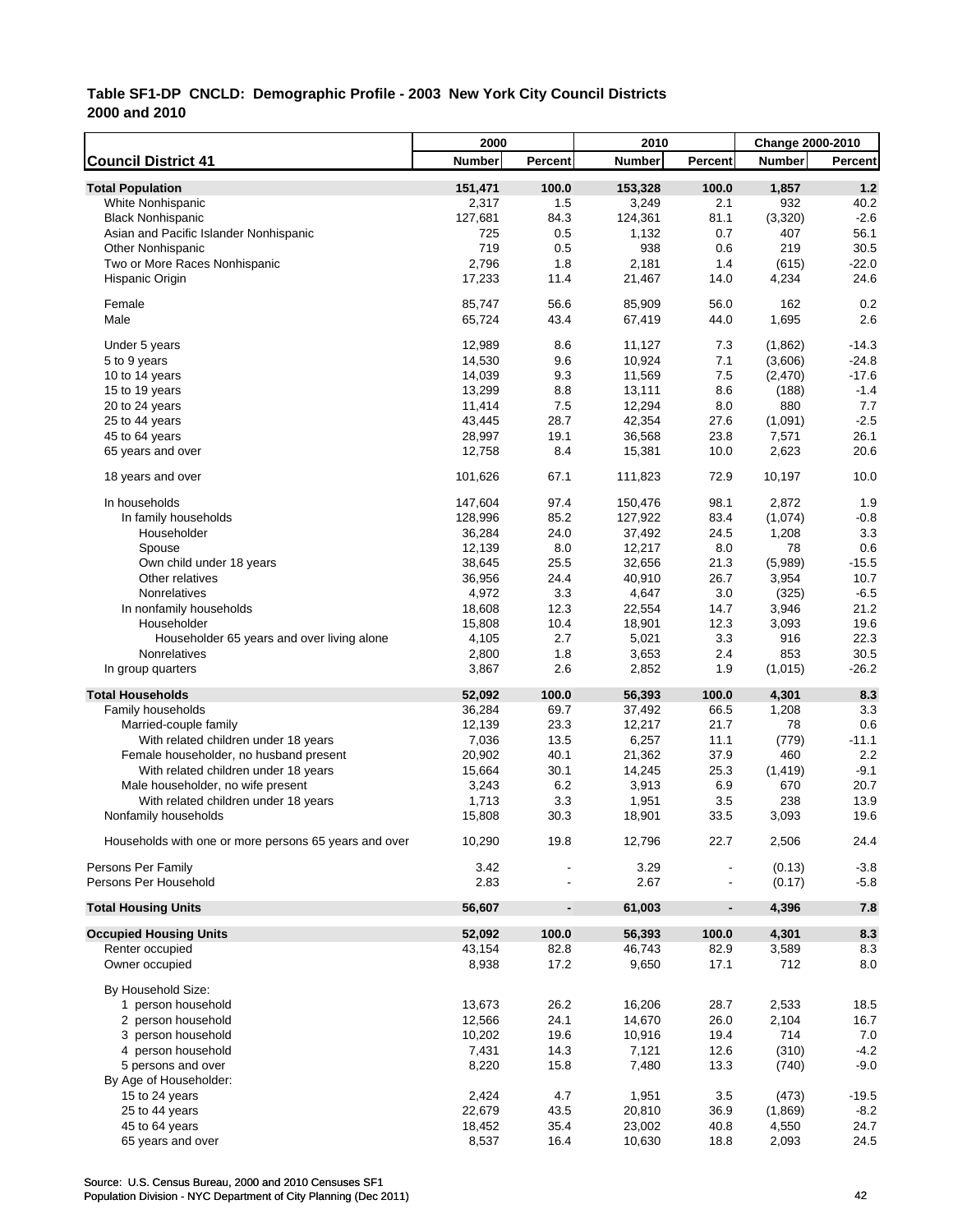|                                                       | 2000          |                          | 2010          |                | Change 2000-2010 |                |
|-------------------------------------------------------|---------------|--------------------------|---------------|----------------|------------------|----------------|
| <b>Council District 42</b>                            | <b>Number</b> | Percent                  | <b>Number</b> | Percent        | <b>Number</b>    | <b>Percent</b> |
| <b>Total Population</b>                               | 161,003       | 100.0                    | 165,150       | 100.0          | 4,147            | 2.6            |
| White Nonhispanic                                     | 10,033        | 6.2                      | 6,407         | 3.9            | (3,626)          | $-36.1$        |
| <b>Black Nonhispanic</b>                              | 112,029       | 69.6                     | 120,361       | 72.9           | 8,332            | 7.4            |
| Asian and Pacific Islander Nonhispanic                | 2,784         | 1.7                      | 3,221         | 2.0            | 437              | 15.7           |
| <b>Other Nonhispanic</b>                              | 1,089         | 0.7                      | 1,192         | 0.7            | 103              | 9.5            |
| Two or More Races Nonhispanic                         | 4,451         | 2.8                      | 2,185         | 1.3            | (2, 266)         | $-50.9$        |
| Hispanic Origin                                       | 30,617        | 19.0                     | 31,784        | 19.2           | 1,167            | 3.8            |
|                                                       |               |                          |               |                |                  |                |
| Female                                                | 90,306        | 56.1                     | 93,424        | 56.6           | 3,118            | 3.5            |
| Male                                                  | 70,697        | 43.9                     | 71,726        | 43.4           | 1,029            | 1.5            |
| Under 5 years                                         | 12,552        | 7.8                      | 11,561        | 7.0            | (991)            | $-7.9$         |
| 5 to 9 years                                          | 14,585        | 9.1                      | 11,878        | 7.2            | (2,707)          | $-18.6$        |
| 10 to 14 years                                        | 14,625        | 9.1                      | 12,463        | 7.5            | (2, 162)         | $-14.8$        |
| 15 to 19 years                                        | 13,453        | 8.4                      | 14,168        | 8.6            | 715              | 5.3            |
| 20 to 24 years                                        | 11,475        | 7.1                      | 12,977        | 7.9            | 1,502            | 13.1           |
| 25 to 44 years                                        | 45,781        | 28.4                     | 42,917        | 26.0           | (2,864)          | $-6.3$         |
| 45 to 64 years                                        | 32,850        | 20.4                     | 39,839        | 24.1           | 6,989            | 21.3           |
| 65 years and over                                     | 15,682        | 9.7                      | 19,347        | 11.7           | 3,665            | 23.4           |
|                                                       |               |                          |               |                |                  |                |
| 18 years and over                                     | 110,821       | 68.8                     | 120,682       | 73.1           | 9,861            | 8.9            |
| In households                                         | 156,725       | 97.3                     | 161,710       | 97.9           | 4,985            | 3.2            |
| In family households                                  | 138,739       | 86.2                     | 140,529       | 85.1           | 1,790            | 1.3            |
| Householder                                           | 39,705        | 24.7                     | 41,026        | 24.8           | 1,321            | 3.3            |
| Spouse                                                | 16,197        | 10.1                     | 14,842        | 9.0            | (1, 355)         | $-8.4$         |
| Own child under 18 years                              | 39,816        | 24.7                     | 35,244        | 21.3           | (4,572)          | $-11.5$        |
| Other relatives                                       | 38,043        | 23.6                     | 44,567        | 27.0           | 6,524            | 17.1           |
| Nonrelatives                                          | 4,978         | 3.1                      | 4,850         | 2.9            | (128)            | $-2.6$         |
| In nonfamily households                               | 17,986        | 11.2                     | 21,181        | 12.8           | 3,195            | 17.8           |
| Householder                                           | 15,636        | 9.7                      | 18,512        | 11.2           | 2,876            | 18.4           |
| Householder 65 years and over living alone            | 4,789         | 3.0                      | 5,897         | 3.6            | 1,108            | 23.1           |
| Nonrelatives                                          | 2,350         | 1.5                      | 2,669         | 1.6            | 319              | 13.6           |
| In group quarters                                     | 4,278         | 2.7                      | 3,440         | 2.1            | (838)            | $-19.6$        |
| <b>Total Households</b>                               | 55,341        | 100.0                    | 59,538        | 100.0          | 4,197            | 7.6            |
| Family households                                     | 39,705        | 71.7                     | 41,026        | 68.9           | 1,321            | 3.3            |
| Married-couple family                                 | 16,197        | 29.3                     | 14,842        | 24.9           | (1, 355)         | $-8.4$         |
| With related children under 18 years                  | 8,946         | 16.2                     | 7,381         | 12.4           | (1, 565)         | $-17.5$        |
| Female householder, no husband present                | 20,201        | 36.5                     | 22,302        | 37.5           | 2,101            | 10.4           |
| With related children under 18 years                  | 14,857        | 26.8                     | 14,754        | 24.8           | (103)            | $-0.7$         |
| Male householder, no wife present                     | 3,307         | 6.0                      | 3,882         | 6.5            | 575              | 17.4           |
|                                                       | 1,793         | 3.2                      | 2,023         | 3.4            | 230              | 12.8           |
| With related children under 18 years                  |               |                          |               | 31.1           | 2,876            | 18.4           |
| Nonfamily households                                  | 15,636        | 28.3                     | 18,512        |                |                  |                |
| Households with one or more persons 65 years and over | 11,822        | 21.4                     | 15,092        | 25.3           | 3,270            | 27.7           |
| Persons Per Family                                    | 3.37          |                          | 3.31          |                | (0.06)           | $-1.8$         |
| Persons Per Household                                 | 2.83          |                          | 2.72          |                | (0.12)           | $-4.1$         |
| <b>Total Housing Units</b>                            | 58,807        | $\overline{\phantom{a}}$ | 63,323        | $\blacksquare$ | 4,516            | 7.7            |
|                                                       |               |                          |               |                |                  |                |
| <b>Occupied Housing Units</b>                         | 55,341        | 100.0                    | 59,538        | 100.0          | 4,197            | 7.6            |
| Renter occupied                                       | 43,386        | 78.4                     | 46,375        | 77.9           | 2,989            | 6.9            |
| Owner occupied                                        | 11,955        | 21.6                     | 13,163        | 22.1           | 1,208            | 10.1           |
| By Household Size:                                    |               |                          |               |                |                  |                |
| 1 person household                                    | 13,801        | 24.9                     | 16,509        | 27.7           | 2,708            | 19.6           |
| 2 person household                                    | 13,839        | 25.0                     | 15,265        | 25.6           | 1,426            | 10.3           |
| 3 person household                                    | 11,037        | 19.9                     | 11,542        | 19.4           | 505              | 4.6            |
| 4 person household                                    | 8,050         | 14.5                     | 7,982         | 13.4           | (68)             | $-0.8$         |
| 5 persons and over                                    | 8,614         | 15.6                     | 8,240         | 13.8           | (374)            | $-4.3$         |
| By Age of Householder:                                |               |                          |               |                |                  |                |
| 15 to 24 years                                        | 2,289         | 4.1                      | 1,716         | 2.9            | (573)            | $-25.0$        |
| 25 to 44 years                                        | 23,053        | 41.7                     | 20,697        | 34.8           | (2,356)          | $-10.2$        |
| 45 to 64 years                                        | 20,187        | 36.5                     | 24,660        | 41.4           | 4,473            | 22.2           |
| 65 years and over                                     | 9,812         | 17.7                     | 12,465        | 20.9           | 2,653            | 27.0           |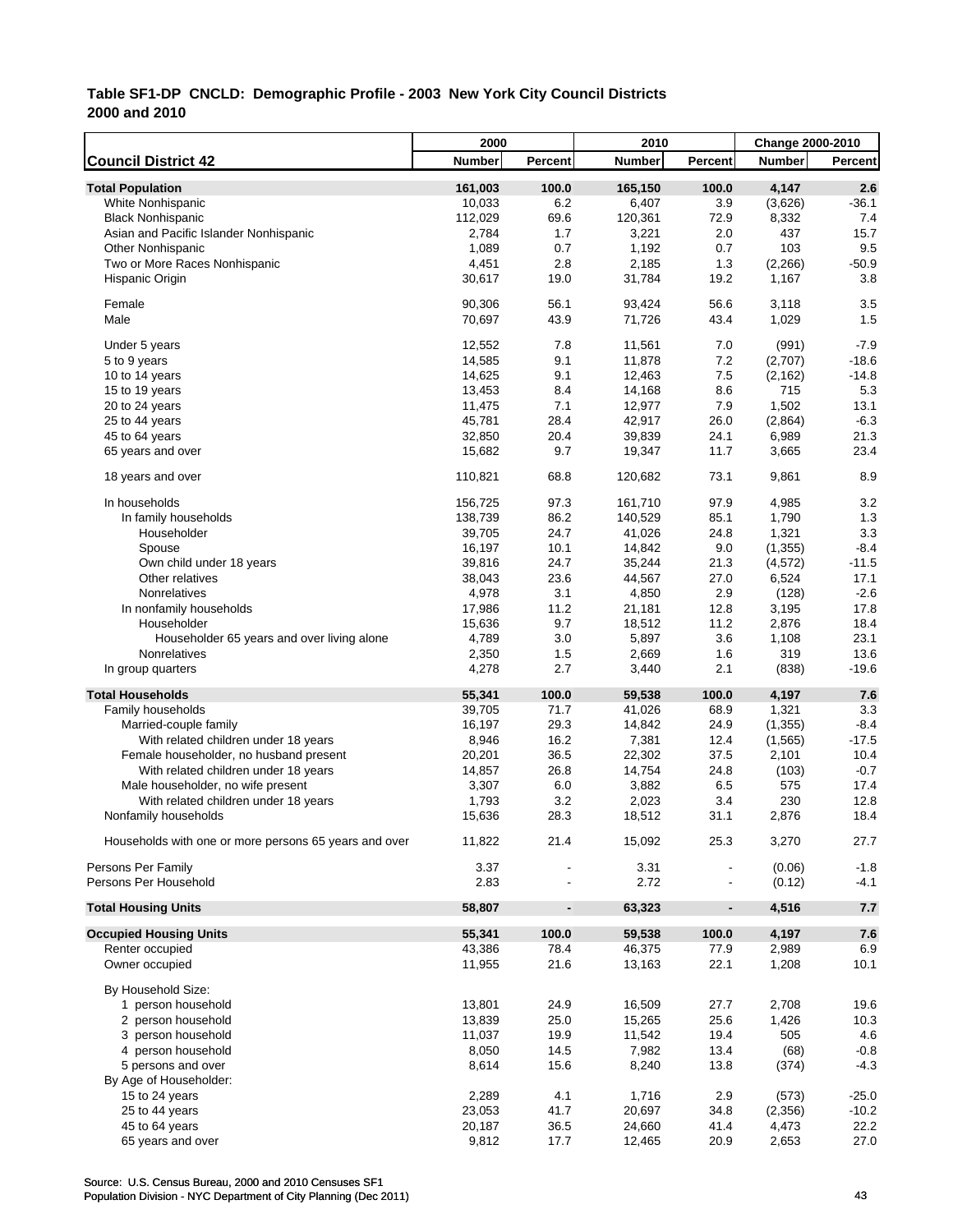|                                                       | 2000             |                          | 2010          |                | Change 2000-2010 |                 |
|-------------------------------------------------------|------------------|--------------------------|---------------|----------------|------------------|-----------------|
| <b>Council District 43</b>                            | <b>Number</b>    | Percent                  | <b>Number</b> | Percent        | <b>Number</b>    | <b>Percent</b>  |
| <b>Total Population</b>                               | 164,450          | 100.0                    | 169,098       | 100.0          | 4,648            | 2.8             |
| White Nonhispanic                                     | 113,502          | 69.0                     | 99,339        | 58.7           | (14, 163)        | $-12.5$         |
| <b>Black Nonhispanic</b>                              | 852              | 0.5                      | 1,687         | 1.0            | 835              | 98.0            |
| Asian and Pacific Islander Nonhispanic                | 26,548           | 16.1                     | 40,910        | 24.2           | 14,362           | 54.1            |
| <b>Other Nonhispanic</b>                              | 569              | 0.3                      | 538           | 0.3            | (31)             | $-5.4$          |
| Two or More Races Nonhispanic                         | 6,751            | 4.1                      | 2,666         | 1.6            | (4,085)          | $-60.5$         |
| Hispanic Origin                                       | 16,228           | 9.9                      | 23,958        | 14.2           | 7,730            | 47.6            |
| Female                                                | 85,488           | 52.0                     | 86,836        | 51.4           | 1,348            | 1.6             |
| Male                                                  | 78,962           | 48.0                     | 82,262        | 48.6           | 3,300            | 4.2             |
| Under 5 years                                         | 9,579            | 5.8                      | 9.712         | 5.7            | 133              | 1.4             |
| 5 to 9 years                                          | 9,077            | 5.5                      | 9,024         | 5.3            | (53)             | $-0.6$          |
| 10 to 14 years                                        | 8,614            | 5.2                      | 9,025         | 5.3            | 411              | 4.8             |
| 15 to 19 years                                        | 8,474            | 5.2                      | 9,219         | 5.5            | 745              | 8.8             |
| 20 to 24 years                                        | 10,127           | 6.2                      | 11,050        | 6.5            | 923              | 9.1             |
| 25 to 44 years                                        | 54,706           | 33.3                     | 52,171        | 30.9           | (2,535)          | $-4.6$          |
| 45 to 64 years                                        | 37,074           | 22.5                     | 44,777        | 26.5           | 7,703            | 20.8            |
| 65 years and over                                     | 26,799           | 16.3                     | 24,120        | 14.3           | (2,679)          | $-10.0$         |
| 18 years and over                                     | 132,036          | 80.3                     | 135,762       | 80.3           | 3,726            | 2.8             |
| In households                                         | 163,775          | 99.6                     | 168,536       | 99.7           | 4,761            | 2.9             |
| In family households                                  | 133,524          | 81.2                     | 136,986       | 81.0           | 3,462            | 2.6             |
| Householder                                           | 41,277           | 25.1                     | 40,725        | 24.1           | (552)            | $-1.3$          |
|                                                       |                  | 18.6                     | 29,763        |                |                  | $-2.8$          |
| Spouse                                                | 30,629           | 18.1                     | 30,178        | 17.6<br>17.8   | (866)<br>405     | 1.4             |
| Own child under 18 years<br>Other relatives           | 29,773<br>29,293 | 17.8                     | 33,148        | 19.6           | 3,855            | 13.2            |
|                                                       |                  |                          |               |                |                  |                 |
| Nonrelatives                                          | 2,552            | 1.6                      | 3,172         | 1.9            | 620              | 24.3            |
| In nonfamily households                               | 30,251           | 18.4                     | 31,550        | 18.7           | 1,299            | 4.3             |
| Householder                                           | 25,916           | 15.8                     | 26,004        | 15.4           | 88               | 0.3             |
| Householder 65 years and over living alone            | 8,882            | 5.4                      | 7,756         | 4.6            | (1, 126)         | $-12.7$         |
| Nonrelatives<br>In group quarters                     | 4,335<br>675     | 2.6<br>0.4               | 5,546<br>562  | 3.3<br>0.3     | 1,211<br>(113)   | 27.9<br>$-16.7$ |
|                                                       |                  |                          |               |                |                  |                 |
| <b>Total Households</b>                               | 67,193           | 100.0                    | 66,729        | 100.0          | (464)            | $-0.7$          |
| Family households                                     | 41,277           | 61.4                     | 40,725        | 61.0           | (552)            | $-1.3$          |
| Married-couple family                                 | 30,629           | 45.6                     | 29,763        | 44.6           | (866)            | $-2.8$          |
| With related children under 18 years                  | 14,139           | 21.0                     | 14,150        | 21.2           | 11               | 0.1             |
| Female householder, no husband present                | 7,556            | 11.2                     | 7,421         | 11.1           | (135)            | $-1.8$          |
| With related children under 18 years                  | 3,354            | 5.0                      | 3,266         | 4.9            | (88)             | $-2.6$          |
| Male householder, no wife present                     | 3,092            | 4.6                      | 3,541         | 5.3            | 449              | 14.5            |
| With related children under 18 years                  | 933              | 1.4                      | 1,225         | 1.8            | 292              | 31.3            |
| Nonfamily households                                  | 25,916           | 38.6                     | 26,004        | 39.0           | 88               | 0.3             |
| Households with one or more persons 65 years and over | 20,425           | 30.4                     | 18,571        | 27.8           | (1, 854)         | $-9.1$          |
| Persons Per Family                                    | 3.17             |                          | 3.29          |                | 0.11             | 3.6             |
| Persons Per Household                                 | 2.44             |                          | 2.53          |                | 0.09             | 3.6             |
| <b>Total Housing Units</b>                            | 69,714           | $\overline{\phantom{a}}$ | 75,599        | $\blacksquare$ | 5,885            | 8.4             |
| <b>Occupied Housing Units</b>                         | 67,193           | 100.0                    | 66,729        | 100.0          | (464)            | $-0.7$          |
| Renter occupied                                       | 44,246           | 65.8                     | 42,712        | 64.0           | (1,534)          | $-3.5$          |
| Owner occupied                                        | 22,947           | 34.2                     | 24,017        | 36.0           | 1,070            | 4.7             |
| By Household Size:                                    |                  |                          |               |                |                  |                 |
| 1 person household                                    | 22,520           | 33.5                     | 21,660        | 32.5           | (860)            | $-3.8$          |
| 2 person household                                    | 19,152           | 28.5                     | 18,523        | 27.8           | (629)            | $-3.3$          |
| 3 person household                                    | 10,445           | 15.5                     | 10,341        | 15.5           | (104)            | $-1.0$          |
| 4 person household                                    | 8,493            | 12.6                     | 8,603         | 12.9           | 110              | 1.3             |
| 5 persons and over                                    | 6,583            | 9.8                      | 7,602         | 11.4           | 1,019            | 15.5            |
| By Age of Householder:                                |                  |                          |               |                |                  |                 |
| 15 to 24 years                                        | 2,048            | 3.0                      | 1,892         | 2.8            | (156)            | $-7.6$          |
| 25 to 44 years                                        | 26,574           | 39.5                     | 24,412        | 36.6           | (2, 162)         | $-8.1$          |
| 45 to 64 years                                        | 21,117           | 31.4                     | 25,162        | 37.7           | 4,045            | 19.2            |
| 65 years and over                                     | 17,454           | 26.0                     | 15,263        | 22.9           | (2, 191)         | $-12.6$         |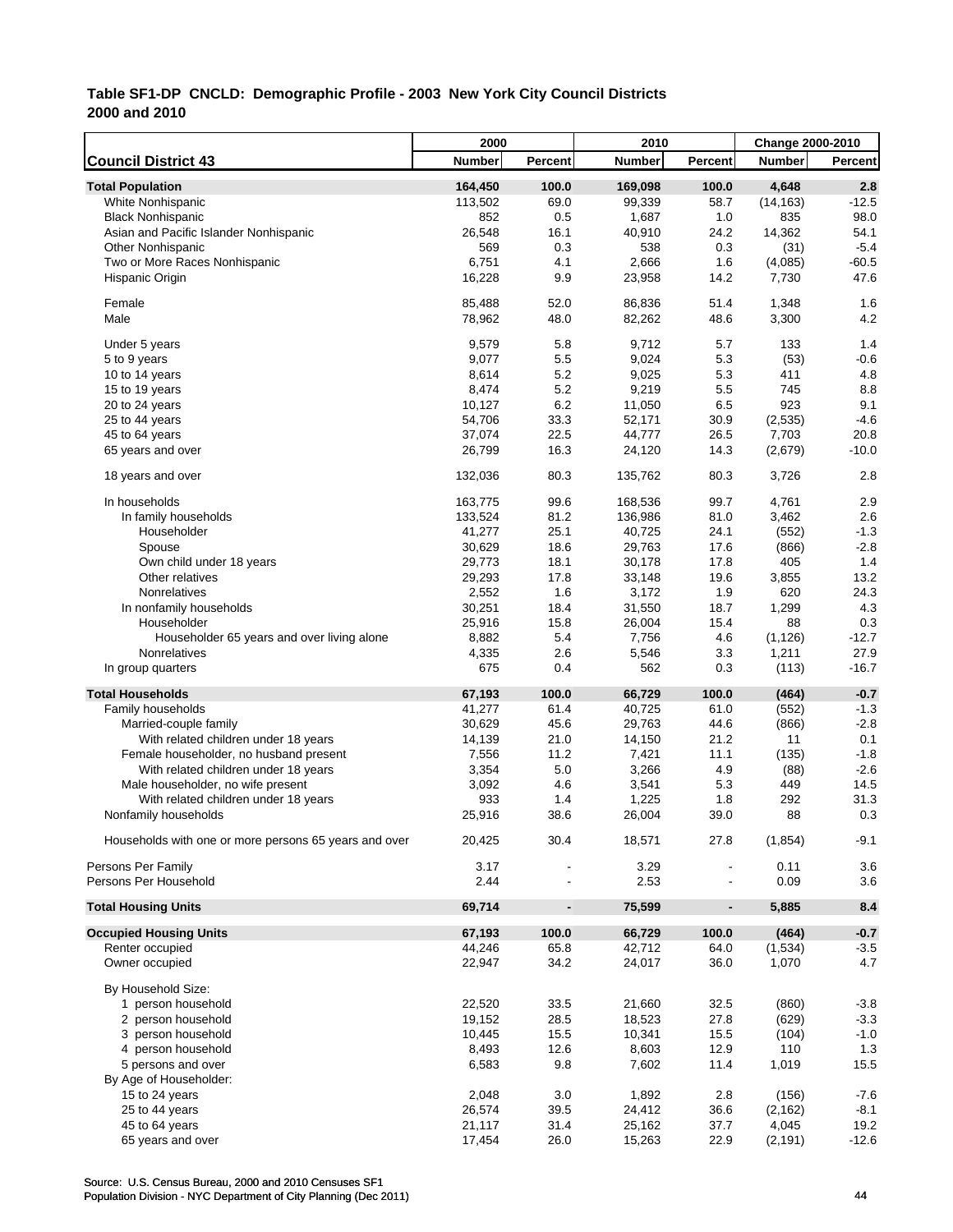|                                                       | 2000    |                          | 2010          |                | Change 2000-2010 |                |
|-------------------------------------------------------|---------|--------------------------|---------------|----------------|------------------|----------------|
| <b>Council District 44</b>                            | Number  | Percent                  | <b>Number</b> | <b>Percent</b> | <b>Number</b>    | <b>Percent</b> |
| <b>Total Population</b>                               | 160,190 | 100.0                    | 164,339       | 100.0          | 4,149            | 2.6            |
| White Nonhispanic                                     | 121,211 | 75.7                     | 117,364       | 71.4           | (3,847)          | $-3.2$         |
| <b>Black Nonhispanic</b>                              | 1,316   | 0.8                      | 1,685         | 1.0            | 369              | 28.0           |
| Asian and Pacific Islander Nonhispanic                | 21,228  | 13.3                     | 27,526        | 16.7           | 6,298            | 29.7           |
| <b>Other Nonhispanic</b>                              | 1,033   | 0.6                      | 455           | 0.3            | (578)            | $-56.0$        |
| Two or More Races Nonhispanic                         | 3,620   | 2.3                      | 1,751         | 1.1            | (1,869)          | $-51.6$        |
| Hispanic Origin                                       | 11,782  | 7.4                      | 15,558        | 9.5            | 3,776            | 32.0           |
|                                                       |         |                          |               |                |                  |                |
| Female                                                | 81,261  | 50.7                     | 82,798        | 50.4           | 1,537            | 1.9            |
| Male                                                  | 78,929  | 49.3                     | 81,541        | 49.6           | 2,612            | 3.3            |
|                                                       |         |                          |               |                |                  |                |
| Under 5 years                                         | 13,889  | 8.7                      | 16,599        | 10.1           | 2,710            | 19.5           |
| 5 to 9 years                                          | 12,956  | 8.1                      | 13,734        | 8.4            | 778              | 6.0            |
| 10 to 14 years                                        | 12,608  | 7.9                      | 12,547        | 7.6            | (61)             | $-0.5$         |
| 15 to 19 years                                        | 12,265  | 7.7                      | 12,316        | 7.5            | 51               | 0.4            |
| 20 to 24 years                                        | 11,662  | 7.3                      | 12,966        | 7.9            | 1,304            | 11.2           |
| 25 to 44 years                                        | 41,429  | 25.9                     | 40,847        | 24.9           | (582)            | $-1.4$         |
| 45 to 64 years                                        | 31,324  | 19.6                     | 34,990        | 21.3           | 3,666            | 11.7           |
| 65 years and over                                     | 24,057  | 15.0                     | 20,340        | 12.4           | (3,717)          | $-15.5$        |
|                                                       |         |                          |               |                |                  |                |
| 18 years and over                                     | 113,293 | 70.7                     | 114,052       | 69.4           | 759              | 0.7            |
| In households                                         | 159,335 | 99.5                     | 163,977       | 99.8           | 4,642            | 2.9            |
| In family households                                  | 141,339 | 88.2                     | 145,287       | 88.4           | 3,948            | 2.8            |
| Householder                                           |         |                          |               |                |                  |                |
|                                                       | 38,307  | 23.9                     | 37,524        | 22.8           | (783)            | $-2.0$         |
| Spouse                                                | 30,824  | 19.2                     | 30,074        | 18.3           | (750)            | $-2.4$         |
| Own child under 18 years                              | 44,612  | 27.8                     | 47,620        | 29.0           | 3,008            | 6.7            |
| Other relatives                                       | 25,594  | 16.0                     | 27,710        | 16.9           | 2,116            | 8.3            |
| Nonrelatives                                          | 2,002   | 1.2                      | 2,359         | 1.4            | 357              | 17.8           |
| In nonfamily households                               | 17,996  | 11.2                     | 18,690        | 11.4           | 694              | 3.9            |
| Householder                                           | 15,234  | 9.5                      | 15,406        | 9.4            | 172              | 1.1            |
| Householder 65 years and over living alone            | 7,214   | 4.5                      | 6,391         | 3.9            | (823)            | $-11.4$        |
| Nonrelatives                                          | 2,762   | 1.7                      | 3,284         | 2.0            | 522              | 18.9           |
| In group quarters                                     | 855     | 0.5                      | 362           | 0.2            | (493)            | $-57.7$        |
| <b>Total Households</b>                               | 53,541  | 100.0                    | 52,930        | 100.0          | (611)            | $-1.1$         |
| Family households                                     | 38,307  | 71.5                     | 37,524        | 70.9           | (783)            | $-2.0$         |
| Married-couple family                                 | 30,824  | 57.6                     | 30,074        | 56.8           | (750)            | $-2.4$         |
| With related children under 18 years                  |         | 31.0                     | 16,546        | 31.3           |                  | $-0.2$         |
|                                                       | 16,584  |                          |               |                | (38)             |                |
| Female householder, no husband present                | 5,244   | 9.8                      | 5,056         | 9.6            | (188)            | $-3.6$         |
| With related children under 18 years                  | 2,510   | 4.7                      | 2,264         | 4.3            | (246)            | $-9.8$         |
| Male householder, no wife present                     | 2,239   | 4.2                      | 2,394         | 4.5            | 155              | 6.9            |
| With related children under 18 years                  | 737     | 1.4                      | 862           | 1.6            | 125              | 17.0           |
| Nonfamily households                                  | 15,234  | 28.5                     | 15,406        | 29.1           | 172              | 1.1            |
| Households with one or more persons 65 years and over | 17,652  | 33.0                     | 15,306        | 28.9           | (2,346)          | $-13.3$        |
|                                                       |         |                          |               |                |                  |                |
| Persons Per Family                                    | 3.64    |                          | 3.81          |                | 0.17             | 4.7            |
| Persons Per Household                                 | 2.98    |                          | 3.10          |                | 0.12             | 4.1            |
| <b>Total Housing Units</b>                            | 55,534  | $\overline{\phantom{a}}$ | 58,647        | $\blacksquare$ | 3,113            | 5.6            |
|                                                       |         |                          |               |                |                  |                |
| <b>Occupied Housing Units</b>                         | 53,541  | 100.0                    | 52,930        | 100.0          | (611)            | $-1.1$         |
| Renter occupied                                       | 37,143  | 69.4                     | 36,803        | 69.5           | (340)            | $-0.9$         |
| Owner occupied                                        | 16,398  | 30.6                     | 16,127        | 30.5           | (271)            | $-1.7$         |
| By Household Size:                                    |         |                          |               |                |                  |                |
| 1 person household                                    | 13,367  | 25.0                     | 13,113        | 24.8           | (254)            | $-1.9$         |
| 2 person household                                    | 14,645  | 27.4                     | 13,802        | 26.1           | (843)            | $-5.8$         |
| 3 person household                                    | 8,544   | 16.0                     | 8,213         | 15.5           | (331)            | $-3.9$         |
| 4 person household                                    | 7,194   | 13.4                     | 6,729         | 12.7           | (465)            | $-6.5$         |
| 5 persons and over                                    | 9,791   | 18.3                     | 11,073        | 20.9           | 1,282            | 13.1           |
|                                                       |         |                          |               |                |                  |                |
| By Age of Householder:                                |         |                          |               |                |                  |                |
| 15 to 24 years                                        | 2,556   | 4.8                      | 3,041         | 5.7            | 485              | 19.0           |
| 25 to 44 years                                        | 18,582  | 34.7                     | 17,872        | 33.8           | (710)            | $-3.8$         |
| 45 to 64 years                                        | 16,958  | 31.7                     | 18,878        | 35.7           | 1,920            | 11.3           |
| 65 years and over                                     | 15,445  | 28.8                     | 13,139        | 24.8           | (2,306)          | $-14.9$        |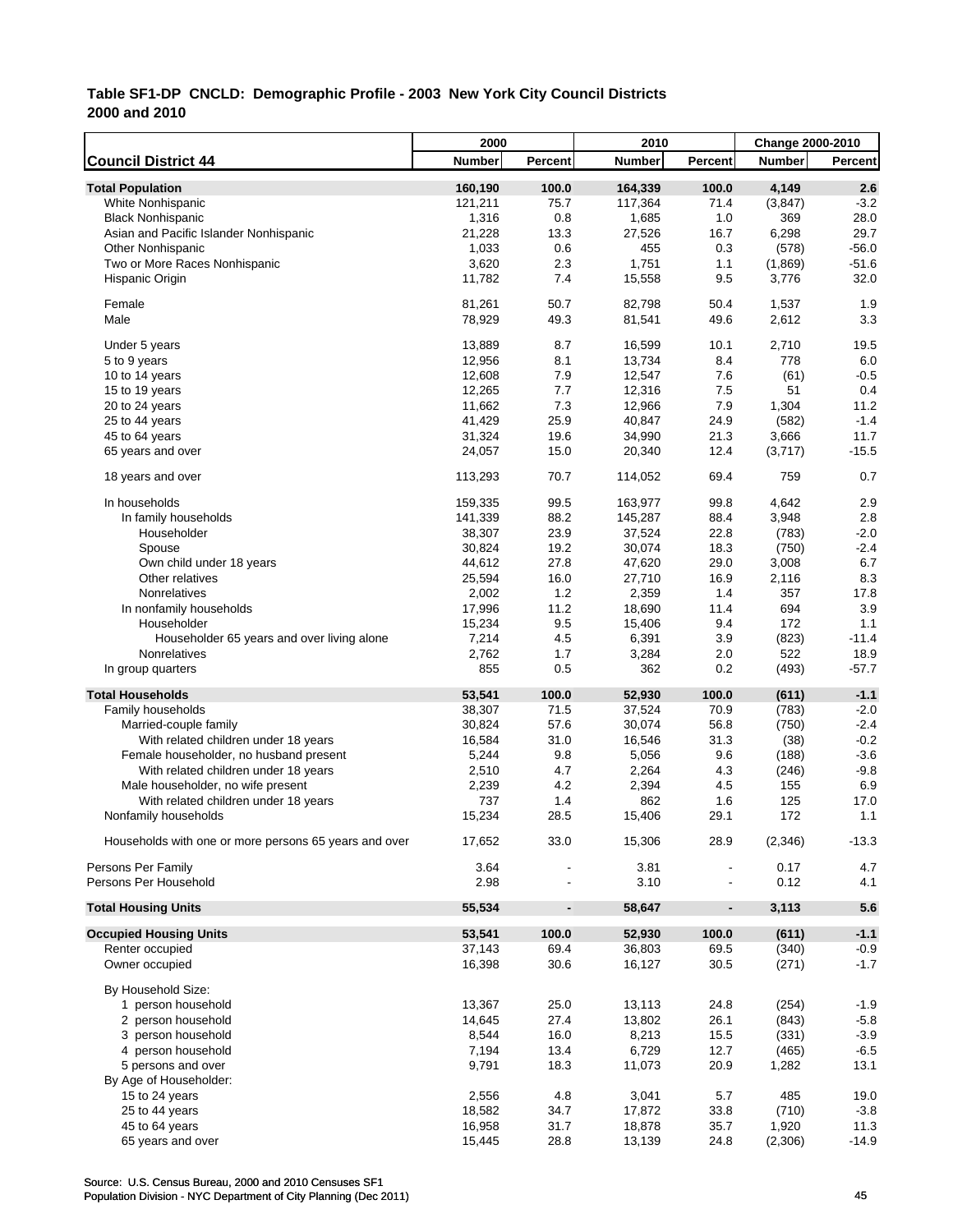|                                                       | 2000    |                          | 2010             |                | Change 2000-2010 |                |
|-------------------------------------------------------|---------|--------------------------|------------------|----------------|------------------|----------------|
| <b>Council District 45</b>                            | Number  | Percent                  | <b>Number</b>    | <b>Percent</b> | <b>Number</b>    | Percent        |
| <b>Total Population</b>                               | 152,526 | 100.0                    | 140,433          | 100.0          | (12,093)         | $-7.9$         |
| White Nonhispanic                                     | 16,776  | 11.0                     | 14,777           | 10.5           | (1,999)          | $-11.9$        |
| <b>Black Nonhispanic</b>                              | 116,388 | 76.3                     | 106,847          | 76.1           | (9,541)          | $-8.2$         |
| Asian and Pacific Islander Nonhispanic                | 3,607   | 2.4                      | 4,254            | 3.0            | 647              | 17.9           |
| <b>Other Nonhispanic</b>                              | 1,141   | 0.7                      | 1,076            | 0.8            | (65)             | $-5.7$         |
| Two or More Races Nonhispanic                         | 4,200   | 2.8                      | 2,341            | 1.7            | (1,859)          | $-44.3$        |
| Hispanic Origin                                       | 10,414  | 6.8                      | 11,138           | 7.9            | 724              | 7.0            |
| Female                                                | 84,208  | 55.2                     | 77,676           | 55.3           | (6, 532)         | $-7.8$         |
| Male                                                  | 68,318  | 44.8                     | 62,757           | 44.7           | (5,561)          | $-8.1$         |
| Under 5 years                                         | 10,791  | 7.1                      | 8,652            | 6.2            | (2, 139)         | $-19.8$        |
| 5 to 9 years                                          | 11,800  | 7.7                      | 8,566            | 6.1            | (3,234)          | $-27.4$        |
| 10 to 14 years                                        | 11,826  | 7.8                      | 9,306            | 6.6            | (2,520)          | $-21.3$        |
| 15 to 19 years                                        | 11,746  | 7.7                      | 10,233           | 7.3            | (1,513)          | $-12.9$        |
| 20 to 24 years                                        | 11,251  | 7.4                      | 10,457           | 7.4            | (794)            | $-7.1$         |
| 25 to 44 years                                        | 45,201  | 29.6                     | 37,842           | 26.9           | (7, 359)         | $-16.3$        |
| 45 to 64 years                                        | 35,481  | 23.3                     | 37,991           | 27.1           | 2,510            | 7.1            |
| 65 years and over                                     | 14,430  | 9.5                      | 17,386           | 12.4           | 2,956            | 20.5           |
|                                                       |         |                          |                  |                |                  |                |
| 18 years and over                                     | 110,872 | 72.7                     | 107,806          | 76.8           | (3,066)          | $-2.8$         |
| In households                                         | 152,312 | 99.9                     | 140,182          | 99.8           | (12, 130)        | $-8.0$         |
| In family households                                  | 135,954 | 89.1                     | 122,319          | 87.1           | (13, 635)        | $-10.0$        |
| Householder                                           | 37,498  | 24.6                     | 34,333           | 24.4           | (3, 165)         | $-8.4$         |
| Spouse                                                | 19,339  | 12.7                     | 16,716           | 11.9           | (2,623)          | $-13.6$        |
| Own child under 18 years                              | 33,593  | 22.0                     | 24,981           | 17.8           | (8,612)          | $-25.6$        |
| Other relatives                                       | 40,478  | 26.5                     | 41,972           | 29.9           | 1,494            | 3.7            |
| Nonrelatives                                          | 5,046   | 3.3                      | 4,317            | 3.1            | (729)            | $-14.4$        |
| In nonfamily households                               | 16,358  | 10.7                     | 17,863           | 12.7           | 1,505            | 9.2            |
| Householder                                           | 13,518  | 8.9                      | 14,769           | 10.5           | 1,251            | 9.3            |
| Householder 65 years and over living alone            | 3,236   | 2.1                      | 3,879            | 2.8            | 643              | 19.9           |
| Nonrelatives                                          | 2,840   | 1.9                      | 3,094            | 2.2            | 254              | 8.9            |
| In group quarters                                     | 214     | 0.1                      | 251              | 0.2            | 37               | 17.3           |
| <b>Total Households</b>                               | 51,016  | 100.0                    | 49,102           | 100.0          | (1, 914)         | $-3.8$         |
| Family households                                     | 37,498  | 73.5                     | 34,333           | 69.9           | (3, 165)         | $-8.4$         |
| Married-couple family                                 | 19,339  | 37.9                     | 16,716           | 34.0           | (2,623)          | $-13.6$        |
| With related children under 18 years                  | 10,787  | 21.1                     | 8,198            | 16.7           | (2,589)          | $-24.0$        |
| Female householder, no husband present                | 14,872  | 29.2                     | 14,195           | 28.9           | (677)            | $-4.6$         |
| With related children under 18 years                  | 9,847   | 19.3                     | 8,116            | 16.5           | (1,731)          | $-17.6$        |
| Male householder, no wife present                     | 3,287   | 6.4                      | 3,422            | 7.0            | 135              | 4.1            |
| With related children under 18 years                  | 1,691   | 3.3                      | 1,568            | 3.2            | (123)            | $-7.3$         |
| Nonfamily households                                  | 13,518  | 26.5                     | 14,769           | 30.1           | 1,251            | 9.3            |
| Households with one or more persons 65 years and over | 11,540  | 22.6                     | 13,635           | 27.8           | 2,095            | 18.2           |
| Persons Per Family                                    | 3.49    |                          | 3.44             |                | (0.05)           | $-1.5$         |
| Persons Per Household                                 | 2.99    |                          | 2.85             |                | (0.13)           | $-4.4$         |
| <b>Total Housing Units</b>                            | 53,384  | $\overline{\phantom{a}}$ | 52,251           | $\blacksquare$ | (1, 133)         | $-2.1$         |
| <b>Occupied Housing Units</b>                         | 51,016  | 100.0                    | 49,102           | 100.0          | (1, 914)         | $-3.8$         |
| Renter occupied                                       | 31,984  | 62.7                     | 31,114           | 63.4           | (870)            | $-2.7$         |
| Owner occupied                                        | 19,032  | 37.3                     | 17,988           | 36.6           | (1,044)          | $-5.5$         |
| By Household Size:                                    |         |                          |                  |                |                  |                |
| 1 person household                                    | 11,410  | 22.4                     | 12,487           | 25.4           | 1,077            | 9.4            |
| 2 person household                                    | 12,529  | 24.6                     | 12,673           | 25.8           | 144              | 1.1            |
| 3 person household                                    | 10,075  | 19.7                     | 9,244            | 18.8           | (831)            | $-8.2$         |
| 4 person household                                    | 7,876   | 15.4                     | 6,649            | 13.5           | (1, 227)         | $-15.6$        |
| 5 persons and over                                    | 9,126   | 17.9                     | 8,049            | 16.4           | (1,077)          | $-11.8$        |
|                                                       |         |                          |                  |                |                  |                |
| By Age of Householder:                                | 1,871   |                          |                  |                |                  |                |
| 15 to 24 years                                        | 20,144  | 3.7<br>39.5              | 1,286            | 2.6<br>31.2    | (585)            | $-31.3$        |
| 25 to 44 years<br>45 to 64 years                      | 20,685  | 40.5                     | 15,340           | 44.7           | (4,804)          | $-23.8$<br>6.0 |
| 65 years and over                                     | 8,316   | 16.3                     | 21,925<br>10,551 | 21.5           | 1,240<br>2,235   | 26.9           |
|                                                       |         |                          |                  |                |                  |                |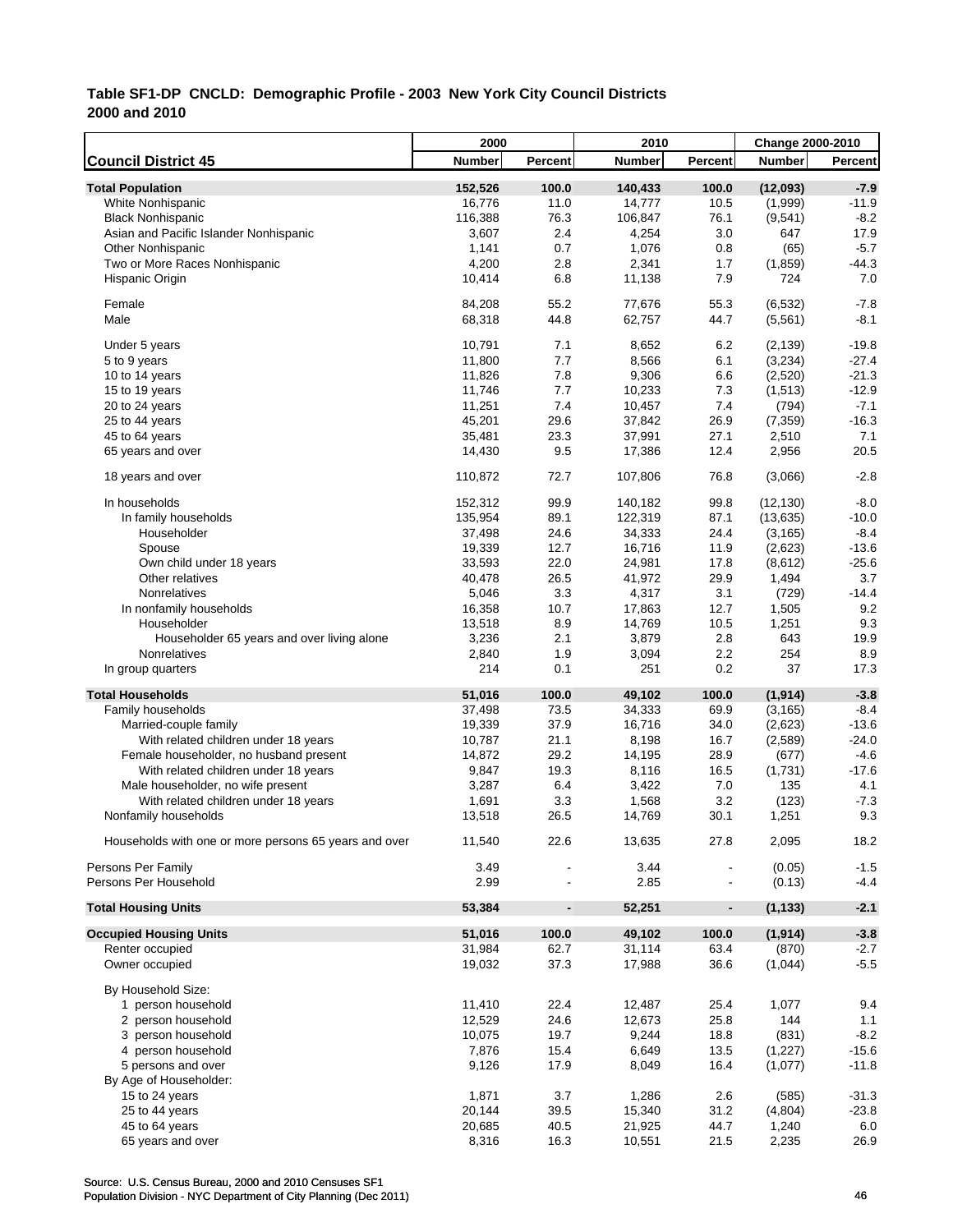|                                                       | 2000          |                              | 2010          |                          | <b>Change 2000-2010</b> |         |
|-------------------------------------------------------|---------------|------------------------------|---------------|--------------------------|-------------------------|---------|
| <b>Council District 46</b>                            | <b>Number</b> | Percent                      | <b>Number</b> | Percent                  | <b>Number</b>           | Percent |
| <b>Total Population</b>                               | 163,964       | 100.0                        | 165,679       | 100.0                    | 1,715                   | 1.0     |
| White Nonhispanic                                     | 86,999        | 53.1                         | 70,577        | 42.6                     | (16, 422)               | $-18.9$ |
| <b>Black Nonhispanic</b>                              | 54,142        | 33.0                         | 69,955        | 42.2                     | 15,813                  | 29.2    |
| Asian and Pacific Islander Nonhispanic                | 8,563         | 5.2                          | 10,319        | 6.2                      | 1,756                   | 20.5    |
| <b>Other Nonhispanic</b>                              | 711           | 0.4                          | 781           | 0.5                      | 70                      | 9.8     |
| Two or More Races Nonhispanic                         | 3,067         | 1.9                          | 2,282         | 1.4                      | (785)                   | $-25.6$ |
| Hispanic Origin                                       | 10,482        | 6.4                          | 11,765        | 7.1                      | 1,283                   | 12.2    |
| Female                                                | 87,506        | 53.4                         | 89,543        | 54.0                     | 2,037                   | 2.3     |
| Male                                                  | 76,458        | 46.6                         | 76,136        | 46.0                     | (322)                   | $-0.4$  |
| Under 5 years                                         | 10,485        | 6.4                          | 9,750         | 5.9                      | (735)                   | $-7.0$  |
| 5 to 9 years                                          | 11,373        | 6.9                          | 10,221        | 6.2                      | (1, 152)                | $-10.1$ |
| 10 to 14 years                                        | 11,653        | 7.1                          | 10,554        | 6.4                      | (1,099)                 | $-9.4$  |
| 15 to 19 years                                        | 10,809        | 6.6                          | 11,396        | 6.9                      | 587                     | 5.4     |
| 20 to 24 years                                        | 9,993         | 6.1                          | 11,093        | 6.7                      | 1,100                   | 11.0    |
| 25 to 44 years                                        | 48,463        | 29.6                         | 42,175        | 25.5                     | (6, 288)                | $-13.0$ |
| 45 to 64 years                                        | 38,884        | 23.7                         | 48,341        | 29.2                     | 9,457                   | 24.3    |
| 65 years and over                                     | 22,304        | 13.6                         | 22,149        | 13.4                     | (155)                   | $-0.7$  |
| 18 years and over                                     | 123,651       | 75.4                         | 128,216       | 77.4                     | 4,565                   | 3.7     |
| In households                                         | 162,817       | 99.3                         | 164,851       | 99.5                     | 2,034                   | 1.2     |
| In family households                                  | 145,428       | 88.7                         | 146,113       | 88.2                     | 685                     | 0.5     |
| Householder                                           | 43,149        | 26.3                         | 42,423        | 25.6                     | (726)                   | $-1.7$  |
| Spouse                                                | 30,220        | 18.4                         | 27,750        | 16.7                     | (2,470)                 | $-8.2$  |
| Own child under 18 years                              | 36,119        | 22.0                         | 32,111        | 19.4                     | (4,008)                 | $-11.1$ |
| Other relatives                                       | 32,753        | 20.0                         | 40,012        | 24.2                     | 7,259                   | 22.2    |
| Nonrelatives                                          | 3,187         | 1.9                          | 3,817         | 2.3                      | 630                     | 19.8    |
| In nonfamily households                               | 17,389        | 10.6                         | 18,738        | 11.3                     | 1,349                   | 7.8     |
| Householder                                           | 15,093        | 9.2                          | 16,252        | 9.8                      | 1,159                   | 7.7     |
| Householder 65 years and over living alone            | 5,404         | 3.3                          | 5,647         | 3.4                      | 243                     | 4.5     |
| Nonrelatives                                          | 2,296         | 1.4                          | 2,486         | 1.5                      | 190                     | 8.3     |
| In group quarters                                     | 1,147         | 0.7                          | 828           | 0.5                      | (319)                   | $-27.8$ |
| <b>Total Households</b>                               | 58,242        | 100.0                        | 58,675        | 100.0                    | 433                     | 0.7     |
| Family households                                     | 43,149        | 74.1                         | 42,423        | 72.3                     | (726)                   | $-1.7$  |
| Married-couple family                                 | 30,220        | 51.9                         | 27,750        | 47.3                     | (2,470)                 | $-8.2$  |
| With related children under 18 years                  | 15,086        | 25.9                         | 13,158        | 22.4                     | (1,928)                 | $-12.8$ |
| Female householder, no husband present                | 10,003        | 17.2                         | 11,423        | 19.5                     | 1,420                   | 14.2    |
| With related children under 18 years                  | 5,779         | 9.9                          | 6,159         | 10.5                     | 380                     | 6.6     |
| Male householder, no wife present                     | 2,926         | 5.0                          | 3,250         | 5.5                      | 324                     | 11.1    |
| With related children under 18 years                  | 1,207         | 2.1                          | 1,387         | 2.4                      | 180                     | 14.9    |
| Nonfamily households                                  | 15,093        | 25.9                         | 16,252        | 27.7                     | 1,159                   | 7.7     |
| Households with one or more persons 65 years and over | 16,331        | 28.0                         | 16,946        | 28.9                     | 615                     | 3.8     |
| Persons Per Family                                    | 3.30          |                              | 3.35          |                          | 0.06                    | 1.8     |
| Persons Per Household                                 | 2.80          |                              | 2.81          |                          | 0.01                    | 0.5     |
| <b>Total Housing Units</b>                            | 61,009        | $\qquad \qquad \blacksquare$ | 64,476        | $\overline{\phantom{a}}$ | 3,467                   | 5.7     |
| <b>Occupied Housing Units</b>                         | 58,242        | 100.0                        | 58,675        | 100.0                    | 433                     | $0.7\,$ |
| Renter occupied                                       | 21,681        | 37.2                         | 21,773        | 37.1                     | 92                      | 0.4     |
| Owner occupied                                        | 36,561        | 62.8                         | 36,902        | 62.9                     | 341                     | 0.9     |
| By Household Size:                                    |               |                              |               |                          |                         |         |
| 1 person household                                    | 13,242        | 22.7                         | 14,295        | 24.4                     | 1,053                   | 8.0     |
| 2 person household                                    | 16,338        | 28.1                         | 15,680        | 26.7                     | (658)                   | $-4.0$  |
| 3 person household                                    | 11,145        | 19.1                         | 11,056        | 18.8                     | (89)                    | $-0.8$  |
| 4 person household                                    | 9,537         | 16.4                         | 9,065         | 15.4                     | (472)                   | $-4.9$  |
| 5 persons and over                                    | 7,980         | 13.7                         | 8,579         | 14.6                     | 599                     | 7.5     |
| By Age of Householder:                                |               |                              |               |                          |                         |         |
| 15 to 24 years                                        | 1,324         | 2.3                          | 973           | 1.7                      | (351)                   | $-26.5$ |
| 25 to 44 years                                        | 22,094        | 37.9                         | 17,368        | 29.6                     | (4, 726)                | $-21.4$ |
| 45 to 64 years                                        | 21,656        | 37.2                         | 27,216        | 46.4                     | 5,560                   | 25.7    |
| 65 years and over                                     | 13,168        | 22.6                         | 13,118        | 22.4                     | (50)                    | $-0.4$  |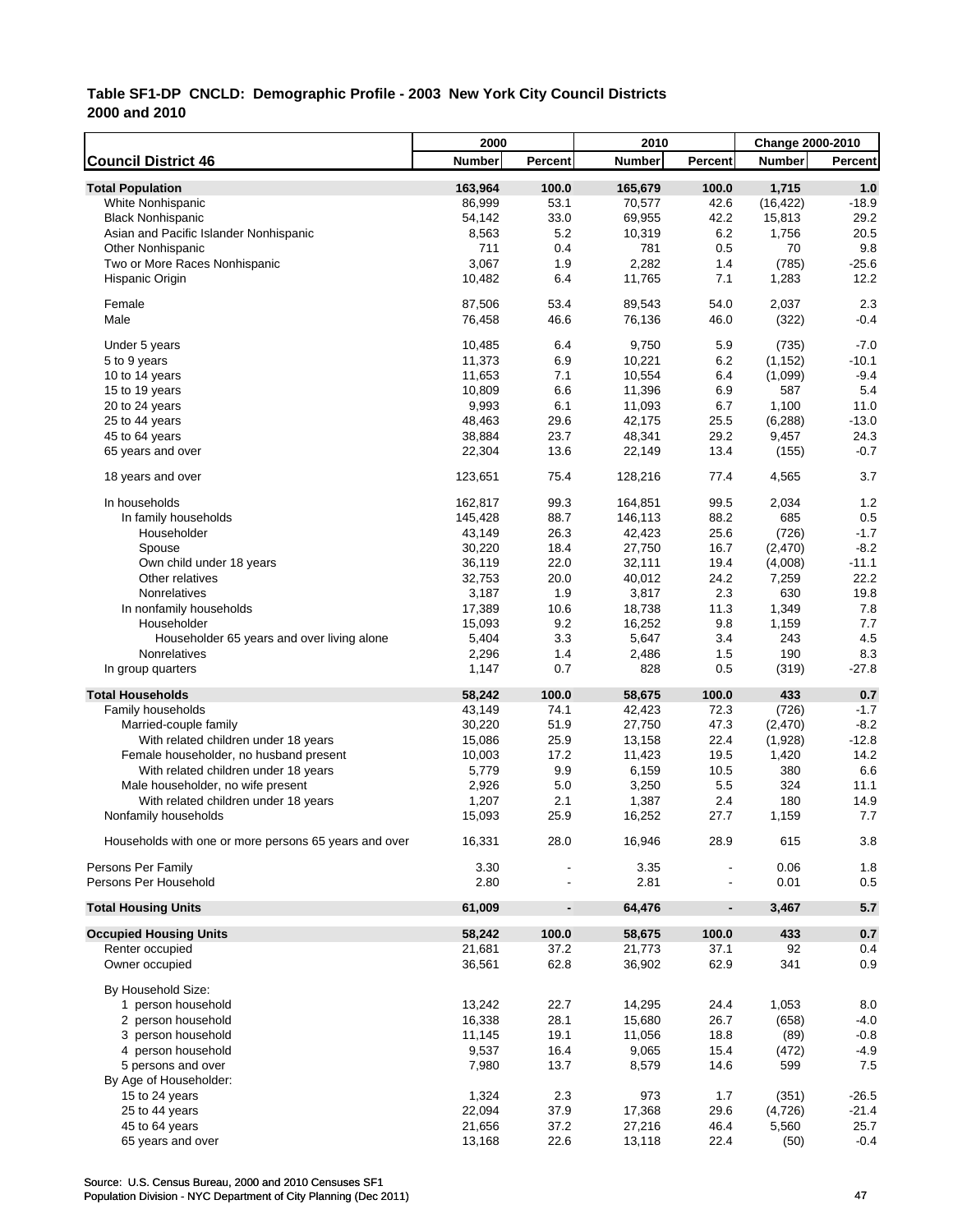|                                                       | 2000             |                              | 2010           |                          | <b>Change 2000-2010</b> |                 |
|-------------------------------------------------------|------------------|------------------------------|----------------|--------------------------|-------------------------|-----------------|
| <b>Council District 47</b>                            | <b>Number</b>    | Percent                      | <b>Number</b>  | Percent                  | <b>Number</b>           | Percent         |
| <b>Total Population</b>                               | 160,023          | 100.0                        | 161,814        | 100.0                    | 1,791                   | 1.1             |
| White Nonhispanic                                     | 99,006           | 61.9                         | 91,479         | 56.5                     | (7, 527)                | $-7.6$          |
| <b>Black Nonhispanic</b>                              | 16,780           | 10.5                         | 13,876         | 8.6                      | (2,904)                 | $-17.3$         |
| Asian and Pacific Islander Nonhispanic                | 20,771           | 13.0                         | 31,383         | 19.4                     | 10,612                  | 51.1            |
| <b>Other Nonhispanic</b>                              | 491              | 0.3                          | 473            | 0.3                      | (18)                    | $-3.7$          |
| Two or More Races Nonhispanic                         | 3,936            | 2.5                          | 1,949          | 1.2                      | (1,987)                 | $-50.5$         |
| Hispanic Origin                                       | 19,039           | 11.9                         | 22,654         | 14.0                     | 3,615                   | 19.0            |
|                                                       |                  |                              |                |                          |                         |                 |
| Female                                                | 85,044           | 53.1                         | 85,589         | 52.9                     | 545                     | 0.6             |
| Male                                                  | 74,979           | 46.9                         | 76,225         | 47.1                     | 1,246                   | 1.7             |
| Under 5 years                                         | 9,272            | 5.8                          | 9,447          | 5.8                      | 175                     | 1.9             |
| 5 to 9 years                                          | 10,172           | 6.4                          | 8,903          | 5.5                      | (1,269)                 | $-12.5$         |
| 10 to 14 years                                        | 10,373           | 6.5                          | 9,059          | 5.6                      | (1, 314)                | $-12.7$         |
| 15 to 19 years                                        | 10,161           | 6.3                          | 10,294         | 6.4                      | 133                     | 1.3             |
| 20 to 24 years                                        | 9,955            | 6.2                          | 11,175         | 6.9                      | 1,220                   | 12.3            |
| 25 to 44 years                                        | 43,043           | 26.9                         | 40,612         | 25.1                     | (2, 431)                | $-5.6$          |
| 45 to 64 years                                        | 37,098           | 23.2                         | 43,210         | 26.7                     | 6,112                   | 16.5            |
| 65 years and over                                     | 29,949           | 18.7                         | 29,114         | 18.0                     | (835)                   | $-2.8$          |
| 18 years and over                                     | 124,064          | 77.5                         | 128,243        | 79.3                     | 4,179                   | 3.4             |
| In households                                         | 157,518          | 98.4                         | 159,745        | 98.7                     | 2,227                   | 1.4             |
| In family households                                  | 134,910          | 84.3                         | 135,166        | 83.5                     | 256                     | 0.2             |
| Householder                                           | 41,179           | 25.7                         | 40,685         | 25.1                     | (494)                   | $-1.2$          |
|                                                       |                  | 17.7                         | 27,275         | 16.9                     |                         | $-4.0$          |
| Spouse                                                | 28,398           | 19.8                         | 29,428         | 18.2                     | (1, 123)<br>(2,327)     | $-7.3$          |
| Own child under 18 years                              | 31,755<br>30,804 | 19.2                         | 34,794         | 21.5                     |                         | 13.0            |
| Other relatives                                       |                  |                              |                |                          | 3,990                   |                 |
| Nonrelatives                                          | 2,774            | 1.7                          | 2,984          | 1.8                      | 210                     | 7.6             |
| In nonfamily households                               | 22,608           | 14.1                         | 24,579         | 15.2                     | 1,971                   | 8.7             |
| Householder                                           | 20,171           | 12.6                         | 21,411         | 13.2                     | 1,240                   | 6.1<br>$-1.5$   |
| Householder 65 years and over living alone            | 9,574            | 6.0                          | 9,435          | 5.8                      | (139)                   |                 |
| Nonrelatives<br>In group quarters                     | 2,437<br>2,505   | 1.5<br>1.6                   | 3,168<br>2,069 | 2.0<br>1.3               | 731<br>(436)            | 30.0<br>$-17.4$ |
|                                                       |                  |                              |                |                          |                         |                 |
| <b>Total Households</b>                               | 61,350           | 100.0                        | 62,096         | 100.0                    | 746                     | 1.2             |
| Family households                                     | 41,179           | 67.1                         | 40,685         | 65.5                     | (494)                   | $-1.2$          |
| Married-couple family                                 | 28,398           | 46.3                         | 27,275         | 43.9                     | (1, 123)                | $-4.0$          |
| With related children under 18 years                  | 12,322           | 20.1                         | 11,557         | 18.6                     | (765)                   | $-6.2$          |
| Female householder, no husband present                | 9,951            | 16.2                         | 10,056         | 16.2                     | 105                     | 1.1             |
| With related children under 18 years                  | 5,794            | 9.4                          | 5,128          | 8.3                      | (666)                   | $-11.5$         |
| Male householder, no wife present                     | 2,830            | 4.6                          | 3,354          | 5.4                      | 524                     | 18.5            |
| With related children under 18 years                  | 987              | 1.6                          | 1,223          | 2.0                      | 236                     | 23.9            |
| Nonfamily households                                  | 20,171           | 32.9                         | 21,411         | 34.5                     | 1,240                   | 6.1             |
| Households with one or more persons 65 years and over | 21,817           | 35.6                         | 21,696         | 34.9                     | (121)                   | $-0.6$          |
| Persons Per Family                                    | 3.21             |                              | 3.25           |                          | 0.04                    | 1.2             |
| Persons Per Household                                 | 2.57             |                              | 2.57           | $\overline{\phantom{a}}$ | 0.01                    | 0.2             |
| <b>Total Housing Units</b>                            | 63,723           | $\qquad \qquad \blacksquare$ | 68,005         | $\overline{\phantom{a}}$ | 4,282                   | 6.7             |
| <b>Occupied Housing Units</b>                         | 61,350           | 100.0                        | 62,096         | 100.0                    | 746                     | $1.2$           |
| Renter occupied                                       | 43,799           | 71.4                         | 42,697         | 68.8                     | (1, 102)                | $-2.5$          |
| Owner occupied                                        | 17,551           | 28.6                         | 19,399         | 31.2                     | 1,848                   | 10.5            |
| By Household Size:                                    |                  |                              |                |                          |                         |                 |
| 1 person household                                    | 18,320           | 29.9                         | 18,976         | 30.6                     | 656                     | 3.6             |
| 2 person household                                    | 17,743           | 28.9                         | 18,205         | 29.3                     | 462                     | 2.6             |
| 3 person household                                    | 10,575           | 17.2                         | 9,988          | 16.1                     | (587)                   | $-5.6$          |
| 4 person household                                    | 7,757            | 12.6                         | 7,511          | 12.1                     | (246)                   | $-3.2$          |
| 5 persons and over                                    | 6,955            | 11.3                         | 7,416          | 11.9                     | 461                     | 6.6             |
| By Age of Householder:                                |                  |                              |                |                          |                         |                 |
| 15 to 24 years                                        | 1,635            | 2.7                          | 1,648          | 2.7                      | 13                      | 0.8             |
| 25 to 44 years                                        | 19,809           | 32.3                         | 17,796         | 28.7                     | (2,013)                 | $-10.2$         |
| 45 to 64 years                                        | 20,875           | 34.0                         | 24,175         | 38.9                     | 3,300                   | 15.8            |
| 65 years and over                                     | 19,031           | 31.0                         | 18,477         | 29.8                     | (554)                   | $-2.9$          |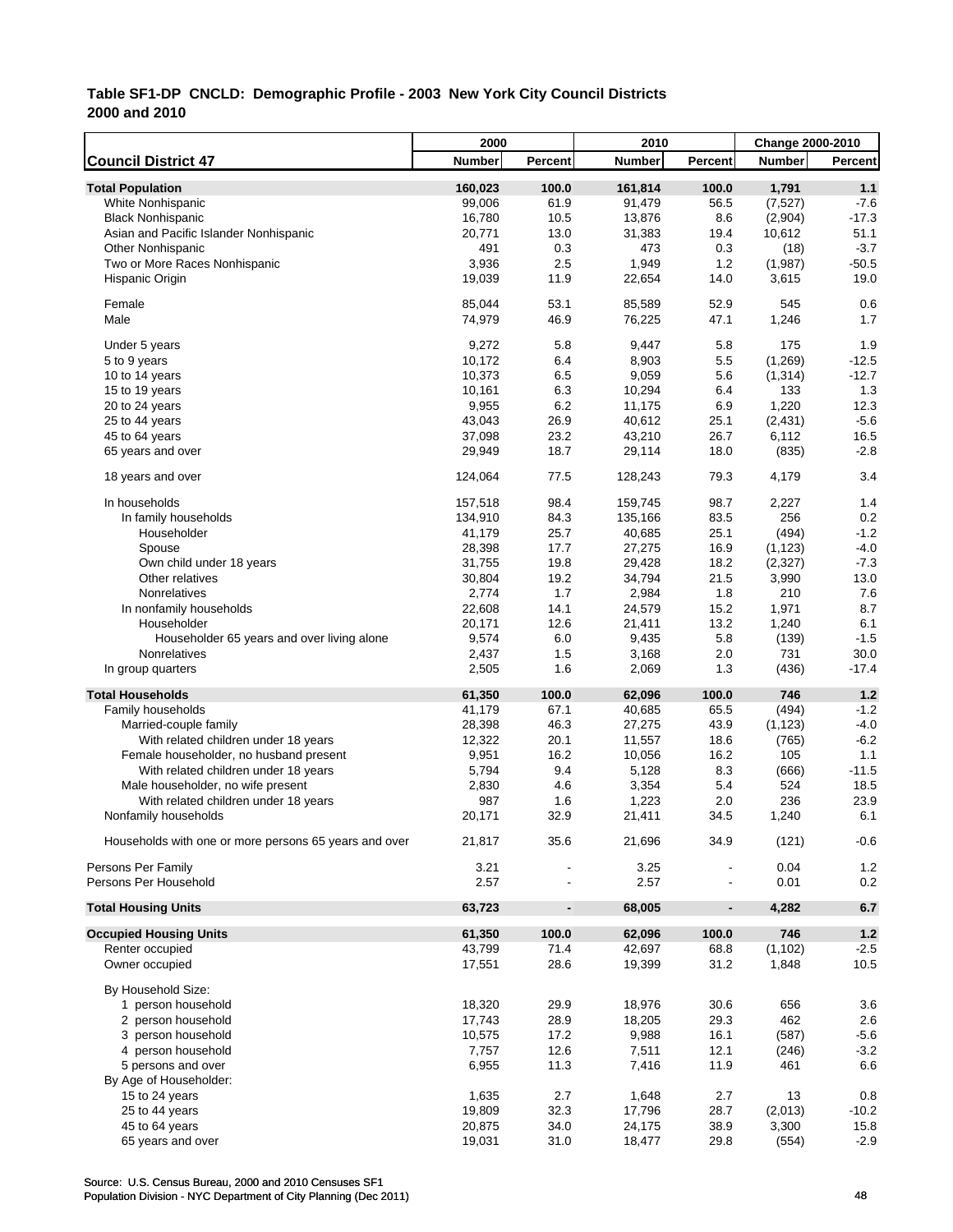|                                                       | 2000          |                              | 2010          |                          | Change 2000-2010 |                  |
|-------------------------------------------------------|---------------|------------------------------|---------------|--------------------------|------------------|------------------|
| <b>Council District 48</b>                            | <b>Number</b> | Percent                      | <b>Number</b> | Percent                  | <b>Number</b>    | Percent          |
| <b>Total Population</b>                               | 160,010       | 100.0                        | 158,086       | 100.0                    | (1, 924)         | $-1.2$           |
| White Nonhispanic                                     | 115,690       | 72.3                         | 112,555       | 71.2                     | (3, 135)         | $-2.7$           |
| <b>Black Nonhispanic</b>                              | 5,715         | 3.6                          | 5,788         | 3.7                      | 73               | 1.3              |
| Asian and Pacific Islander Nonhispanic                | 20,741        | 13.0                         | 22,667        | 14.3                     | 1,926            | 9.3              |
| <b>Other Nonhispanic</b>                              | 581           | 0.4                          | 605           | 0.4                      | 24               | 4.1              |
| Two or More Races Nonhispanic                         | 4,054         | 2.5                          | 2,084         | 1.3                      | (1,970)          | $-48.6$          |
| Hispanic Origin                                       | 13,229        | 8.3                          | 14,387        | 9.1                      | 1,158            | 8.8              |
| Female                                                | 83,578        | 52.2                         | 82,777        | 52.4                     | (801)            | $-1.0$           |
| Male                                                  | 76,432        | 47.8                         | 75,309        | 47.6                     | (1, 123)         | $-1.5$           |
|                                                       |               |                              |               |                          |                  |                  |
| Under 5 years                                         | 9,341         | 5.8                          | 9,492         | 6.0                      | 151              | 1.6              |
| 5 to 9 years                                          | 9,880         | 6.2                          | 8,763         | 5.5                      | (1, 117)         | $-11.3$          |
| 10 to 14 years                                        | 10,482        | 6.6                          | 8,820         | 5.6                      | (1,662)          | $-15.9$          |
| 15 to 19 years                                        | 10,089        | 6.3                          | 9,996         | 6.3                      | (93)             | $-0.9$           |
| 20 to 24 years                                        | 10,233        | 6.4                          | 11,186        | 7.1                      | 953              | 9.3              |
| 25 to 44 years                                        | 42,154        | 26.3                         | 39,256        | 24.8                     | (2,898)          | $-6.9$           |
| 45 to 64 years                                        | 37,670        | 23.5                         | 42,664        | 27.0                     | 4,994            | 13.3             |
| 65 years and over                                     | 30,161        | 18.8                         | 27,909        | 17.7                     | (2, 252)         | $-7.5$           |
| 18 years and over                                     | 124,158       | 77.6                         | 125,000       | 79.1                     | 842              | 0.7              |
| In households                                         | 158,308       | 98.9                         | 156,921       | 99.3                     | (1, 387)         | $-0.9$           |
| In family households                                  | 133,795       | 83.6                         | 130,415       | 82.5                     | (3,380)          | $-2.5$           |
| Householder                                           | 40,362        | 25.2                         | 39,489        | 25.0                     | (873)            | $-2.2$           |
| Spouse                                                | 30,602        | 19.1                         | 29,171        | 18.5                     | (1,431)          | $-4.7$           |
| Own child under 18 years                              | 32,720        | 20.4                         | 30,207        | 19.1                     | (2,513)          | $-7.7$           |
| Other relatives                                       | 27,669        | 17.3                         | 29,190        | 18.5                     | 1,521            | 5.5              |
| Nonrelatives                                          | 2,442         | 1.5                          | 2,358         | 1.5                      | (84)             | $-3.4$           |
| In nonfamily households                               | 24,513        | 15.3                         | 26,506        | 16.8                     | 1,993            | 8.1              |
| Householder                                           | 21,266        | 13.3                         | 22,646        | 14.3                     | 1,380            | 6.5              |
| Householder 65 years and over living alone            | 10,045        | 6.3                          | 9,698         | 6.1                      | (347)            | $-3.5$           |
| Nonrelatives                                          | 3,247         | 2.0                          | 3,860         | 2.4                      | 613              | 18.9             |
| In group quarters                                     | 1,702         | 1.1                          | 1,165         | 0.7                      | (537)            | $-31.6$          |
| <b>Total Households</b>                               | 61,628        | 100.0                        | 62,135        | 100.0                    | 507              | 0.8              |
| Family households                                     | 40,362        | 65.5                         | 39,489        | 63.6                     | (873)            | $-2.2$           |
| Married-couple family                                 | 30,602        | 49.7                         | 29,171        | 46.9                     | (1,431)          | $-4.7$           |
| With related children under 18 years                  | 14,076        | 22.8                         | 12,471        | 20.1                     | (1,605)          | $-11.4$          |
| Female householder, no husband present                | 7,162         | 11.6                         | 7,576         | 12.2                     | 414              | 5.8              |
| With related children under 18 years                  | 3,541         | 5.7                          | 3,503         | 5.6                      | (38)             | $-1.1$           |
| Male householder, no wife present                     | 2,598         | 4.2                          | 2,742         | 4.4                      | 144              | 5.5              |
| With related children under 18 years                  | 839           | 1.4                          | 921           | 1.5                      | 82               | 9.8              |
| Nonfamily households                                  | 21,266        | 34.5                         | 22,646        | 36.4                     | 1,380            | 6.5              |
| Households with one or more persons 65 years and over | 22,489        | 36.5                         | 21,052        | 33.9                     | (1, 437)         | $-6.4$           |
|                                                       |               |                              |               |                          |                  |                  |
| Persons Per Family<br>Persons Per Household           | 3.25<br>2.57  |                              | 3.24<br>2.53  |                          | (0.01)<br>(0.04) | $-0.4$<br>$-1.7$ |
|                                                       |               |                              |               |                          |                  |                  |
| <b>Total Housing Units</b>                            | 63,898        | $\qquad \qquad \blacksquare$ | 68,956        | $\overline{\phantom{a}}$ | 5,058            | 7.9              |
| <b>Occupied Housing Units</b>                         | 61,628        | 100.0                        | 62,135        | 100.0                    | 507              | $0.8\,$          |
| Renter occupied                                       | 43,558        | 70.7                         | 42,226        | 68.0                     | (1, 332)         | $-3.1$           |
| Owner occupied                                        | 18,070        | 29.3                         | 19,909        | 32.0                     | 1,839            | 10.2             |
| By Household Size:                                    |               |                              |               |                          |                  |                  |
| 1 person household                                    | 18,915        | 30.7                         | 19,746        | 31.8                     | 831              | 4.4              |
| 2 person household                                    | 18,124        | 29.4                         | 18,728        | 30.1                     | 604              | 3.3              |
| 3 person household                                    | 10,007        | 16.2                         | 9,769         | 15.7                     | (238)            | $-2.4$           |
| 4 person household                                    | 7,258         | 11.8                         | 6,849         | 11.0                     | (409)            | $-5.6$           |
| 5 persons and over                                    | 7,324         | 11.9                         | 7,043         | 11.3                     | (281)            | $-3.8$           |
| By Age of Householder:                                |               |                              |               |                          |                  |                  |
| 15 to 24 years                                        | 1,741         | 2.8                          | 1,780         | 2.9                      | 39               | 2.2              |
| 25 to 44 years                                        | 19,075        | 31.0                         | 17,749        | 28.6                     | (1, 326)         | $-7.0$           |
| 45 to 64 years                                        | 21,181        | 34.4                         | 24,236        | 39.0                     | 3,055            | 14.4             |
| 65 years and over                                     | 19,631        | 31.9                         | 18,370        | 29.6                     | (1,261)          | $-6.4$           |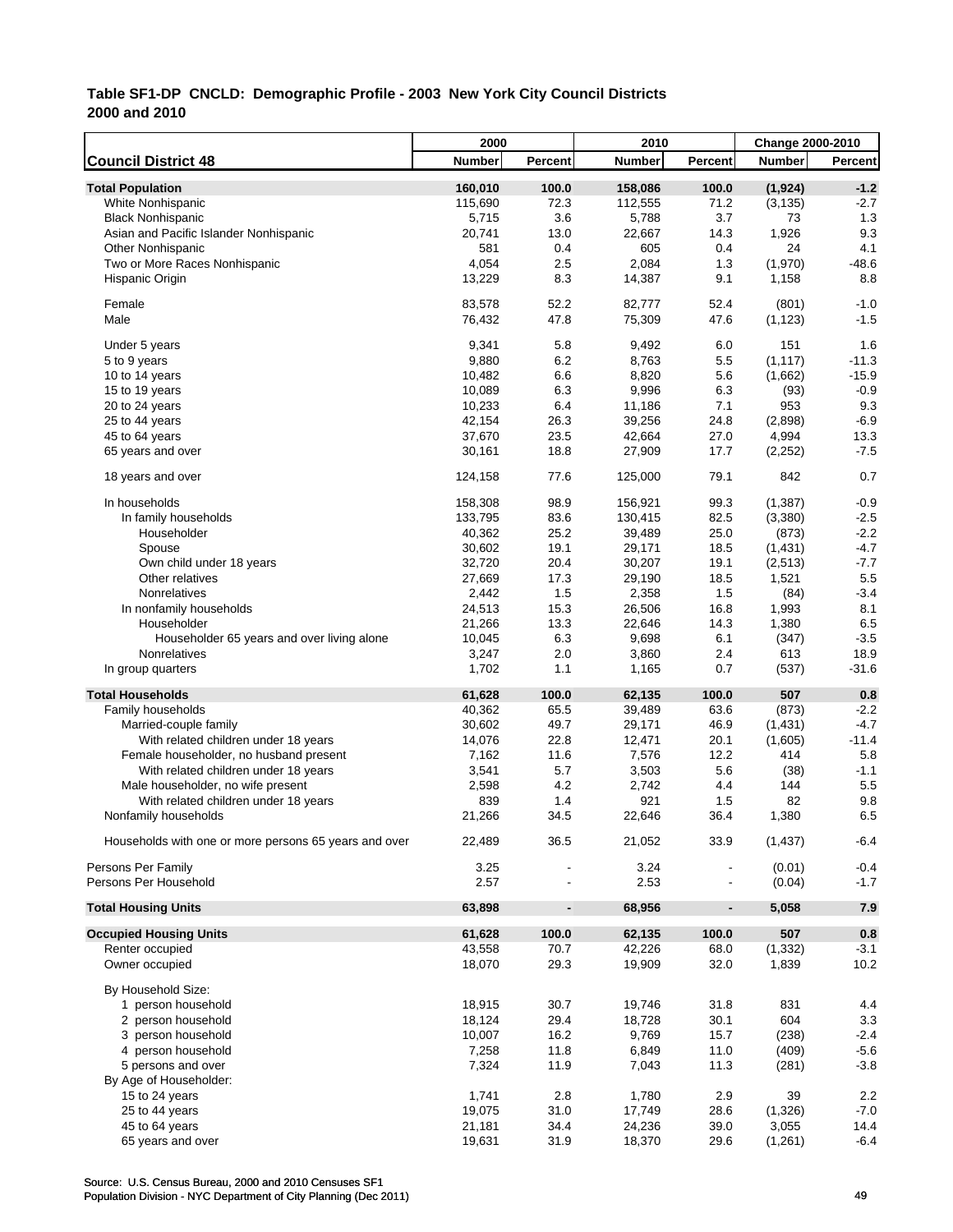|                                                       | 2000             |                              | 2010          |                          | Change 2000-2010 |         |
|-------------------------------------------------------|------------------|------------------------------|---------------|--------------------------|------------------|---------|
| <b>Council District 49</b>                            | <b>Number</b>    | Percent                      | <b>Number</b> | Percent                  | <b>Number</b>    | Percent |
| <b>Total Population</b>                               | 157,616          | 100.0                        | 170,363       | 100.0                    | 12,747           | 8.1     |
| White Nonhispanic                                     | 75,531           | 47.9                         | 64,074        | 37.6                     | (11, 457)        | $-15.2$ |
| <b>Black Nonhispanic</b>                              | 35,692           | 22.6                         | 39,171        | 23.0                     | 3,479            | 9.7     |
| Asian and Pacific Islander Nonhispanic                | 8,994            | 5.7                          | 13,163        | 7.7                      | 4,169            | 46.4    |
| <b>Other Nonhispanic</b>                              | 843              | 0.5                          | 939           | 0.6                      | 96               | 11.4    |
| Two or More Races Nonhispanic                         | 4,438            | 2.8                          | 3,408         | 2.0                      | (1,030)          | $-23.2$ |
| Hispanic Origin                                       | 32,118           | 20.4                         | 49,608        | 29.1                     | 17,490           | 54.5    |
|                                                       |                  |                              |               |                          |                  |         |
| Female                                                | 82,173           | 52.1                         | 87,935        | 51.6                     | 5,762            | 7.0     |
| Male                                                  | 75,443           | 47.9                         | 82,428        | 48.4                     | 6,985            | 9.3     |
|                                                       |                  | 7.4                          | 11,832        | 6.9                      | 161              | 1.4     |
| Under 5 years                                         | 11,671           | 8.2                          | 12,079        | 7.1                      | (824)            | $-6.4$  |
| 5 to 9 years<br>10 to 14 years                        | 12,903<br>12,378 | 7.9                          | 12,119        | 7.1                      | (259)            | $-2.1$  |
| 15 to 19 years                                        | 11,436           | 7.3                          | 13,399        | 7.9                      | 1,963            | 17.2    |
| 20 to 24 years                                        | 10,265           | 6.5                          | 12,929        | 7.6                      | 2,664            | 26.0    |
| 25 to 44 years                                        | 48,891           | 31.0                         | 46,762        | 27.4                     | (2, 129)         | $-4.4$  |
| 45 to 64 years                                        | 32,391           | 20.6                         | 43,202        | 25.4                     | 10,811           | 33.4    |
| 65 years and over                                     | 17,681           | 11.2                         | 18,041        | 10.6                     | 360              | 2.0     |
|                                                       |                  |                              |               |                          |                  |         |
| 18 years and over                                     | 113,766          | 72.2                         | 126,486       | 74.2                     | 12,720           | 11.2    |
| In households                                         | 152,202          | 96.6                         | 165,681       | 97.3                     | 13,479           | 8.9     |
| In family households                                  | 130,810          | 83.0                         | 142,722       | 83.8                     | 11,912           | 9.1     |
| Householder                                           | 37,367           | 23.7                         | 39,589        | 23.2                     | 2,222            | 5.9     |
| Spouse                                                | 23,876           | 15.1                         | 24,396        | 14.3                     | 520              | 2.2     |
| Own child under 18 years                              | 38,417           | 24.4                         | 37,801        | 22.2                     | (616)            | $-1.6$  |
| Other relatives                                       | 27,080           | 17.2                         | 35,960        | 21.1                     | 8,880            | 32.8    |
| Nonrelatives                                          | 4,070            | 2.6                          | 4,976         | 2.9                      | 906              | 22.3    |
| In nonfamily households                               | 21,392           | 13.6                         | 22,959        | 13.5                     | 1,567            | 7.3     |
| Householder                                           | 17,553           | 11.1                         | 18,589        | 10.9                     | 1,036            | 5.9     |
| Householder 65 years and over living alone            | 4,907            | 3.1                          | 5,204         | 3.1                      | 297              | 6.1     |
| Nonrelatives                                          | 3,839            | 2.4                          | 4,370         | 2.6                      | 531              | 13.8    |
| In group quarters                                     | 5,414            | 3.4                          | 4,682         | 2.7                      | (732)            | $-13.5$ |
| <b>Total Households</b>                               | 54,920           | 100.0                        | 58,178        | 100.0                    | 3,258            | 5.9     |
| Family households                                     | 37,367           | 68.0                         | 39,589        | 68.0                     | 2,222            | 5.9     |
| Married-couple family                                 | 23,876           | 43.5                         | 24,396        | 41.9                     | 520              | 2.2     |
| With related children under 18 years                  | 12,892           | 23.5                         | 12,870        | 22.1                     | (22)             | $-0.2$  |
| Female householder, no husband present                | 10,687           | 19.5                         | 11,720        | 20.1                     | 1,033            | 9.7     |
| With related children under 18 years                  | 7,425            | 13.5                         | 7,596         | 13.1                     | 171              | 2.3     |
| Male householder, no wife present                     | 2,804            | 5.1                          | 3,473         | 6.0                      | 669              | 23.9    |
| With related children under 18 years                  | 1,358            | 2.5                          | 1,705         | 2.9                      | 347              | 25.6    |
| Nonfamily households                                  | 17,553           | 32.0                         | 18,589        | 32.0                     | 1,036            | 5.9     |
|                                                       |                  |                              |               |                          |                  |         |
| Households with one or more persons 65 years and over | 12,209           | 22.2                         | 13,218        | 22.7                     | 1,009            | 8.3     |
| Persons Per Family                                    | 3.39             |                              | 3.48          |                          | 0.09             | 2.6     |
| Persons Per Household                                 | 2.77             |                              | 2.85          |                          | 0.08             | 2.8     |
| <b>Total Housing Units</b>                            | 58,490           | $\qquad \qquad \blacksquare$ | 62,795        | $\overline{\phantom{a}}$ | 4,305            | 7.4     |
| <b>Occupied Housing Units</b>                         | 54,920           | 100.0                        | 58,178        | 100.0                    | 3,258            | 5.9     |
| Renter occupied                                       | 27,394           | 49.9                         | 29,028        | 49.9                     | 1,634            | 6.0     |
| Owner occupied                                        | 27,526           | 50.1                         | 29,150        | 50.1                     | 1,624            | 5.9     |
| By Household Size:                                    |                  |                              |               |                          |                  |         |
| 1 person household                                    | 14,716           | 26.8                         | 15,357        | 26.4                     | 641              | 4.4     |
| 2 person household                                    | 14,315           | 26.1                         | 14,701        | 25.3                     | 386              | 2.7     |
| 3 person household                                    | 9,522            | 17.3                         | 9,966         | 17.1                     | 444              | 4.7     |
| 4 person household                                    | 8,347            | 15.2                         | 8,732         | 15.0                     | 385              | 4.6     |
| 5 persons and over                                    | 8,020            | 14.6                         | 9,422         | 16.2                     | 1,402            | 17.5    |
| By Age of Householder:                                |                  |                              |               |                          |                  |         |
| 15 to 24 years                                        | 1,978            | 3.6                          | 1,644         | 2.8                      | (334)            | $-16.9$ |
| 25 to 44 years                                        | 24,025           | 43.7                         | 20,985        | 36.1                     | (3,040)          | $-12.7$ |
| 45 to 64 years                                        | 18,716           | 34.1                         | 24,732        | 42.5                     | 6,016            | 32.1    |
| 65 years and over                                     | 10,201           | 18.6                         | 10,817        | 18.6                     | 616              | 6.0     |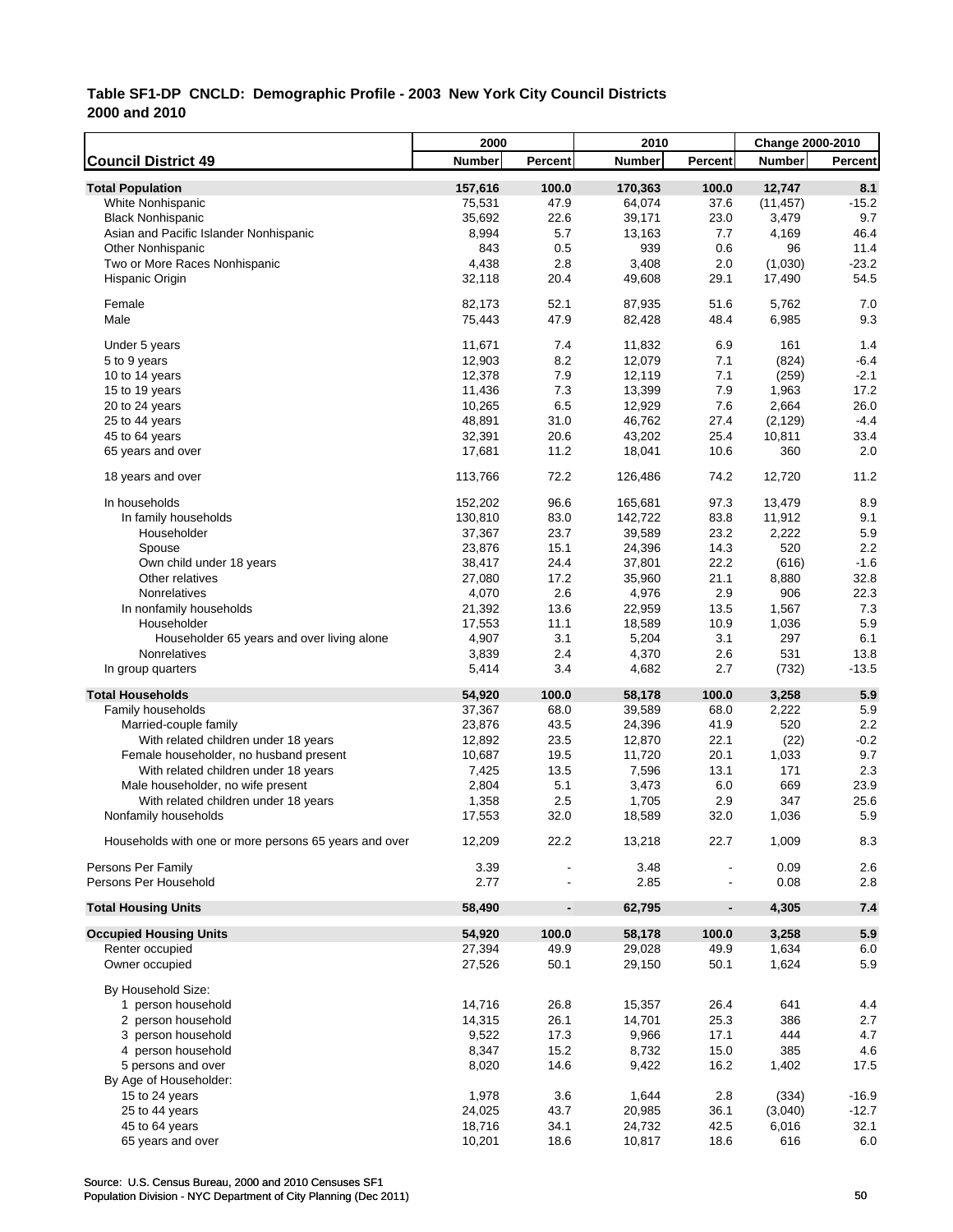|                                                       | 2000          | 2010                         |               | <b>Change 2000-2010</b>  |               |         |
|-------------------------------------------------------|---------------|------------------------------|---------------|--------------------------|---------------|---------|
| <b>Council District 50</b>                            | <b>Number</b> | Percent                      | <b>Number</b> | Percent                  | <b>Number</b> | Percent |
| <b>Total Population</b>                               | 149,902       | 100.0                        | 155,537       | 100.0                    | 5,635         | 3.8     |
| White Nonhispanic                                     | 118,083       | 78.8                         | 110,689       | 71.2                     | (7, 394)      | $-6.3$  |
| <b>Black Nonhispanic</b>                              | 3,083         | 2.1                          | 3,652         | 2.3                      | 569           | 18.5    |
| Asian and Pacific Islander Nonhispanic                | 11,925        | 8.0                          | 18,272        | 11.7                     | 6,347         | 53.2    |
| <b>Other Nonhispanic</b>                              | 433           | 0.3                          | 564           | 0.4                      | 131           | 30.3    |
| Two or More Races Nonhispanic                         | 2,570         | 1.7                          | 2,046         | 1.3                      | (524)         | $-20.4$ |
| Hispanic Origin                                       | 13,808        | 9.2                          | 20,314        | 13.1                     | 6,506         | 47.1    |
| Female                                                | 77,833        | 51.9                         | 80,487        | 51.7                     | 2,654         | 3.4     |
| Male                                                  | 72,069        | 48.1                         | 75,050        | 48.3                     | 2,981         | 4.1     |
| Under 5 years                                         | 9,138         | 6.1                          | 8,654         | 5.6                      | (484)         | $-5.3$  |
| 5 to 9 years                                          | 9,866         | 6.6                          | 8,991         | 5.8                      | (875)         | $-8.9$  |
| 10 to 14 years                                        | 9,817         | 6.5                          | 9,288         | 6.0                      | (529)         | $-5.4$  |
| 15 to 19 years                                        | 8,897         | 5.9                          | 9,828         | 6.3                      | 931           | 10.5    |
| 20 to 24 years                                        | 8,857         | 5.9                          | 9,825         | 6.3                      | 968           | 10.9    |
| 25 to 44 years                                        | 45,059        | 30.1                         | 40,726        | 26.2                     | (4, 333)      | $-9.6$  |
| 45 to 64 years                                        | 36,874        | 24.6                         | 44,930        | 28.9                     | 8,056         | 21.8    |
| 65 years and over                                     | 21,394        | 14.3                         | 23,295        | 15.0                     | 1,901         | 8.9     |
| 18 years and over                                     | 115,476       | 77.0                         | 122,501       | 78.8                     | 7,025         | 6.1     |
| In households                                         | 147,318       | 98.3                         | 153,393       | 98.6                     | 6,075         | 4.1     |
| In family households                                  | 130,373       | 87.0                         | 135,085       | 86.9                     | 4,712         | 3.6     |
| Householder                                           | 39,722        | 26.5                         | 40,502        | 26.0                     | 780           | 2.0     |
| Spouse                                                | 31,098        | 20.7                         | 30,884        | 19.9                     | (214)         | $-0.7$  |
| Own child under 18 years                              | 31,926        | 21.3                         | 30,087        | 19.3                     | (1,839)       | $-5.8$  |
| Other relatives                                       | 25,689        | 17.1                         | 31,172        | 20.0                     | 5,483         | 21.3    |
| Nonrelatives                                          | 1,938         | 1.3                          | 2,440         | 1.6                      | 502           | 25.9    |
| In nonfamily households                               | 16,945        | 11.3                         | 18,308        | 11.8                     | 1,363         | 8.0     |
| Householder                                           | 14,665        | 9.8                          | 15,584        | 10.0                     | 919           | 6.3     |
| Householder 65 years and over living alone            | 5,404         | 3.6                          | 5,607         | 3.6                      | 203           | 3.8     |
| Nonrelatives                                          | 2,280         | 1.5                          | 2,724         | 1.8                      | 444           | 19.5    |
| In group quarters                                     | 2,584         | 1.7                          | 2,144         | 1.4                      | (440)         | $-17.0$ |
| <b>Total Households</b>                               | 54,387        | 100.0                        | 56,086        | 100.0                    | 1,699         | 3.1     |
| Family households                                     | 39,722        | 73.0                         | 40,502        | 72.2                     | 780           | 2.0     |
| Married-couple family                                 | 31,098        | 57.2                         | 30,884        | 55.1                     | (214)         | $-0.7$  |
| With related children under 18 years                  | 15,035        | 27.6                         | 14,042        | 25.0                     | (993)         | $-6.6$  |
| Female householder, no husband present                | 6,425         | 11.8                         | 7,039         | 12.6                     | 614           | 9.6     |
| With related children under 18 years                  | 3,132         | 5.8                          | 3,315         | 5.9                      | 183           | 5.8     |
| Male householder, no wife present                     | 2,199         | 4.0                          | 2,579         | 4.6                      | 380           | 17.3    |
| With related children under 18 years                  | 810           | 1.5                          | 1,029         | 1.8                      | 219           | 27.0    |
| Nonfamily households                                  | 14,665        | 27.0                         | 15,584        | 27.8                     | 919           | 6.3     |
| Households with one or more persons 65 years and over | 15,144        | 27.8                         | 16,733        | 29.8                     | 1,589         | 10.5    |
| Persons Per Family                                    | 3.23          |                              | 3.28          |                          | 0.04          | 1.3     |
| Persons Per Household                                 | 2.71          |                              | 2.73          |                          | 0.03          | 1.0     |
| <b>Total Housing Units</b>                            | 56,503        | $\qquad \qquad \blacksquare$ | 59,794        | $\overline{\phantom{a}}$ | 3,291         | 5.8     |
| <b>Occupied Housing Units</b>                         | 54,387        | 100.0                        | 56,086        | 100.0                    | 1,699         | 3.1     |
| Renter occupied                                       | 19,950        | 36.7                         | 19,922        | 35.5                     | (28)          | $-0.1$  |
| Owner occupied                                        | 34,437        | 63.3                         | 36,164        | 64.5                     | 1,727         | 5.0     |
| By Household Size:                                    |               |                              |               |                          |               |         |
| 1 person household                                    | 12,821        | 23.6                         | 13,373        | 23.8                     | 552           | 4.3     |
| 2 person household                                    | 15,735        | 28.9                         | 16,212        | 28.9                     | 477           | 3.0     |
| 3 person household                                    | 10,075        | 18.5                         | 10,176        | 18.1                     | 101           | 1.0     |
| 4 person household                                    | 9,350         | 17.2                         | 9,233         | 16.5                     | (117)         | $-1.3$  |
| 5 persons and over                                    | 6,406         | 11.8                         | 7,092         | 12.6                     | 686           | 10.7    |
| By Age of Householder:                                |               |                              |               |                          |               |         |
| 15 to 24 years                                        | 1,186         | 2.2                          | 943           | 1.7                      | (243)         | $-20.5$ |
| 25 to 44 years                                        | 20,241        | 37.2                         | 17,049        | 30.4                     | (3, 192)      | $-15.8$ |
| 45 to 64 years                                        | 20,227        | 37.2                         | 24,502        | 43.7                     | 4,275         | 21.1    |
| 65 years and over                                     | 12,733        | 23.4                         | 13,592        | 24.2                     | 859           | 6.7     |